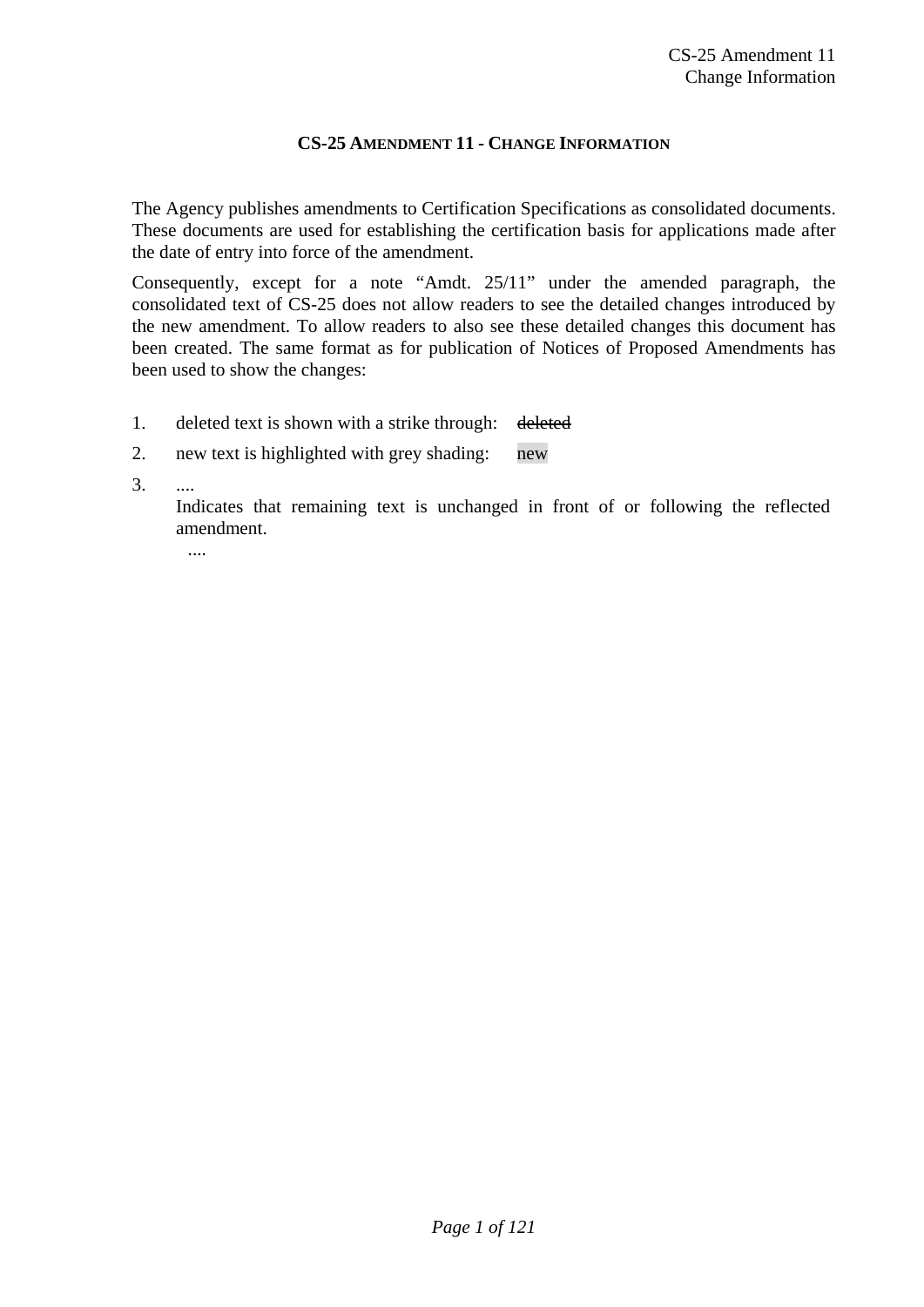**Amend main cover page to read:**

**Certification Specifications and Acceptable Means of Compliance for Large Aeroplanes CS-25**  …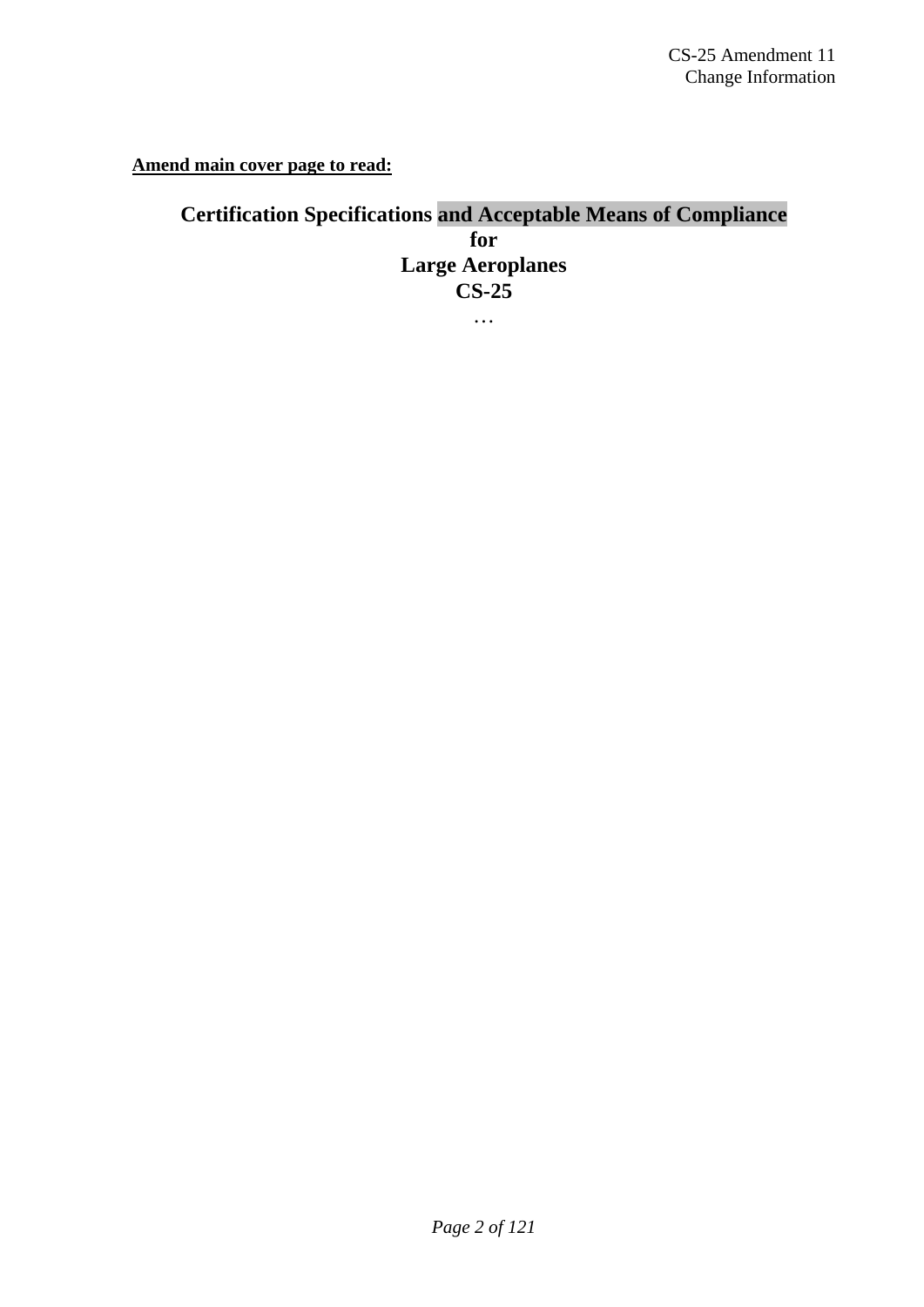**Table of contents**

# **CONTENTS (general layout) CS–25 LARGE AEROPLANES**

**PREAMBLE** 

**Amend Preamble to read:**

**BOOK 1 – AIRWORTHINESS CODE CERTIFICATION SPECIFICATIONS …**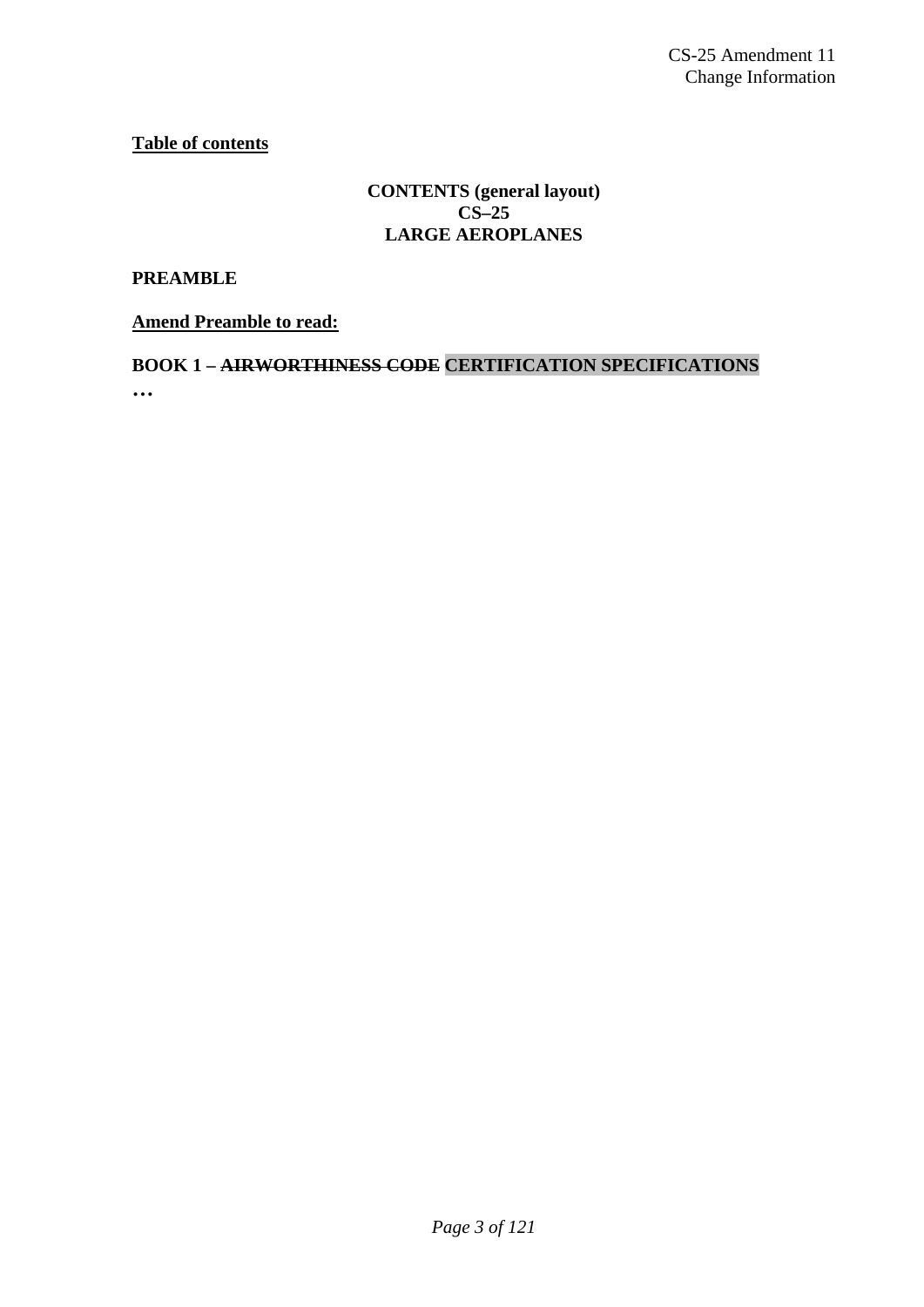# **Amend Book 1 cover page to read:**

# EASA Certification Specifications and Acceptable Means of Compliance

for

Large Aeroplanes

CS-25

Book 1

Airworthiness Code Certification Specifications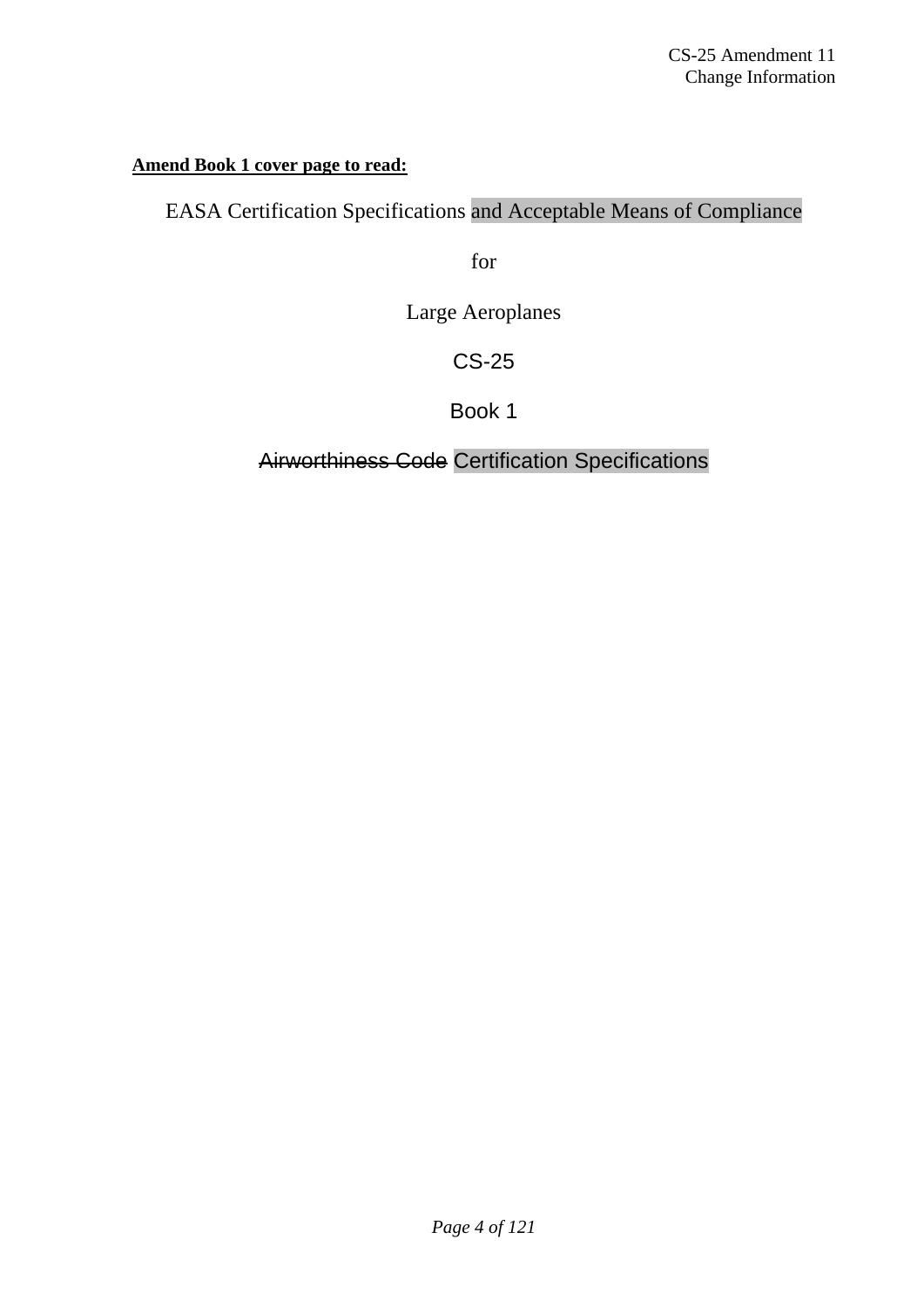**Book 1**

# **SUBPART A – GENERAL**

# **Amend CS 25.1 to read:**

(a) This Airworthiness Code is These Certification Specifications are applicable to turbine powered Large Aeroplanes.

# **SUBPART B – FLIGHT**

# **Amend CS 25.177(c) to read:**

"(c) In straight, steady, sideslips over the range of sideslip angles appropriate to the operation of the aeroplane, but not less than those obtained with one-half of the available rudder control input or a rudder control force of 801 N (180 lbf), the aileron and rudder control movements and forces must be substantially proportional to the angle of sideslip in a stable sense.  $\div$  and t The factor of proportionality must lie between limits found necessary for safe operation. The range of sideslip angles evaluated must include those sideslip angles resulting from the lesser of:

(1) one-half of the available rudder control input; and

(2) a rudder control force of 180 pounds.

This requirement must be met for the configurations and speeds specified in subparagraph (a) of this paragraph. (See AMC 25.177(c).)

# **Amend CS 25.253(b) and (c) to read:**

…

(b) *Maximum speed for stability characteristics, VFC/MFC.* 

VFC/MFC is the maximum speed at which the requirements of CS 25.143(g), 25.147( $\epsilon$ f),  $25.175(b)(1)$ ,  $25.177(a)$  through (c), and  $25.181$  must be met with wing-flaps and landing gear retracted.

(c) *Maximum speed for stability characteristics in icing conditions*.

The maximum speed for stability characteristics with the ice accretions defined in Appendix C, at which the requirements of CS 25.143(g),  $25.147(ef)$ ,  $25.175(b)(1)$ ,  $25.177(a)$  through (c) and 25.181 must be met, is the lower of:…

…

# **SUBPART C – STRUCTURE**

# **Amend CS 25.333 as follows:**

*Re-position the (V,n) graph so that:* 

- the text from the previous CS 25.331 does not appear below the graph,
- *the graph appears below the sub-paragraph "(b) Manoeuvring envelope"*

*Therefore page 1-C-4 is re-organised.*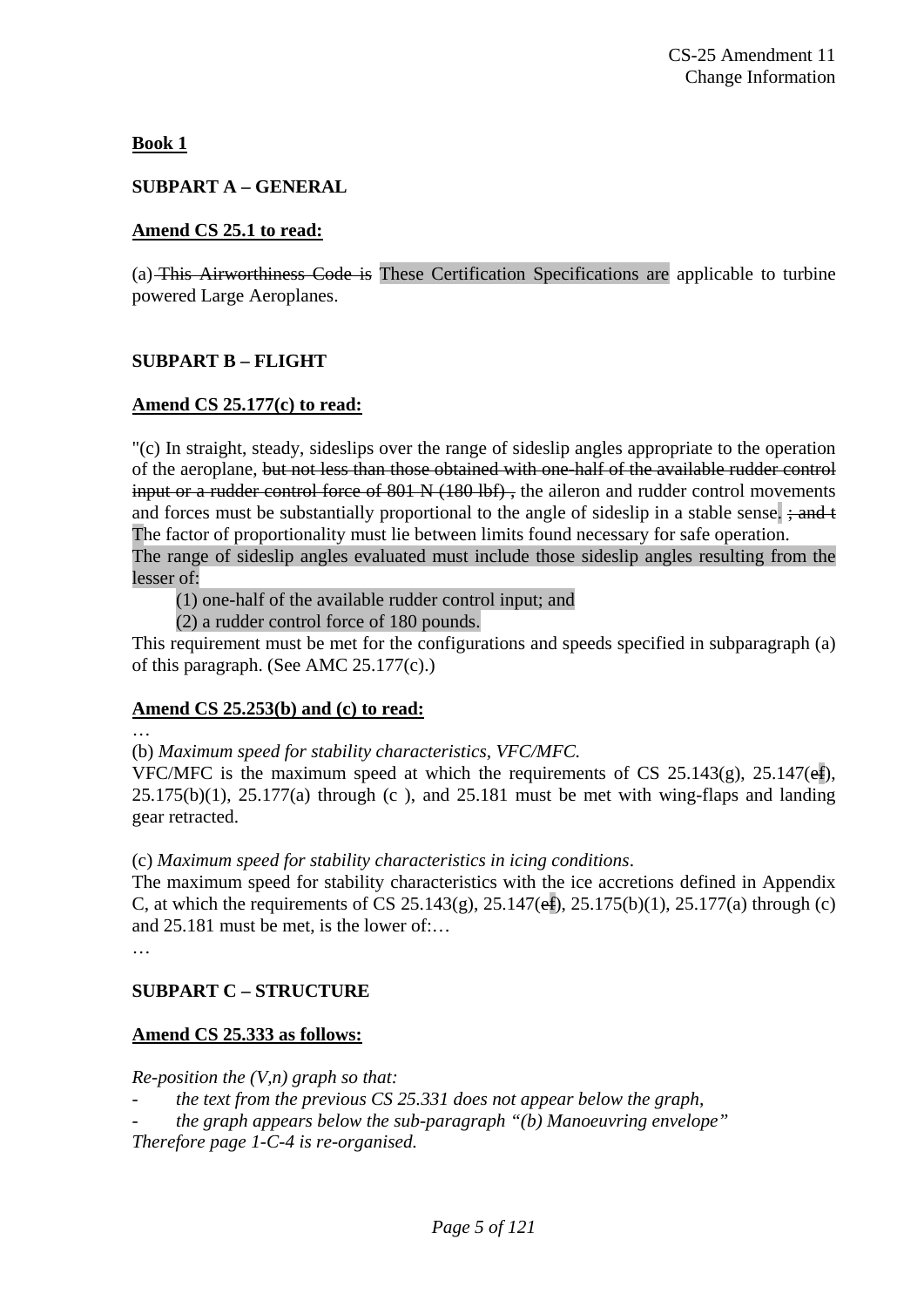# **SUBPART D – DESIGN AND CONSTRUCTION**

#### **Amend CS 25.785(f)(3) to read:**

…

(3) For the determination of the strength of the local attachments (see AMC 25.561(e)) of – …

#### **SUBPART F – EQUIPMENT**

#### **Amend CS 25.1459(d)(3) to read:**

…

Have an underwater locating device, when required by the operating rules of this chapter, on or adjacent to the container which is secured in such a manner that they are not likely to be separated during crash impact."

…

#### **Amend CS 25.1322. The existing paragraph is replaced by the following one:**

#### **CS 25.1322 Flight Crew Alerting**  (See AMC 25.1322)

- (a) Flight crew alerts must:
	- (1) provide the flight crew with the information needed to: (i) identify non-normal operation or aeroplane system conditions, and (ii) determine the appropriate actions, if any;
	- (2) be readily and easily detectable and intelligible by the flight crew under all foreseeable operating conditions, including conditions where multiple alerts are provided;
	- (3) be removed when the alerting condition no longer exists.
- (b) Alerts must conform to the following prioritisation hierarchy based on the urgency of flight crew awareness and response:
	- (1) Warning: For conditions that require immediate flight crew awareness and immediate flight crew response.
	- (2) Caution: For conditions that require immediate flight crew awareness and subsequent flight crew response.
	- (3) Advisory: For conditions that require flight crew awareness and may require subsequent flight crew response.
- (c) Warning and Caution alerts must:
	- (1) be prioritised within each category, when necessary;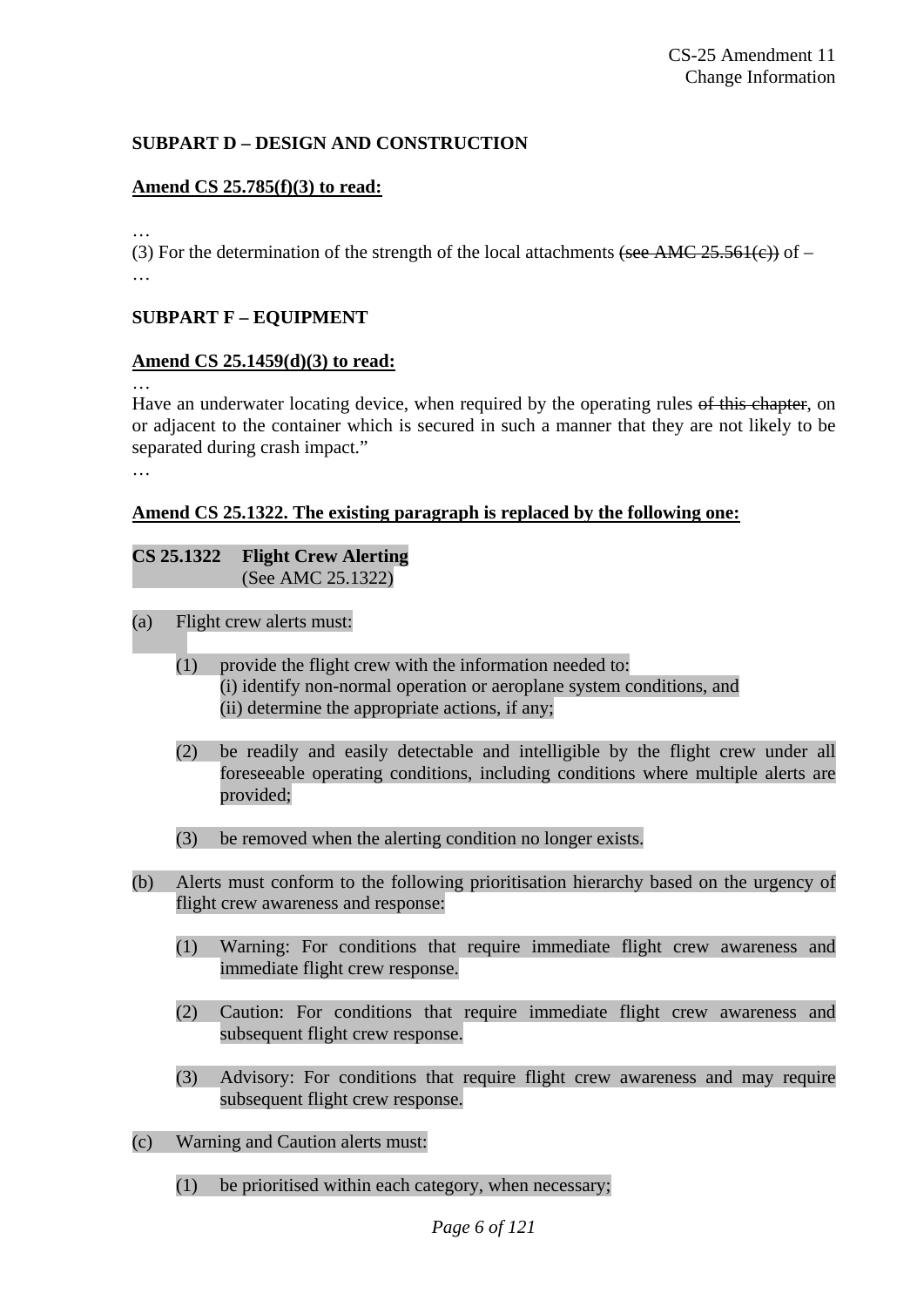- (2) provide timely attention-getting cues through at least two different senses by a combination of aural, visual, or tactile indications;
- (3) permit each occurrence of the attention-getting cues required by sub-paragraph (c)(2) to be acknowledged and suppressed, unless they are required to be continuous.
- (d) The alert function must be designed to minimise the effects of false and nuisance alerts. In particular, it must be designed to:
	- (1) prevent the presentation of an alert when it is inappropriate or unnecessary;
	- (2) provide a means to suppress an attention-getting component of an alert caused by a failure of the alerting function that interferes with the flight crew's ability to safely operate the aeroplane. This means must not be readily available to the flight crew so that it could be operated inadvertently or by habitual reflexive action. When an alert is suppressed, there must be a clear and unmistakable annunciation to the flight crew that the alert has been suppressed.
- (e) Visual alert indications must:
	- (1) conform to the following colour convention:
		- (i) Red for Warning alert indications.
		- (ii) Amber or yellow for Caution alert indications.
		- (iii) Any colour except red or green for Advisory alert indications.
	- (2) use visual coding techniques, together with other alerting function elements on the flight deck, to distinguish between Warning, Caution and Advisory alert indications, if they are presented on monochromatic displays that are incapable of conforming to the colour convention in paragraph (e)(1).
- (f) Use of the colours red, amber and yellow on the flight deck for functions other than flight crew alerting must be limited and must not adversely affect flight crew alerting.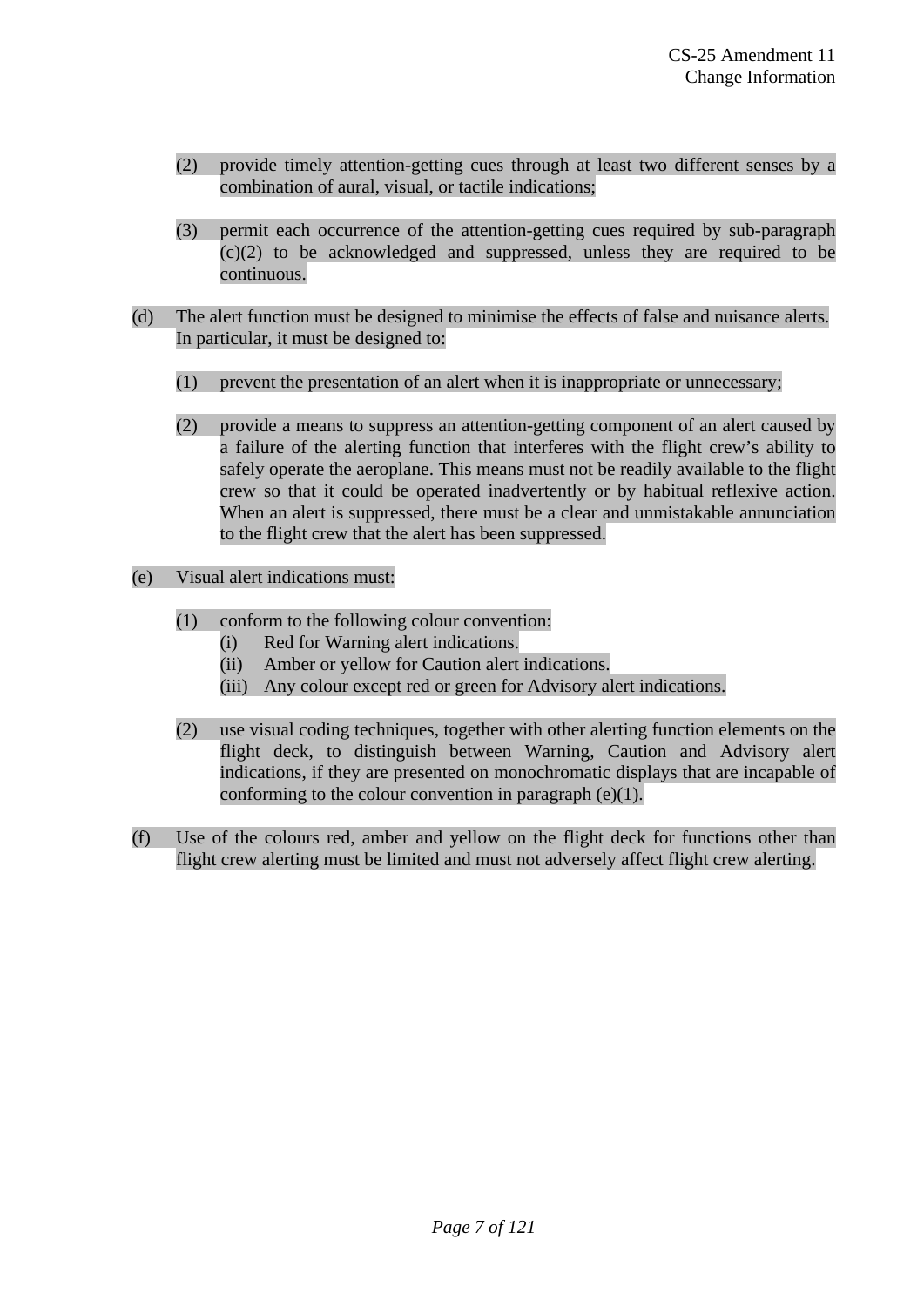# **Book 2 cover page**

# **Amend Book 2 cover page to read:**

EASA Certification Specifications and Acceptable Means of Compliance for Large Aeroplanes

# CS-25 Book 2 Acceptable Means of Compliance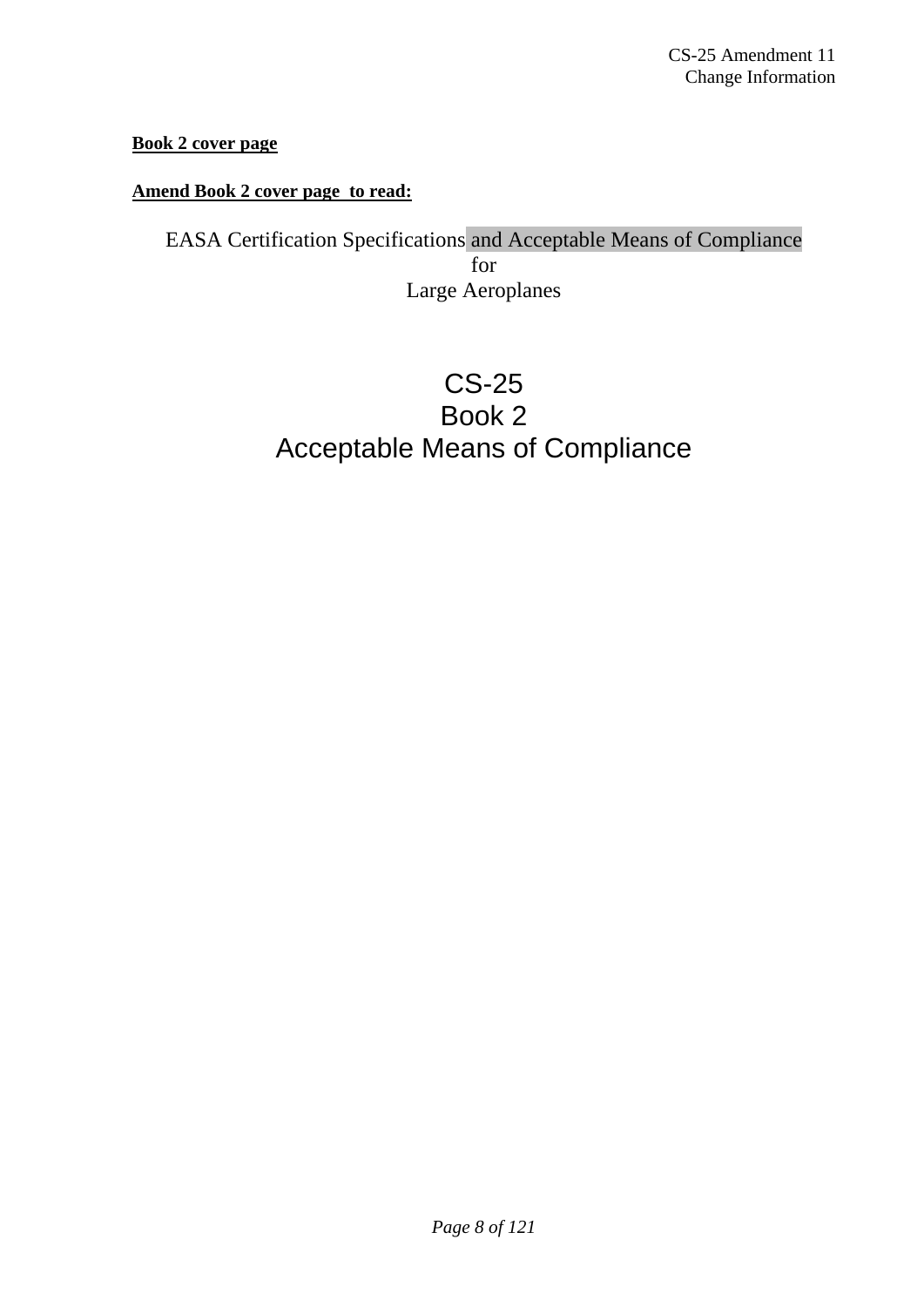# **Book 2**

# AMC – SUBPART B

# **Amend AMC 25.177(c) to read:**

1 CS 25.177(c) requires, in steady, straight sideslips throughout the range of sideslip angles appropriate to the operation of the aeroplane, but not less than those obtained with one half of the available rudder control input (e.g., rudder pedal input) or a rudder control force of 801 N (180 lbf) , that the aileron and rudder control movements and forces be proportional to the angle of sideslip. Also, tThe factor of proportionality must lie between limits found necessary for safe operation. The range of sideslip angles evaluated must include those sideslip angles resulting from the lesser of: (1) one-half of the available rudder control input; and (2) a rudder control force of 180 pounds. CS 25.177(c) states, by cross-reference to CS 25.177(a), that these steady, straight sideslip criteria must be met for all landing gear and flap positions and symmetrical power conditions at speeds from 1.13 VSR1 to VFE, VLE, or VFC/MFC, as appropriate for the configuration.

…

#### AMC – SUBPART C

# **Amend AMC 25.561(b)(3) to read:**

Commercial accommodation equipment complying only with FAR 25.561 pre-Amendment 25-91 need additional substantiation by analysis, tests or combination thereof to cover the 1·33 factor for their attachments as specified in CS 25.561 (c).

#### AMC - SUBPART D

# **Amend AMC 25.783 to read:**

…

# *CS 25.783(b) Opening by persons*

…

In addition, for each door that could be a hazard, design precautions must be taken to minimise the possibility for a person to open a door intentionally during flight. If these precautions include the use of auxiliary devices, those devices and their controlling systems must be designed so that:

(i) no single failure will prevent more than one exit from being opened, and

(ii) failures that would prevent opening of any exit after landing are improbable.

*In addition, for each door that could be a hazard, design precautions must be taken to minimise the possibility for a person to open a door intentionally during flight. If these precautions include the use of auxiliary devices, those devices and their controlling systems must be designed so that:* 

*(1) no single failure will prevent more than one exit from being opened, and* 

*(2) failures that would prevent opening of any exit after landing must not be more probable than remote.*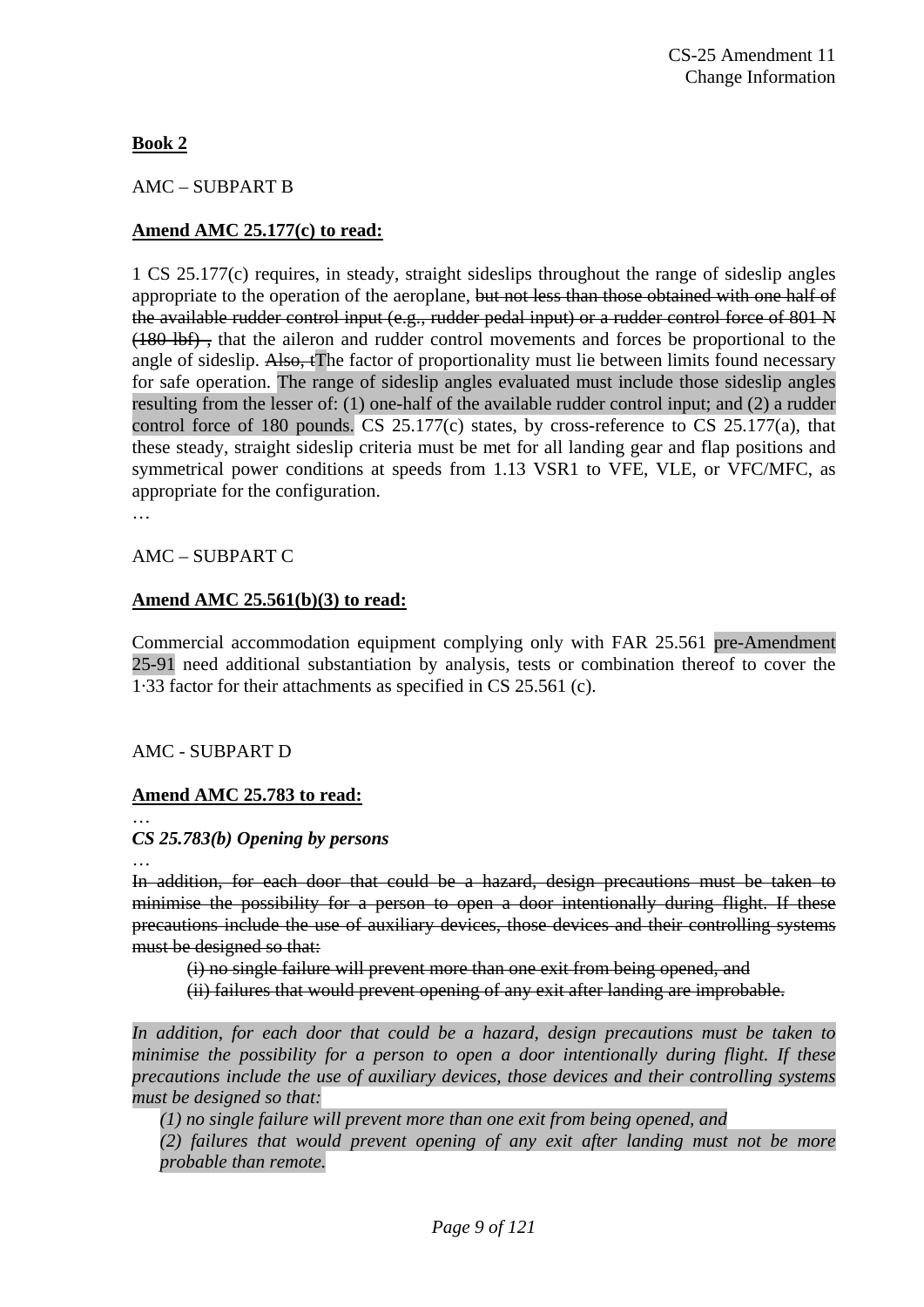#### **Amend AMC 25.785(d) to read:**

 $\mathbb{R}^2$ 

5. Where practicable, it is recommended that seat backs should be pivoted so as to move forward under emergency alighting landing acceleration loads so that the occupant of the seat behind only strikes a glancing blow on the seat back.

#### **Amend AMC 25.791 to read:**

Relevant part of the FAA Advisory Circular 25-17A Transport Airplane Cabin Interiors Crashworthiness Handbook, dated 15.7/91 05/18/09, are accepted by the Agency as providing acceptable means of compliance with CS 25.791.

Note: "relevant parts" means "the part of the AC 25-17A that addresses the applicable FAR/CS-25 paragraph".

#### **Amend AMC 25.803 to read:**

Relevant part of the FAA Advisory Circular 25-17A Transport Airplane Cabin Interiors Crashworthiness Handbook, dated 15.7/91 05/18/09 and AC 25.803-1 Emergency Evacuation Demonstrations, dated 13/11/89 are accepted by the Agency as providing acceptable means of compliance with CS 25.803.

Note: "relevant parts" means "the part of the AC 25-17A that addresses the applicable FAR/CS-25 paragraph".

#### **Amend AMC 25.807 to read:**

Relevant part of the FAA Advisory Circular 25-17A Transport Airplane Cabin Interiors Crashworthiness Handbook, dated 15.7/91 05/18/09 is accepted by the Agency as providing acceptable means of compliance with CS 25.807.

Note: "relevant parts" means "the part of the AC 25-17A that addresses the applicable FAR/CS-25 paragraph".

#### **Amend AMC 25.807(d) to read:**

…

a. The varying likelihood of damage to different parts of the fuselage in emergency alighting landing conditions, and

…

# **Amend AMC 25.812 to read:**

Relevant parts of FAA Advisory Circular 25-17A Transport Airplane Cabin Interiors Crashworthiness Handbook, dated 15.7/91 05/18/09 and AC 25.812-2 Floor Proximity Emergency Escape Path Marking Systems Incorporating Photoluminescent Elements, dated 24/7/97 are accepted by the Agency as providing acceptable means of compliance with CS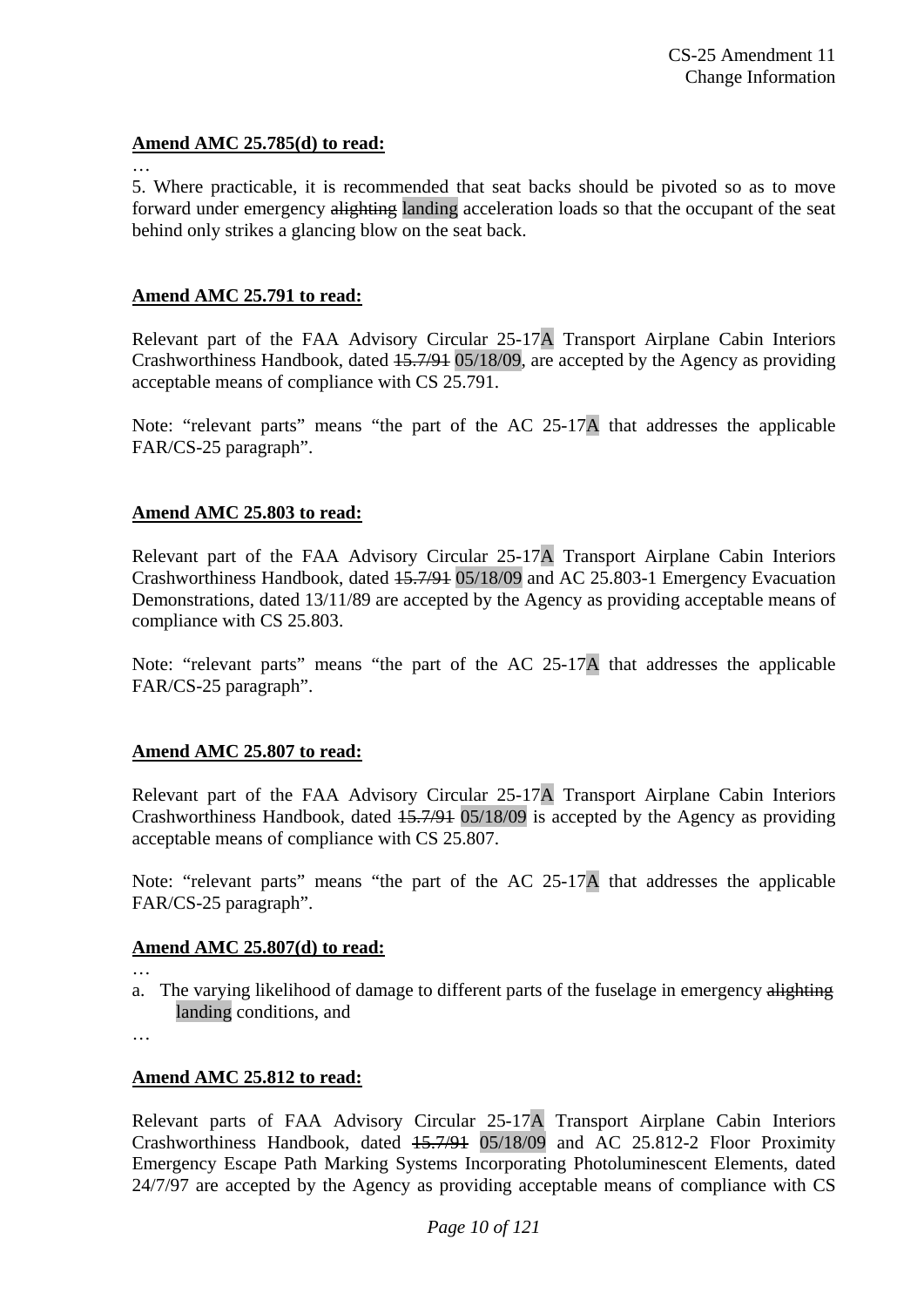25.812.

Note: "relevant parts" means "the part of the AC 25-17A that addresses the applicable FAR/CS-25 paragraph".

# **Amend AMC 25.815 to read:**

Relevant part of the FAA Advisory Circular 25-17A Transport Airplane Cabin Interiors Crashworthiness Handbook, dated 15.7/91 05/18/09, are accepted by the Agency as providing acceptable means of compliance with CS 25.815.

Note: "relevant parts" means "the part of the AC 25-17A that addresses the applicable FAR/CS-25 paragraph".

# **Amend AMC 25.853 to read:**

Relevant part of the FAA Advisory Circular 25-17A Transport Airplane Cabin Interiors Crashworthiness Handbook, dated 15.7/91 05/18/09, AC 25.853-1 dated 17/9/86 and AC 25- 18 dated 6/1/94 are accepted by the Agency as providing acceptable means of compliance with CS 25.853.

Note: "relevant parts" means "the part of the AC 25-17A that addresses the applicable FAR/CS-25 paragraph".

# **Amend AMC to CS 25.855 and 25.857 to read:**

2. RELATED DOCUMENTS

… b. FAA Advisory Circulars (AC).

… AC 25-17A

…

…

AMC- SUBPART E

# **Delete AMC 25.1125(a)(3) as follows:**

# **AMC 25.1125(a)(3)**

# **Exhaust Heat Exchangers**

The cooling provisions should be arranged so that it is not possible to use the heat exchanger unless the cooling provisions are in operation.

# AMC- SUBPART F

# **Amend AMC 25.1302 to read:**

# **AMC 25.1302 APPENDIX 2: Definitions and acronyms**

…

 $\mathbb{R}$  .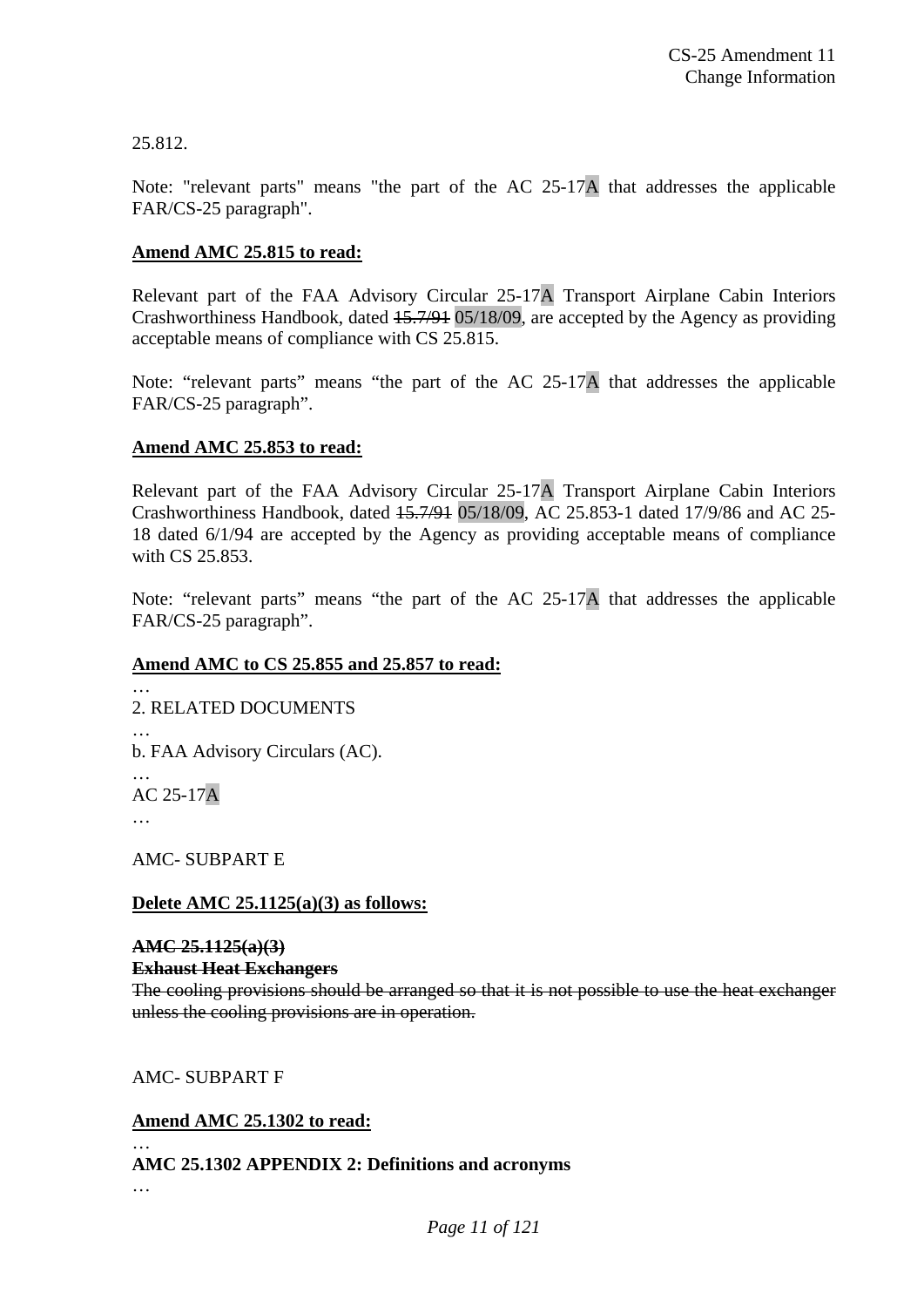**Alert** – A generic term used to describe a flight deck indication meant to attract the attention of the flight crew, and identify to them a non-normal operational or aeroplane system condition. Warnings, Cautions, and Advisories are considered to be alerts. (Reference definition in AMC 25.1322)

…

# **Amend AMC 25.1309 to read:**

[Paragraph 3.b.(3)]

(3) Society of Automotive Engineers (SAE) Aerospace Recommended Practice (ARP) 4754A/EUROCAE ED-79A, Certification Considerations for Highly Integrated or Complex Aircraft Systems Guidelines for development of civil aircraft and systems.

# [Paragraph 9.b.(4)]

[…]Guidelines, which may be used for providing Development Assurance, are described for aircraft and systems in Document referenced in paragraph 3b(3), and for software in Documents referenced in paragraphs 3a(3) and 3b(2). (There is currently no agreed Development Assurance standard for hardware.) Because these documents were not developed simultaneously, there are differences in the guidelines and terminology that they contain. A significant difference is the guidance provided on the use of system architecture for determination of the appropriate development assurance level for hardware and software. EASA recognises that consideration of system architecture for this purpose is appropriate. Where apparent differences exist between these documents on this subject, the guidance contained in Appendix D of Document referenced in paragraph 3b(3) should be followed. If the criteria of Document referenced in paragraph 3b(3) are not satisfied by a particular development assurance process the development assurance levels may have to be increased using the guidance of Document referenced in paragraph 3b(2).

#### [Paragraph 13]

[…]Further guidance may be found in paragraph 116 of Document referenced in paragraph 3b(3).)

#### **Amend AMC 25.1322. The existing paragraph is replaced by the following one: AMC 25.1322 Flight Crew Alerting**

# **Table of Contents**

#### **Paragraph**

- **1. Purpose**
- **2. Applicability**
- **3. Related Examples, Regulations, Documents, and Definitions**
- **4. Background**
- **5. Designing a Flight crew Alerting System** 
	- a. General
	- b. Flight crew Alerting Philosophy

# c. Design Considerations

#### **6. Alert Functional Elements**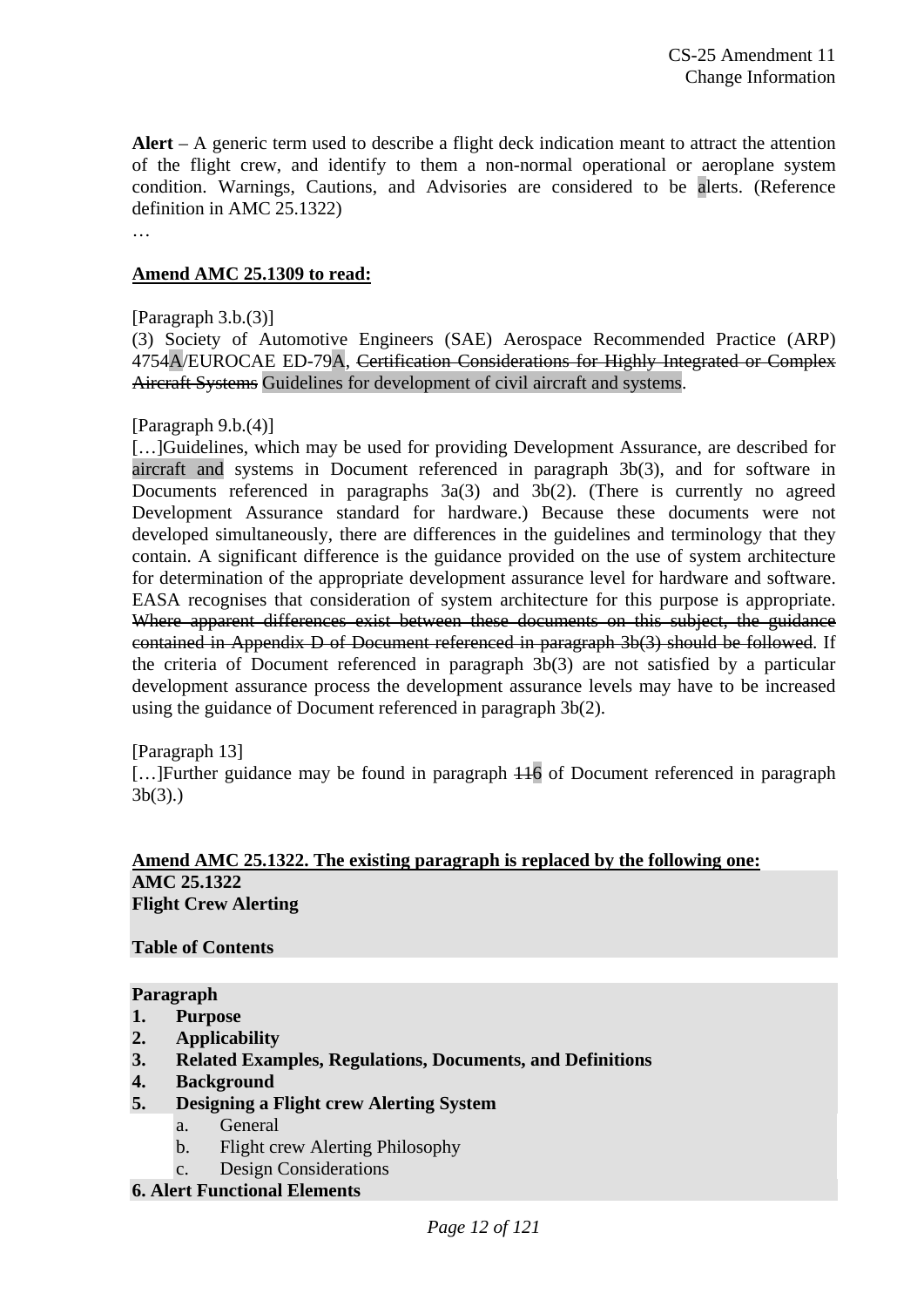- a. Warning Alerts
- b. Time-Critical Warning Alerts
- c. Master Visual and Aural Alerts
- d. Caution Alerts
- e. Advisory Alerts
- **7. Alerting System Reliability and Integrity**

# **8. Managing Alerts**

- a. Rules and General Guidelines
- b. Multiple Aural Alerts
- c. Multiple Visual Alerts
- d. Alert Inhibits
- **9. Clearing and Recalling Visual Alert Messages**
- **10. Interface or Integration with Other Systems**
- **11. Colour Standardisation**
- **12. Minimising the Effects of False and Nuisance Alerts**
- **13. Showing Compliance for Approval of a Flight crew Alerting System**
- **14. Integrating Flight crew Alerting System Elements into the Existing Fleet** 
	- a. General
	- b. Visual Alerts
	- c. Aural Alerts
	- d. Tactile Alerts
- **15. Alerts for Head-Up Displays (HUDs)**

**List of Appendices** 

**Appendix 1 Examples for Including Visual System Elements in an Alerting System Appendix 2 Examples for Including Aural System Elements in an Alerting System Appendix 3 Regulations** 

**Appendix 4 Related Documents** 

**Appendix 5 Definitions** 

#### **1. Purpose**

This AMC provides an acceptable means of compliance and guidance material for showing compliance with certain requirements of CS-25, for the design approval of flight crew alerting functions. This AMC addresses the type of alert function elements that should be considered (including visual, aural, and tactile or haptic elements), alert management, interface or integration of alerts with other systems, and colour standardisation. The appendices to this AMC also provide examples for including visual and aural system elements in an alerting system.

# **2**. **Scope**

**a.** This AMC is applicable to aeroplane manufacturers, modifiers, avionics manufacturers, EASA type-certification engineers, human factor specialists and test pilots.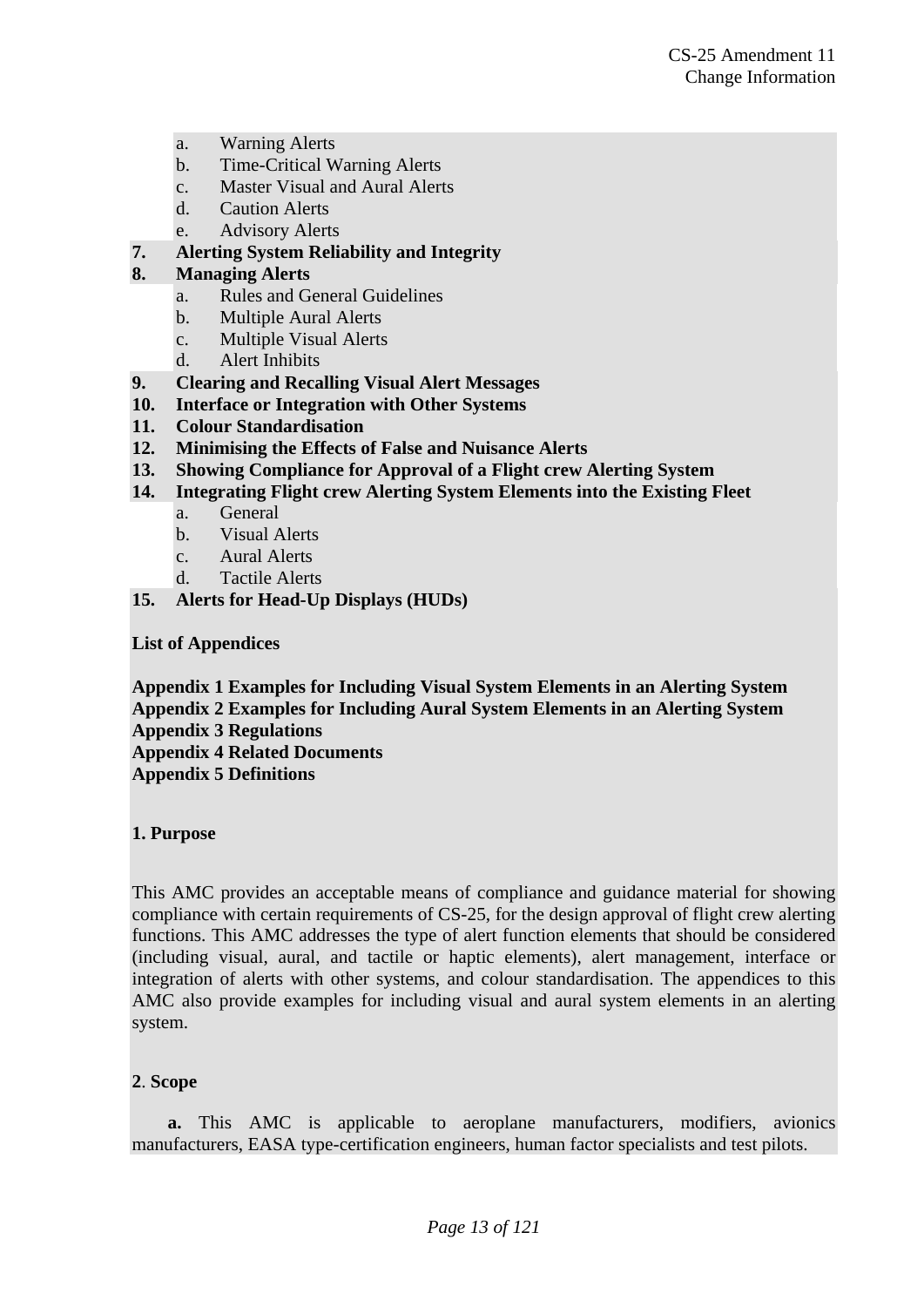**b.** This AMC is applicable to new aeroplanes. It may also be applicable to modified aeroplanes and to integrating flight crew alerting system elements into existing aeroplanes. It applies to individual aircraft systems that provide flight crew alerting functions that may or may not be integrated with a central alerting system, as well as to systems whose primary function is alerting, such as a central alerting system.

# **3. Related Examples, Certification Specifications, Documents, and Definitions**

Appendix 1 of this AMC provides examples for including visual system elements in an alerting system. Appendix 2 of this AMC provides examples for including aural system elements in an alerting system. Appendix 3 of this AMC lists the airworthiness and operational certification specifications related to this AMC. Appendix 4 of this AMC lists related AMCs and other documents that are provided for information purposes and are not necessarily directly referenced in this AMC. Appendix 5 provides definitions written to support the content of this AMC and its associated certification specification.

# **4. Background**

**a.** While the flight crew is ultimately responsible for the operation of the aeroplane, the provision of an alerting system that aids the flight crew in identifying non-normal operational or aeroplane system conditions and in responding in an appropriate and timely manner is an essential feature of every flight deck design. In the past, aeroplanes were designed with discrete lights for the alerting function. Now the alerting function can be integrated with other systems, including electronic display systems, tactile warning systems, and aural warning or tone generating systems.

**b.** CS-25 often provides references to an alert, such as a warning, to provide awareness of a non-normal condition. Many of these certification specifications were written without recognition of a consistent flight deck alerting philosophy, and may use the term "warning" and "alert" in a generic sense. This AMC does not intend to conflict with or replace the intent of those certification specifications. The intent here is to standardise flight crew alerting terminology used and to provide a means for applicants to show compliance with those certification specifications.

# **5. Designing a Flight crew Alerting System**

**a. General.** The purpose of flight crew alerts on aeroplanes is to attract the attention of the flight crew, to inform them of specific non-normal aeroplane system conditions or certain non-normal operational events that require their awareness, and, in modern alerting systems, to advise them of possible actions to address these conditions. The ability of an alert to accomplish its intent depends on the design of the complete alert function. This includes the sensor and the sensed condition required to trigger an alert, how that information is subsequently processed, including the level of urgency and priority assigned, and the choice of alert presentation elements to express the assigned level of urgency. Conditions that do not require flight crew awareness should not generate an alert.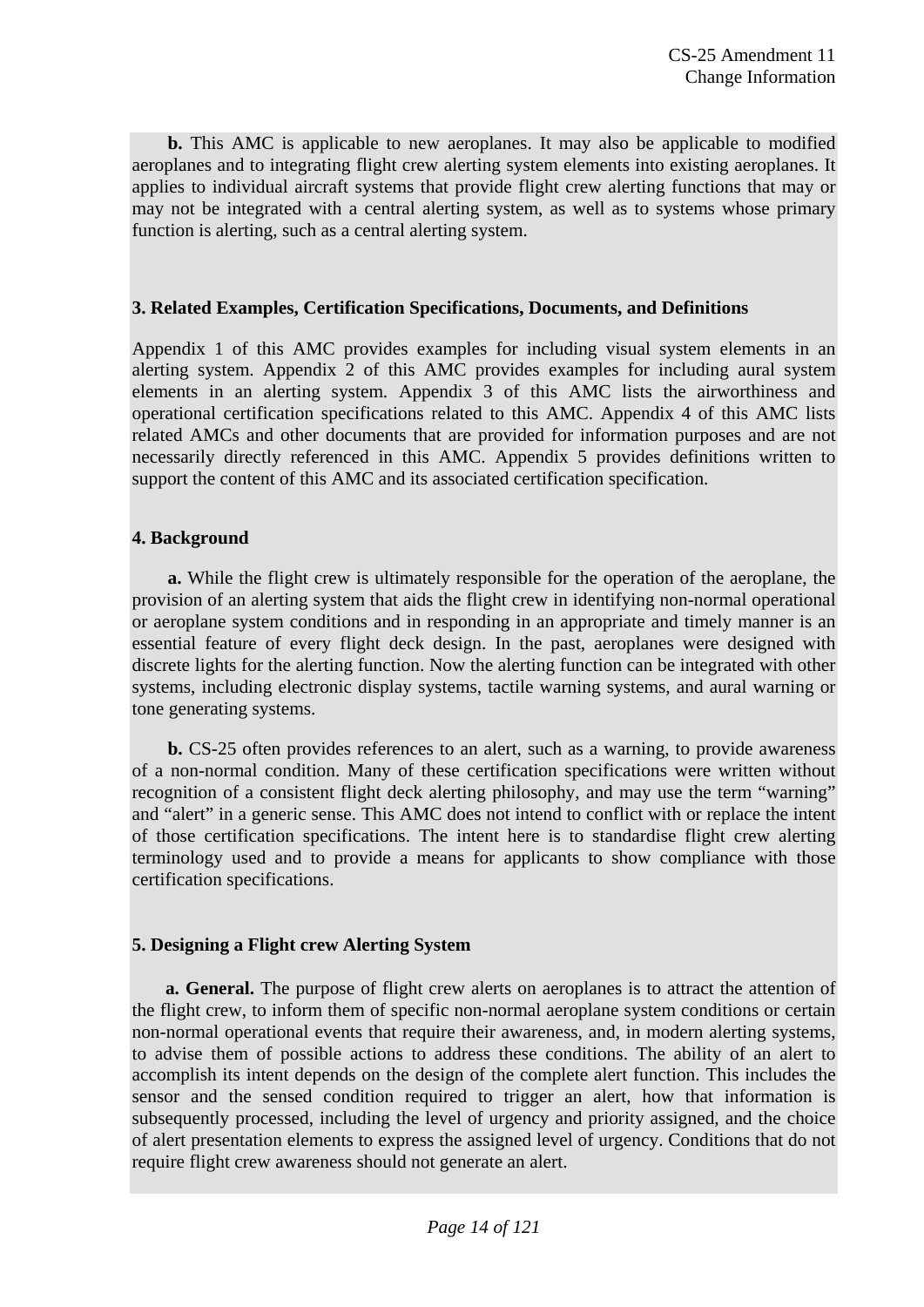**b. Flight crew Alerting Philosophy.** When developing a flight crew alerting system, use a consistent philosophy for alerting conditions, urgency and prioritisation, and presentation.

(1) Alerting conditions. Establish how aeroplane system conditions or operational events that require an alert (for example, engine overheating, windshear, etc.), will be determined.

(2) Urgency and Prioritisation. Establish how the level of urgency (Warning, Caution and Advisory) associated with each alerting condition will be prioritised and classified to meet the requirements listed in CS 25.1322(b) and CS 25.1322(c)(1). If an alert's urgency and prioritisation is context sensitive, state what information should be considered (for example, the priority associated with different alerting conditions may vary depending on the state of the aeroplane, phase of flight, system configuration, etc.).

(3) Presentation. Establish a consistent alert presentation scheme (for example, location of the alert on the flight deck, alert combinations [aural, visual, tactile], information presented in the Alert message, and colour and graphical coding standardisation). Also, determine the format in which that alert will be presented (for example, structure and timing of Alert messages) to support the alerting function's purpose.

**c. Design Considerations.** Consider the following concepts and elements when designing an alerting system:

(1) Only non-normal aeroplane system conditions and operational events that require flight crew awareness to support flight crew decision making and facilitate the appropriate flight crew response should cause an alert. However, conditions that require an alert depend on the specific system and aeroplane design, and overall flight-deck philosophy. For example, the failure of a single sensor in a multi-sensor system may not necessarily result in an alert condition that requires pilot awareness. However, for a single sensor system, such a failure should result in an alert condition that provides the flight crew with the information needed to assure continued safe flight and landing.

(2) All alerts presented to the flight crew, (for example, light, aural annunciation, engine-indication-and-crew-alerting system (EICAS) message, master caution) must provide the flight crew with the information needed to identify the non-normal operational or aeroplane system condition and determine the corrective action, if any (CS 25.1322 (a)(1)). Appropriate flight crew corrective actions are normally defined by aeroplane procedures (for example, in checklists) and are part of a flight crew training curriculum or considered basic airmanship.

(3) Implement a consistent flight crew alerting philosophy as described in paragraph 5.b of this AMC.

(4) Include the appropriate combination of alerting system presentation elements, which typically include:

(a) Master visual alerts

(b) Visual alert information (includes Failure flag indications)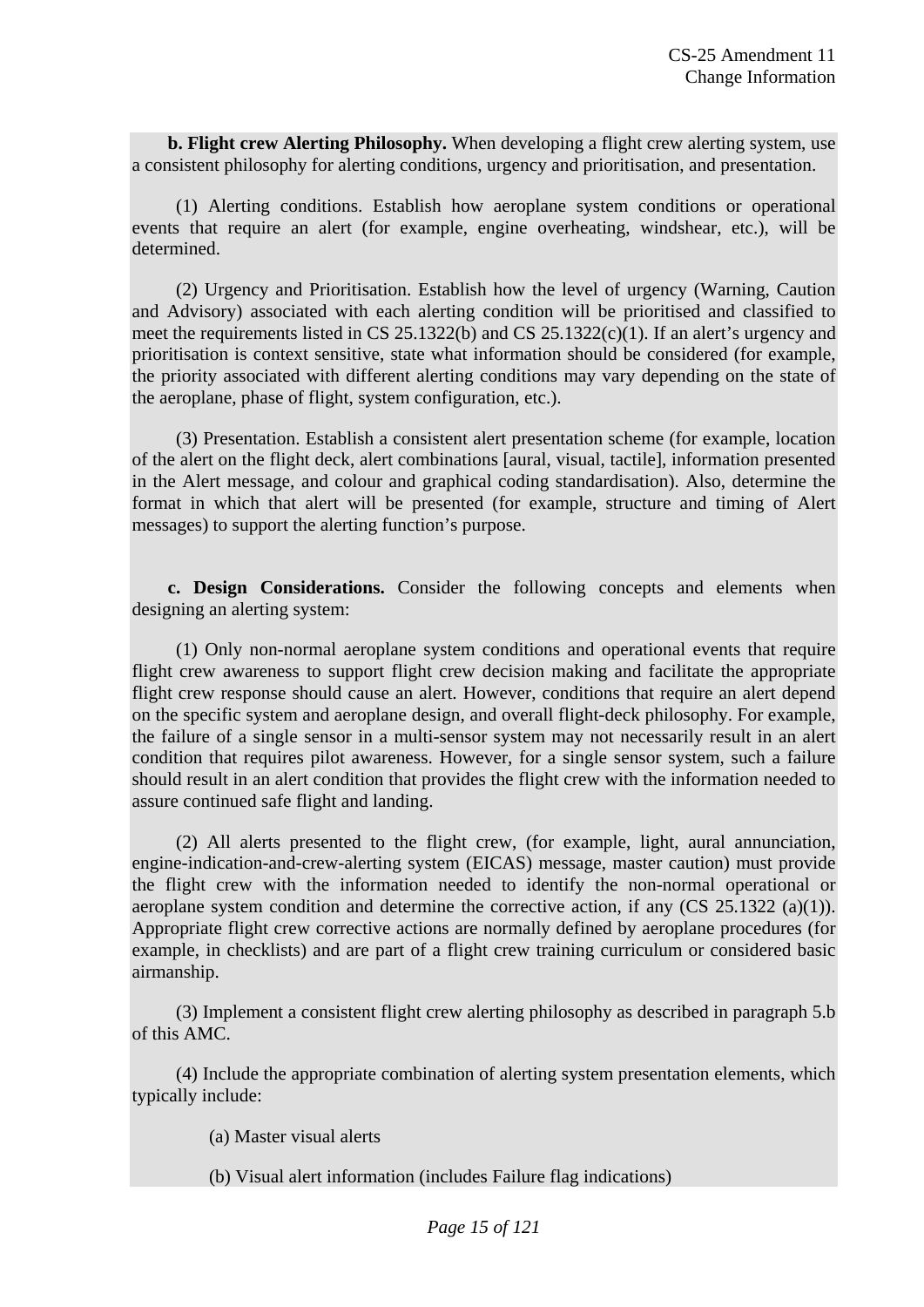(c) Master aural alerts

(d) Voice information

(e) Unique tones (unique sounds)

(f) Tactile or haptic information

(5) Use logic-based integrated alerting systems to ensure that alerting system elements are synchronised and provide the proper alert presentation format for each urgency level. For example, the onset of the Master visual alert should normally occur simultaneously with the onset of the Master aural alert.

(6) Present the alerts according to the urgency and prioritisation philosophy outlined in paragraph 5.b and described in detail in paragraph 8.a of this AMC.

(7) Visual alerts must conform to the colour convention of CS 25.1322(e). Paragraph 11 of this AMC provides guidance on the colour convention.

(8) If using aural alerts with multiple meanings, a corresponding visual, tactile, or haptic alert should be provided to resolve any potential uncertainty relating to the aural alert and clearly identify the specific alert condition.

**6. Alert Functional Elements.** The functional elements used in the alerting and information functions for Warning and Caution alerts must provide timely attention-getting cues, resulting in immediate flight crew awareness, through at least two different senses (CS 25.1322(c)(2)). Functional elements used for Advisory alerts do not require immediate flight crew awareness and are normally provided through a single sense.

**a. Warning Alerts.** Several alert functional element combinations are used to comply with  $CS$  25.1322(c)(2) (two-senses requirement). The typical alert-element combinations for Warning alerts (not including Time-critical warning alerts) are shown below.

(1) Master visual alert, Visual alert information, and Master aural alert.

(2) Master visual alert, Visual alert information, and Voice information or Unique tone.

*Note 1: Voice information may be preceded by a Master aural alert.* 

*Note 2: A tactile alert may be combined with a visual or aural alert to meet the CS 25.1322 requirement for a combination of two senses.* 

**b. Time-Critical Warning Alerts.** Some Warnings may be so time-critical for the safe operation of the aeroplane that general alerts such as a Master visual alert and a Master aural alert may not provide the flight crew with immediate awareness of the specific alerting condition that is commensurate with the level of urgency of flight crew response necessary. In such cases, Warning elements dedicated to specific alerting conditions should be provided that give the flight crew immediate awareness without further reference to other flight deck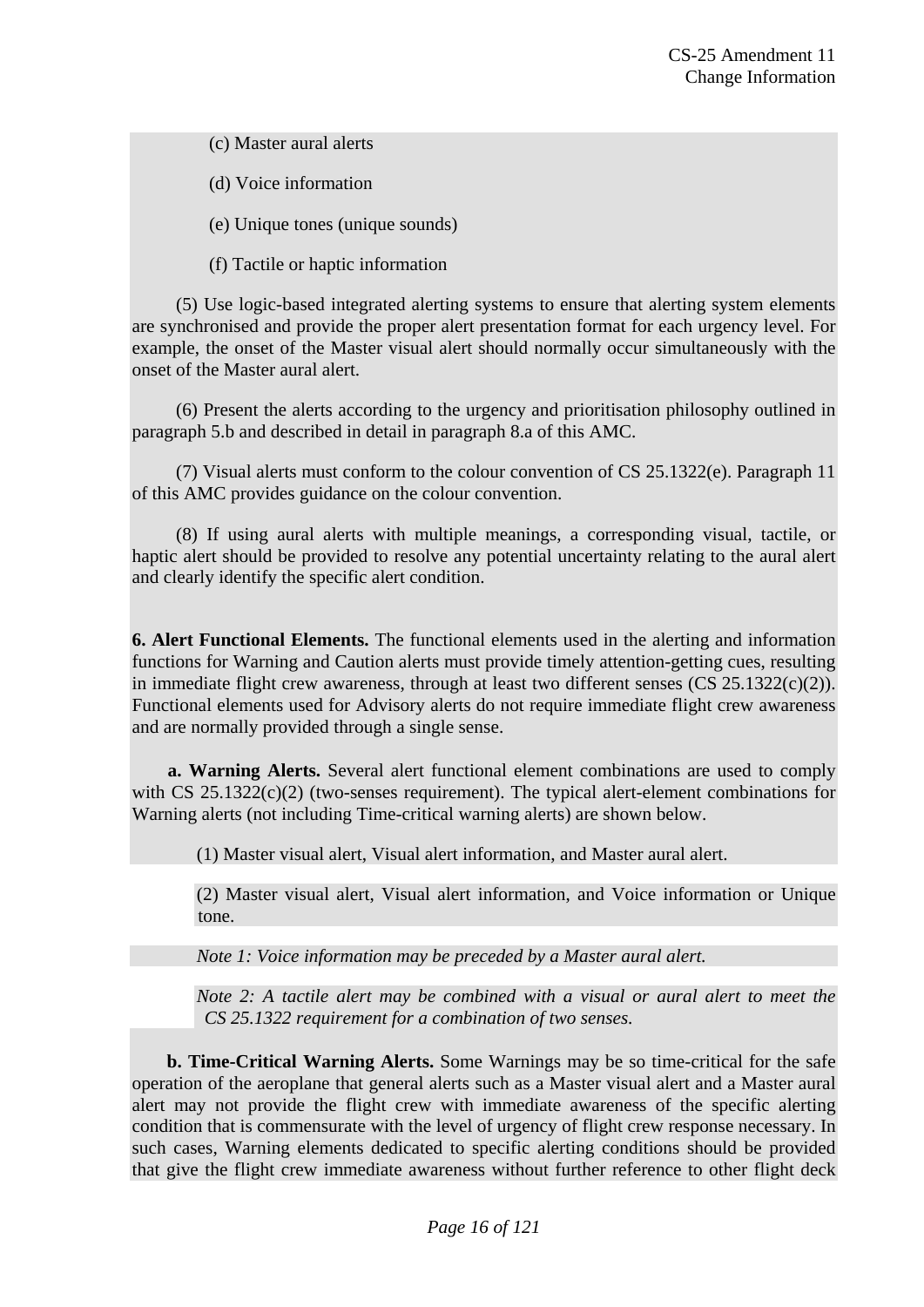indications. Examples of such Time-critical warnings include reactive windshear and ground proximity. The alerting elements for Time-critical warnings should include:

- Unique Voice information or Unique tone, or both, for each alerting condition, and
- Unique Visual alert information in each pilot's primary field of view for each alerting condition.

*Note: A unique tactile alert sensed by each pilot can also meet the CS 25.1322(c)(2) requirement for one of the two senses.* 

**c. Master Visual and Aural Alerts.** A Master visual alert and a Master aural alert may not be warranted if other visual and aural means provide more timely attention-getting characteristics. If a Master visual alert and/or a Master aural alert are used, they should aid in the overall attention-getting characteristics and the desired flight crew response and not distract the flight crew from the time-critical condition. For example, unique Visual alert information presented in each pilot's primary field of view is acceptable in place of a Master visual alert if it provides immediate awareness and sufficient attention-getting characteristics. However, an aural alert, such as an aural command to "pull up," or another sensory cue, would still be required to meet CS 25.1322(c)(2).

# **d. Caution Alerts**

(1) The alert elements used for Caution are typically identical to those used for Warnings, as both require immediate flight crew awareness.

(2) Some Caution alerts are related to conditions that are precursors to potential Time-critical warning conditions. In these cases, the alerting system elements associated with the Caution should be consistent with the elements for related Time-critical warnings (described in paragraph 6.b of this AMC). For example, reactive windshear warnings, groundproximity warnings, and Caution alerts can develop into Time-critical warning alerts.

# **e. Advisory Alerts**

(1) The alerting and informing functional elements for advisories must meet the applicable requirements of CS 25.1322 and should include Visual alert information. Advisory information should be located in an area where the flight crew is expected to periodically scan for information.

(2) Advisory information does not require immediate flight crew awareness. Therefore, it does not require alerting that uses a combination of two senses. In addition, a Master visual alert or Master aural alert is not typically used since immediate flight crew awareness is not needed.

(3) Aural or visual information such as maintenance messages, information messages, and other status messages associated with conditions that do not require an alert may be presented to the flight crew, but the presentation of this information should not interfere with the alerting function or its use.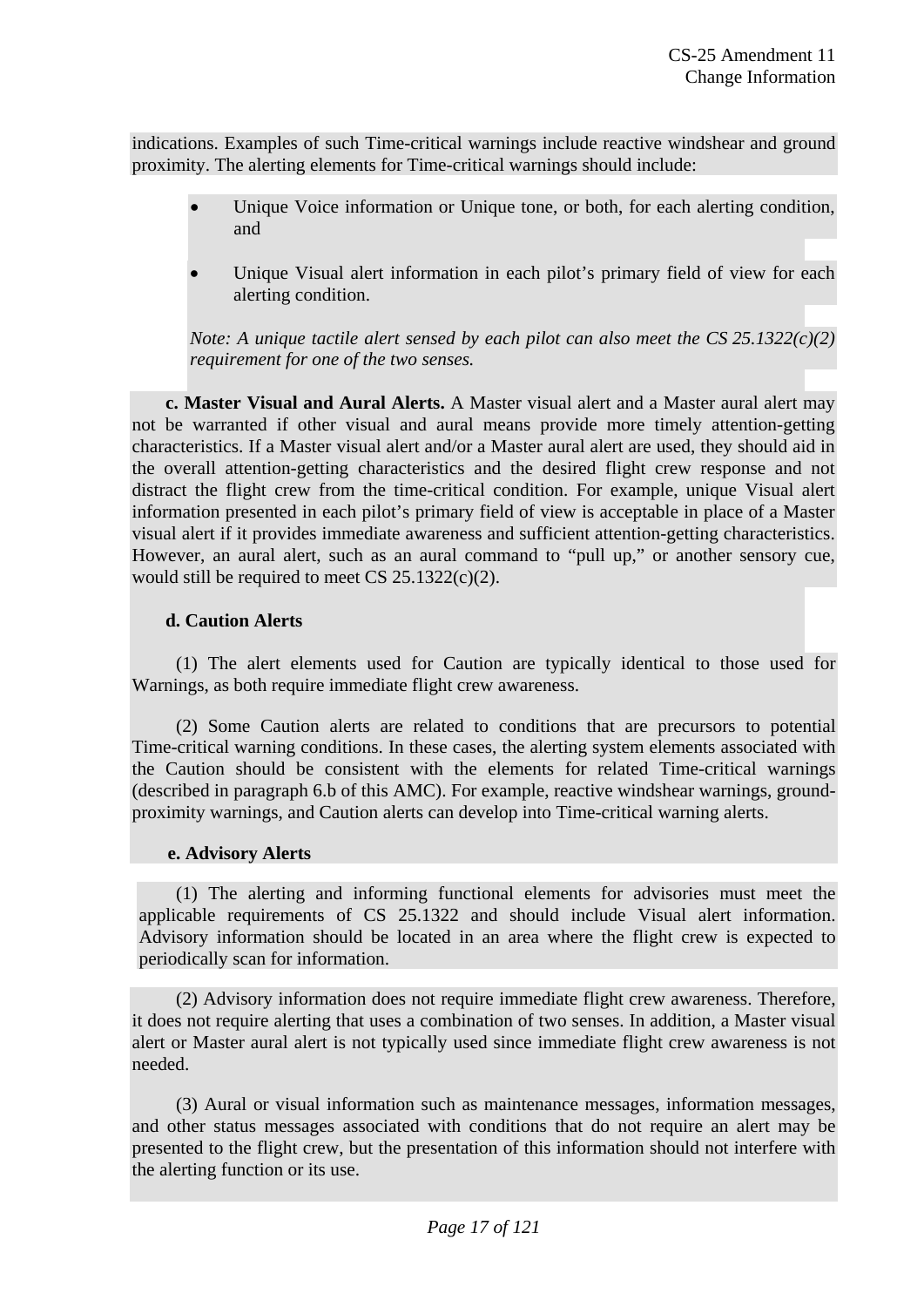#### **7. Alerting System Reliability and Integrity**

**a.** The alerting system, considered alone and in relation to other systems, should meet the safety objectives of the relevant system safety standards (for example,  $CS$  25.901(b)(2), CS 25.901(c), and CS 25.1309(b)). The reliability and integrity of the alerting system should be commensurate with the safety objectives associated with the system function, or aeroplane function, for which the alert is provided.

**b.** When applying the CS 25.1309(b) system safety analysis process to a particular system or function that has an associated flight crew alert, assess both the failure of the system or function and a failure of its associated alert (CS 25.1309(d)(4)). This should include assessing the effect of a single (common or cascading mode) failure that could cause the failure of a system function and the failure of any associated alerting function. A failure is defined as: "An occurrence that affects the operation of a component, part, or element such that it can no longer function as intended. This includes both loss of function and malfunction." Therefore, in conducting the safety analysis, both loss of functions and malfunctions should be considered.

**c.** Since the flight crew alerting function is often integrated with, or is common to, other systems, the impact of a failure or error in the alerting system must be assessed separately and in relation to other systems as required by CS 25.1309(b). The cascading effects of a failure or error in the alerting function, and in the interfacing system, should be analysed. Give special consideration to avoid alerting that, through misinterpretation, could increase the hazard to the aeroplane  $(CS 25.1309(c))$ . For example, there should not be a foreseeable way that a fire warning for one engine could be misinterpreted as a fire on a different engine.

**d.** Assess the reliability of the alerting system by evaluating the reduction in the safety margin if the alerting system fails. The evaluation should address:

(1) Loss of the complete alerting function.

(2) A malfunction.

(3) Loss or malfunction of one alert in combination with the system condition for which the alert is necessary.

**e.** The integrity of the alerting system should be examined because it affects the flight crew's trust and response when assessing an alert. Since the individual assessment of a False or Nuisance alert for a given system may lead to a specific consequence, the impact of frequent False or Nuisance alerts increases the flight crew's workload, reduces the flight crew's confidence in the alerting system, and affects their reaction in case of a real alert. For example, if False or Nuisance alerts are presented the flight crew may ignore a real alert when it is presented.

**8. Managing Alerts.** Prioritise alerts so that the most urgent alert is presented first to the flight crew.

# **a. Rules and General Guidelines**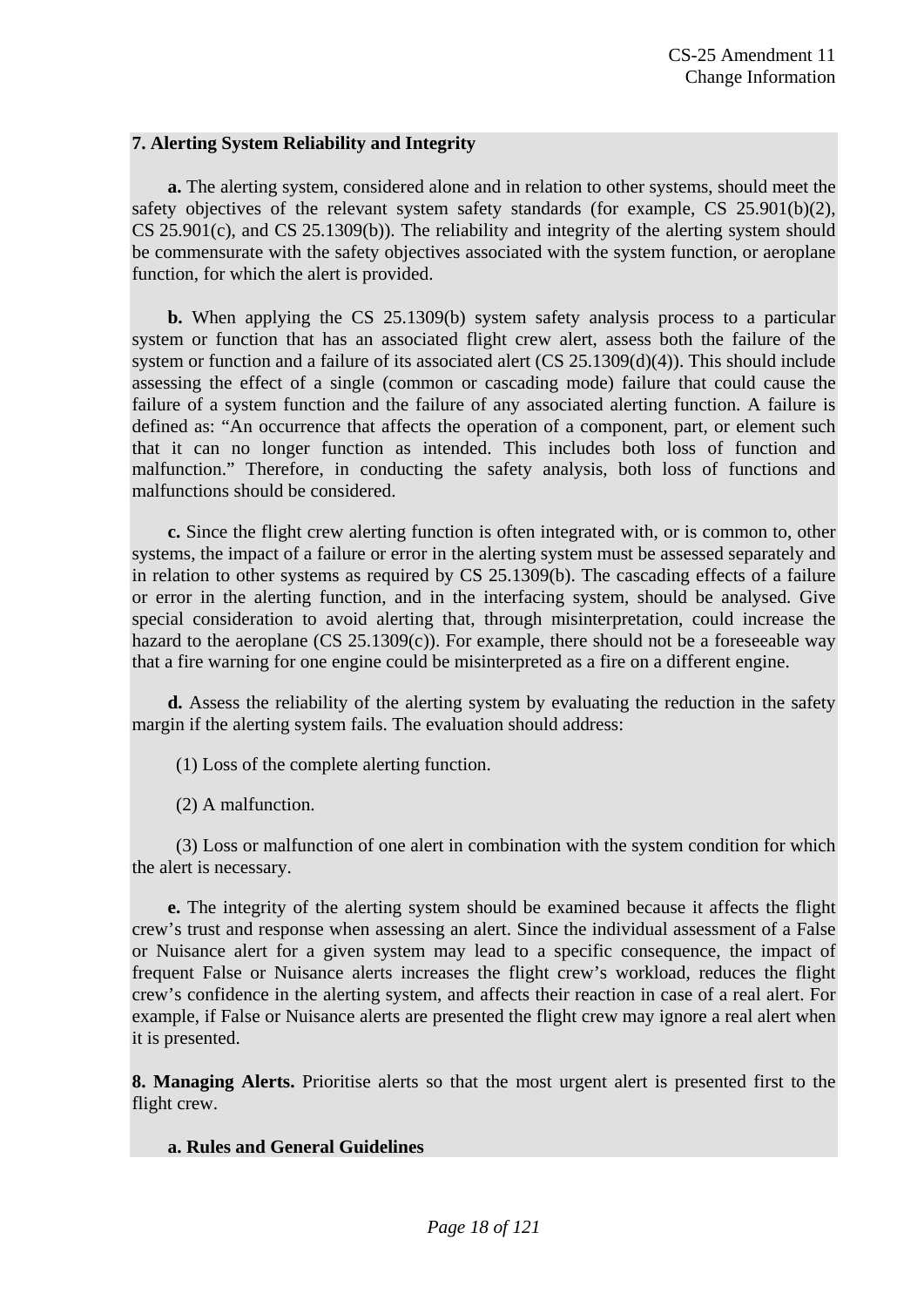- (1)All flight deck alerts must be prioritised into Warning, Caution, and Advisory categories (CS 25.1322(b)).
- (2) To meet their intended function(s), alerts must be prioritised based upon urgency of flight crew awareness and urgency of flight crew response  $(\S 25.1301(a))$ . Normally, this means Time-critical warnings are first, other Warnings are second, Cautions are third, and Advisories are last (CS 25.1322(b)).
- (3)Depending on the phase of flight, there may be a need to re-categorise certain alerts from a lower urgency level to a higher urgency level. Furthermore, prioritisation within alert categories may be necessary if the presentation of multiple alerts simultaneously would cause flight crew confusion, or the sequencing of flight crew response is important. For example, when near threatening terrain, Time-critical warnings must be prioritised before other Warnings within the Warning alert category (CS 25.1322(c)(1)). JAA TGL-12 (TAWS), also identifies situations where prioritisation within alert categories is necessary.
- (4) The prioritisation scheme within each alert category, as well as the rationale, should be documented and evaluated, by following the guidance in paragraph 13, *The Showing of Compliance,* of this AMC.
- (5) Documentation should include the results of analyses and tests that show that any delayed or inhibited alerts do not adversely impact safety.

#### **b. Multiple Aural Alerts**

(1) Aural alerts should be prioritised so that only one aural alert is presented at a time. If more than one aural alert needs to be presented at a time, each alert must be clearly distinguishable and intelligible by the flight crew (CS 25.1322(a)(2)).

(2) When aural alerts are provided, an active aural alert should finish before another aural alert begins. However, active aural alerts must be interrupted by alerts from higher urgency levels if the delay to annunciate the higher-priority alert impacts the timely response of the flight crew (CS 25.1301(a)). If the condition that triggered the interrupted alert is still active, that alert may be repeated once the higher-urgency alert is completed. If more than one aural alert requires immediate awareness and the interrupted alert(s) affects the safe operation of the aeroplane, an effective alternative means of presenting the alert to the flight crew must be provided to meet the requirements of CS  $25.1322(a)(1)$  and  $(a)(2)$ .

#### **c. Multiple Visual Alerts**

(1) Since two or more visual alerts can occur at the same time, applicants must show that each alert and its relative priority are readily and easily detectable and intelligible by the flight crew  $(CS 25.1322(a)(2))$ .

(2) When multiple alerts exist in a specific category (for example, multiple Warning alerts or multiple Caution alerts), a means for the flight crew to determine the most recent or most urgent alert must be provided  $(CS \t25.1322(c)(1))$ . For example, the most recent or highest priority alert may be listed at the top of its own category. If the alert is time-critical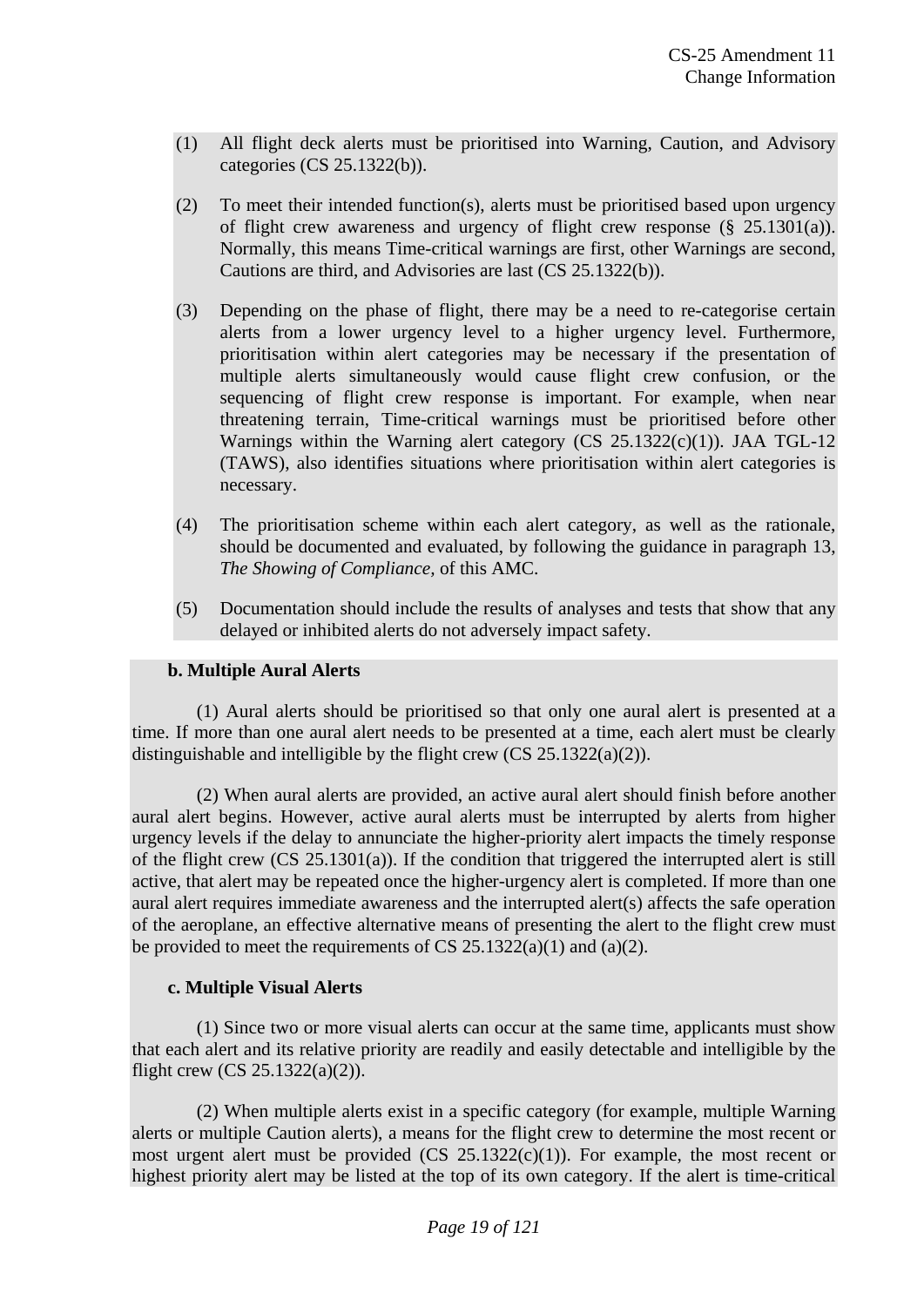and shares a dedicated display region it must have the highest alerting priority to satisfy its intended function (CS 25.1301(a)).

(3) Displays must either conform to the alert colour convention or, in the case of certain monochromatic displays not capable of conforming to the colour conventions, use other visual coding techniques per CS 25.1322(e). This is necessary so the flight crew can easily distinguish the alert urgency under all foreseeable operating conditions, including conditions where multiple alerts are provided (CS 25.1322(a)(2)).

# **d. Alert Inhibits**

(1) Alert inhibit functions must be designed to prevent the presentation of an alert that is inappropriate or unnecessary for a particular phase of operation  $(CS \t25.1322(d)(1))$ . Alert inhibits can also be used to manage the prioritisation of multiple alert conditions. Inhibiting an alert is not the same as clearing or suppressing an alert that is already displayed.

(2) Alert inhibits should be used in the following conditions:

(a) When an alert could cause a hazard if the flight crew was distracted by or responded to the alert.

(b) When the alert provides unnecessary information or awareness of aeroplane conditions.

(c) When a number of consequential alerts may be combined into a single higher-level alert.

(3) Alerts can be inhibited automatically by the alerting system or manually by the flight crew.

(4) For operational conditions not recognised by the alerting system, provide a means for the flight crew to inhibit a potential alert that would be expected to occur as the result of the specific operation (for example, preventing a landing configuration alert for a different landing flap setting). For as long as the inhibit exists, there should be a clear and unmistakable indication that the flight crew manually inhibited that alert.

**9. Clearing and Recalling Alert Messages.** Clearing Alert messages from the current Warning, Caution, and Advisory display allows the flight crew to remove a potential source of distraction and makes it easier for the flight crew to detect subsequent alerts.

**a.** The following guidance should be applied for clearing and recalling or storing Alert messages:

(1) If a message can be cleared and the condition still exists, the system should provide the ability to recall any cleared Alert message that has been acknowledged.

(2) Either through a positive indication on the display or through normal flight crew procedures, a means should be provided to identify if Alert messages are stored (or otherwise not in view).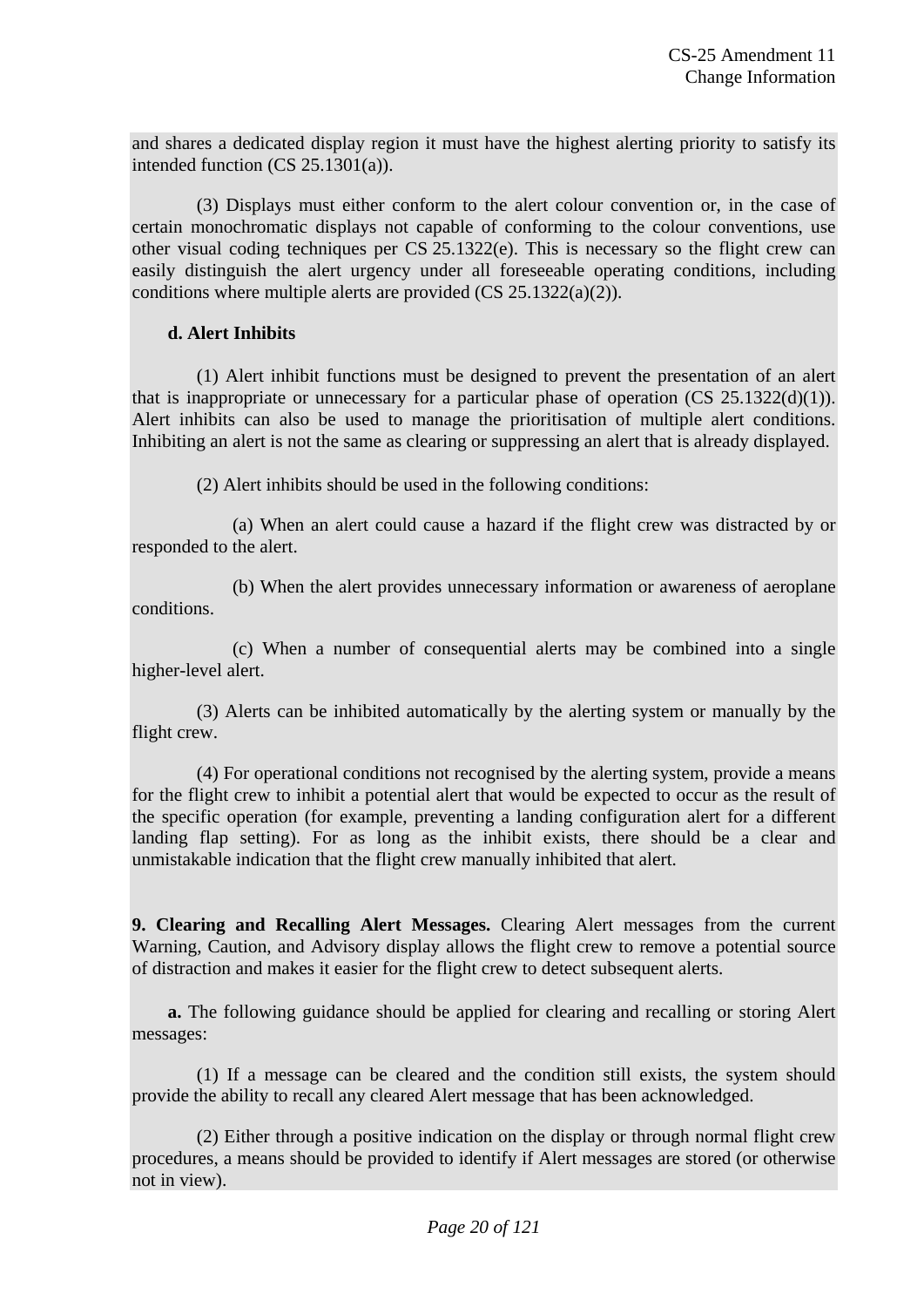**b.** The Alert message must be removed from the display when the condition no longer exists (CS 25.1322(a)(3)).

#### **10. Interface or Integration with Other Systems (Checklist, Synoptics, Switches, Discrete lamps).**

**a.** The colour of all visual alerting annunciations and indications must conform to the colour convention in CS 25.1322(e). Use consistent wording, position, colour and other shared attributes (for example, graphic coding) for all alerting annunciations and indications.

**b.** Information displayed in the flight deck associated with the alert condition must facilitate the flight crew's ability to identify the alert  $(CS 25.1322(a)(1)(i))$  and determine the appropriate actions, if any  $(CS 25.1322(1)(ii))$ .

**c.** Information conveyed by the alerting system should lead the flight crew to the correct checklist procedure to facilitate the appropriate flight crew action. Some flight deck alerting systems automatically display the correct checklist procedure or synoptic display when an alert is presented. Some alerts do not display an associated checklist procedure because the correct flight crew action is covered by training or basic airmanship (for example, autopilot disconnect and Time-critical warnings). In all cases, the aeroplane or system certification test programme should verify that the alerts provide or direct the flight crew to the correct procedures.

**d.** If multiple checklists can be displayed (for example, multiple checklists associated with multiple alerts), the flight crew should be able to readily and easily choose the appropriate checklist and action for each alert. For example, the flight crew must be able to easily distinguish which checklist has priority regarding what the flight crew needs to do first to determine the appropriate actions, if any  $(CS 25.1322(a)(1)(ii))$ .

**11. Colour Standardisation.** The objective of colour standardisation is to maintain the effectiveness of visual alerts by enabling the flight crew to readily distinguish between alert categories.

**a.** Visual alert indications must conform to the following colour convention (CS 25.1322(e)):

(1) Red for Warning alert indications.

(2) Amber or yellow for Caution alert indications.

(3) Any colour except red or green for Advisory alert indications.

*Note: Green is usually used to indicate "normal" conditions; therefore, it is not an appropriate colour for an Advisory alert. An Advisory alert is used to indicate a "non-normal" condition.* 

**b.** A separate and distinct colour should be used to distinguish between Caution and Advisory alerts. If a distinctive colour is not used to distinguish between Caution and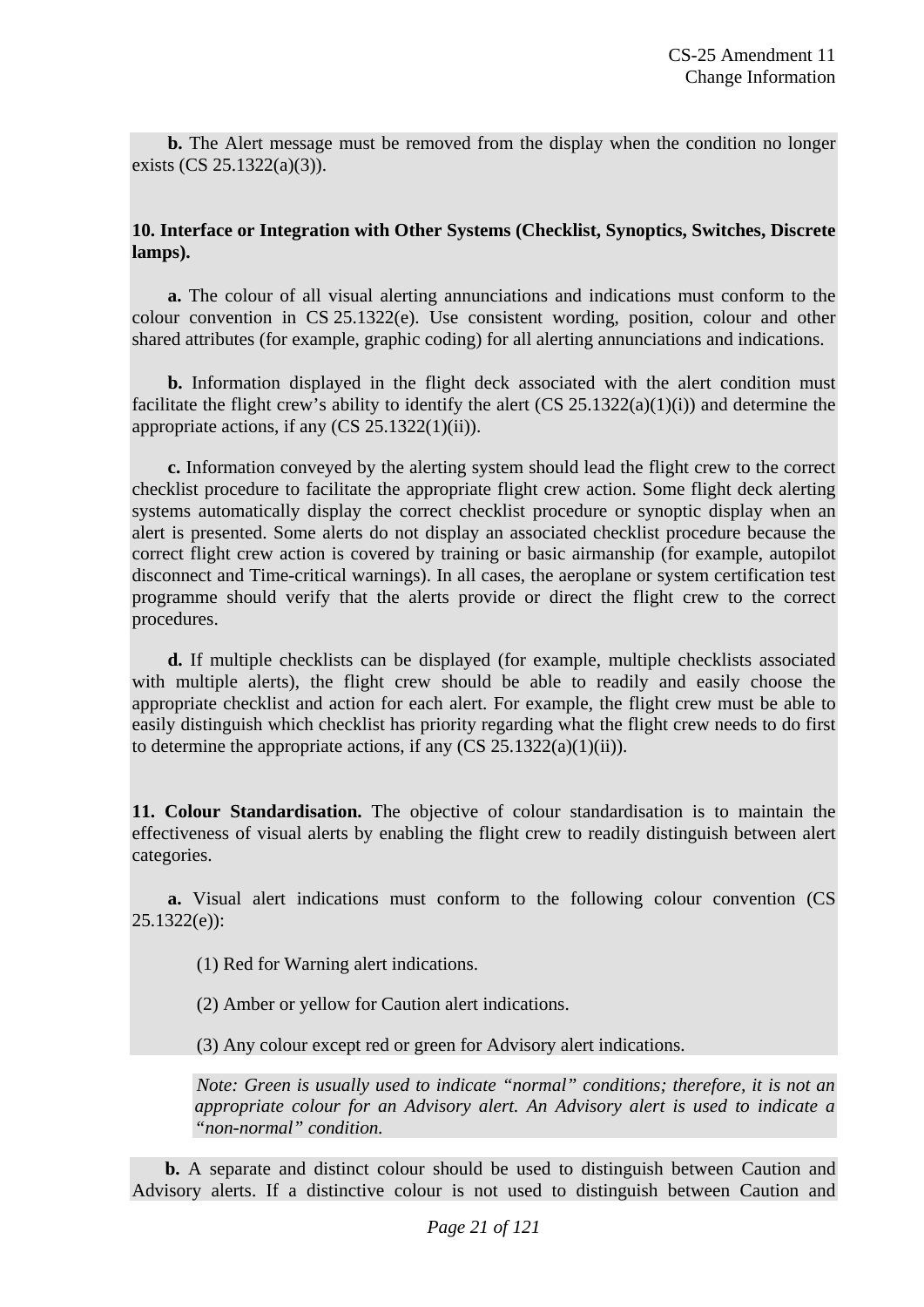Advisory alerts, other distinctive coding techniques must be used to meet the general requirements of CS 25.1322(a)(2) so that the flight crew can readily and easily detect the difference between Caution and Advisory alerts.

**c.** The colour displayed for the Warning Master visual alert must be the same colour used for the associated Warning alerts and the colour displayed for the Caution Master visual alert must be the same colour used for the associated Caution alerts  $(CS 25.1322(e)(1))$ .

**d.** The colours red, amber, and yellow must be used consistently (CS 25.1322 (e)(1)). This includes alert colour consistency among propulsion, flight, navigation, and other displays and indications used on the flight deck.

**e.** For monochromatic displays that are not capable of conforming to the colour convention required by  $CS$  25.1322(e)(2), use display coding techniques (for example, shape, size, and position) so the flight crew can clearly distinguish between Warning, Caution, and Advisory alerts. This requirement is similar to using selected colour coding on multicolour displays that allows the flight crew to easily distinguish between Warning, Caution, and Advisory alerts (CS 25.1322(e)). These coding techniques must also meet the general alerting requirement in CS 25.1322(a)(2) so the alerts are readily and easily detectable and intelligible by the flight crew under all foreseeable operating conditions, including conditions where multiple alerts are provided. The wide use of monochromatic displays on the flight deck with flight crew alerting is normally discouraged, except when an increased safety benefit is demonstrated, for example, a HUD used as a primary flight display.

**f.** CS 25.1322(f) requires that the use of the colours red, amber and yellow on the flight deck for functions other than flight crew alerting must be limited and must not adversely affect flight crew alerting. Consistent use and standardisation for red, amber, and yellow is required to retain the effectiveness of flight crew alerts. It is important that the flight crew does not become desensitised to the meaning and importance of colour coding for alerts, which could increase the flight crew's processing time, add to their workload, and increase the potential for flight crew confusion or errors.

**g.** Where red, amber and yellow are proposed for non-flight crew alerting functions, substantiate that there is an operational need to use these colours to provide safety related awareness information. Examples of acceptable uses of red, amber, or yellow for non-alerting functions include:

- Weather radar display (for areas of severe/hazardous weather conditions that should be avoided);
- TAWS terrain display (for local terrain relative to the current altitude).

**12. Minimising the Effects of False and Nuisance Alerts.** As much as possible, the alerting functions or system should be designed to avoid False alerts and Nuisance alerts, while providing reliable alerts to the flight crew when needed. The effects of Nuisance and False alerts distract the flight crew, increase their potential for errors, and increase their workload. CS 25.1322(d) requires that an alert function be designed to minimise the effects of False and Nuisance alerts. Specifically, a flight crew alerting system must be designed to:

**a.** Prevent the presentation of an alert when it is inappropriate or unnecessary.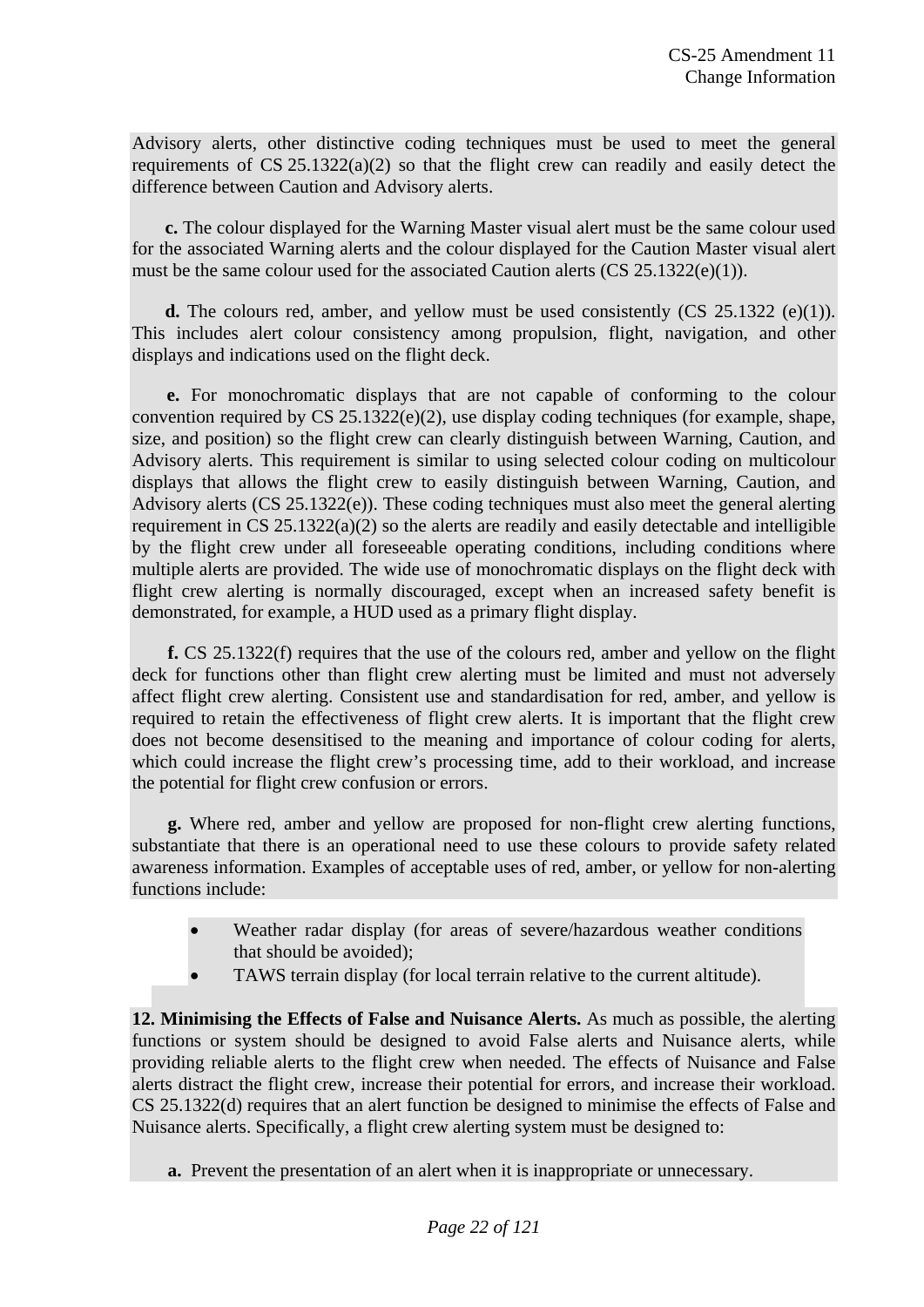**b.** Provide a means to suppress an attention-getting component of an alert caused by a failure of the alerting system that interferes with the flight crew's ability to safely operate the aeroplane. This means must not be readily available to the flight crew so that it can be operated inadvertently or by habitual, reflexive action.

**c.** Permit each occurrence of attention-getting cues for Warning and Caution alerts to be acknowledged and then suppressed, unless the alert is required to be continuous (CS 25.1322(c)). Reaching forward and pressing a switch light is a common, acceptable means of suppressing the attention-getting components of an aural alert, a flashing master warning, or a caution light.

**d.** Remove the presentation of the alert when the condition no longer exists (CS 25.1322(a)(3)).

**e.** Pulling circuit breakers is not an acceptable primary means for the flight crew to suppress a False alert.

# **13. The Showing Of Compliance**

**a.** Certification evaluations may be different from project to project because of the complexity, degree of integration, and specifics of the proposed alerting function or system. We recommend developing a plan to establish how compliance with the rules will be shown and to document how issues will be identified, tracked, and resolved throughout the life cycle of the type investigation programme. We also recommend including the Agency early in the developmental process to discuss the acceptability of any proposed flight deck design and alerting philosophy and the conditions that should be alerted to the flight crew. Typically, the certification programme is used for this purpose. For addressing human factors and pilot interface issues, in addition to the guidance in this AMC, compliance with CS 25.1302 and associated AMC must be shown.

**b.** When following the guidance in this AMC, document any divergence from this AMC, and provide the rationale for decisions regarding novel or unusual features used in the design of the alerting system. This will facilitate the certification evaluation because it will enable the Agency to focus on areas where the proposed system diverges from the AMC and has new or novel features.

**c.** In accordance with the certification programme, provide an evaluation of the alerting system. In this case an evaluation is an assessment of the alerting system conducted by an applicant, who then provides a report of the results to the Agency. Evaluations are different from tests because the representation of the alerting system does not necessarily conform to the final documentation and the Agency may or may not be present. Evaluations by the applicant may contribute to a finding of compliance, but they do not constitute a complete showing of compliance by themselves.

(1) The evaluation should include assessments of acceptable performance of the intended functions, including the human-machine interface, and acceptability of alerting system failure scenarios. The scenarios should reflect the expected operational use of the system. Specific aspects that should be included during the evaluation(s) are: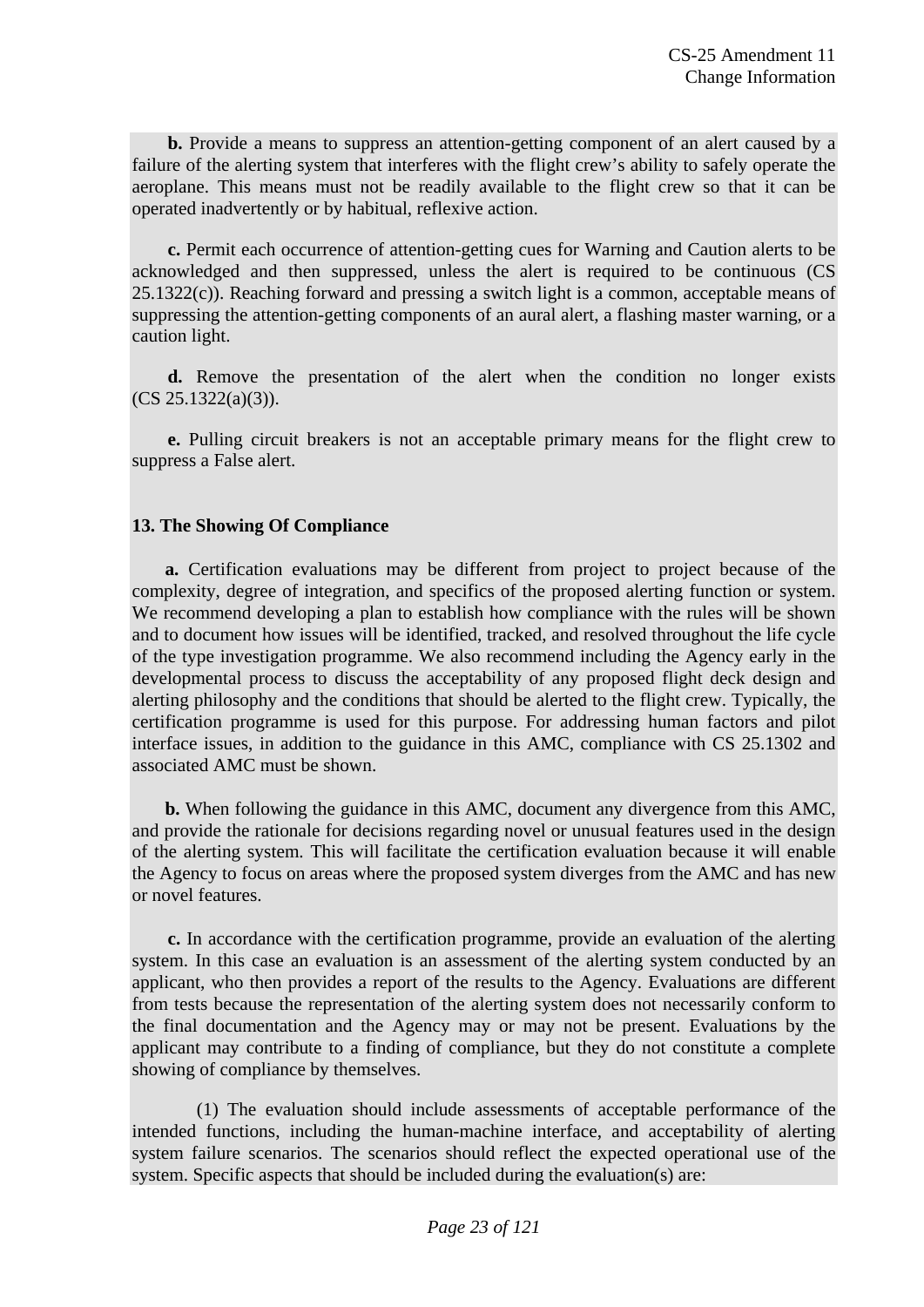(a) Visual, aural, and tactile/haptic aspects of the alert(s).

(b) Effectiveness of meeting intended function from the human/machine integration, including workload, the potential for flight crew errors, and confusion.

(c) Normal and emergency inhibition and suppression logic and accessibility of related controls.

(d) Proper integration with other systems, including labelling. This may require testing each particular alert and verifying that the appropriate procedures are provided.

(e) Acceptability of operation during failure modes per CS 25.1309.

(f) Compatibility with other displays and controls, including multiple Warnings.

(g) Ensuring that the alerting system by itself does not issue Nuisance alerts or interfere with other systems.

(h) Inhibiting alerts for specific phases of flight (for example, take-off and landing) and for specific aeroplane configurations (for example, abnormal flaps and gear).

(2) The validation of the performance and integrity aspects will typically be accomplished by a combination of the following methods:

- Analysis
- Laboratory test
- Simulation
- Flight test

(3) Evaluate the alerts in isolation and combination throughout the appropriate phases of flight and manoeuvres, as well as representative environmental and operational conditions. The alerting function as a whole needs to be evaluated in a representative flight deck environment. Representative simulators can be used to accomplish the evaluation of some human factors and workload studies. The level and fidelity of the simulator should be commensurate with the certification credit being sought. The simulator should represent the flight deck configuration and be validated by the Agency. The assessment of the alerts may be conducted in a laboratory, simulator, or the actual aeroplane. Certain elements of the alerting system may have to be validated in the actual aeroplane. The evaluation should be conducted by a representative population of pilots with various backgrounds and expertise.

(4) Evaluations should also verify the chromaticity (red looks red and amber looks amber) and discriminability (colours can be distinguished from each other) of the colours being used, under the expected lighting levels. Evaluations may also be useful to verify the discriminability of graphic coding used on monochromatic displays. These evaluations can be affected by the specific display technology being used, so a final evaluation with production representative hardware is sometimes needed.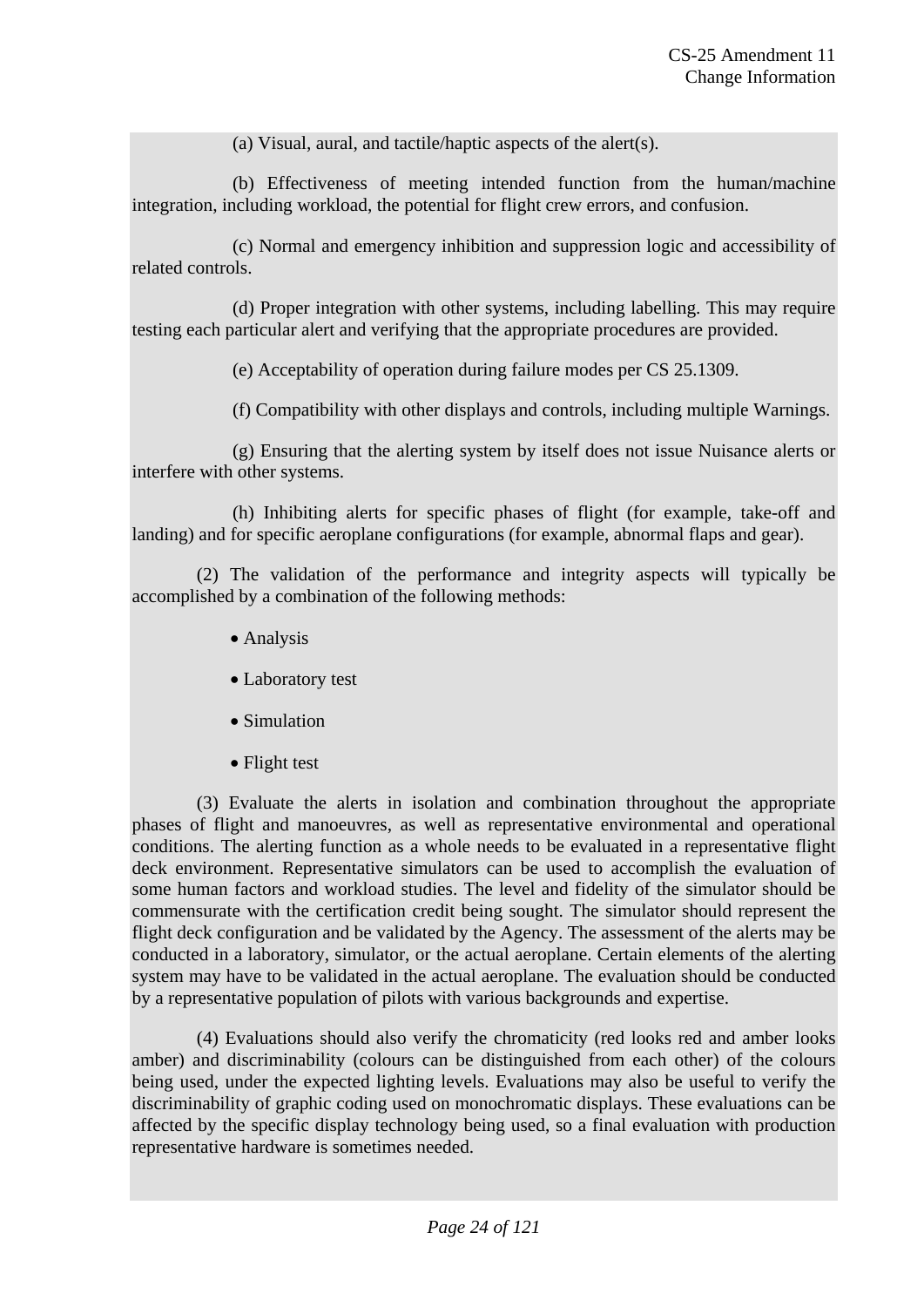#### **14. Integrating Flight crew Alerting System Elements into the Existing Fleet**

#### **a. General**

(1) This material provides recommendations to applicants on how to retrofit existing aeroplanes so they comply with CS 25.1322 without major modifications to the current flight crew alerting system.

(2) System upgrades to existing aeroplanes should be compatible with the original aeroplane's flight crew alerting philosophy. The existing alerting system might not be able to facilitate the integration of additional systems and associated alerts due to limitations in the system inputs, incompatible technologies between the aeroplane and the system being added, or economic considerations.

(a) We discourage incorporating a new additional master visual function into the flight crew alerting system. If it is not feasible to include additional systems and associated alerts in the existing master visual function, an additional master visual function may be installed, provided that it does not delay the flight crew's response time for recognising and responding to an alert.

(b) Where possible, new alerts should be integrated into the existing flight crew alerting system. If these alerts cannot be integrated, individual annunciators or an additional alerting display system may be added.

(c) Not all alerts associated with failure flags need to be integrated into the central alerting system. However, for those alerts requiring immediate flight crew awareness, the alert needs to meet the attention-getting requirements of  $CS 25.1322(c)(2)$  as well as the other requirements in CS 25.1322. Thus, a Master visual alert or Master aural alert may not be initiated, but an attention-getting aural or tactile indication must still accompany an attentiongetting visual failure flag to meet the attention-getting requirement of CS 25.1322(a)(1), which requires attention-getting cues through at least two different senses for Warning and Caution alerts.

**b. Visual Alerts.** Following the guidance in paragraphs 5 and 6 of this AMC, determine whether or not the added system features will require activation of an aeroplane Master visual alert.

#### **c. Aural Alerts**

(1) Using the guidance in this AMC, determine if an added system will require activating an aural alert.

(2) The new aural alert should be integrated into the existing aural alerting system and functions. If this is not possible, a separate aural alerting system may be installed, provided that a prioritisation scheme between existing aural alerts and the new aural alerts is developed so that each alert is recognised and can be acted upon in the time frame appropriate for the alerting situation. This may require a demonstration of any likely combination of simultaneous alerts. After the new and existing alerts have been merged, follow the guidance in this AMC for determining how to prioritise the alerts.

#### **d. Tactile Alerts**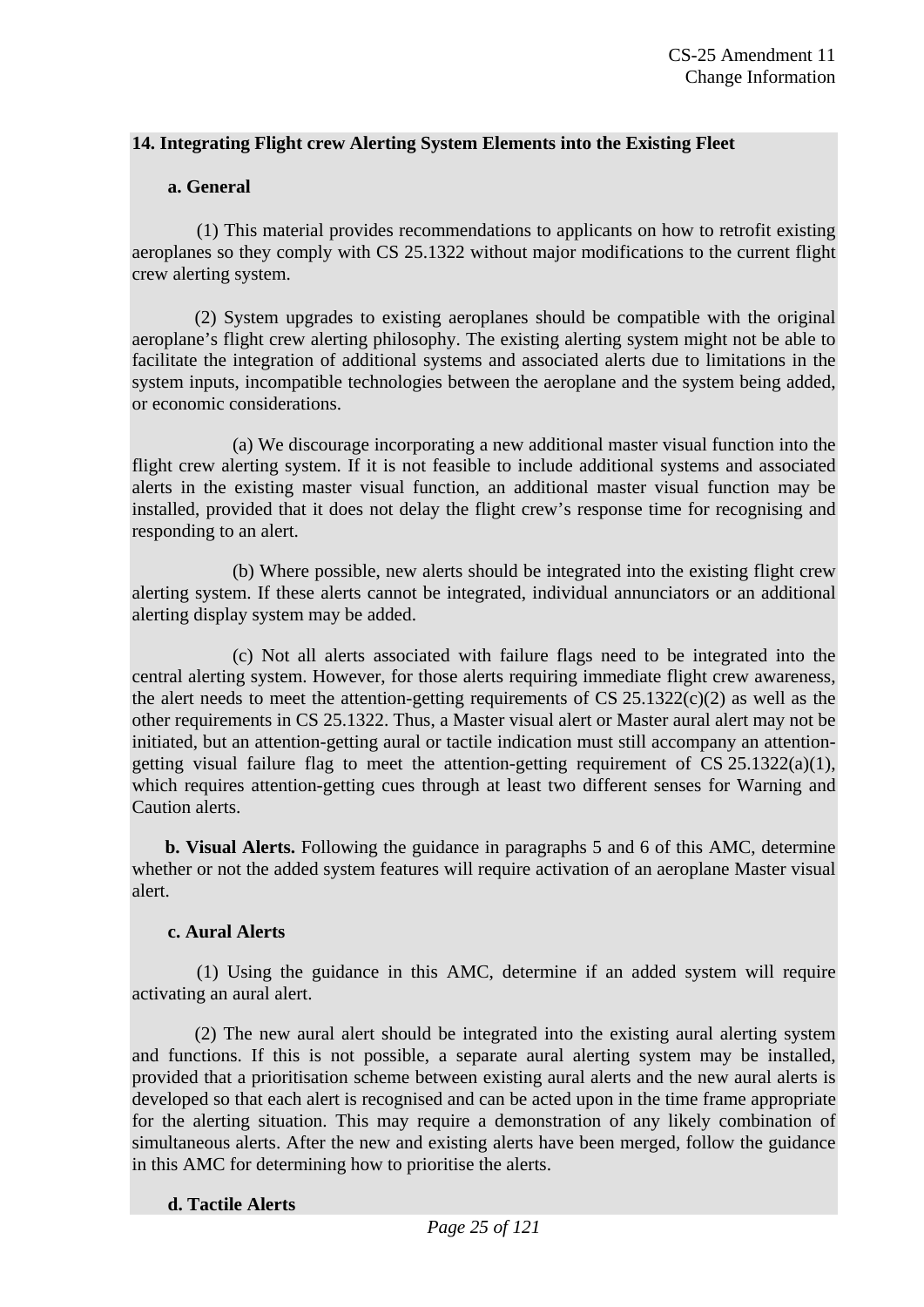(1) Using the guidance in this AMC, determine if an added system will require activating a tactile alert.

(2) If possible, incorporate the new tactile alert into the existing alerting system. If this is not possible, a separate tactile alerting system may be installed, provided that the following elements are included:

(a) A prioritisation scheme between existing tactile alerts and the new tactile alerts should be developed so that each alert is recognised and can be acted upon in the time frame appropriate for the alerting situation. After the new and existing alerts have been merged, follow the guidance in this AMC for determining how to prioritise the alerts.

(b) A means to ensure that an individual alert can be understood and acted upon. This may require a demonstration of any likely combination of simultaneous alerts.

# **15. Alerts for Head-Up Displays (HUDs)**

**a.** HUDs have visual characteristics that merit special considerations for alerting. First, most HUDs are single-colour (monochromatic) displays and are not capable of using different colours, such as red, amber and yellow to signify alert information. Second, HUDs are located in the pilot's forward field of view, separated from the instrument panel, and focused at optical infinity. As a result, many visual indications on the instrument panel are not visible to the pilot while viewing the HUD, and the timely detection of visual alerts displayed on the instrument panel may not be possible. Therefore, even though HUDs are not intended to be classified as integrated caution and warning systems, they do need to display certain alerts, such as Time-critical warnings, to perform their role as a primary flight display (PFD). Monochromatic HUDs are not required to use red and amber to signify Warning and Caution alerts, but do need to provide the equivalent alerting functionality (for example, attentiongetting, clearly understandable, not confusing) as current head-down display (HDD) PFDs (CS 25.1322(e)).

**b.** Alerting functions presented in the HUD should not adversely affect the flight crew's use of the HUD by obstructing the flight crew's outside view through the HUD.

**c.** Time-critical warnings that are displayed on the HDD PFD also need to be presented on the HUD to ensure equivalent timely pilot awareness and response (for example, ACAS II, windshear, and ground-proximity warning annunciations) (CS 25.1301(a)). Otherwise, the physical separation of the HUD and head-down fields of view and the difference in accommodation (that is, focal distance) would hinder timely pilot awareness of visual alerts displayed head-down.

**d.** While a pilot is using the HUD, if the master alerting indications are not visible or attention-getting, the HUD needs to display alerts that provide the pilot with timely notification of Caution conditions, Warning conditions, or both.

**e.** CS 25.1322(e) requires visual alert indications on monochromatic displays to use coding techniques so the flight crew can clearly distinguish between Warning, Caution, and Advisory alerts. Since monochromatic HUDs are incapable of using colours to distinguish among Warning, Caution, and Advisory information, other visual display features (coding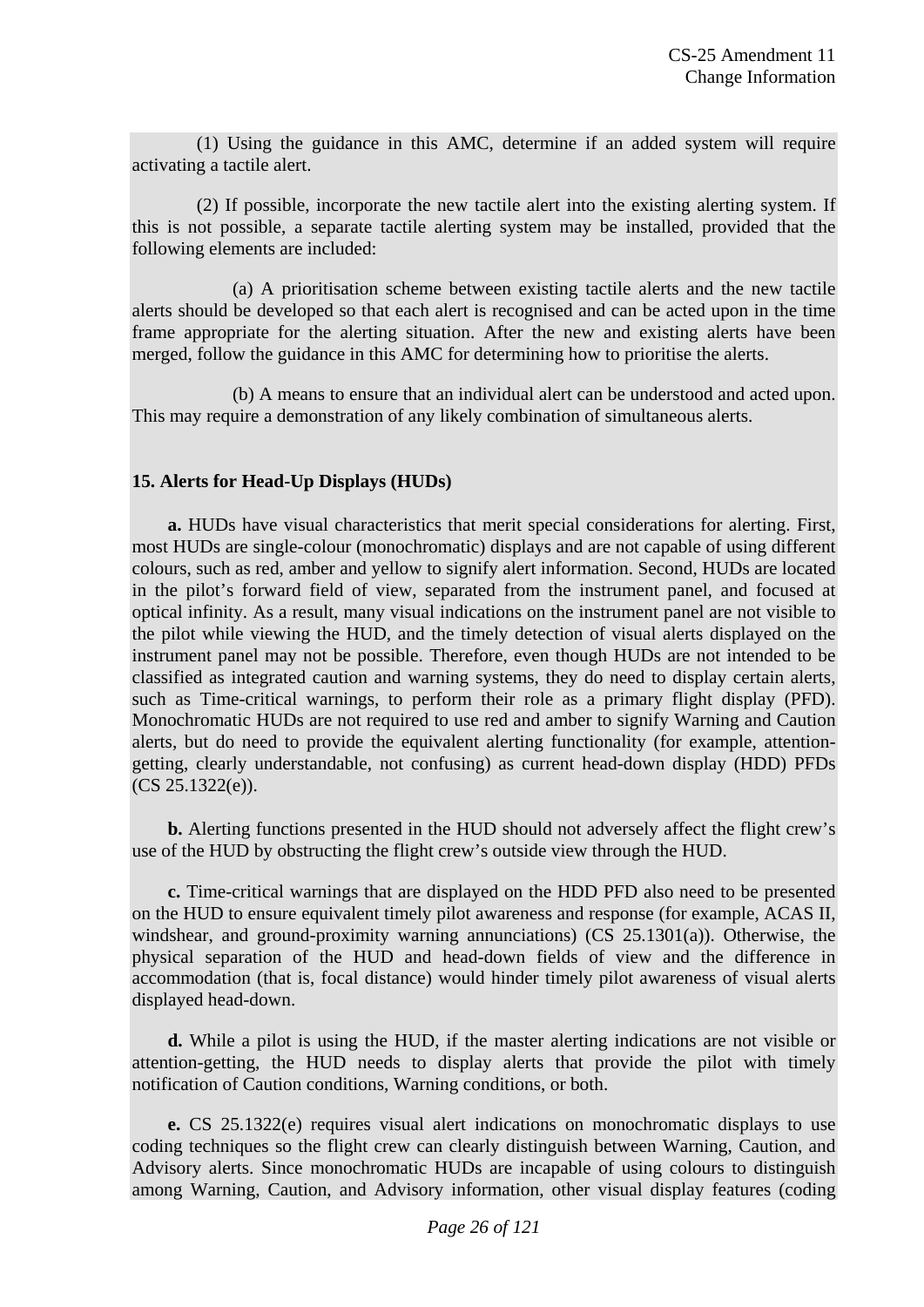techniques) are necessary, such as shape, location, texture, along with the appropriate use of attention-getting properties such as flashing, outline boxes, brightness, and size. The use of these visual display features should be consistent within the set of flight deck displays, so that the intended meaning is clearly and unmistakably conveyed. For example, Time-critical warnings might be boldly displayed in a particular central location on the HUD, while less critical alerts, if needed, would be displayed in a different manner.

**f.** For multi-colour HUDs, the display of Warning and Caution alerts should be consistent with HDD PFD presentations.

**g.** Pilot flying and pilot monitoring roles should account for the use of HUDs to ensure timely awareness of certain alerts, especially because of field of view factors.

(1) For single-HUD installations, when the pilot flying is using the HUD, the other pilot should be responsible for monitoring the head-down instruments and alerting systems for system failures, modes, and functions that are not displayed on the HUDs.

(2) For dual-HUD installations there needs to be greater reliance on master alerting indications that are capable of directing each pilot's attention to non-HUD alerts when both HUDs are in use. If master alerting indications do not provide sufficient attention to each pilot while using the HUD, then each HUD should provide annunciations that direct the pilot's attention to HDDs. The types of information that should trigger the HUD master alerting display are any Cautions or Warnings not already duplicated on the HUD from the HDD.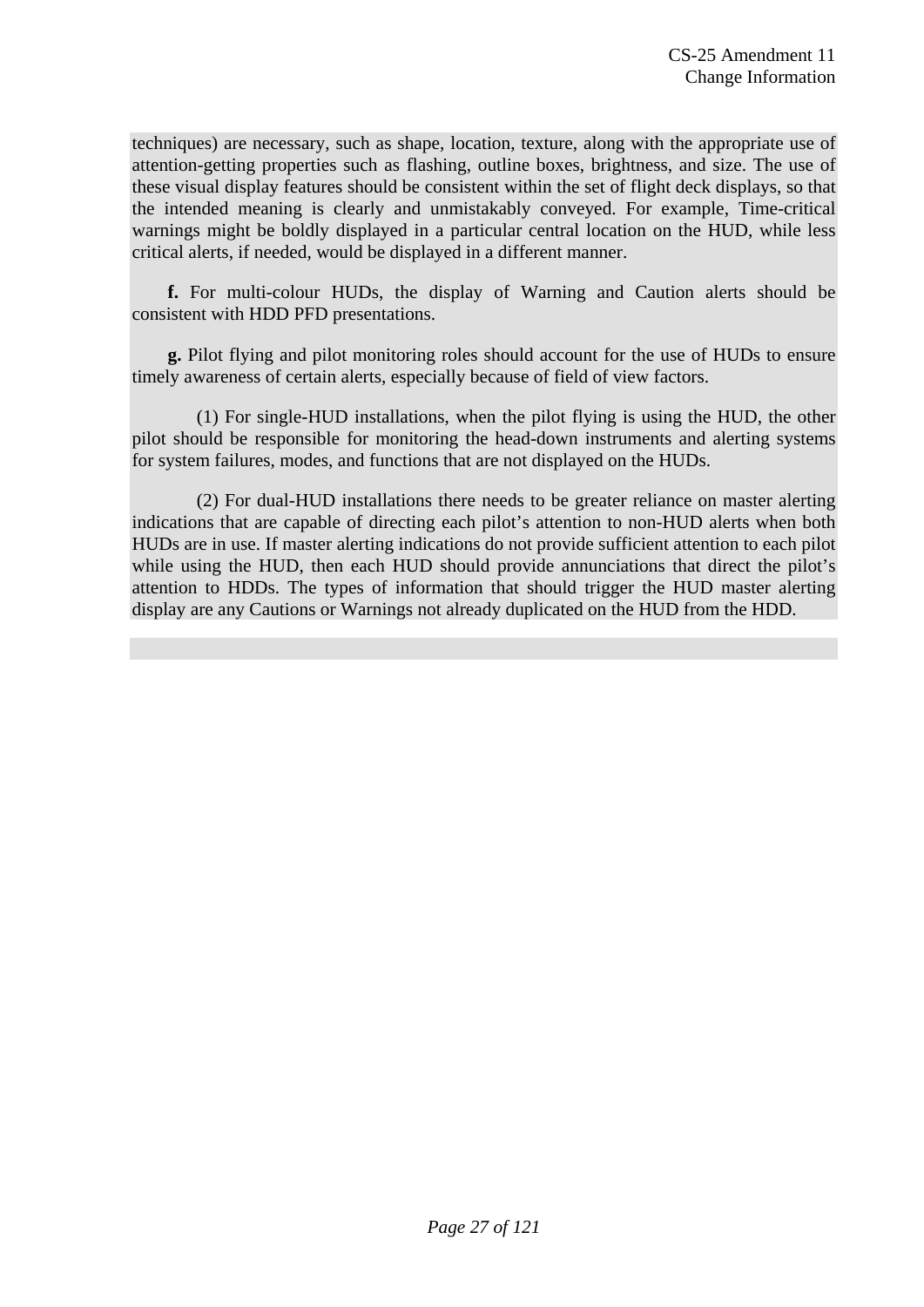# **Appendix 1**

# **Examples for Including Visual System Elements in an Alerting System**

This appendix includes detailed guidance and examples to help applicants with a means of compliance and design for visual system elements in an alerting system. They are based on the Agency's experience with existing and proposed alerting systems that comply with CS 25.1322. The extent to which this guidance and these examples are applied to a specific type investigation programme will vary, depending on the types of alerts presented, and the level of integration associated with an alerting system. The visual elements of an alerting system typically include a Master visual alert, Visual alert information, and Time-critical warning visual information.

#### **1. Master Visual**

**a. Location.** Master visual alerts for Warnings (master warning) and Cautions (master caution) should be located in each pilot's primary field of view. Appendix 5 of this AC includes a definition of pilot primary field of view.

#### **b. Onset/Duration/Cancellation**

(1) The onset of a Master visual alert should occur:

(a) in a timeframe appropriate for the alerting condition and the desired response,

(b) simultaneously with the onset of its related Master aural alert or Unique tone, and its related Visual alert information. Any delays between the onset of the Master visual alert and its related Master aural alert or Unique tone, and its Visual alert information should not cause flight crew distraction or confusion,

(c) simultaneously at each pilot's station (Warnings, Cautions).

(2) The Master visual alert should remain on until it is cancelled either manually by the flight crew, or automatically when the alerting condition no longer exists.

(3) After the Master visual alert is cancelled the alerting mechanisms should automatically reset to annunciate any subsequent fault condition.

**c. Attention-Getting Visual Characteristics.** In addition to colour, steady state or flashing Master visual alerts may be used, as long as the method employed provides positive attention-getting characteristics. If flashing is used, all Master visual alerts should be synchronised to avoid any unnecessary distraction. AMC 25-11, *Electronic Flight Deck Displays*, provides additional guidance for using flashing alerts.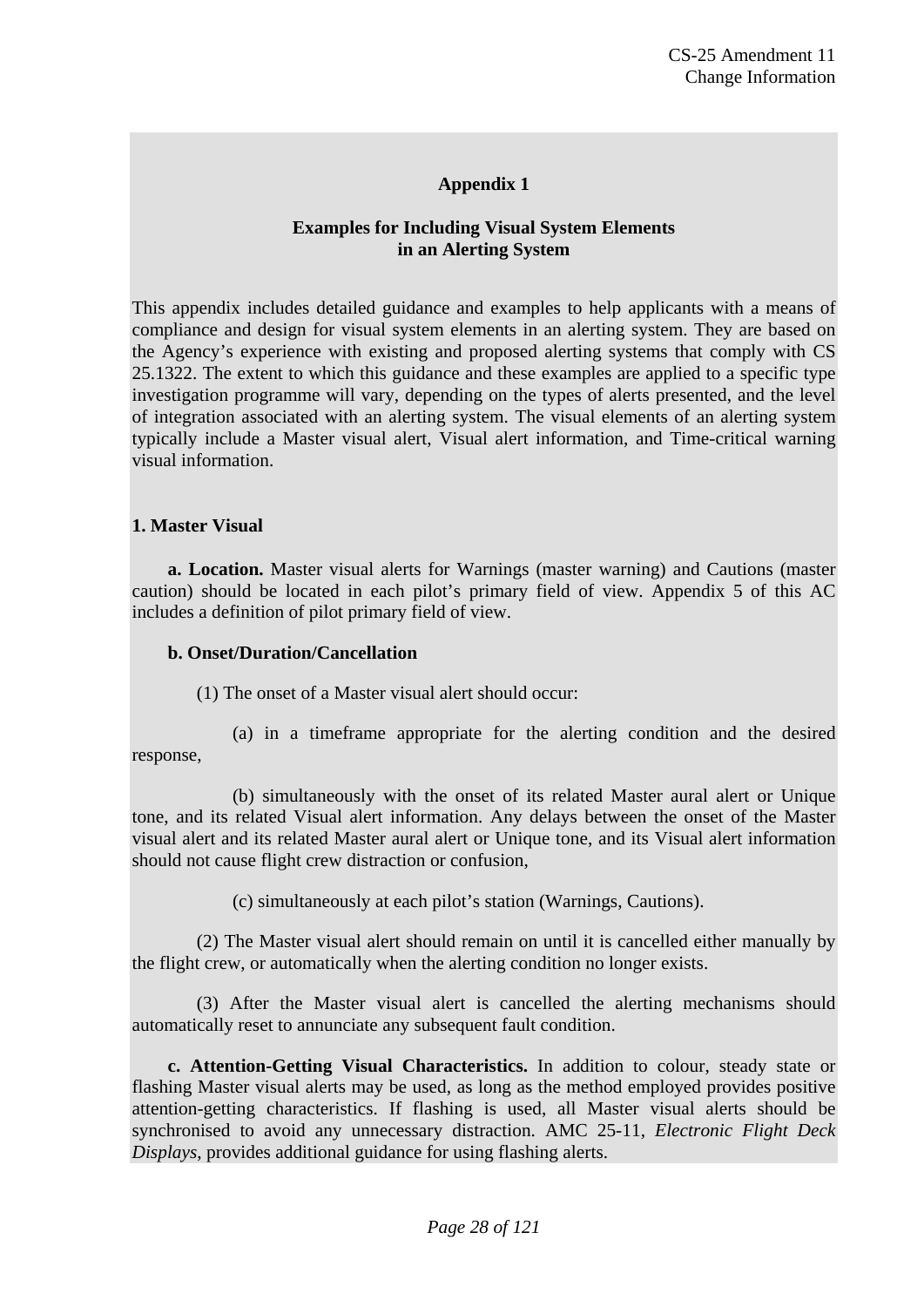#### **d. Brightness**

(1) Master visual alerts should be bright enough to attract the attention of the flight crew in all ambient light conditions.

(2) Manual dimming should not be provided unless the minimum setting retains adequate attention-getting qualities when flying under all ambient light conditions.

# **e. Display and Indicator Size and Character Dimensions**

(1) Design all character types, sizes, fonts, and display backgrounds so that the alerts are legible and understandable at each pilot's station. These elements should provide suitable attention-getting characteristics.

(2) We recommend that the alerts subtend at least 1 degree of visual angle.

# **f. Colour**

(1) Standard colour conventions must be followed for the Master visual alerts (CS 25.1322 (d)):

- Red for Warning
- Amber or yellow for Caution

(2) Master visual alerts for conditions other than Warnings or Cautions (for example, Air Traffic Control (ATC) Datalink alerts) must meet the requirements in CS 25.1322(f) and follow the guidance in this AMC. We recommend using a colour other than red, amber, or yellow.

**g. Test function.** To comply with the safety requirements of CS 25.1309, include provisions to test/verify the operability of the Master visual alerts.

# **2. Visual Information**

#### **a. Quantity and Location of Displays**

(1) To determine the quantity of displays that provide Warning, Caution, and Advisory alerts, take into account the combination of ergonomic, operational, and reliability criteria, as well as any physical space constraints in the flight deck.

(2) The visual alert information should be located so that both pilots are able to readily identify the alert condition.

(3) All Warning and Caution visual information linked to a Master visual alert should be grouped together on a single dedicated display area. There may be a separate area for each pilot. Advisory alerts should be presented on the same display area as Warning and Caution information. The intent is to provide an intuitive and consistent location for the display of information.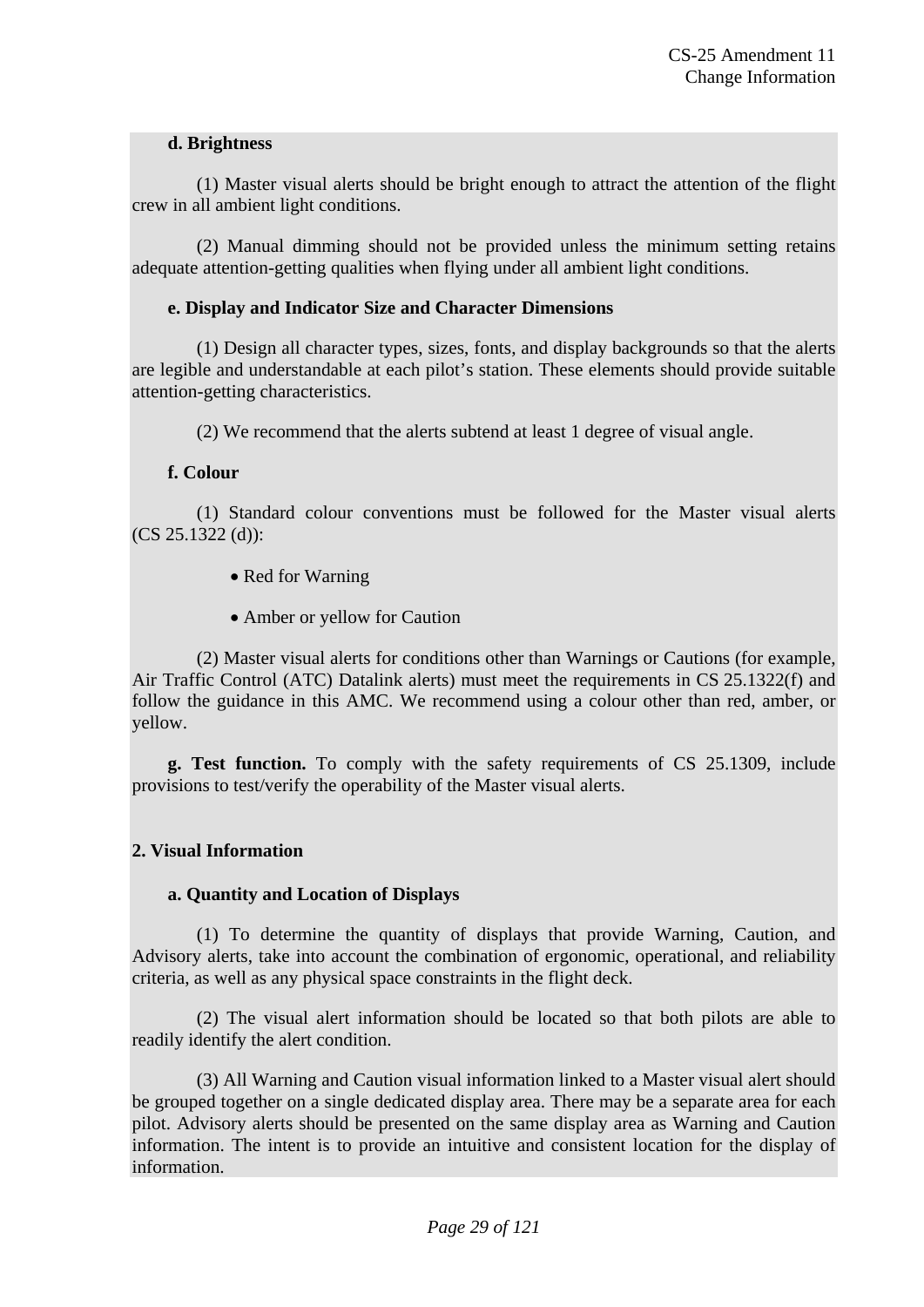#### **b. Format and Content**

(1) Use a consistent philosophy for the format and content of the visual information to clearly indicate both the alert meaning and condition. The objectives of the corresponding text message format and content are to direct the flight crew to the correct checklist procedure, and to minimise the risk of flight crew error.

(2) The alerting philosophy should describe the format and content for visual information. Use a consistent format and content that includes the following three elements:

The general heading of the alert (for example, HYD, FUEL)

• The specific subsystem or location (for example, L-R, 1-2)

• The nature of the condition (for example, FAIL, HOT, LOW)

(3) For any given message, the entire text should fit within the available space of a single page. This encourages short and concise messages. Additional lines may be used provided the Alert message is understandable.

(4) If alerts are presented on a limited display area, use an overflow indication to inform the flight crew that additional alerts may be called up for review. Use indications to show the number and urgency levels of the alerts stored in memory.

(5) A "Collector message" can be used to resolve problems of insufficient display space, prioritisation of multiple alert conditions, alert information overload, and display clutter. Use Collector messages when the procedure or action is different for the multiple fault condition than the procedure or action for the individual messages being collected. For example, non-normal procedures for loss of a single hydraulic system are different than nonnormal procedures for loss of two hydraulic systems. The messages that are "collected" (for example, loss of each individual hydraulic system) should be inhibited so the flight crew will only respond to the correct non-normal procedure pertaining to the loss of more than one hydraulic system.

(6) An alphanumeric font should be of a sufficient thickness and size to be readable when the flight crew are seated at the normal viewing distance from the screen.

*Note 1: Minimum character height of 1/200 of viewing distance is acceptable (for example, a viewing distance of 36 inches requires a 0.18 inch character height on the screen) (See DOD-CM-400-18-05)* 

*Note 2: Arial and sans serif fonts are acceptable for visual alert text. The size of numbers and letters required to achieve acceptable readability depends on the display technology used. Stroke width between 10% and 15% of character height appears to be best for word recognition on text displays. Extensions of descending letters and ascending letters should be about 40% of letter height.* 

*Note 3: Different fonts can be used to differentiate between new and previously acknowledged Visual alert information.*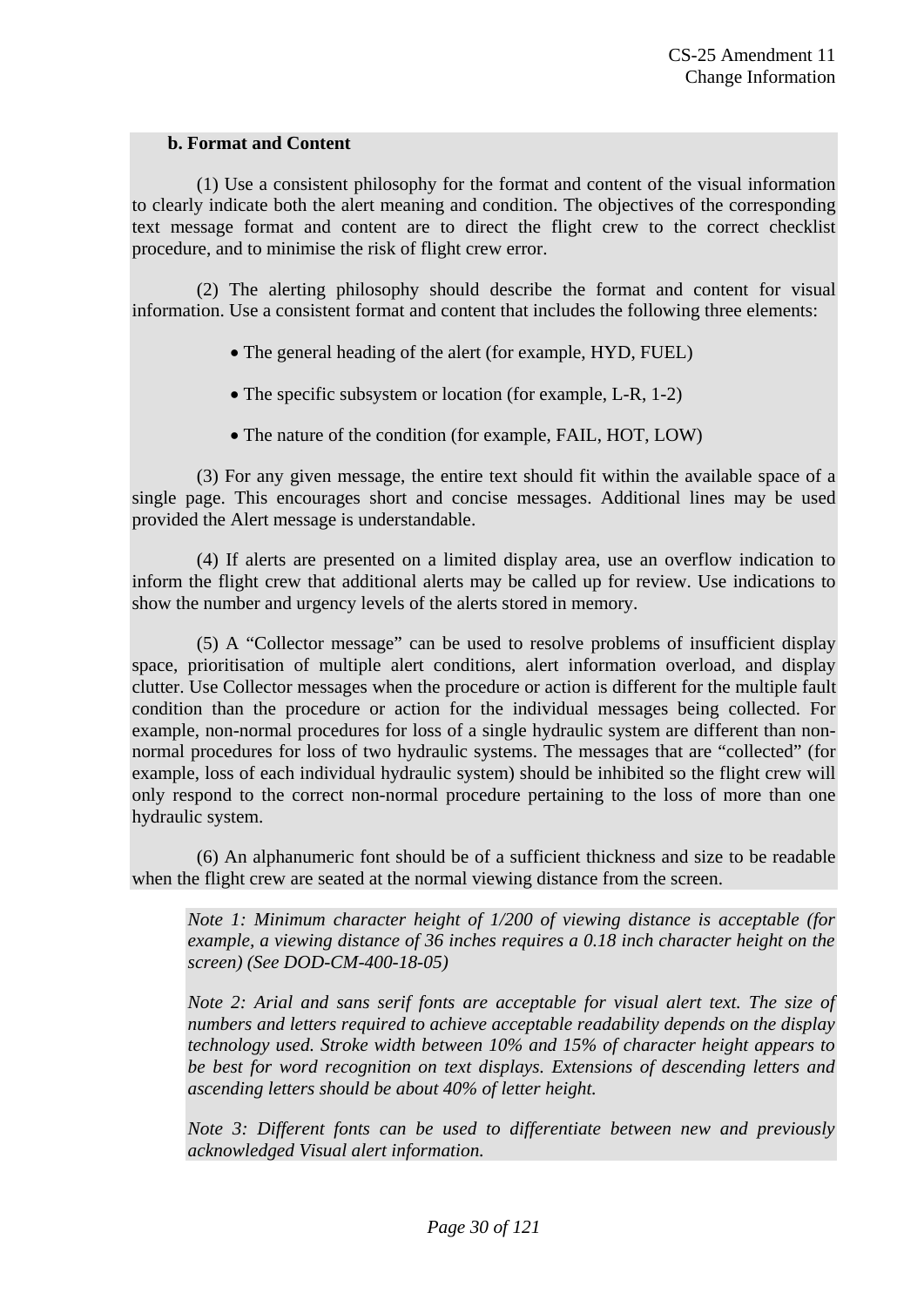**c. Colour.** The presentation of Visual alert information must use the following standard colour conventions  $(\S 25.1322(e))$ :

- Red for Warning alerts
- Amber or yellow for Caution alerts
- Any colour except red, amber, yellow, or green for Advisory alerts

(1) Red must be used for indicating non-normal operational or non-normal aircraft system conditions that require immediate flight crew awareness and an immediate action or decision.

(2) Amber or yellow must be used for indicating non-normal operational or nonnormal aircraft system conditions that require immediate flight crew awareness and less urgent subsequent flight crew response (compared to a Warning alert).

(3) Advisories may use any colour except red or green for indicating non-normal operational or non-normal system conditions that require flight crew awareness and may require subsequent flight crew response.

*Note: Use of red, amber, or yellow not related to Caution and Warning alerting functions must be limited to prevent diminishing the attention-getting characteristics of true Warnings and Cautions (CS 25.1322(f)).* 

#### **d. Luminance**

(1) The Visual alert information should be bright enough so that both pilots are able to readily identify the alert condition in all ambient light conditions.

(2) The luminance of the Visual alert information display may be adjusted automatically as ambient lighting conditions change inside the flight deck. A manual override control may be provided to enable the pilots to adjust display luminance.

#### **3. Time-Critical Warning Visual Information**

**a. Location.** Time-critical warning visual information should appear in each pilot's primary field of view. Appendix 5 of this AMC includes a definition for pilot primary field of view.

*Note: The primary flight display (PFD) is used as a practical and preferred display for displaying the Time-critical warning alerts since the pilot constantly scans the PFD. Integrating time-critical information into the PFD depends on the exact nature of the Warning. For example, a dedicated location on the PFD may be used both as an attention-getting function and a visual information display by displaying alerts such as "WINDSHEAR," "SINK RATE," "PULL UP," "TERRAIN AHEAD," and "CLIMB, CLIMB." In addition, graphic displays of target pitch attitudes for Airborne Alert and Collision Avoidance System (ACAS) II Resolution Advisories and Terrain may also be included.*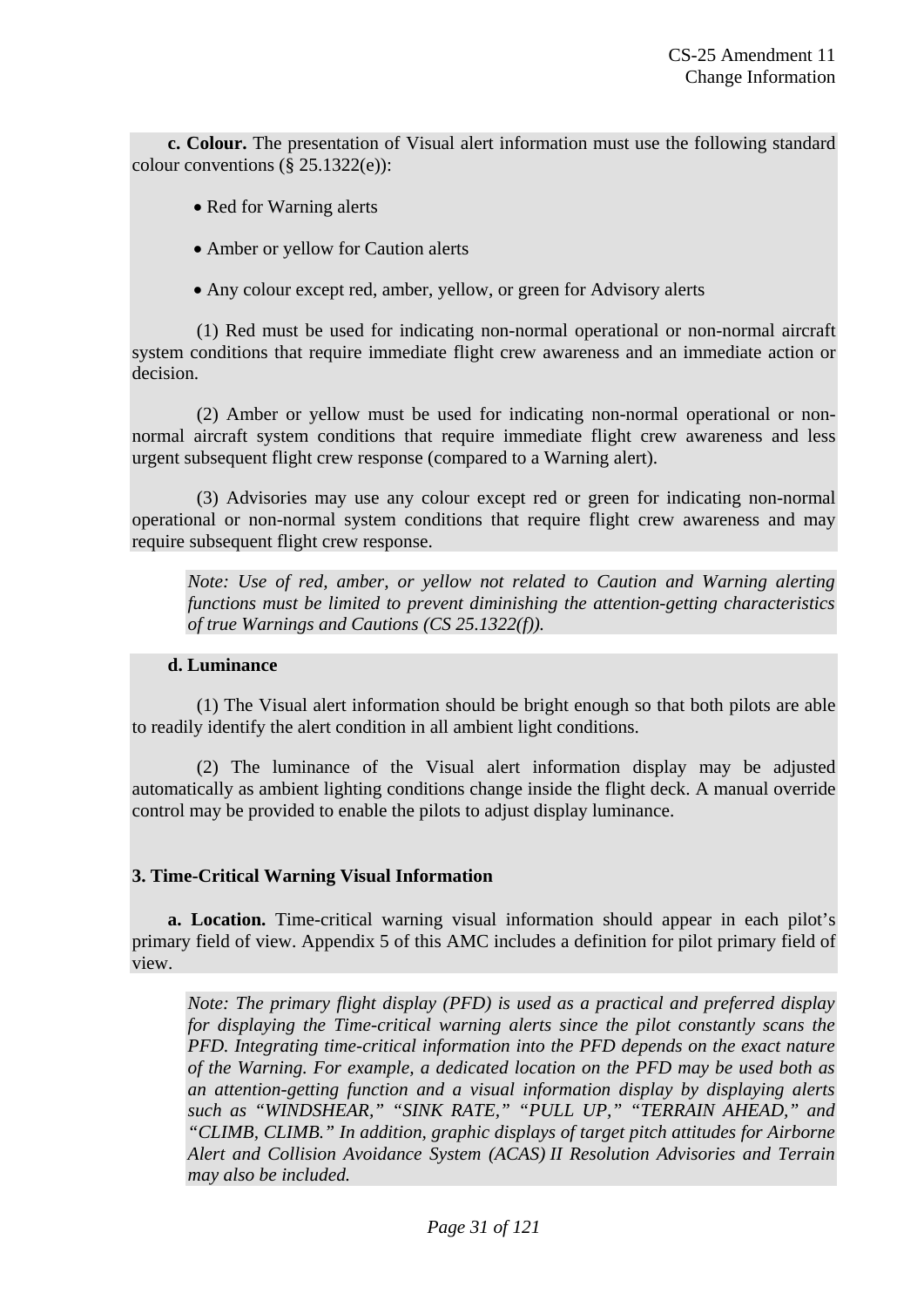#### **b. Format**

(1) The corresponding visual and aural alert information should be consistent.

(2) Time-critical warning visual information may be presented as a text message (for example, "WINDSHEAR"). Certain Time-critical warning information, including guidance, may be presented graphically (for example, graphics representing an ACAS II Resolution Advisory).

(3) Text messages and graphics for Time-critical warning information must be red (CS 25.1322(e)(1)(i)). When displaying Time-critical warnings on monochromatic displays, other graphic coding means must be used (CS 25.1322(e)).

(4) The information must be removed when corrective actions (e.g. sink rate has been arrested, aeroplane climbed above terrain, etc.) have been taken, and the alerting condition no longer exists (CS 25.1322(a)(3)).

**c. Size.** To immediately attract the attention of the flight crew and to modify their habit pattern for responding to Warnings that are not time-critical. We recommend that a display for Time-critical warnings subtend at least 2 square degrees of visual angle.

**4. Failure Flags.** Failure flags indicate failures of displayed parameters or their data source. Failure flags are typically associated with only single instrument displays. The same colours used for displaying flight crew alerts are used for displaying failure flags. In the integrated environment of the flight deck it is appropriate to display instrument failure flags in a colour consistent with the alerting system, as part of the alerting function (see paragraph 5b in the body of this AMC).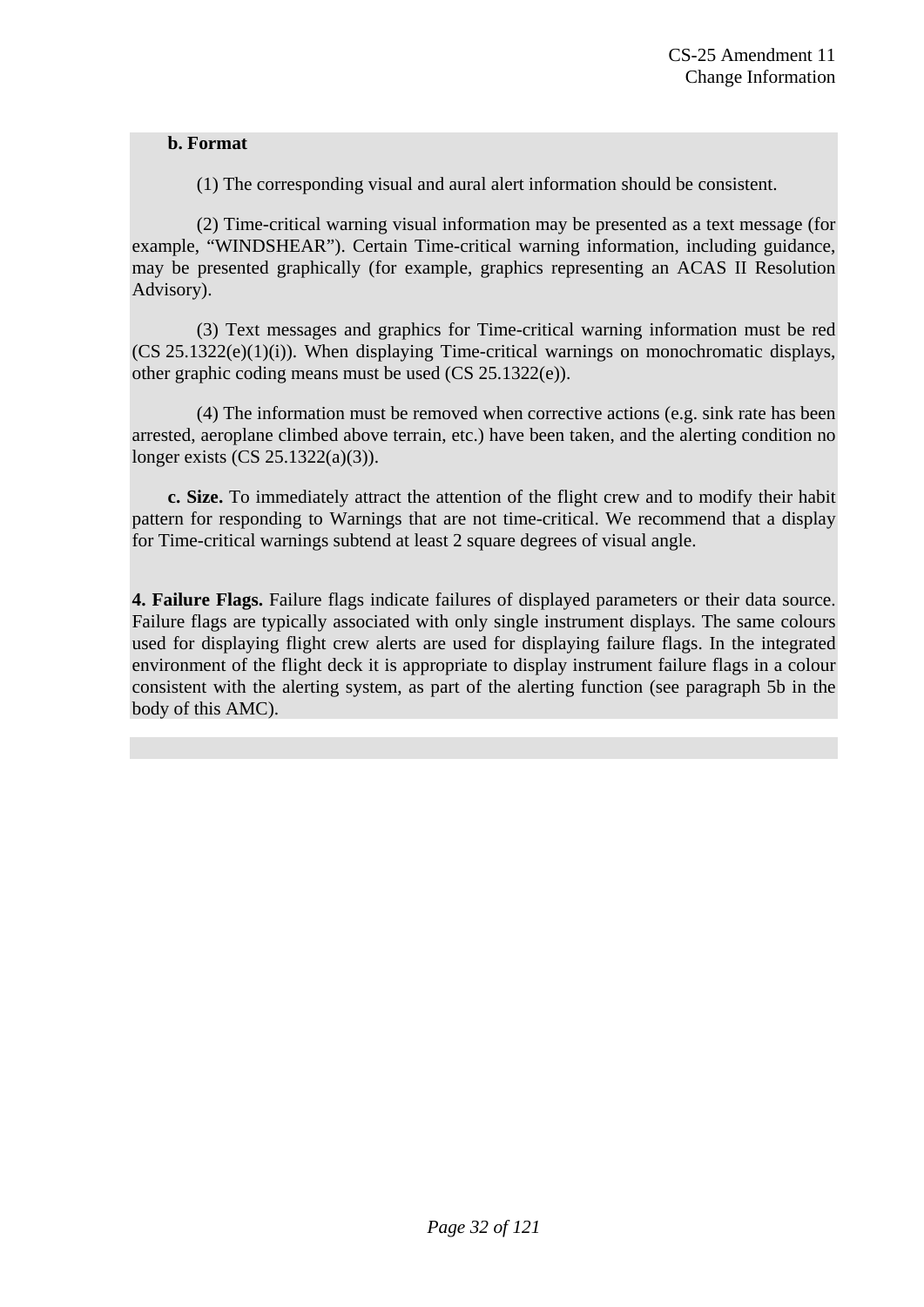#### **Appendix 2**

#### **Examples for Including Aural System Elements in an Alerting System**

#### **1. General**

**a.** Detailed guidance and examples are included in this appendix to help applicants with a means of compliance, requirements, and detailed design of an alerting system. They are based on the Agency's experience with existing and proposed alerting systems that should comply with CS 25.1322. The extent to which this guidance and these examples are applied to a specific type investigation programme will vary, depending on the types of alerts that are presented, and the level of integration associated with an alerting system. The aural elements of an alerting system include:

- Unique tones, including Master aural alerts
- Unique Voice information (callouts)

**b.** Each sound should differ from other sounds in more than one dimension (frequency, modulation, sequence, intensity) so that each one is easily distinguishable from the others.

#### **2. Master Aural Alert and Unique Tones**

#### **a. Frequency**

(1) Use frequencies between 200 and 4500 Hertz for aural signals.

(2) Aural signals composed of at least two different frequencies, or aural signals composed of only one frequency that contains different characteristics (spacing), are acceptable.

(3) To minimise masking, use frequencies different from those that dominate the ambient background noise.

#### **b. Intensity**

(1) The aural alerting must be audible to the flight crew in the worst-case (ambient noise) flight conditions whether or not the flight crew are wearing headsets (taking into account their noise attenuation and noise cancelling characteristics) (CS  $25.1322(a)(2)$ ). The aural alerting should not be so loud and intrusive that it interferes with the flight crew taking the required action.

(2) The minimum volume achievable by any adjustment (manual or automatic) should be adequate to ensure it can be heard by the flight crew if the level of flight deck noise subsequently increases.

(3) We recommend automatic volume control to maintain an acceptable signal-tonoise ratio.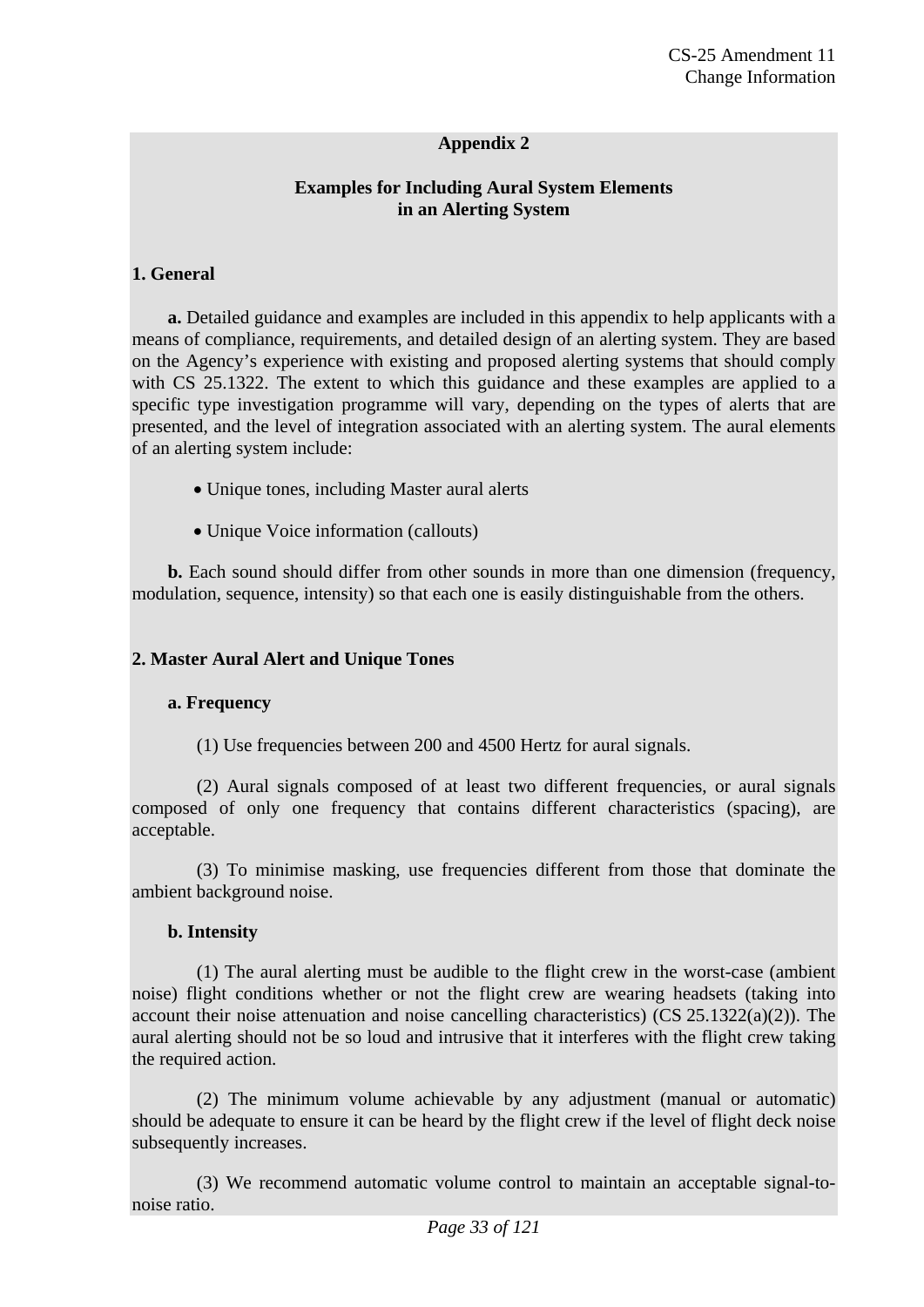#### **c. Number of Sounds**

(1) Limit the number of different Master aural alerts and unique tones, based on the ability of the flight crew to readily obtain information from each alert and tone. While different studies have resulted in different answers, in general these studies conclude that the number of unique tones should be less than 10.

(2) Provide one unique tone for master warning and one unique tone for master caution alerts.

(3) We do not recommend a Master aural alert for advisories because immediate flight crew attention is not needed for an Advisory alert.

#### **d. Onset/Duration**

(1) The onset of the Master aural alert or unique tone should occur in a timeframe appropriate for the alerting condition and the desired response. Any delays between the onset of the Master aural alert or unique tone and its related visual alert should not cause flight crew distraction or confusion.

(2) We recommend ramping the onset and offset of any aural alert or unique tone to avoid startling the flight crew.

(a) A duration for onsets and offsets of 20-30 milliseconds is acceptable.

(b) An onset level of 20-30 decibels above the ambient noise level is acceptable.

(3) If more than one source of the Master aural alert or unique tone is provided, the Master aural alert or unique tone for the same condition should occur simultaneously at each pilot's station. Any timing differences should not be distracting nor should they interfere with identifying the aural alert or unique tone.

(4) Signal duration of the Master aural alert and unique tones should vary, depending on the alert urgency level and the type of response desired.

(5) Unique tones associated with Time-critical warnings and Cautions should be repeated and non-cancelable until the alerting condition no longer exists (for example, stall warning), unless it interferes with the flight crew's ability to respond to the alerting condition.

(6) Unique tones associated with Warnings and Cautions should be repeated and non-cancelable if the flight crew needs continuous awareness that the condition still exists, to support them in taking corrective action. The aural warning requirements listed in CS 25.1303(c)(1) and CS 25.729(e) must be followed.

(7) Unique tones associated with Warnings and Cautions should be repeated and cancelable by the flight crew if the flight crew does not need a continuous aural indication that the condition still exists (for example, Fire Bell or Abnormal Autopilot Disconnect) and if a positive acknowledgement of the alert condition is required.

(8) Unique tones associated with Warnings and Cautions should not be repeated if the flight crew does not need continuous aural indication that the condition still exists.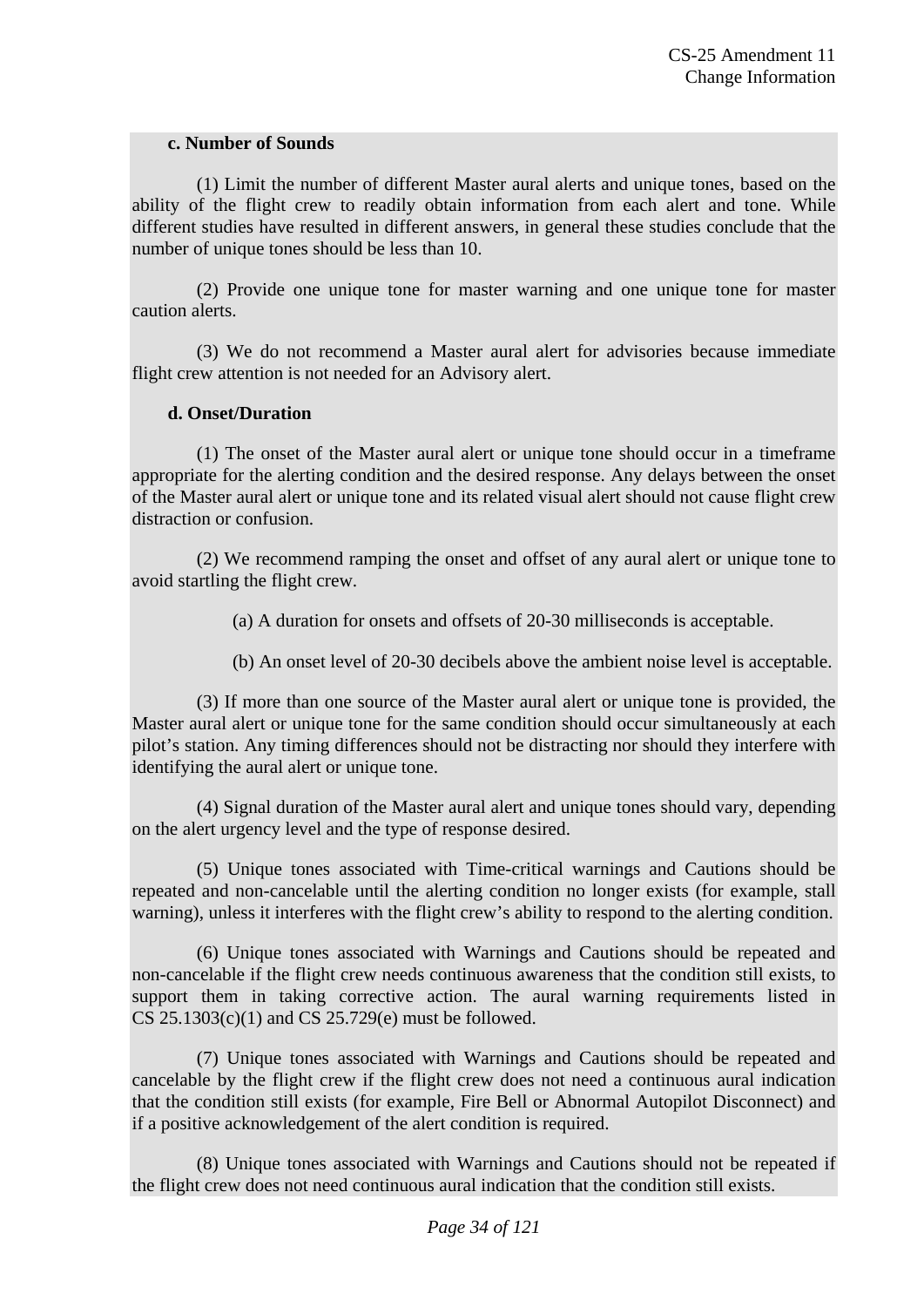(9) Unique tones that are not associated with a Warning or a Caution (for example, certain advisories, altitude alert, or selective calling (SELCAL)) should be limited in duration.

(10) Master aural alerts for Warnings and Cautions should be repeated and noncancelable if the flight crew needs continuous awareness that the condition still exists, to support the flight crew in taking corrective action  $(CS \t25.729(e)(2))$ . The requirements for aural Warnings in CS 25.729(e) must be followed.

(11) Master aural alerts for Warnings and Cautions should be repeated until the flight crew acknowledges the warning condition or the warning condition no longer exists.

#### **e. Cancellation**

(1) For Caution alerts, if the flight crew does not need continuous aural indication that the condition still exists, the Master aural alert and unique tone should continue through one presentation and then be automatically cancelled.

(2) If there is any tone associated with an Advisory alert, it should be presented once and then be automatically cancelled.

(3) Provide a means to reactivate cancelled aural alerts (for example, the aural alert associated with a gear override).

(4) When silenced, the aural alerts should be automatically re-armed. However, if there is a clear and unmistakable annunciation in the pilot's forward field of view that the aural alerts have been silenced, manual re-arming is acceptable.

**3. Voice Information.** For a Time-critical warning, use Voice information to indicate conditions that demand immediate flight crew awareness of a specific condition without further reference to other indications in the flight deck. A second attention-getting sensory cue, such as a visual cue, is still required  $(CS \t25.1322(c)(2))$ . Additional reasons for using Voice information include:

**a.** Limiting the number of unique tones.

**b.** Transferring workload from the visual to the auditory channel.

**c.** Enhancing the identification of an abnormal condition and effectively augmenting the visual indication without replacing its usefulness.

**d.** Providing information to the flight crew where a voice message is preferable to other methods.

**e.** Assuring awareness of an alert no matter where the pilot's eyes are pointed.

# **f. Voice Characteristics**

(1) General.

(a) The voice should be distinctive and intelligible.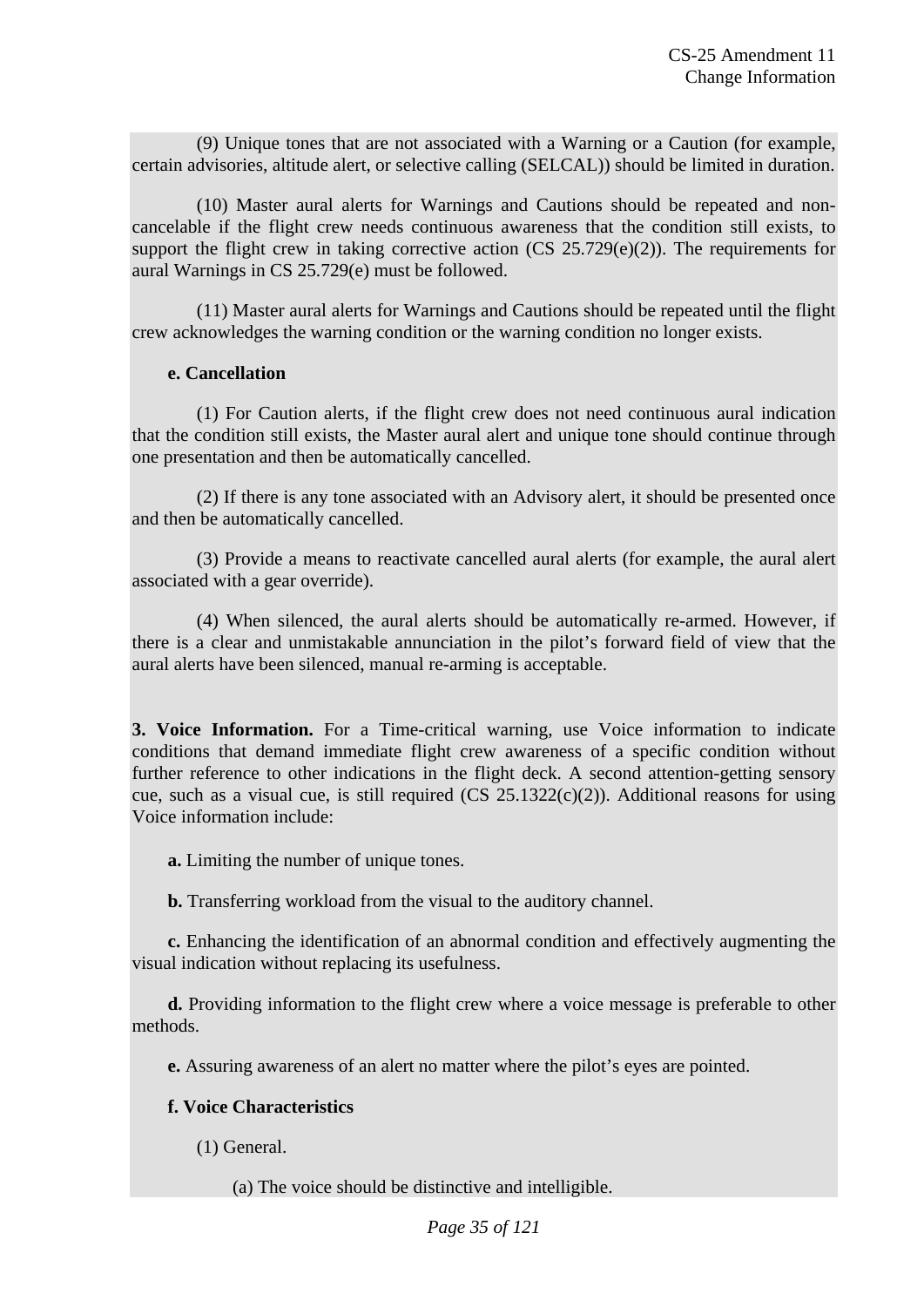(b) The voice should include attention-getting qualities appropriate for the category of the alert, such as voice inflection, described below.

(2) Voice Inflection**.** Voice inflection may be used to indicate a sense of urgency. However, we do not recommend using an alarming tone indicating tension or panic. Such a tone may be inappropriately interpreted by flight crews of different cultures. Depending on the alerting condition, advising and commanding inflections may be used to facilitate corrective action, but the content of the message itself should be sufficient.

(3) Voice Intensity.

(a) Aural voice alerting must be audible to the flight crew in the worst-case (ambient noise) flight conditions whether or not the flight crew is wearing headsets (taking into account the headsets' noise attenuation characteristics) (CS 25.1301(a)). Aural voice alerting should not be so loud and intrusive that it interferes with the flight crew taking the required action. The minimum volume achievable by any adjustment (manual or automatic) (if provided) of aural voice alerts should be adequate to ensure it can be heard by the flight crew if the level of flight deck noise subsequently increases.

(b) We recommend automatic volume control to maintain an acceptable signal-to-noise ratio.

# **g. Onset and Duration**

(1) The onset of Voice information should occur:

(a) In a timeframe appropriate for the alerting condition and the desired response.

(b) Simultaneously with the onset of its related Visual alert information. Any delays between the onset of the Voice information and its related visual alert should not cause flight crew distraction or confusion.

(c) Simultaneously at each pilot's station, if more than one source of the Voice information is provided for the same condition, so that intelligibility is not affected.

(2) The duration of Voice information associated with Time-critical warnings should continue until the alerting condition no longer exists (for example, terrain warning). The Voice information should be repeated and non-cancelable during this time.

(3) Voice information associated with Time-critical warnings and Cautions should *not* be repeated if it interferes with the flight crew's ability to respond to the alerting condition (for example, windshear warning, or ACAS II resolution advisory).

(4) To support the flight crew in taking corrective action Voice information associated with Warnings should be repeated and non-cancelable if the flight crew needs continuous awareness that the condition still exists.

(5) Voice information associated with Warnings should be repeated and cancelable if the flight crew does not need continuous aural indication that the condition still exists (for example, Cabin Altitude Warning or Autopilot Disconnect).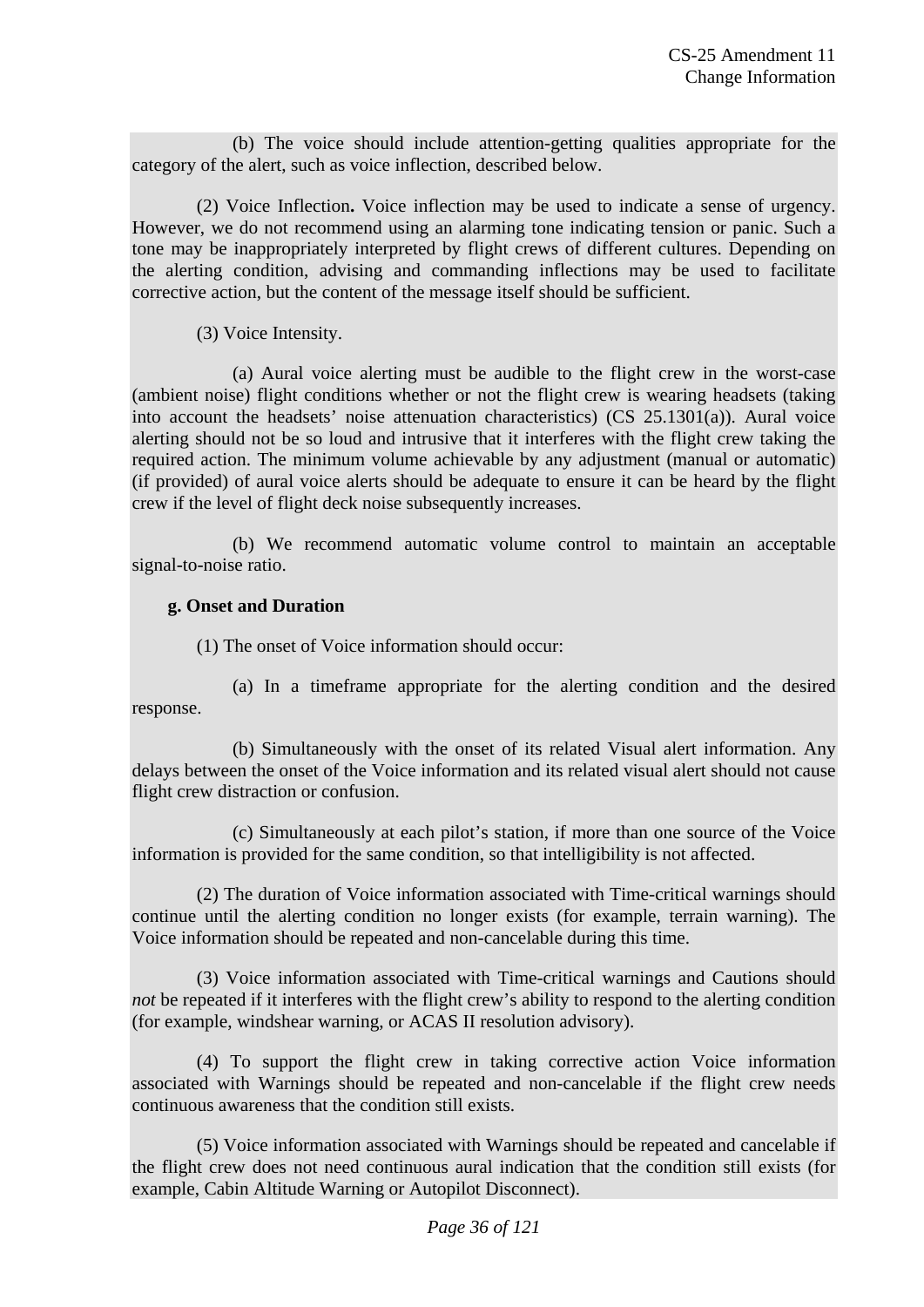(6) Reset the alerting mechanisms after cancelling them so they will annunciate any subsequent fault condition.

(7) For voice alerts associated with a Caution alert, the corresponding Voice information should either:

(a) Be limited in duration (for example, ACAS II Traffic Advisory or Windshear Caution), or

(b) Be continuous until the flight crew manually cancels it or the Caution condition no longer exists.

# **h. Voice Information Content**

(1) The content should take into account the flight crew's ability to understand the English language.

(2) When practical, Voice information should be identical to the alphanumeric text message presented on the visual information display. If that is not possible, the Voice information and alphanumeric messages should at least convey the same information, so it is readily understandable and initiates the proper pilot response.

(3) For Time-critical warnings, the content and vocabulary of Voice information must elicit immediate (instinctive) directive corrective action (CS 25.1322(a)(2)). In order to do this, it should identify the condition triggering the alert. In some cases, it may also be necessary to provide guidance or instruction information.

(4) For Warning and Caution alerts, the content of Voice information must provide an indication of the nature of the condition triggering the alert  $(CS 25.1322(a)(2))$ . The Voice information should be descriptive and concise.

(5) The content should be consistent with any related visual information display (for example, Aural: "Pull up"; Visual: "Pull up" on the PFD.)

(6) Structure Voice information that uses more than one word so if one or more words are missed the information will not be misinterpreted (for example, avoid the word "don't" at the beginning of a voice message).

(7) Design Voice information so the flight crew can easily distinguish one spoken word message from another to minimise confusion.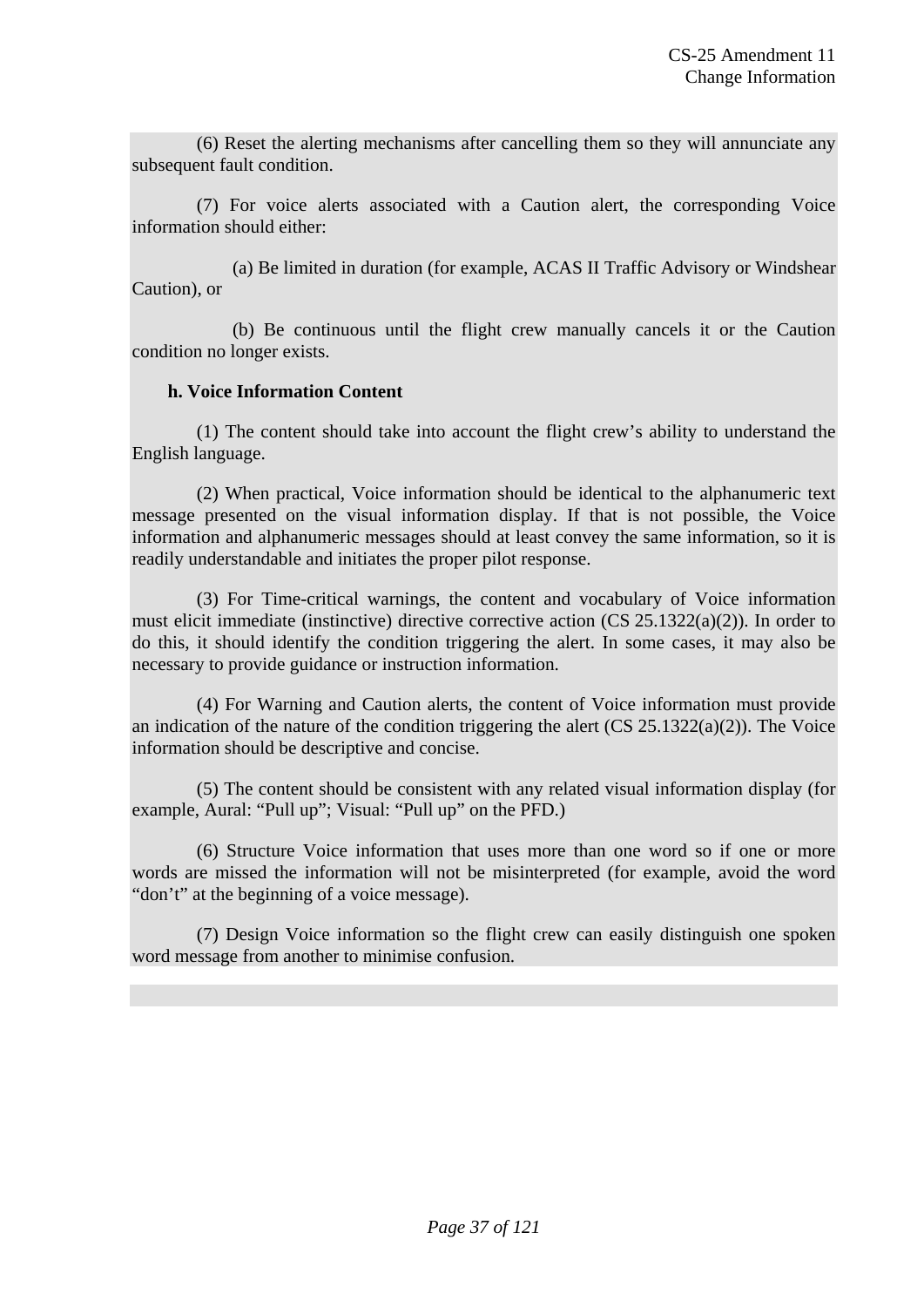# **Appendix 3**

# **Regulations**

The following related documents are provided for information purposes and are not necessarily directly referenced in this AMC. The full text of CS-25 can be downloaded from the Internet at <http://easa.europa.eu/agency-measures/certification-specifications.php>.

| <b>CS-25 Paragraph</b>           | <b>Subject</b>                                                     |
|----------------------------------|--------------------------------------------------------------------|
| CS 25.207                        | Stall warning                                                      |
| CS 25.253(a)(2)                  | High-speed characteristics                                         |
| CS 25.672(a)                     | Stability-augmentation and automatic and<br>power-operated systems |
| CS 25.679(a)                     | Control system gust locks                                          |
| CS 25.699                        | Lift and drag device indicator                                     |
| CS 25.703                        | Take-off warning system                                            |
| CS 25.729(e)                     | Retracting mechanism                                               |
| CS 25.783(e)                     | <b>Fuselage Doors</b>                                              |
| CS 25.812(f)(2)                  | <b>Emergency lighting</b>                                          |
| CS 25.819(c)                     | Lower deck service compartments                                    |
| CS 25.841(b)(6)                  | Pressurised cabins                                                 |
| $CS$ 25.854(a)                   | Lavatory fire protection                                           |
| CS 25.857(b)(3), (c)(1), (e)(2)  | Cargo compartment classification                                   |
| CS 25.859(e)(3)                  | Combustion heater fire protection                                  |
| CS 25.863(c)                     | Flammable fluid fire protection                                    |
| $CS$ 25.1019(a)(5)               | Oil strainer or filter                                             |
| $CS$ 25.1165 $(g)$               | Engine ignition systems                                            |
| CS 25.1203(b)(2), (b)(3), (f)(1) | Fire-detector system                                               |
| CS 25.1302                       | Installed systems and equipment for use by the flight<br>crew      |
| $CS$ 25.1303(c)(1)               | Flight and navigation instruments                                  |
| CS 25.1305(a)(1), (a)(5), (c)(7) | Powerplant instruments                                             |
| CS 25.1309(a), (b), (c), (d)(4)  | Equipment, systems, and installations                              |
| CS 25.1322                       | <b>Flight crew Alerting</b>                                        |
| CS 25.1326                       | Pitot heat indication systems                                      |
| CS 25.1329                       | Flight guidance system                                             |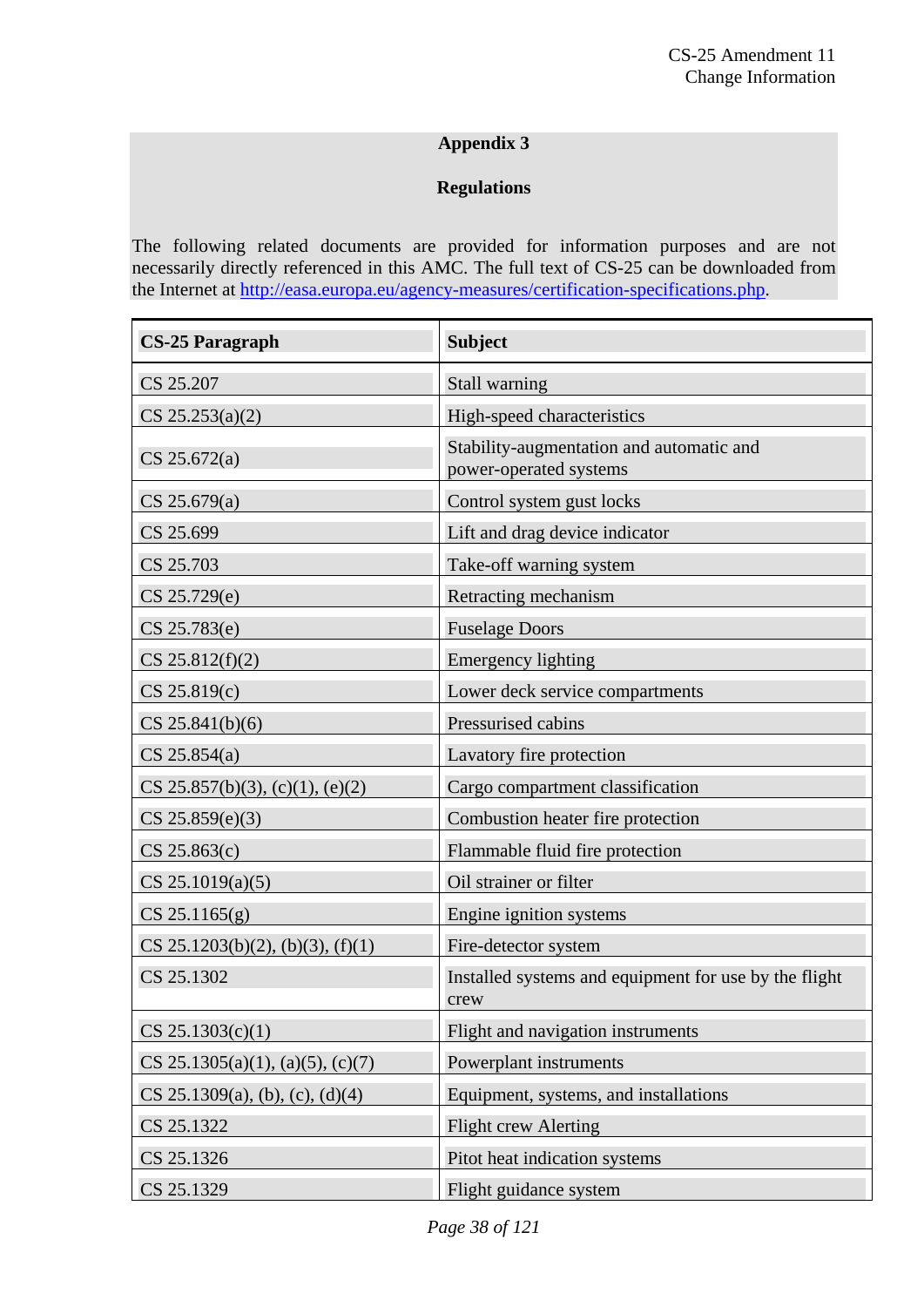| <b>CS-25 Paragraph</b>     | <b>Subject</b>                                                          |
|----------------------------|-------------------------------------------------------------------------|
| $CS$ 25.1331(a)(3)         | Instruments using a power supply                                        |
| $CS$ 25.1353(c)(6)(ii)     | Electrical equipment and installations                                  |
| CS 25.1419(c)              | Ice protection                                                          |
| CS 25.1517(3)              | Rough air speed, V <sub>RA</sub>                                        |
| CS 25.1549                 | Powerplant and auxiliary power unit instruments                         |
| CS 25J1305                 | <b>APU</b> Instruments                                                  |
| $CS-25$ Appendix I, I 25.6 | Automatic Take-off Thrust Control System (ATTCS)<br>Powerplant controls |
| <b>CS-AWO 153</b>          | Audible warning of automatic pilot disengagement                        |
| <b>CS-AWO 253</b>          | Audible warning of automatic pilot disengagement                        |
| <b>CS-AWO 352</b>          | Indications and warnings                                                |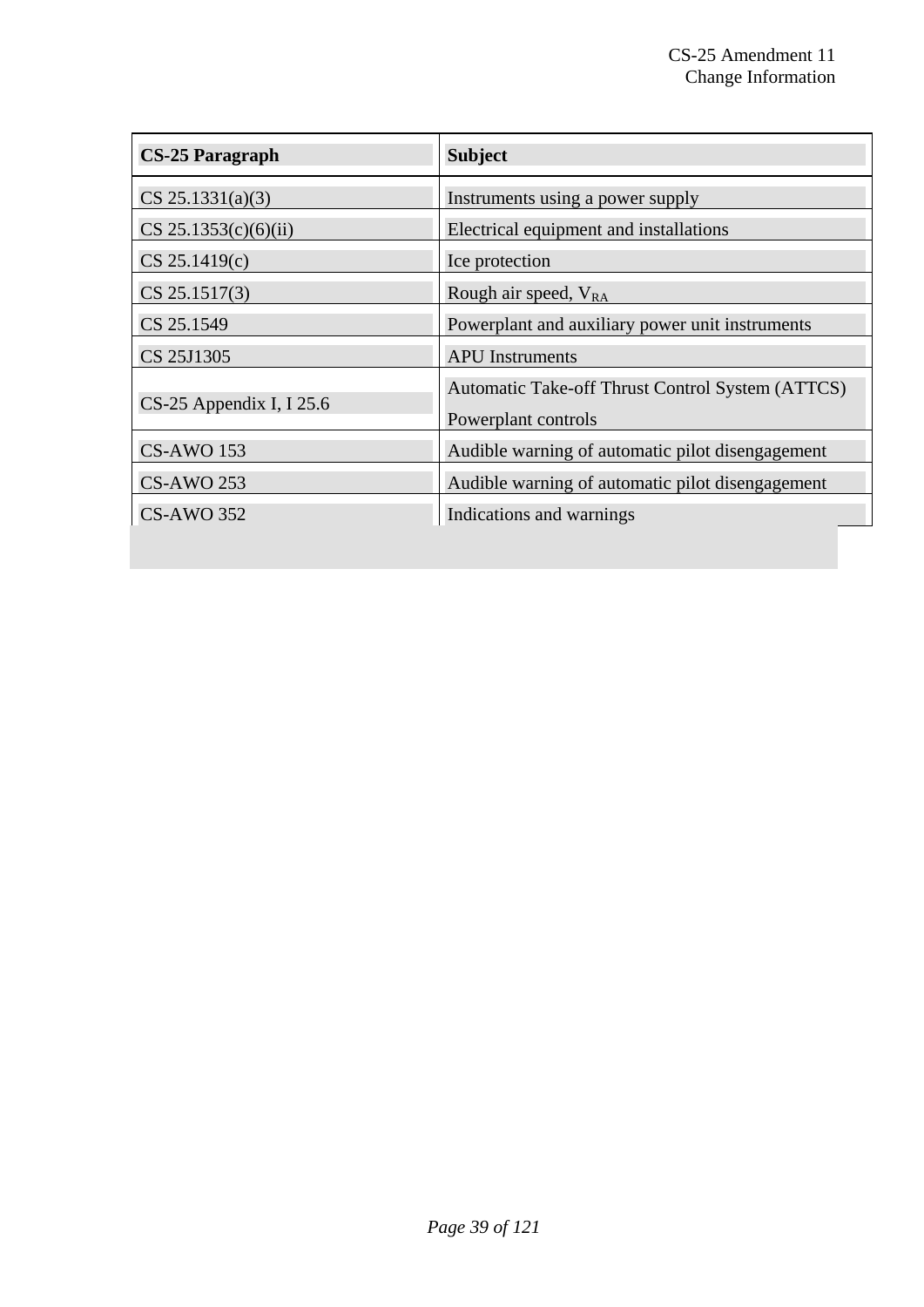# **Appendix 4**

# **Related Documents**

**1. FAA Reports.** A paper copy of the following reports may be ordered from the National Technical Information Service, 5285 Port Royal Road, Springfield, VA 22161.

**a.** Report DOT/FAA/RD-81/38, II, "Aircraft Alerting Systems Standardisation Study, Volume II, Aircraft Alerting Systems Design Guidelines."

**b.** Report DOT/FAA/CT-96/1, GAMA Report No. 10, "Recommended Guidelines for Part 23 Cockpit/Flight Deck Design" (September 2000), Section 4, Definitions, Primary Field of View.

**2. ACs.** An electronic copy of the following ACs can be downloaded from the Internet at [http://rgl.faa.gov.](http://rgl.faa.gov/) A paper copy may be ordered from the U.S. Department of Transportation, Subsequent Distribution Office, M-30, Ardmore East Business Center, 3341 Q 75th Avenue, Landover, MD 20795.

| <b>Number</b>      | <b>Title</b>                                                                                                                               |  |
|--------------------|--------------------------------------------------------------------------------------------------------------------------------------------|--|
| AC 20-69           | Malfunction<br>Conspicuity of Aircraft<br>Indicators                                                                                       |  |
| AC 20-88A          | Guidelines on the Marking of Aircraft<br>Powerplant Instruments (Displays)                                                                 |  |
| AC 25-7A, Change 1 | Flight Test Guide for Certification of<br><b>Transport Category Airplanes</b>                                                              |  |
| <b>AC 25-11A</b>   | <b>Electronic Flight Deck Displays</b>                                                                                                     |  |
| AC 25-23           | Airworthiness Criteria for the Installation<br>Approval of a Terrain Awareness<br>and<br>Warning System (TAWS) for Part<br>25<br>Airplanes |  |
| AC 25.703-1        | <b>Takeoff Configuration Warning Systems</b>                                                                                               |  |
| AC 25.783-1A       | <b>Fuselage Doors and Hatches</b>                                                                                                          |  |
| AC 25.1309-1A      | <b>System Design and Analysis</b>                                                                                                          |  |
| AC 25.1329-1B      | Approval of Flight Guidance Systems                                                                                                        |  |
| AC 25.1523-1       | Minimum Flightcrew                                                                                                                         |  |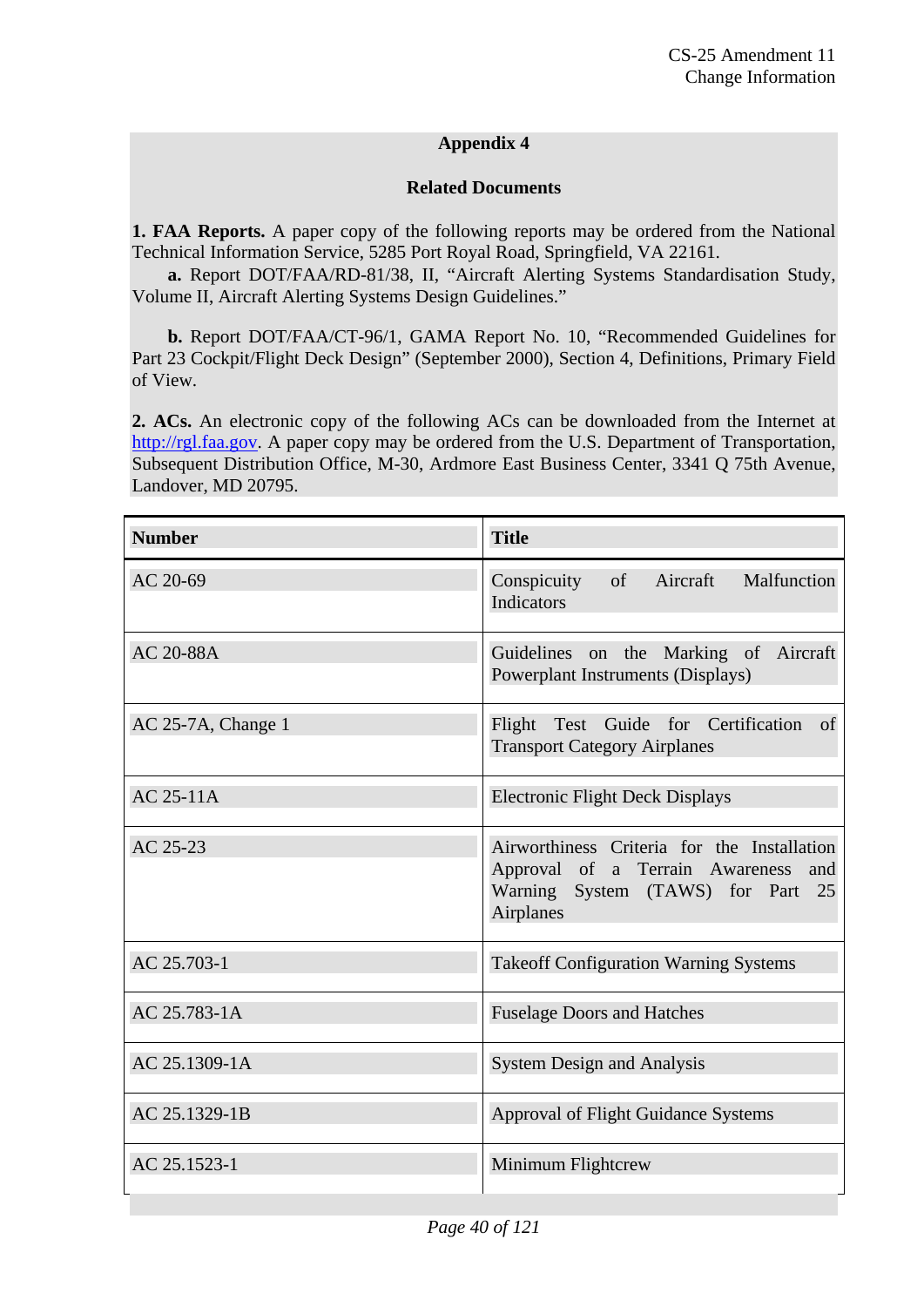**3. Technical Standard Order (TSO).** TSO C-151b, "Terrain Awareness and Warning Systems," can be downloaded from the Internet at [http://rgl.faa.gov.](http://rgl.faa.gov/)

**4. European Aviation Safety Agency (EASA) Documents.** Copies of the following documents can be found on the EASA website at [http://www.easa.eu.int/agency](http://www.easa.eu.int/agency-measures/certification-specifications.php)[measures/certification-specifications.php](http://www.easa.eu.int/agency-measures/certification-specifications.php).

| <b>Number</b> | <b>Title</b>                                                 |
|---------------|--------------------------------------------------------------|
| AMC 25-11     | <b>Electronic Display Systems</b>                            |
| AMC 25.1302   | Installed Systems and Equipment for Use by<br>the Flightcrew |
| AMC 25.1309   | <b>System Design and Analysis</b>                            |
| AMC 25.1322   | <b>Alerting Systems</b>                                      |

**5. U.K. Civil Aviation Authority Document.** Patterson, R.D. "Guidelines for Auditory Warning Systems on Civil Aircraft." Civil Aviation Authority paper 82017. London: Civil Aviation Authority, 1982.

# **6. Other Related Documents**

**a.** Abbott, K.; Slotte, S.M.; and Stimson, D.K. Federal Aviation Administration Human Factors Team Report: *The Interfaces Between Flightcrews and Modern Flight Deck Systems*. June 18, 1996. Federal Aviation Administration, Aircraft Certification Service, Transport Airplane Directorate, 1601 Lind Avenue, SW, Renton, WA 98057-3356. [http://www.faa.gov/education\\_research/training/aqp/library/media/interfac.pdf](http://www.faa.gov/education_research/training/aqp/library/media/interfac.pdf).

**b.** DOD-CM-400-18-05, *Department of Defense User Interface Specifications for the Defense Information Infrastructure*, Defense Information Systems Agency, February 1998. E-mail: cio-pubs@disa.mil. The Defense Information Systems Agency website is restricted to visitors from .gov and .mil domains.

**c.** Edworthy, J. and Adams. A. *Warning Design: A Research Perspective*. London: Taylor and Francis, 1996. Mortimer House, 37-41 Mortimer Street, London, W1T 3JH. [http://www.taylorandfrancis.com.](http://www.taylorandfrancis.com/)

**d.** Kuchar, J.K. "Methodology for alerting-system performance evaluation." *Journal of Guidance, Control, and Dynamic*s, 19, pp. 438-444 (1996). AIAA, 1801 Alexander Bell Drive, Suite 500, Reston, VA 20191. [http://www.aiaa.org/content.](http://www.aiaa.org/content)

**e.** Parasuraman, R. and Riley, V. "Human and Automation: use, misuse, disuse, abuse." *Human Factors: The Journal of the Human Factors and Ergonomics Society*, Volume 39, Number 2, June 1997, pp. 230-253. Human Factors and Ergonomics Society, PO Box 1369, Santa Monica, CA 90406-1369.<http://hfes.publisher.ingentaconnect.com/>.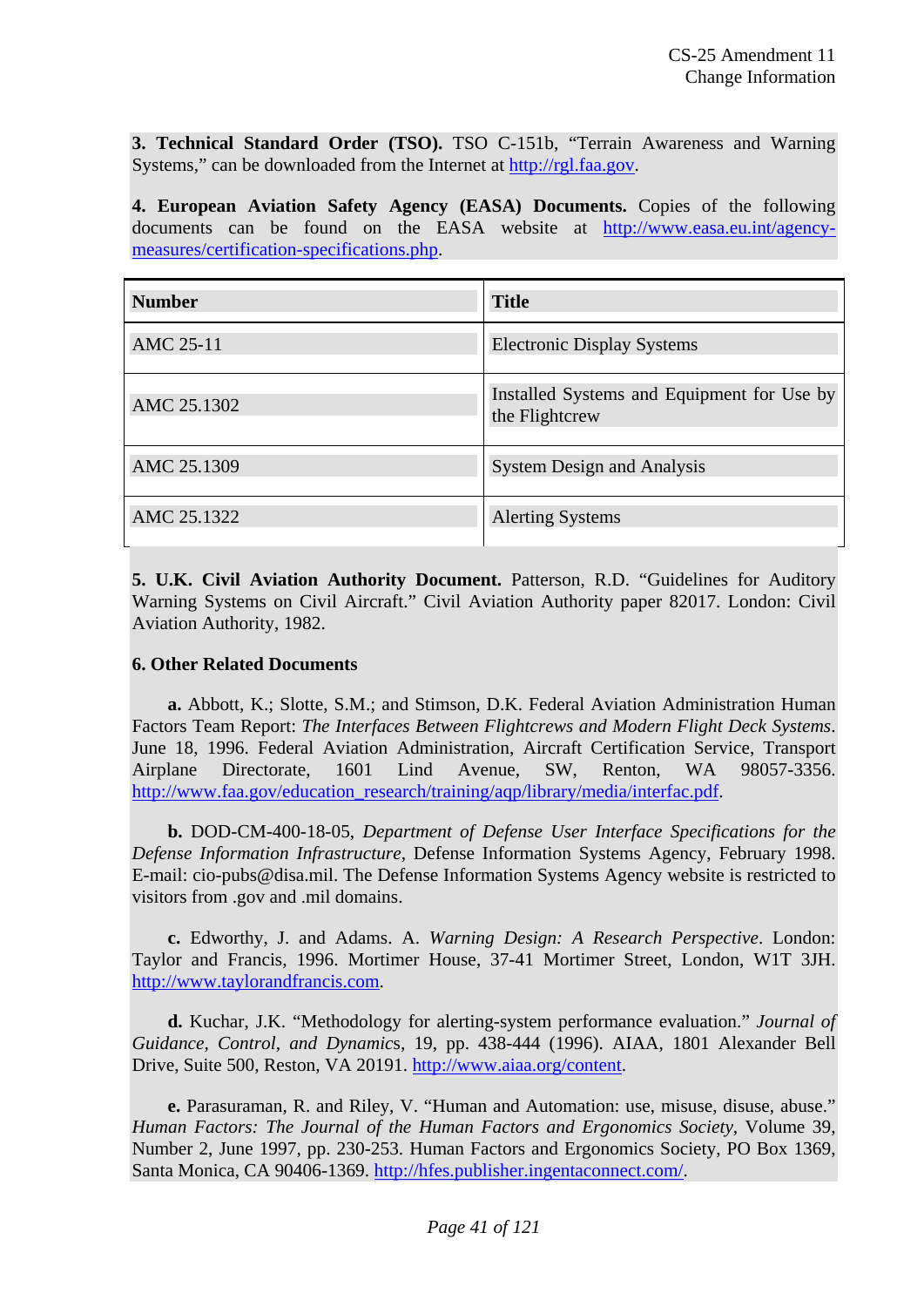**f.** SAE ARP 4033. *Pilot-System Integration*, August 1, 1995. SAE International, 400 Commonwealth Drive, Warrendale, PA 15096. [http://www.sae.org](http://www.sae.org/).

**g.** Satchell, P. *Cockpit Monitoring and Alerting System*. Aldershot, England: Ashgate, 1993. Summit House, 170 Finchley Road, London NW3 6BP, England. [http://www.ashgate.com.](http://www.ashgate.com/)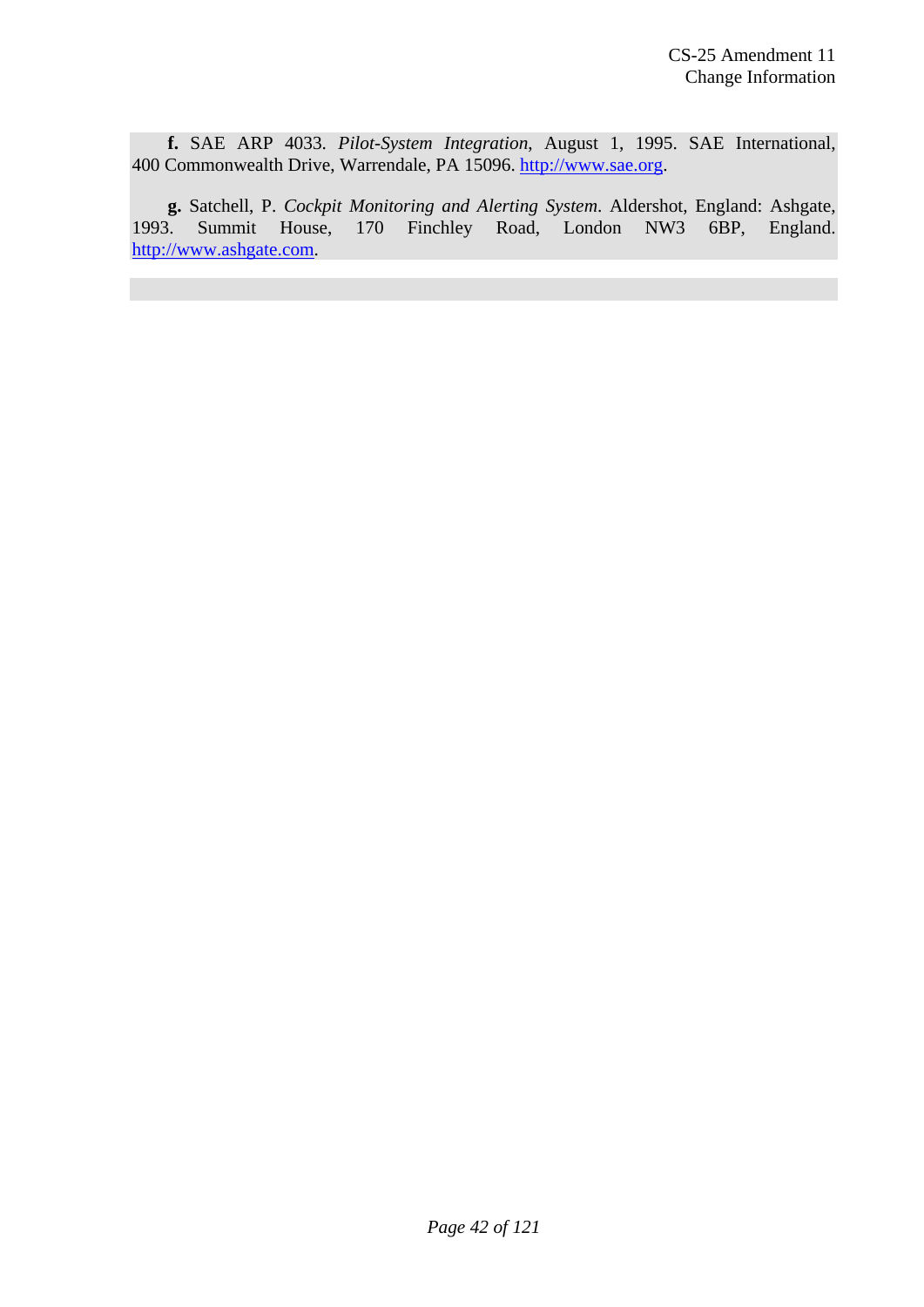# **APPENDIX 5**

# **Definitions**

Definitions are written to support the content of this AMC and its associated certification specification. Elsewhere, terms such as "warning" may be used in a manner that is not consistent with the definitions below. However, the intent of this section is to facilitate standardisation of these terms.

| <b>Term</b>         | <b>Definition</b>                                                                                                                                                                                                                                                                                                                                                                                                         |
|---------------------|---------------------------------------------------------------------------------------------------------------------------------------------------------------------------------------------------------------------------------------------------------------------------------------------------------------------------------------------------------------------------------------------------------------------------|
| Advisory            | The level or category of alert for conditions<br>that require flight crew awareness and may<br>require subsequent flight crew response.                                                                                                                                                                                                                                                                                   |
| Alert               | A generic term used to describe a flight deck<br>indication meant to attract the attention of<br>and identify to the flight crew a non-normal<br>operational or aeroplane system condition.<br>Alerts are classified at levels or categories<br>corresponding to Warning, Caution, and<br>Advisory. Alert indications also include non-<br>normal range markings (for example,<br>exceedances on instruments and gauges.) |
| Alert inhibit       | Application of specific logic to prevent the<br>presentation of an alert. Alerts can be<br>inhibited automatically by the alerting system<br>or manually by the flight crew.                                                                                                                                                                                                                                              |
| Alert message       | A visual alert comprised of text, usually<br>presented on a flight deck display. Note:<br>Aural Alert messages are referred to as<br>"Voice Information."                                                                                                                                                                                                                                                                 |
| Alerting function   | The aeroplane function that provides alerts to<br>the flight crew for non-normal operational or<br>aeroplane system conditions. This includes<br>Warning, Caution, and Advisory information.                                                                                                                                                                                                                              |
| Alerting philosophy | The principles, guidance, and rules for<br>implementing alerting functions within a<br>flight deck. These typically consider:                                                                                                                                                                                                                                                                                             |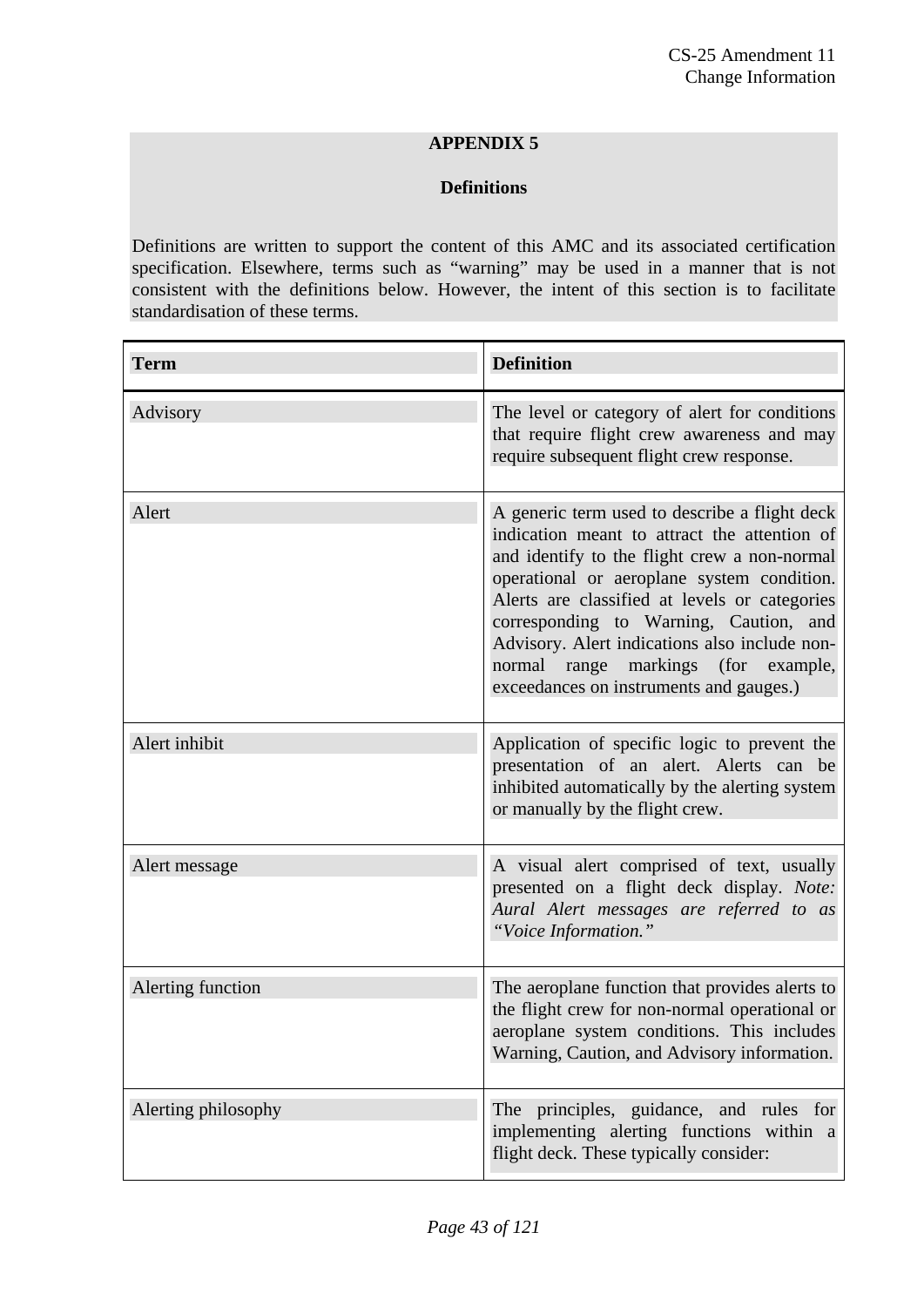| <b>Term</b>            | <b>Definition</b>                                                                                                                                                                                                                                                                            |
|------------------------|----------------------------------------------------------------------------------------------------------------------------------------------------------------------------------------------------------------------------------------------------------------------------------------------|
|                        | 1. The reason for implementing an alert.<br>2. The level of alert required for a given<br>condition.<br>3. The characteristics of each specific alert.<br>4. Integration of multiple alerts.                                                                                                 |
| Attention-getting cues | Perceptual signals (visual, auditory, or<br>tactile/haptic) designed to attract the flight<br>crew's attention in order to obtain the<br>immediate awareness that an alert condition<br>exists.                                                                                              |
| Caution                | The level or category of alert for conditions<br>that require immediate flight crew awareness<br>and a less urgent subsequent flight crew<br>response than a warning alert.                                                                                                                  |
| Collector message      | An Alert message that replaces two or more<br>related Alert messages that do not share a<br>common cause or effect. Example:<br>A<br>"DOORS" alert Collector message<br>$\overline{1}S$<br>displayed when more than one entry, cargo,<br>or service access door is open at the same<br>time. |
| Communication message  | A type of message whose initiating<br>caused by incoming<br>conditions<br>are<br>communications, primarily data<br>link<br>Traditionally, this type<br>conditions.<br>of<br>message is not a flight crew alert and does<br>not indicate a non-normal system or<br>operational condition.     |
| $(1)$ Comm High        | A communication message which requires<br>immediate flight crew awareness<br>and<br>immediate flight crew response.<br>Note: At this time there<br>are<br>n <sub>O</sub><br>communication messages defined that require                                                                      |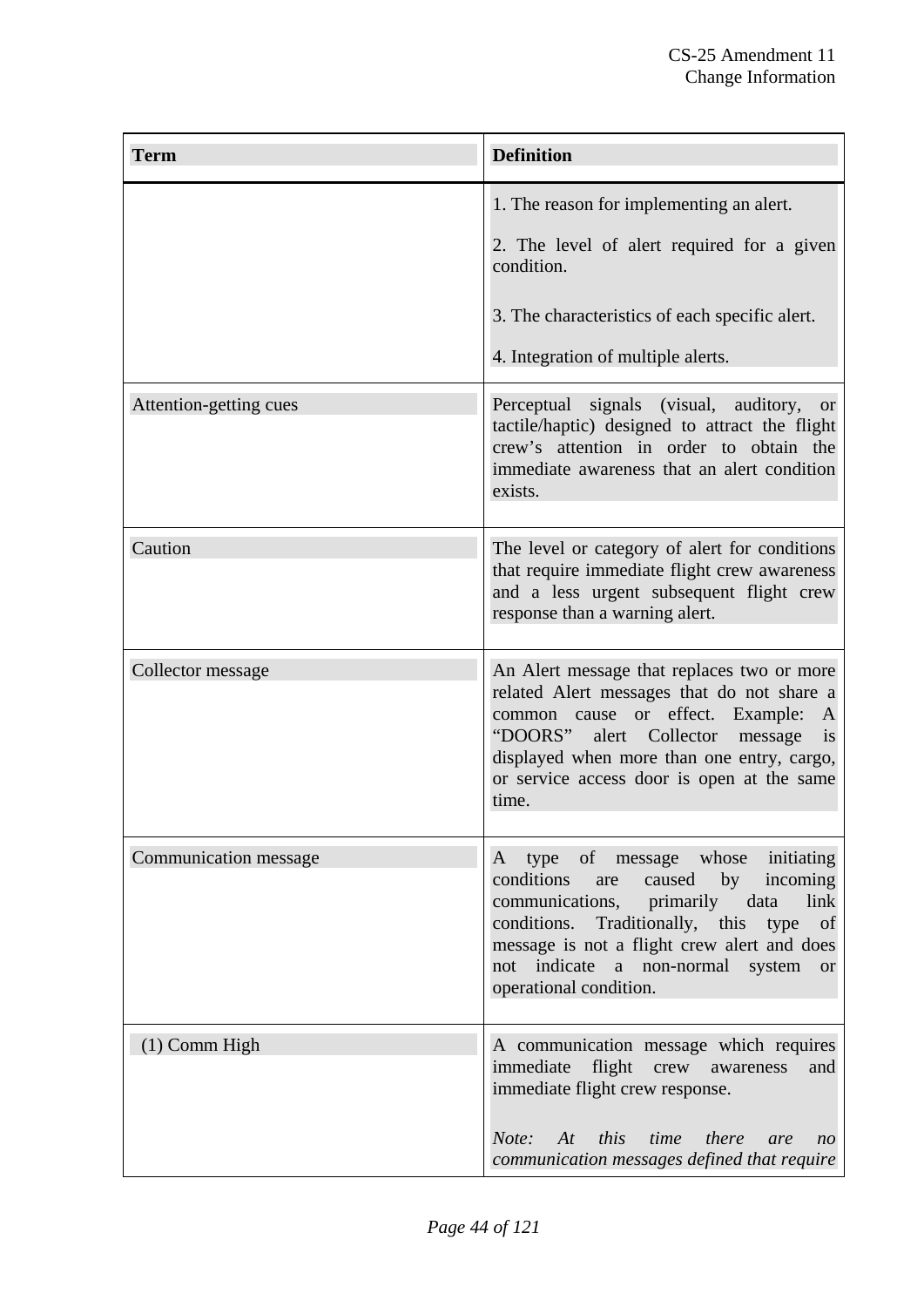| <b>Term</b>          | <b>Definition</b>                                                                                                                                                                        |
|----------------------|------------------------------------------------------------------------------------------------------------------------------------------------------------------------------------------|
|                      | <i>immediate flight crew response.</i>                                                                                                                                                   |
| (2) Comm Medium      | An incoming communication message that<br>requires immediate flight crew awareness and<br>subsequent flight crew response.                                                               |
| (3) Comm Low         | An incoming communication message which<br>requires flight crew awareness and future<br>flight crew response.                                                                            |
| <b>False alert</b>   | An incorrect or spurious alert caused by a<br>failure of the alerting system including the<br>sensor.                                                                                    |
| Failure              | An occurrence that affects the operation of a<br>component, part, or element such that it can<br>no longer function as intended. This includes<br>both loss of function and malfunction. |
| Failure flag         | One local visual means of indicating the<br>failure of a displayed parameter.                                                                                                            |
| Flashing             | Short term flashing symbols (approximately<br>10 seconds) or flash until acknowledged.                                                                                                   |
| Flight crew response | The activity accomplished due to<br>the<br>presentation of an alert such as an action,<br>prioritisation,<br>decision,<br>search<br><b>or</b><br>for<br>additional information.          |
| Master aural alert   | An overall aural indication used to attract the<br>flight crew's attention that is specific to an<br>alert urgency level (for example, Warning or<br>Caution).                           |
| Master visual alert  | An overall visual indication used to attract<br>the flight crew's attention that is specific to<br>an alert urgency level (for example, Warning<br>or Caution).                          |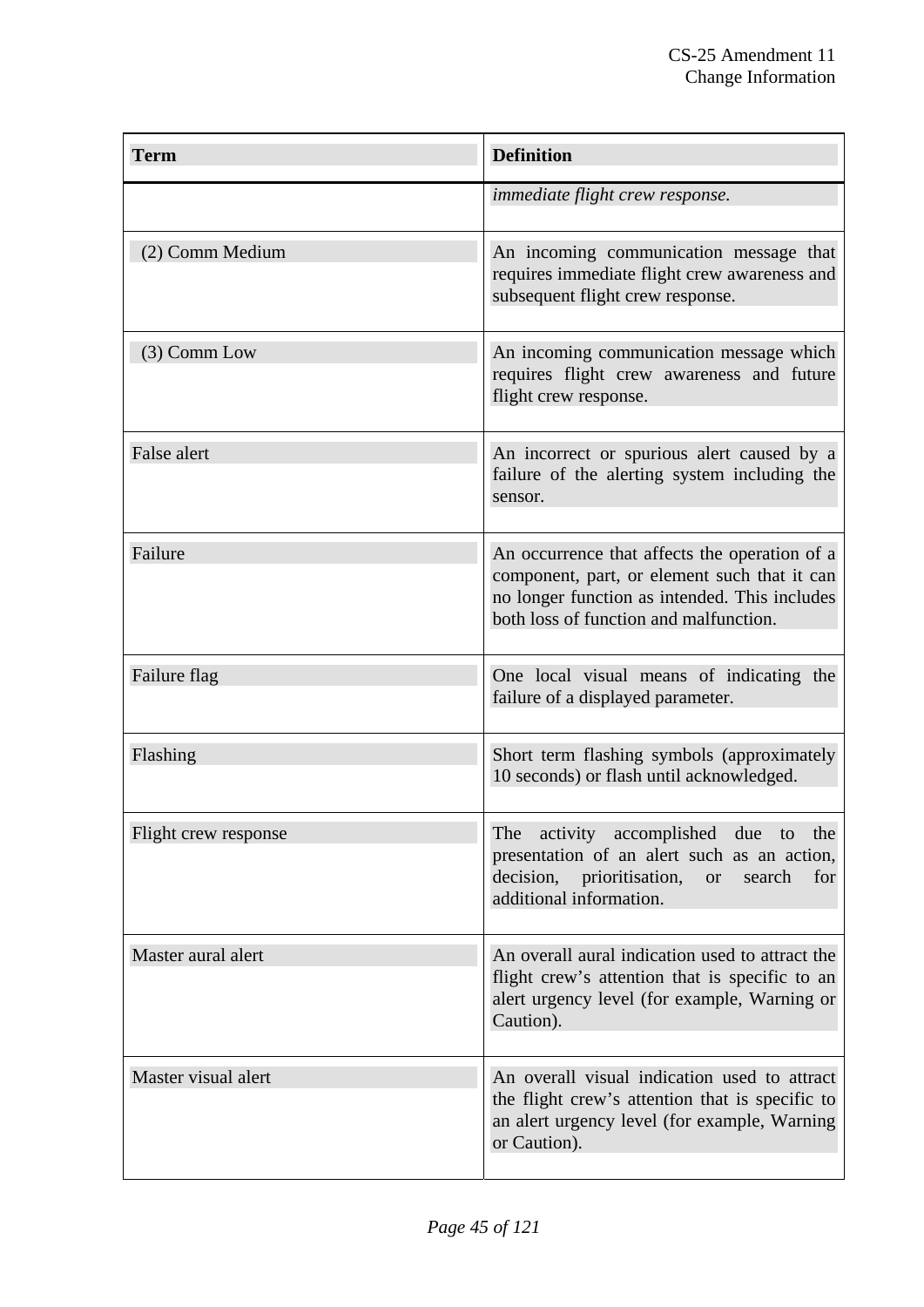| <b>Term</b>           | <b>Definition</b>                                                                                                                                                                                                                                                                                                                                                                                                                                                                                                                                                                                                                                                                                                                                               |
|-----------------------|-----------------------------------------------------------------------------------------------------------------------------------------------------------------------------------------------------------------------------------------------------------------------------------------------------------------------------------------------------------------------------------------------------------------------------------------------------------------------------------------------------------------------------------------------------------------------------------------------------------------------------------------------------------------------------------------------------------------------------------------------------------------|
| Normal condition      | fault-free condition<br>Any<br>typically<br>experienced in normal flight operations.<br>Operations are typically well within the<br>aeroplane flight envelope and with routine<br>atmospheric and environmental conditions.                                                                                                                                                                                                                                                                                                                                                                                                                                                                                                                                     |
| Nuisance alert        | An alert generated by a system that is<br>functioning as designed<br>which<br>but<br>is<br>inappropriate<br>for<br>the<br>or or<br>unnecessary<br>particular condition.                                                                                                                                                                                                                                                                                                                                                                                                                                                                                                                                                                                         |
| Primary field of view | Primary Field of View is based upon the<br>optimum vertical and horizontal visual fields<br>from the design eye reference point that can<br>be accommodated with eye rotation only. The<br>description below and Figure A5-1 provide<br>an example of how this may apply to head-<br>down displays.<br>With the normal line-of-sight established at<br>15 degrees below the horizontal plane, the<br>values for the vertical (relative to normal<br>line-of-sight forward of the aircraft) are $+/-15$<br>degrees optimum, with $+40$ degrees up and -<br>20 degrees down maximum.<br>For the horizontal visual field (relative to<br>normal line-of-sight forward of the aircraft),<br>the values are $+/-15$ degrees optimum, and<br>$+/-35$ degrees maximum. |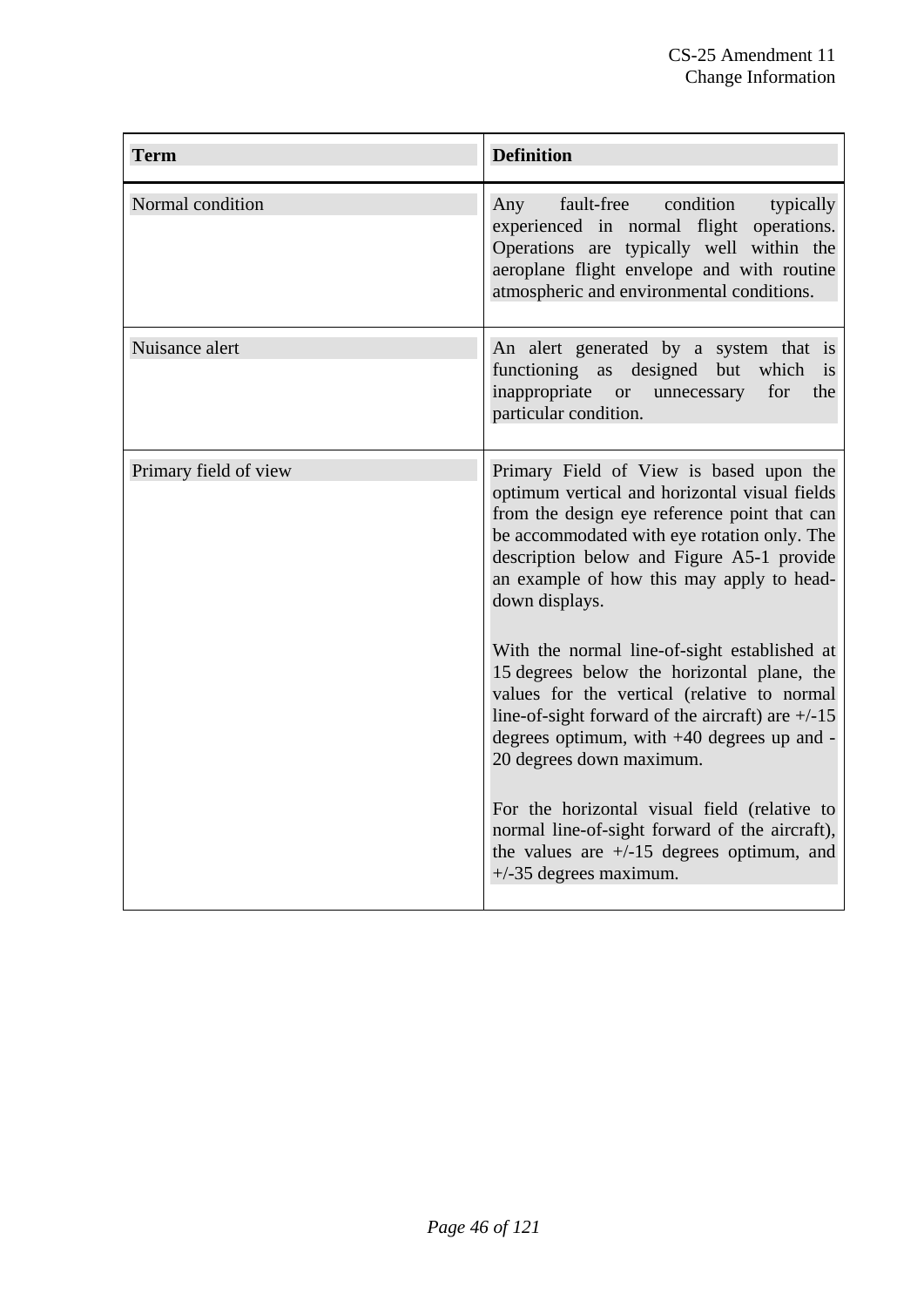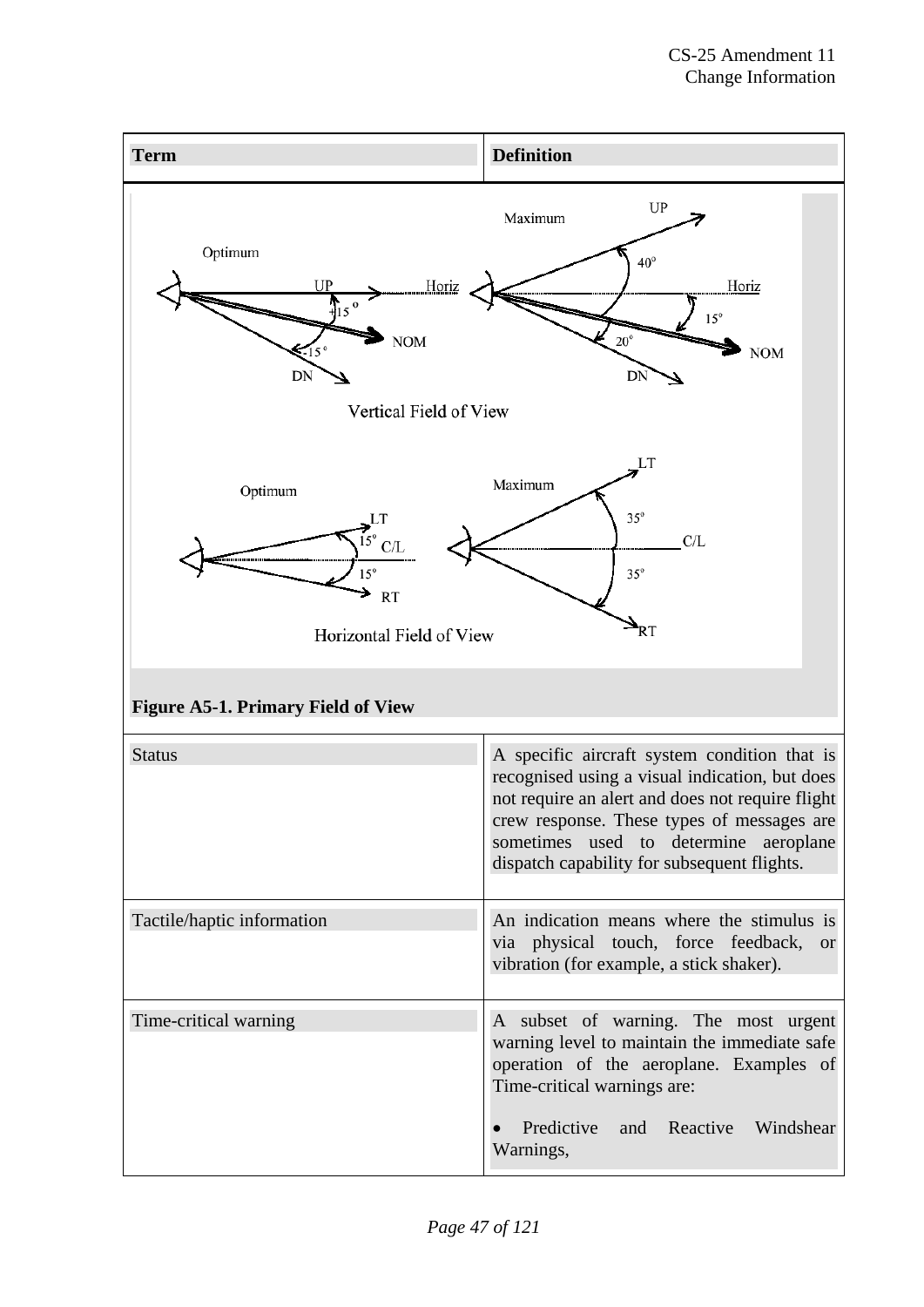| <b>Term</b>                | <b>Definition</b>                                                                                                                                                                                                                                                                                                                                                                                                                                                                                   |
|----------------------------|-----------------------------------------------------------------------------------------------------------------------------------------------------------------------------------------------------------------------------------------------------------------------------------------------------------------------------------------------------------------------------------------------------------------------------------------------------------------------------------------------------|
|                            | • Terrain Awareness Warnings (TAWS),<br>Airborne Collision Avoidance<br>System<br>(ACAS) II Resolution Advisories,<br>• Overspeed Warnings, and<br>• Low Energy Warnings.                                                                                                                                                                                                                                                                                                                           |
| Umbrella message           | An Alert message that is presented in lieu of<br>two or more Alert messages that share a<br>common cause. Example: A single Engine<br>Shutdown message in lieu of the multiple<br>messages for electrical generator, generator<br>drive, hydraulic pump and bleed air<br>messages, which would otherwise have been<br>displayed. This is different than a Collector<br>message. A Collector message replaces two<br>or more related Alert messages that do "not<br>share" a common cause or effect. |
| Unique tone (unique sound) | An aural indication that is dedicated to<br>specific alerts (for example, fire bell and<br>overspeed).                                                                                                                                                                                                                                                                                                                                                                                              |
| Visual alert information   | A visual indication that presents the flight<br>crew with data on the exact nature of the<br>alerting situation. For Advisory level alerts it<br>also provides awareness.                                                                                                                                                                                                                                                                                                                           |
| Voice information          | A means for informing the flight crew of the<br>nature of a specific condition by using spoken<br>words.                                                                                                                                                                                                                                                                                                                                                                                            |
| Warning                    | The level or category of alert for conditions<br>that require immediate flight crew awareness<br>and immediate flight crew response.                                                                                                                                                                                                                                                                                                                                                                |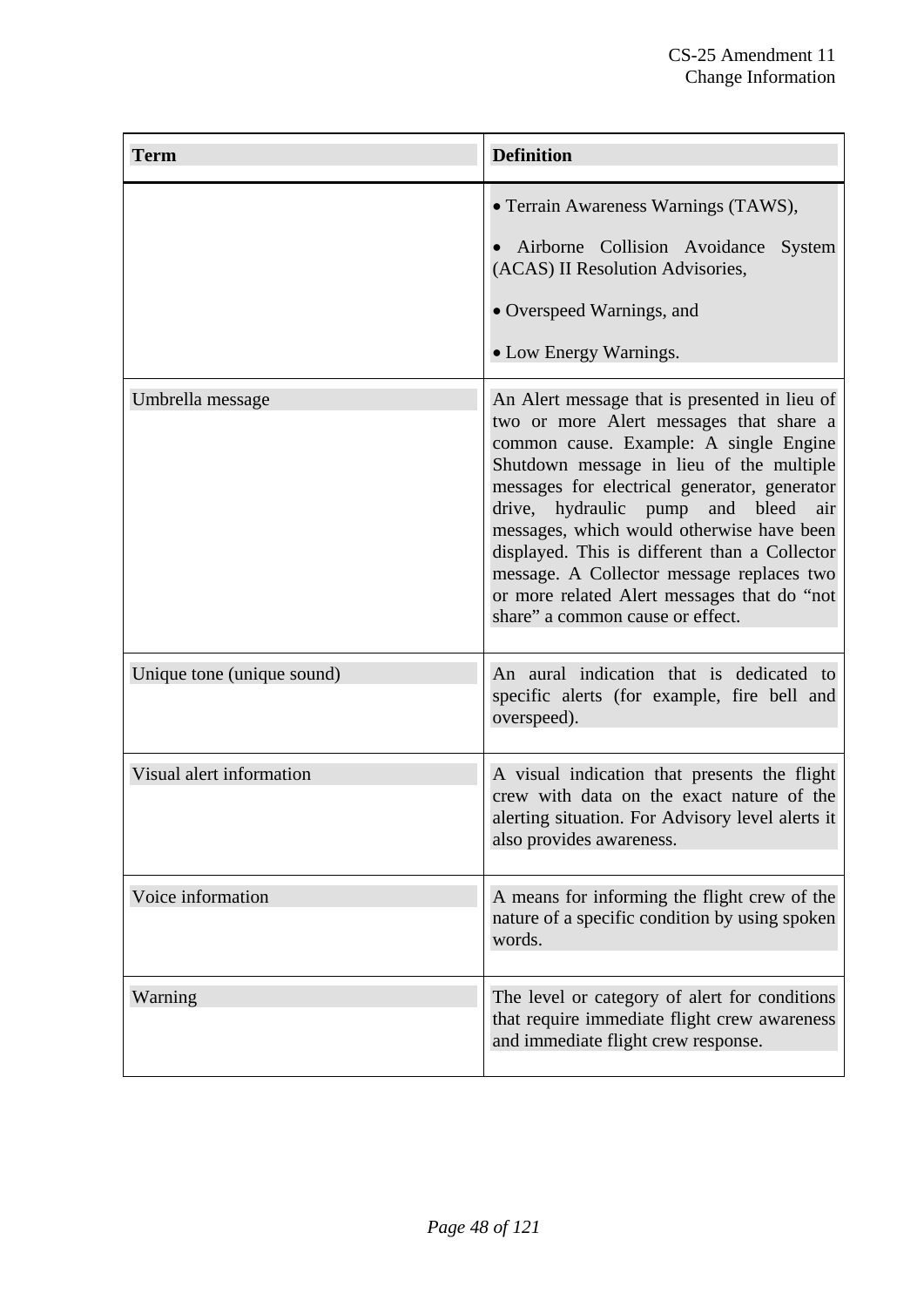CS-25 Amendment 11 Change Information

# **Amend AMC No. 1 to CS 25.1329 to read:**

[Paragraph 4] … Industry documents …

**SAE ARP4754A/ EUROCAE ED-79A Certification Considerations for Highly Integrated or Complex Aircraft Systems Guidelines for development of civil aircraft and systems**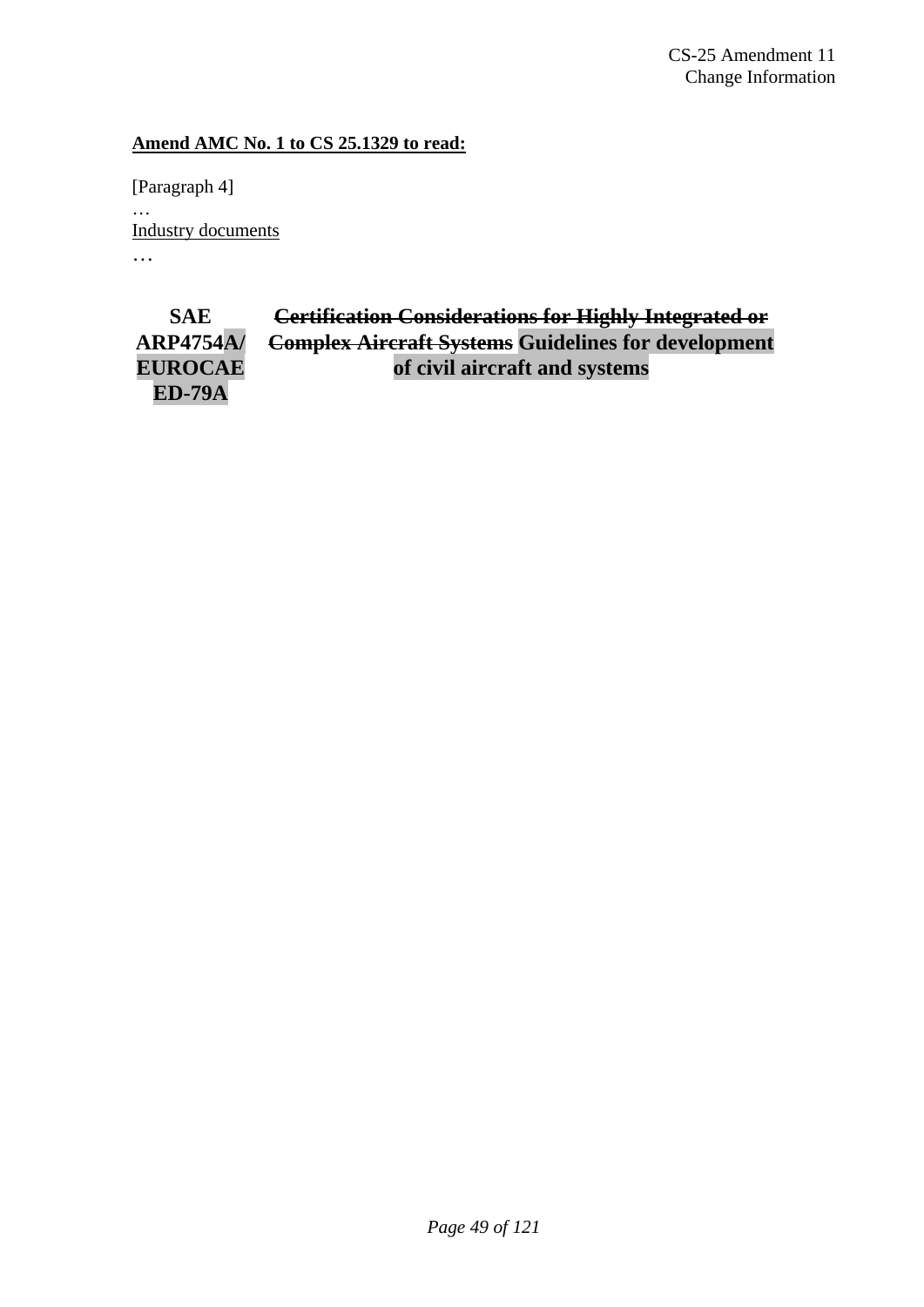# GENERAL

# ACCEPTABLE MEANS OF COMPLIANCE – AMC

# **Amend AMC 25-11. The existing paragraph is replaced by the following one:**

## **AMC 25-11 Electronic Flight Deck Displays**

# **Content**

# **Chapter 1. Background**

| 1.         | What is the Purpose of this AMC?       |
|------------|----------------------------------------|
| 2.         | Who Does this AMC Apply to?            |
| 3.         | [RESERVED]                             |
| 4.         | General                                |
|            | Table $1 -$ Topics covered by this AMC |
|            | Table 2 – Topics outside of this AMC   |
| 5.         | Definitions of Terms Used in this AMC  |
| 6.         | Background                             |
| $7. - 10.$ | [RESERVED]                             |
|            |                                        |

# **Chapter 2. Electronic Display System Overview**

| 11          | General                                              |  |
|-------------|------------------------------------------------------|--|
|             | a. Design Philosophy                                 |  |
|             | b. Human Performance Considerations                  |  |
|             | c. Addressing Intended Function in the Certification |  |
|             | Programme                                            |  |
| $12. - 15.$ | [RESERVED]                                           |  |

# **Chapter 3. Electronic Display Hardware**

| 16.         | Display Hardware Characteristics  |
|-------------|-----------------------------------|
|             | a. Visual Display Characteristics |
|             | b. Installation                   |
|             | c. Power Bus Transient            |
| $17. - 20.$ | [RESERVED]                        |

#### **Chapter 4. Safety Aspects of Electronic Display Systems**

| 21 | General                                  |  |
|----|------------------------------------------|--|
|    | a. Identification of Failure Conditions  |  |
|    | b. Effects of Display Failure Conditions |  |
|    | Page 50 of 121                           |  |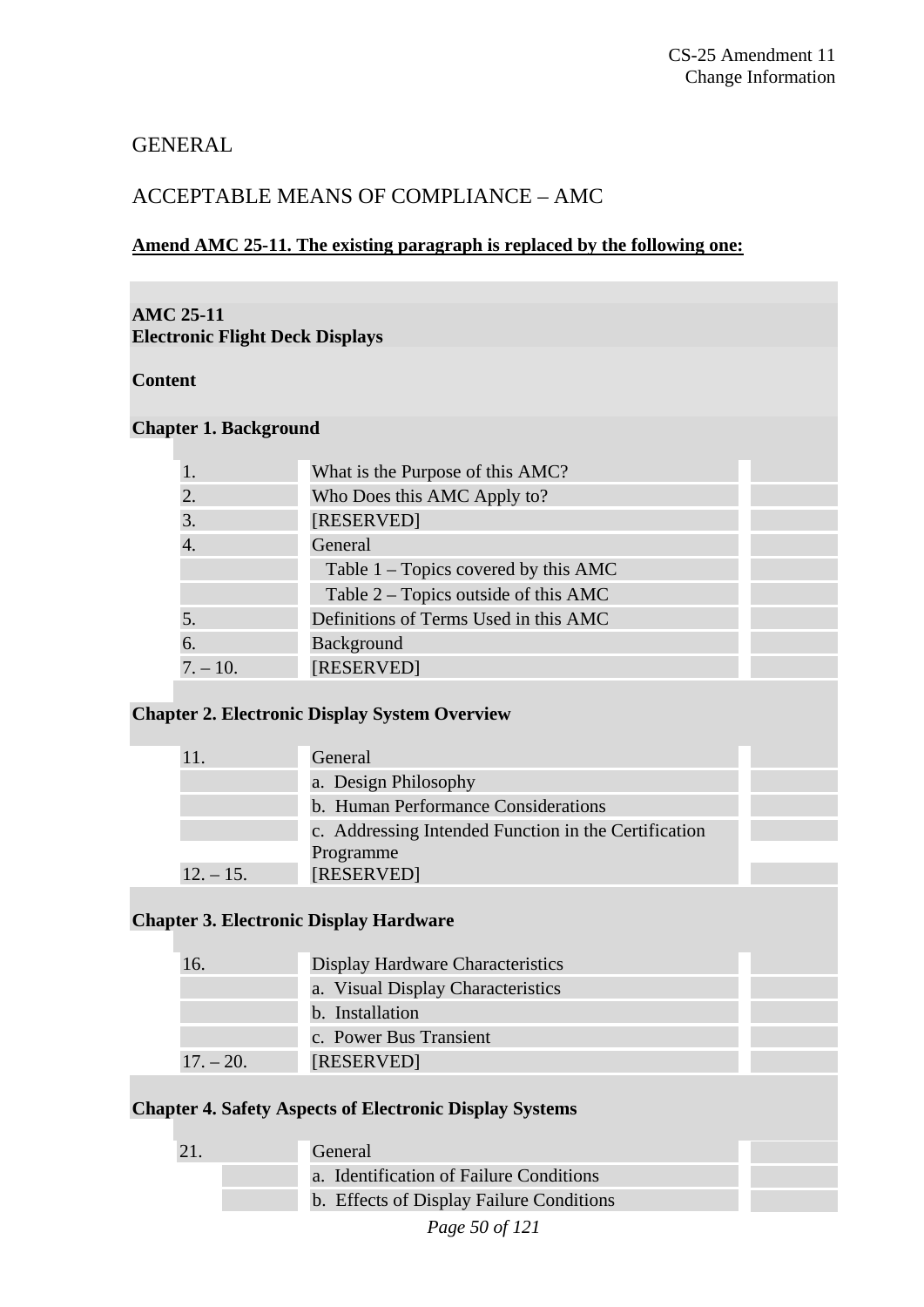|             | c. Mitigation of Failure Conditions                                                                   |  |
|-------------|-------------------------------------------------------------------------------------------------------|--|
|             | d. Validation of the Classification of Failure Conditions<br>and Their Effects                        |  |
|             | e. System Safety Guidelines                                                                           |  |
|             | Table 3 – Example Safety Objectives for Attitude<br><b>Failure Conditions</b>                         |  |
|             | Table 4 – Example Safety Objectives for Airspeed<br><b>Failure Conditions</b>                         |  |
|             | Table 5 – Example Safety Objectives for Barometric<br><b>Altitude Failure Conditions</b>              |  |
|             | Table 6 – Example Safety Objectives for Heading<br><b>Failure Conditions</b>                          |  |
|             | Table 7 – Example Safety Objectives for Certain<br>Navigation and Communication Failure<br>Conditions |  |
|             | Table 8 – Example Safety Objectives for Failure<br><b>Conditions of Other Parameters</b>              |  |
|             | Table 9 – Example Safety Objectives for Engine Failure<br>Conditions                                  |  |
|             | Table 10 – Failure Conditions for Display Systems Used<br>as Controls                                 |  |
| $22. - 30.$ | [RESERVED]                                                                                            |  |
|             |                                                                                                       |  |

# **Chapter 5. Electronic Display Information Elements and Features**

| 31. | Display Information Elements and Features        |  |
|-----|--------------------------------------------------|--|
|     | a. General                                       |  |
|     | b. Consistency                                   |  |
|     | c. Display Information Elements                  |  |
|     | $(1)$ Text                                       |  |
|     | (2) Labels                                       |  |
|     | (3) Symbols                                      |  |
|     | (4) Indications                                  |  |
|     | (a) Numeric Readouts                             |  |
|     | (b) Scales, Dials, and Tapes                     |  |
|     | (c) Other Graphical Depictions                   |  |
|     | (5) Colour Coding                                |  |
|     | Table 11 – Recommended Colours for Certain       |  |
|     | <b>Functions</b>                                 |  |
|     | Table 12 – Specified Colours for Certain Display |  |
|     | Features                                         |  |
|     | d. Dynamic (Graphic) Information Elements on a   |  |
|     | Display                                          |  |
|     | e. Sharing Information on a Display              |  |
|     | (1) Overlays and Combined Information Elements   |  |
|     | (2) Time Sharing                                 |  |
|     |                                                  |  |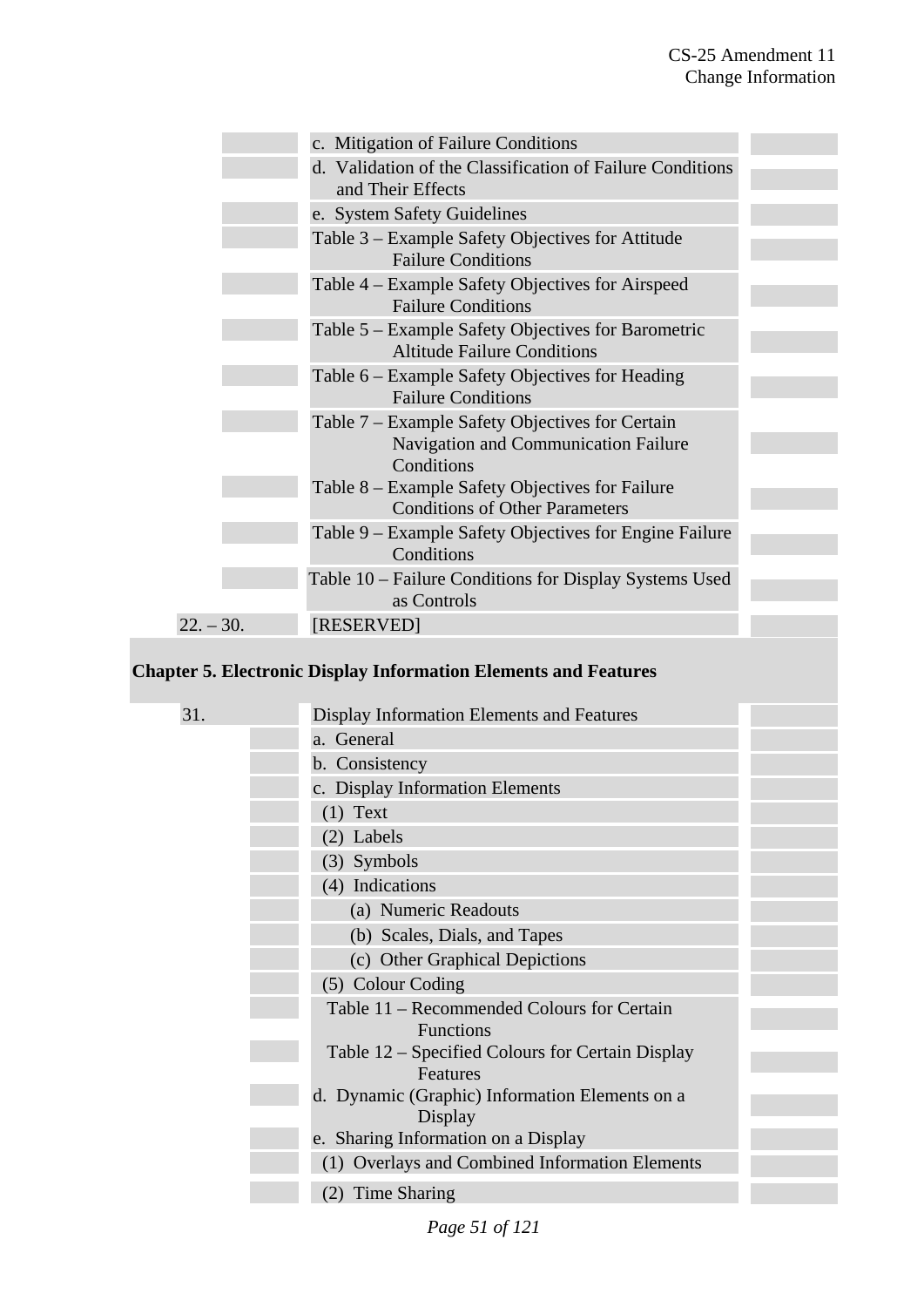|             | (3) Separating Information Visually |  |
|-------------|-------------------------------------|--|
|             | (4) Clutter and De-Clutter          |  |
|             | f. Annunciations and Indications    |  |
|             | $(1)$ General                       |  |
|             | (2) Location                        |  |
|             | (3) Managing Messages and Prompts   |  |
|             | (4) Blinking                        |  |
|             | g. Use of Imaging                   |  |
| $32. - 35.$ | [RESERVED]                          |  |

# **Chapter 6. Organising Electronic Display Information Elements**

| 36.         | <b>Organising Information Elements</b>             |  |
|-------------|----------------------------------------------------|--|
|             | a. General                                         |  |
|             | b. Types and Arrangement of Display Information    |  |
|             | (1) Placement - General Information                |  |
|             | (2) Placement - Controls and Indications           |  |
|             | (3) Arrangement - Basic T Information              |  |
|             | (4) Arrangement - Powerplant Information           |  |
|             | (5) Arrangement - Other Information (For Example,  |  |
|             | Glideslope and Multi-Function Displays)            |  |
|             | c. Managing Display Information                    |  |
|             | $(1)$ Window                                       |  |
|             | $(2)$ Menu                                         |  |
|             | (3) Full-Time vs. Part-Time Display of Information |  |
|             | d. Managing Display Configuration                  |  |
|             | (1) Normal Conditions                              |  |
|             | (2) System Failure Conditions (Reconfiguration)    |  |
|             | e. Methods of Reconfiguration                      |  |
|             | (1) Compacted Format                               |  |
|             | (2) Sensor Selection and Annunciation              |  |
| $37. - 40.$ | [RESERVED]                                         |  |

# **Chapter 7. Electronic Display System Control Devices**

| 41        | General                          |
|-----------|----------------------------------|
|           | a. Multi-function Control Labels |
|           | b. Multi-function Controls       |
|           | (1) "Hard" Controls              |
|           | (2) "Soft" Controls              |
|           | c. Cursor Control Devices        |
|           | d. Cursor Displays               |
| $42 - 45$ | [RESERVED]                       |

# **Chapter 8. Showing Compliance for Approval of Electronic Display Systems**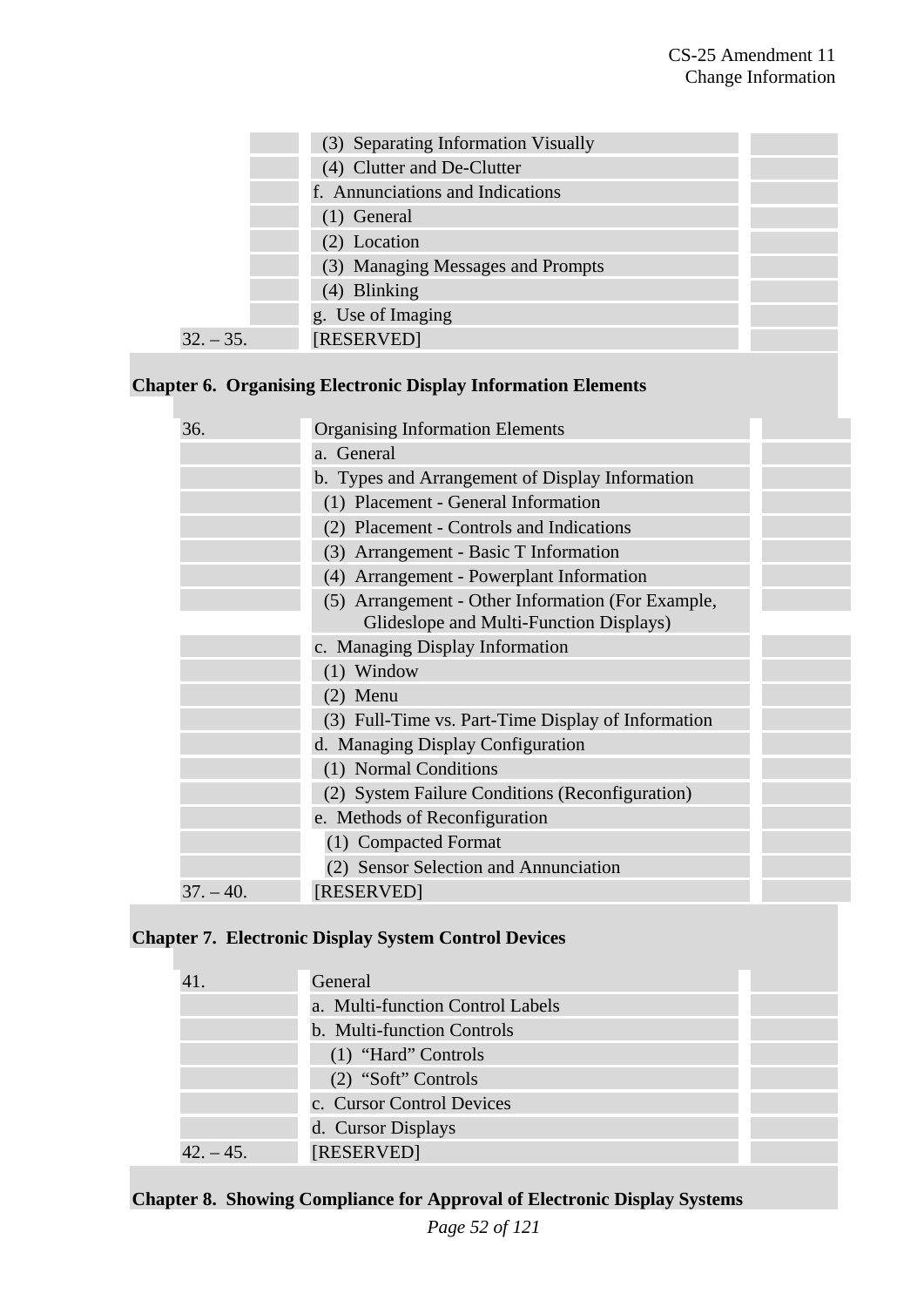|             | <b>Compliance Considerations (Test and Compliance)</b> |  |
|-------------|--------------------------------------------------------|--|
|             | a. General                                             |  |
|             | b. Means of Compliance                                 |  |
| $47. - 50.$ | [RESERVED]                                             |  |

# **Chapter 9. Continued Airworthiness and Maintenance**

|           | Continued Airworthiness and Maintenance   |
|-----------|-------------------------------------------|
|           | a. General                                |
|           | b. Design for Maintainability             |
|           | c. Maintenance of Display Characteristics |
| $52 - 60$ | [RESERVED]                                |

# **List of Appendices**

| $\mathbf{1}$   | <b>Primary Flight Information</b>                      | $A1-1$  |
|----------------|--------------------------------------------------------|---------|
|                | 1.1 Attitude                                           | $A1-1$  |
|                | 1.2 Continued Function of Primary Flight Information   | $A1-1$  |
|                | (Including Standby) in Conditions of Unusual Attitudes |         |
|                | or in Rapid Manoeuvres                                 |         |
|                | 2.1 Airspeed and Altitude                              | $A1-2$  |
|                | 2.2 Airspeed and Altitude for HUD                      | $A1-3$  |
|                | 2.3 Low and High Speed Awareness Cues                  | $A1-4$  |
|                | 3. Vertical Speed                                      | $A1-6$  |
|                | 4. Flight Path Vector or Symbol                        | $A1-6$  |
|                |                                                        |         |
| $\overline{2}$ | <b>Powerplant Displays</b>                             | $A2-1$  |
|                | 1. General                                             | $A2-1$  |
|                | 2. Design Guidelines                                   | $A2-2$  |
|                |                                                        |         |
| 3              | Definitions                                            | $A3-1$  |
|                | Figure A3-1 Primary Field of View                      | $A3-9$  |
|                | Figure A3-2 Display Format                             | $A3-11$ |
|                |                                                        |         |
| $\overline{4}$ | Acronyms Used in This AMC                              | $A4-1$  |
|                |                                                        |         |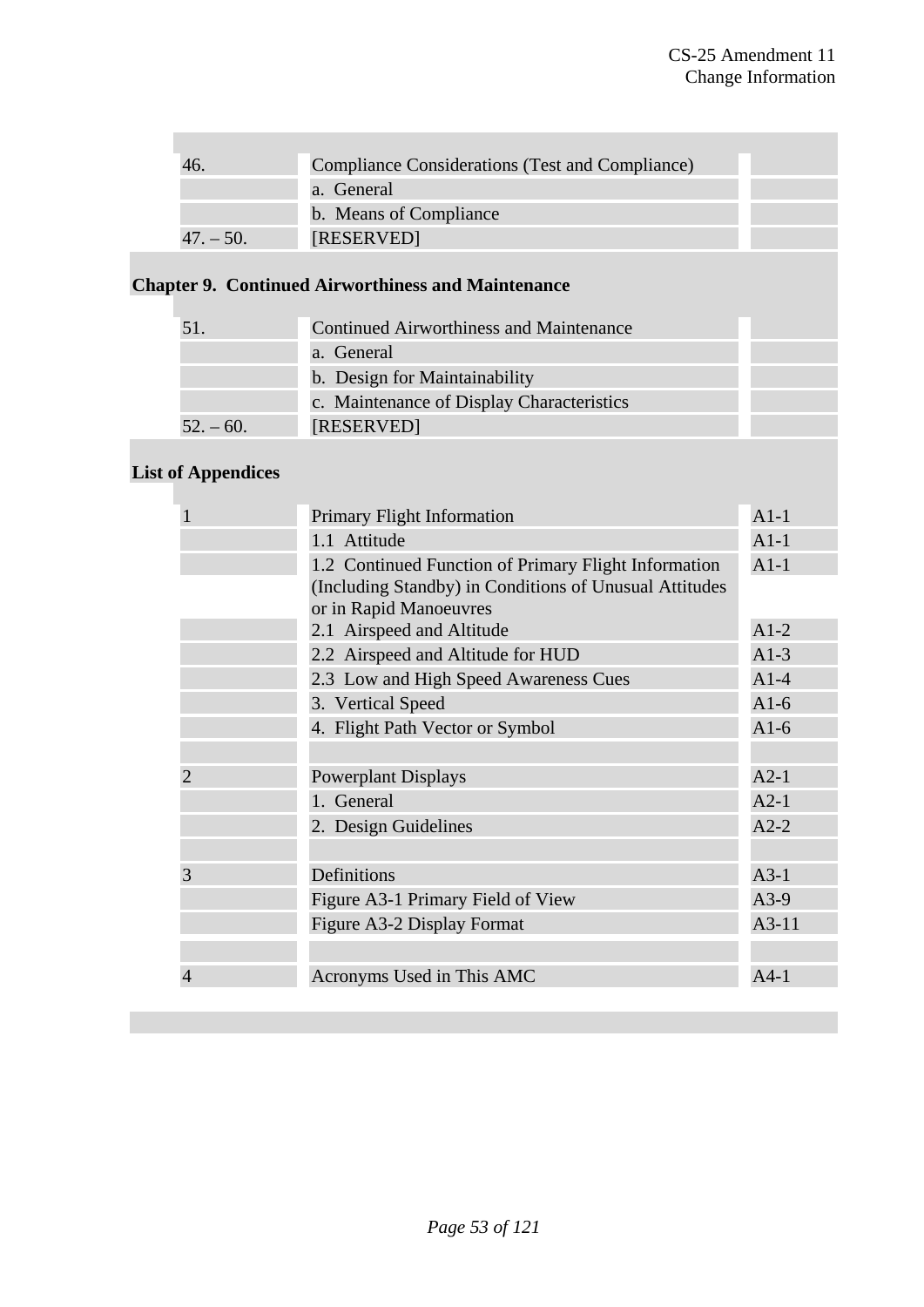#### **CHAPTER 1 BACKGROUND**

#### **1. What is the purpose of this AMC?**

This AMC provides an acceptable means of compliance for demonstrating compliance with certain certification specifications of CS-25, as well as general guidance for the design, installation, integration, and approval of electronic flight deck displays, components, and systems installed in large aeroplanes.

#### **2. Who does this AMC apply to?**

- a. The acceptable means of compliance and guidance provided in this document is directed to aeroplane and avionics manufacturers, modifiers, and operators of large aeroplanes.
- b. This material describes acceptable means, but not the only means, for demonstrating compliance with the applicable certification specifications. The Agency will consider other methods of demonstrating compliance that an applicant may elect to present. While these guidelines are not mandatory, they are derived from extensive Agency and industry experience in determining compliance with the relevant certification specifications. Applicants for a European Technical Standard Order (ETSO) approval should consider following this AMC when the ETSO does not provide adequate or appropriate specifications.

# **3. [RESERVED]**

#### **4. General**

This AMC applies to the design, integration, installation, and certification approval of electronic flight deck displays, components, and systems for large aeroplanes. As a minimum this includes:

- General airworthiness considerations,
- Display system and component characteristics,
- Safety and criticality aspects,
- Functional characteristics,
- Display information characteristics,
- Guidance to manage display information,
- Flight crew interface and interactivity, and
- Airworthiness approval (means of compliance) considerations.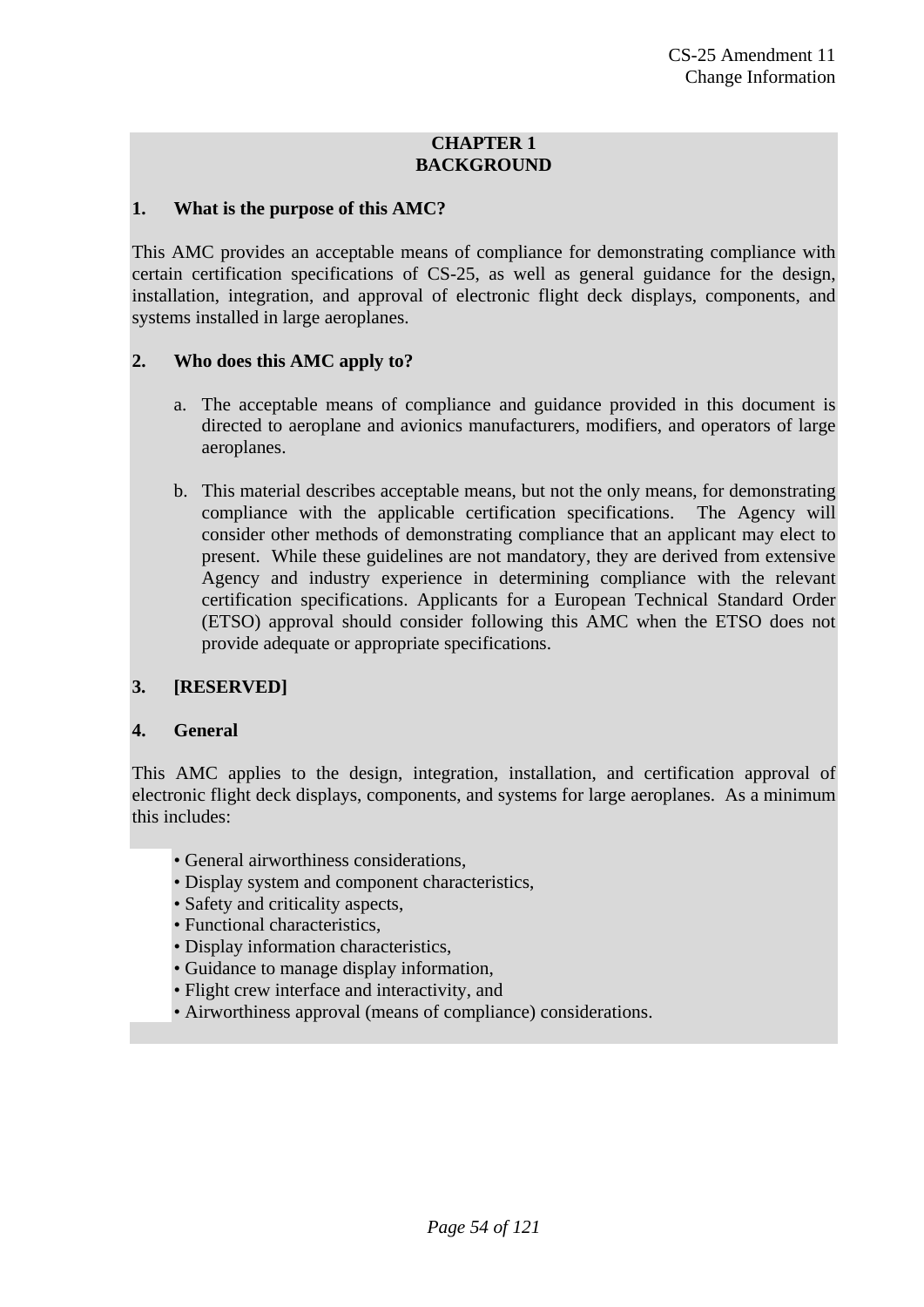Table 1, below, lists the topics included in this AMC. Table 2, below, lists the topics not included in this AMC.

# **Table 1: Topics Covered in this AMC**

**Topics** 

Electronic pilot displays – including single function and multi-function displays.

Display features and functions that are intended for use by the pilot.

Display functions not intended for use by the pilot if they may interfere with the pilot's flying duties.

Display aspects of Class III Electronic Flight Bag (installed equipment).

Controls associated with the electronic displays covered in this AC. These controls include hard controls (physical buttons and knobs) and soft controls (virtual or programmable buttons and knobs, generally controlled through a cursor device or line select keys).

Electronic standby displays.

Head Up Displays (HUD).

# **Table 2: Topics Outside this AMC**

#### **Topics**

Display functions not intended for use by the pilot.

In flight entertainment displays.

Flight attendant displays.

Maintenance terminals, even if they are in the flight deck, but not intended for use by the pilots.

Head mounted displays used by pilots.

Displays in the flight crew rest area.

Handheld or laptop items (not installed equipment).

Class I and Class II Electronic Flight Bags.

Electromechanical instruments.

Auditory "displays" (for example, aural alerts), and tactile "displays" (for example, stick shaker).

Flight controls, throttles, and other (hard) controls not directly associated with the electronic displays.

In addition to this AMC, new AMC 25.1302 published in CS-25 Amendment 3, provides acceptable means of compliance with certification specifications associated with the design of flight crew interfaces such as displays, indications, and controls. AMC 25.1322 provides a means of compliance for flight crew alerting systems. The combination of these AMCs is intended to embody a variety of design characteristics and human-centred design techniques that have wide acceptance, are relevant, and can be reasonably applied to large aeroplane certification projects.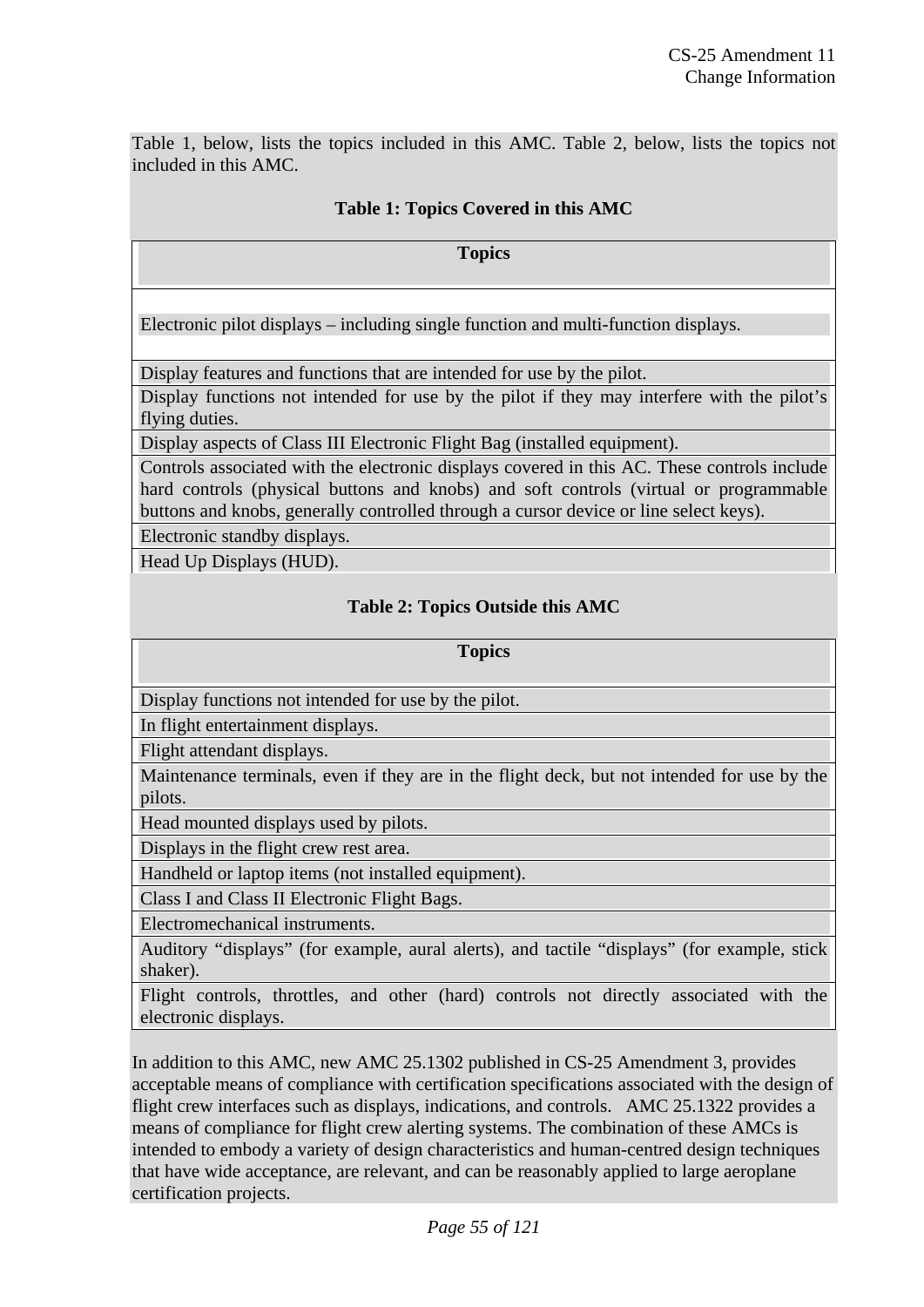Other advisory material is used to establish guidance for specific functionality and characteristics provided by electronic displays. This AMC is not intended to replace or conflict with these existing AMCs but rather provides a top-level view of flight deck displays. Conflicts between this AMC and other advisory material will be resolved on a case-by-case basis in agreement with the Agency.

# **5. Definitions of Terms Used in this AMC**

- a. For the purposes of this AMC, a "display system" includes not only the display hardware and software components but the entire set of avionic devices implemented to display information to the flight crew. Hardware and software components of other systems that affect displays, display functions, or display controls should take into account the display aspects of this AMC. For example, this AMC would be applicable to a display used when setting the barometric correction for the altimeter, even though the barometric set function may be part of another system.
- b. For the purposes of this AMC, "foreseeable conditions" means the full environment in which the display or the display system is assumed to operate, given its intended function. This includes operating in normal, non-normal, and emergency conditions.
- c. Definitions of technical terms used in this AMC can be found in Appendix 3 of this AMC. The acronyms used throughout this document are included in Appendix 4 of this AMC.

# **6. Background**

- a. Electronic displays can present unique opportunities and challenges to the design and certification process. In many cases, showing compliance with certification specifications related to the latest flight deck display system capabilities has been subject to a great deal of interpretation by applicants and the Agency. At the time the first electronic displays were developed, they were direct replacements for the conventional electromechanical components. The initial release of AMC 25-11 established an acceptable means of compliance for the approval of cathode ray tube (CRT) based electronic display systems used for guidance, control, or decisionmaking by the flight crews of large aeroplanes. This initial release was appropriate for CRTs, but additional specifications were needed to update AMC 25-11 to address new technologies.
- b. The FAA and EASA have established a number of specifications intended to improve aviation safety by requiring that the flight deck design have certain capabilities and characteristics. The approval of flight deck displays and display systems has typically been addressed by invoking many specifications that are specific to certain systems, or to specifications with general applicability such as CS 25.1301(a), CS 25.771(a), and CS 25.1523. Thus, this AMC provides acceptable means of compliance and guidance related to these and other applicable airworthiness specifications.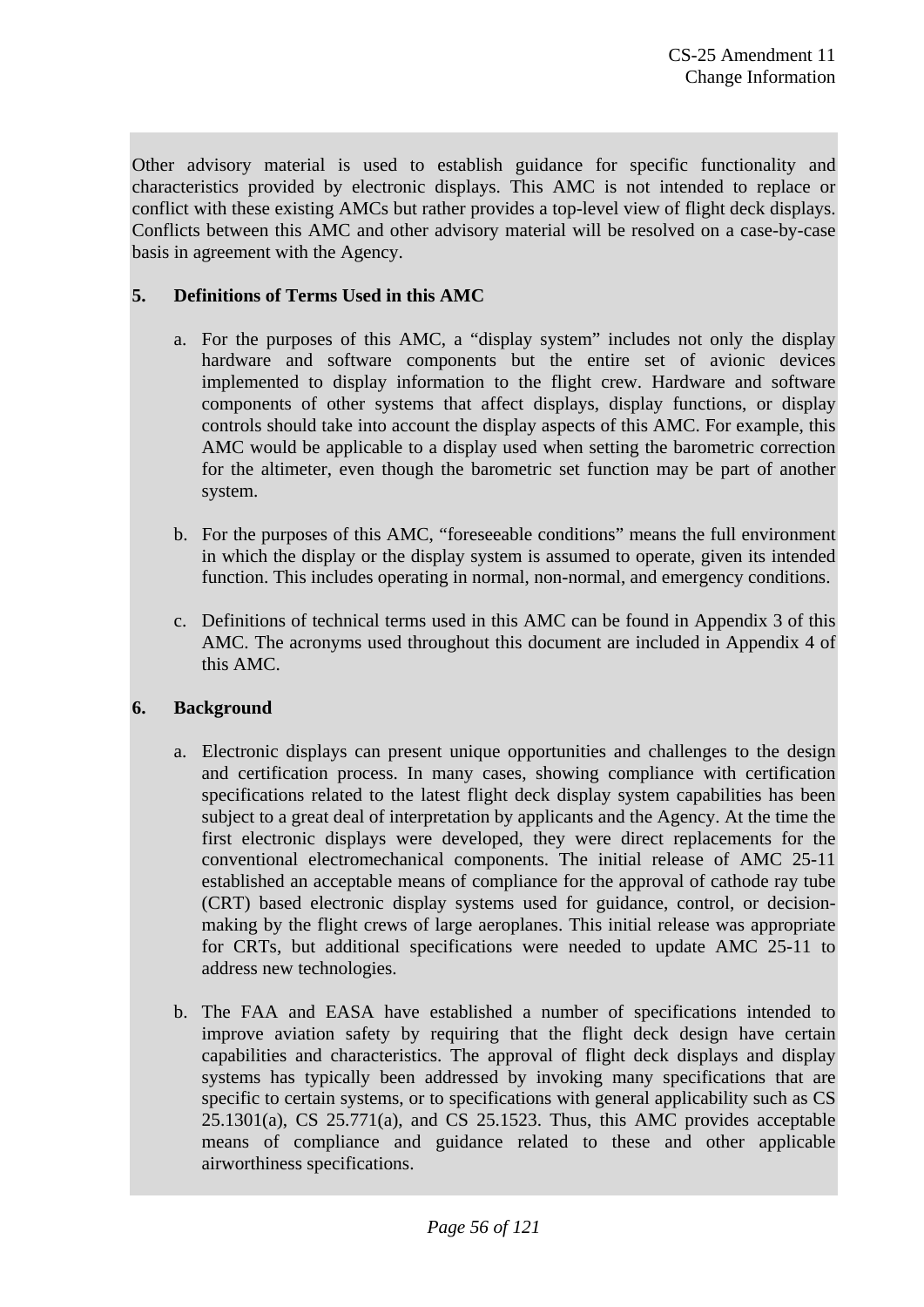### 7. - 10. [RESERVED]

## **CHAPTER 2. ELECTRONIC DISPLAY SYSTEM OVERVIEW**

# **11. General**

The following paragraphs provide acceptable means of compliance and guidance that applies to the overall electronic display system. This chapter, together with Chapters 3 through 7 of this AMC, provides compliance objectives and design guidance. Chapter 8 provides general guidance on how to show compliance for approval of electronic display systems. The material in Chapters 2 through 9 and Appendices 1 and 2 of this AMC constitutes an overall method of compliance for the approval of an electronic display system.

a. Design Philosophy.

 The applicant should establish, document, and follow a design philosophy for the display system that supports the intended functions (CS 25.1301). The documented design philosophy may be included as part of a system description, certification programme, or other document that is submitted to the Agency during a certification project. The design philosophy should include a high level description of:

- (1) General philosophy of information presentation for example, is a "quiet, dark" flight deck philosophy used or is some other approach used?
- (2) Colour philosophy on the electronic displays the meaning and intended interpretation of different colours – for example, does magenta always represent a constraint?
- (3) Information management philosophy for example, when should the pilot take an action to retrieve information or is it brought up automatically? What is the intended interpretation of the location of the information?
- (4) Interactivity philosophy for example, when and why is pilot confirmation of actions requested? When is feedback provided?
- (5) Redundancy management philosophy for example, how are single and multiple display failures accommodated? How are power supply and data bus failures accommodated?
- b. Human Performance Considerations.

 The applicant should establish and document the following human performance elements when developing a display system:

- Flight crew workload during normal and non-normal operations, including emergencies,
- Flight crew training time to become sufficiently familiar with using the display, and
- The potential for flight crew error.

 A high workload or excessive training time may indicate a display design that is difficult to use, requires excessive concentration, or may be prone to flight crew errors. Compliance considerations are included in Chapter 8 of this AMC.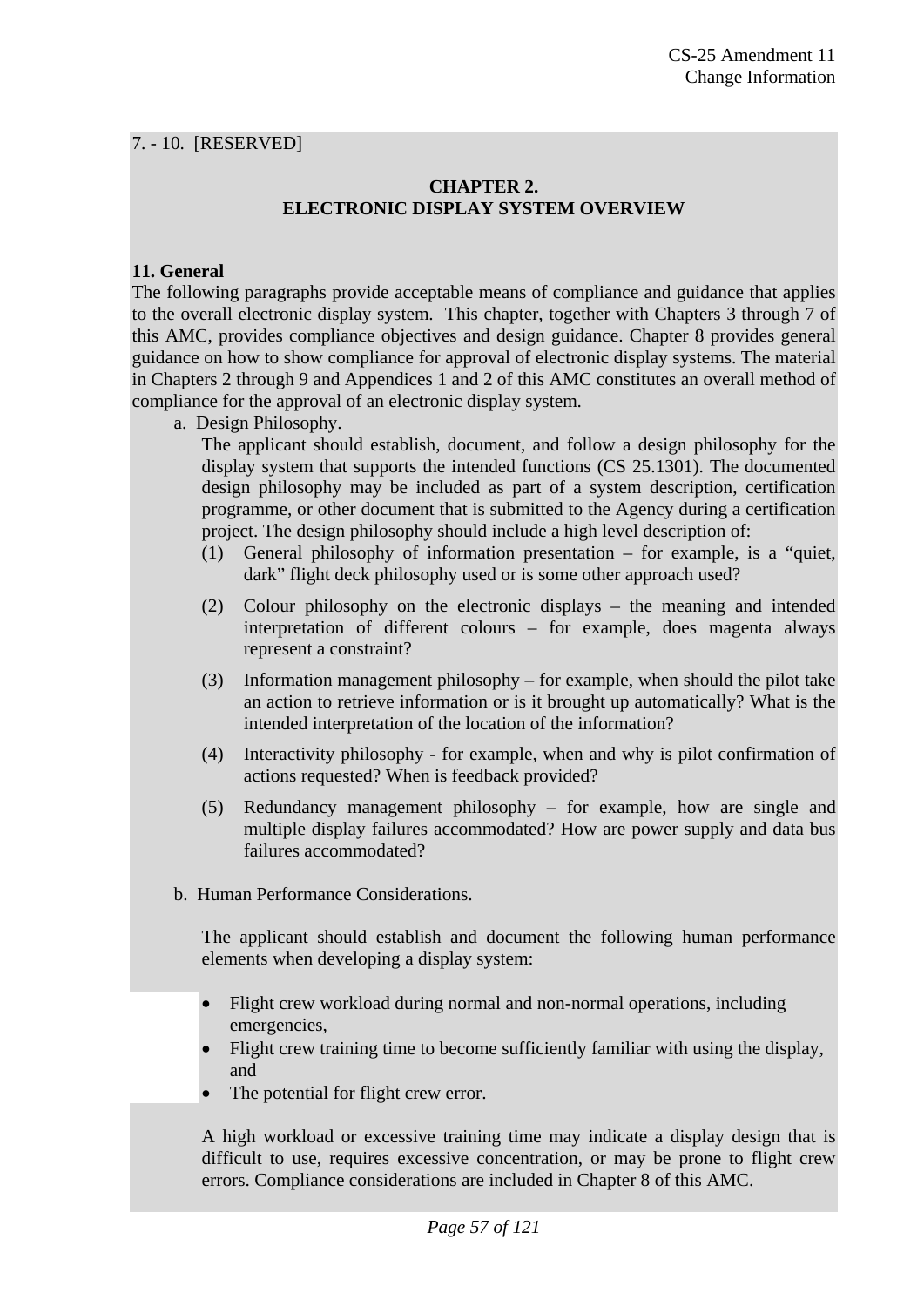#### c. Addressing Intended Function in the Certification Programme

 The certification programme should identify the appropriate CS-25 certification specifications. An important part of the certification programme will be the system description(s) and all intended functions, including attitude, altitude, airspeed, engine parameters, horizontal situation display, etc. To demonstrate compliance with CS 25.1301(a), an applicant must show that the design is appropriate for its intended function. The applicant's description of intended function needs to be sufficiently specific and detailed for the Agency to be able to evaluate that the system is appropriate to its intended function. (CS 25.1302 and associated AMC provide additional information on intended function). General and/or ambiguous intended function descriptions are not acceptable (for example, a function described only as "situation awareness"). Some displays may be intended to be used for situation awareness, but that term needs to be clarified or qualified to explain what type of specific situation awareness will be provided. More detailed descriptions may be warranted for designs that are new, novel, highly integrated, or complex. Many modern displays have multiple functions and applicants should describe each intended function. A system description is one place to document the intended function(s).

 Display systems and display components that are not intended for use by the flight crew (such as maintenance displays) should not interfere with the flying duties of the flight crew.

# **12 - 15.**[RESERVED]

# **CHAPTER 3. ELECTRONIC DISPLAY HARDWARE**

#### **16. Display Hardware Characteristics**

The following paragraphs provide general guidance and a means of compliance for electronic display hardware with respect to its basic visual, installation, and power bus transient handling characteristics. A more detailed set of display hardware characteristics can be found in the following SAE International (formerly the Society of Automotive Engineers) documents:

- For electronic displays SAE Aerospace Standards (AS) 8034A, "Minimum Performance Standard for Airborne Multipurpose Electronic Displays".
- For head up displays SAE AS8055, "Minimum Performance Standard for Airborne Head Up Display (HUD)".
- For liquid crystal displays (LCDs) SAE Aerospace Recommended Practice (ARP) 4256A, "Design Objectives for Liquid Crystal Displays for Part 25 (Transport) Aircraft".

*NOTE 1: For LCDs, the quantitative criterion in SAE ARP 4256A, paragraph 4.2.6., equation 5, is not considered a reliable predictor of acceptable specular reflectivity*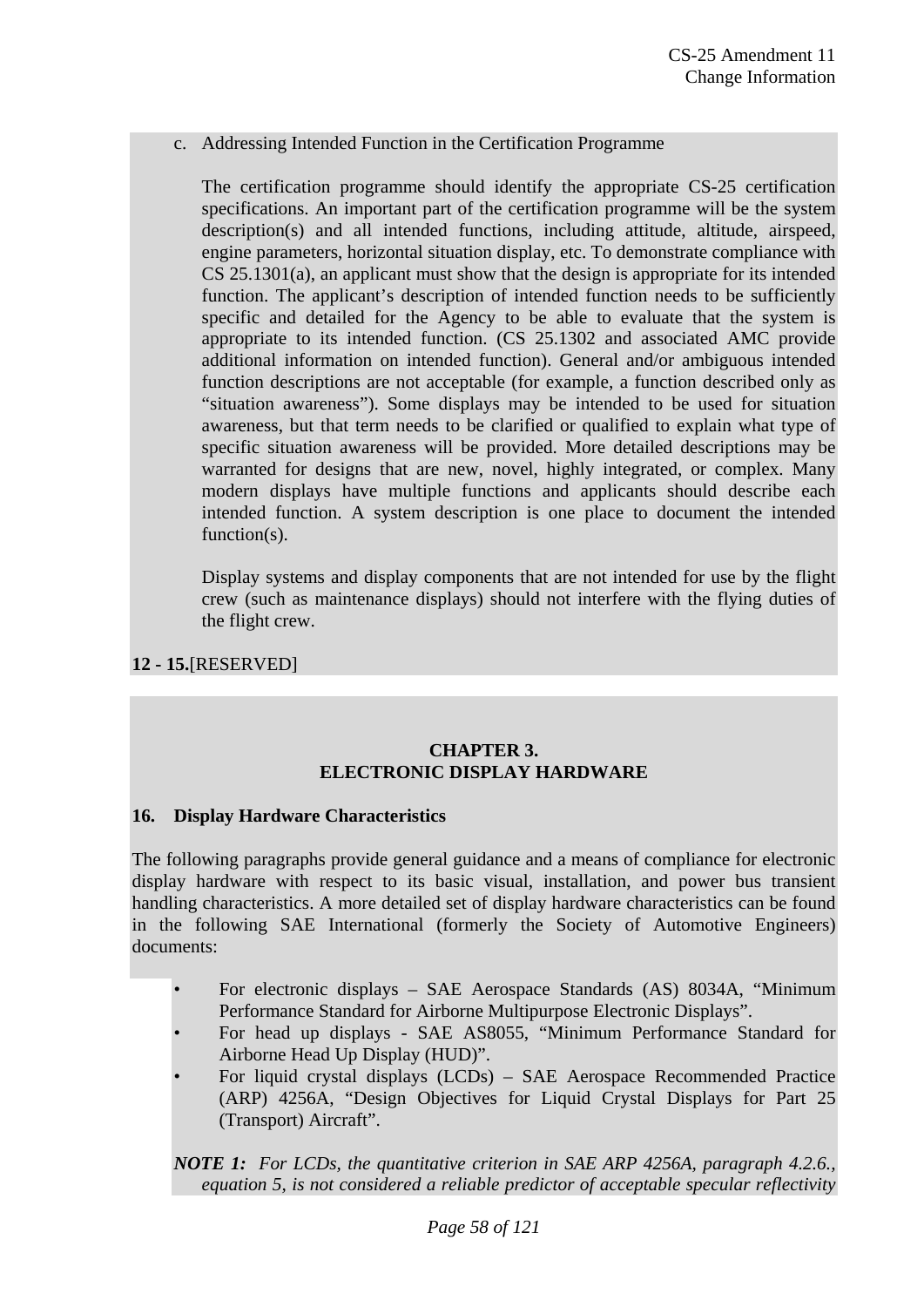*characteristics. Accordingly, this aspect of LCD performance should be specifically assessed via flight crew evaluation to establish that there are not internal or external reflections that can result in flight crew distraction or erroneous interpretation of displayed information.* 

- *NOTE 2: With regard to the criteria for malfunction indication in SAE ARP 4256A, paragraph 3.4, the Agency has determined that showing the fonts and symbols to be tolerant to the loss of a single column, line, or element is an acceptable alternative to providing a malfunction indication. Proposed designs that do not use fonts and symbols that are tolerant to these faults are acceptable if they meet the criteria in SAE ARP 4256A.*
- *NOTE 3: The applicant should notify the Agency if any visual display characteristics do not meet the guidelines in the applicable SAE documents.*
- *NOTE 4: The most recent revision of the referenced SAE documents should be considered. If there is a conflict between the guidance in an SAE document and AMC 25-11, follow the guidance in AMC 25-11.*

#### **a. Visual Display Characteristics**

 The visual display characteristics of a flight deck display are directly linked to their optical characteristics. Display defects (for example, element defects or stroke tails) should not impair readability of the display or create erroneous interpretation. In addition to the information elements and features identified in Chapter 5 of this AMC, and the visual characteristics in SAE ARP 4256A, SAE AS 8034A, and SAE AS 8055, described above, the display should meet the criteria for the following characteristics. These characteristics are independent of the proposed display technology.

- **(1) Physical Display Size.** A display should be large enough to present information in a form that is usable (for example, readable or identifiable) to the flight crew from the flight crew station in all foreseeable conditions, relative to the operational and lighting environment and in accordance with its intended function(s).
- **(2) Resolution and Line Width.** The resolution and minimum line width should be sufficient to support all the displayed images such that the displayed information is visible and understandable without misinterpretation from the flight crew station in all foreseeable conditions, relative to the operational and lighting environment.
- **(3) Luminance.** Information should be readable over a wide range of ambient illumination under all foreseeable conditions relative to the operating environment, including but not limited to:
	- Direct sunlight on the display,
	- Sunlight through a front window illuminating white shirts (reflections),
	- Sun above the forward horizon and above a cloud deck in a flight crew member's eyes, and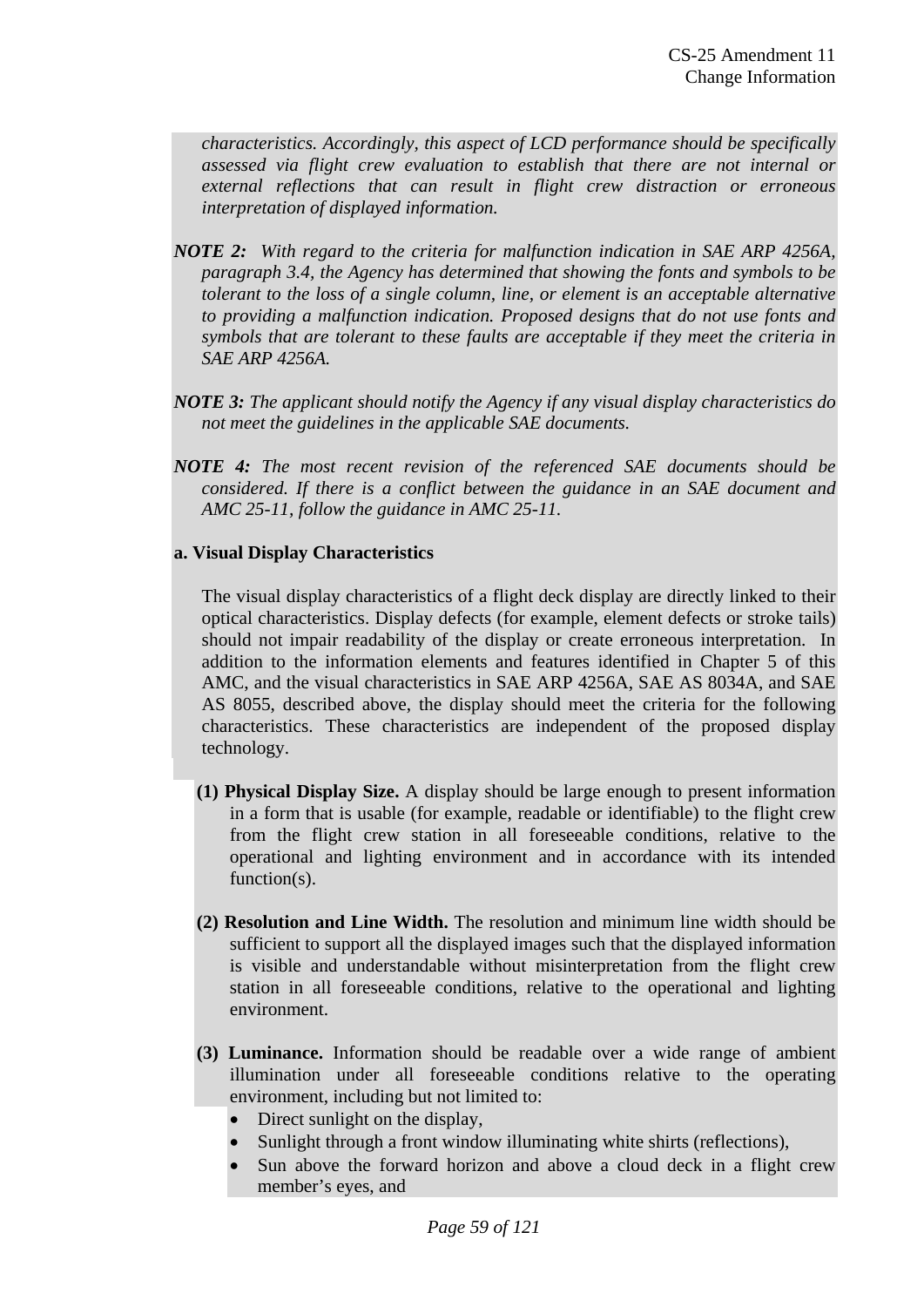- Night and/or dark environment.
- (a) For low ambient conditions, the display should be dimmable to levels allowing for the flight crew's adaptation to the dark, such that outside vision and an acceptable presentation are maintained.
- (b) Automatic luminance adjustment systems can be employed to decrease pilot workload and increase display life. Operation of these systems should be satisfactory over a wide range of ambient light conditions, including the extreme cases of a forward low sun and a quartering rearward sun shining directly on the display.
	- 1. Some manual adjustment should be retained to provide for normal and non-normal operating differences so that the luminance variation is not distracting and does not interfere with the flight crew's ability to perform their tasks.
	- 2. Displays or layers of displays with uniformly filled areas conveying information such as weather radar imagery should be independently adjustable in luminance from overlaid symbology. The range of luminance control should allow detection of colour differences between adjacent small filled areas no larger than 5 milliradians in principal dimension; while at this setting, overlying map symbology, if present, should be discernible.
- (c) Display luminance variation within the entire flight deck should be minimised so that displayed symbols, lines, or characters of equal luminance remain uniform under any luminance setting and under all foreseeable operating conditions.

# **(4) Contrast Ratio**

- (a) The display's contrast ratio should be sufficient to ensure that the information is discernable under the whole ambient illumination range from the flight crew station under all foreseeable conditions relative to the operating environment.
- (b) The contrast between all symbols, characters, lines, and their associated backgrounds should be sufficient to preclude confusion or ambiguity of any necessary information.

# **(5) Chromaticity**

(a) The display chromaticity differences, in conjunction with luminance differences, should be sufficient to allow graphic symbols to be discriminated from each other, from their backgrounds (for example, external scene or image background) and background shaded areas, from the flight crew station, in all foreseeable conditions relative to the lighting environment. Raster or video fields (for example, non-vector graphics such as weather radar) should allow the image to be discriminated from overlaid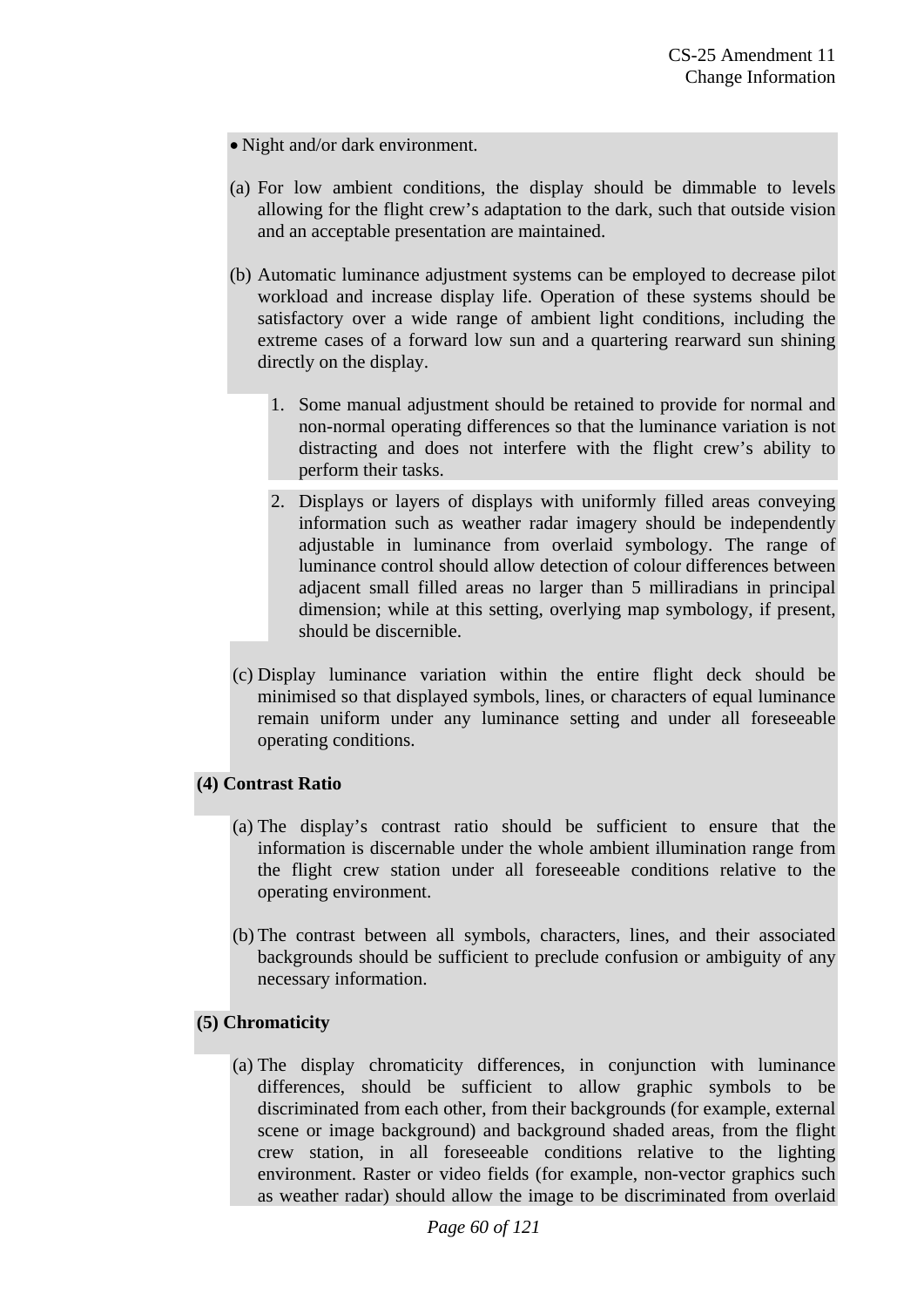symbols, and should allow the desired graphic symbols to be displayed. See SAE AS 8034A, sections 4.3.3 and 4.3.4, for additional guidance.

(b) The display should provide chromaticity stability over the foreseeable conditions relative to the range of operating temperatures, viewing envelope, image dynamics, and dimming range, such that the symbology is understandable and is not misleading, distracting, or confusing.

# **(6) Grey Scale**

- (a) The number of shades of gray and the difference between shades of gray that the display can provide should be adequate for all image content and its use, and should accommodate all viewing conditions.
- (b) The display should provide sufficient gray scale stability over the foreseeable range of operating temperatures, viewing envelope, and dimming range, such that the symbology is understandable and is not misleading, distracting, or confusing.
- **(7) Display Response.** The dynamic response of the display should be sufficient to present discernable and readable information that is not misleading, distracting, or confusing. The response time should be sufficient to ensure dynamic stability of colours, line widths, gray scale, and relative positioning of symbols. Undesirable display characteristics, such as smearing of moving images and loss of luminance, should be minimised so that information is still readable and identifiable under all foreseeable conditions, not distracting, and does not lead to misinterpretation of data.
- **(8) Display Refresh Rate.** The display refresh rate should be sufficient to prevent flicker effects that result in misleading information or difficulty in reading or interpreting information.

# **(9) [RESERVED]**

**(10) Display Defects.** Display defects, such as element defects and stroke tails, resulting from hardware and graphical imaging causes should not impair readability of the displays or induce or cause erroneous interpretation. This is covered in more detail in SAE ARP 4256A, SAE AS 8034A, and SAE AS 8055.

# **(11) [RESERVED]**

**(12) Flight Deck Viewing Envelope.** The size of the viewing envelope should provide visibility of the flight deck displays over the flight crew's normal range of head motion, and support cross-flight deck viewing if necessary; for example, when it is required that the captain be able to view and use the first officer's primary flight information.

# **b. Installation**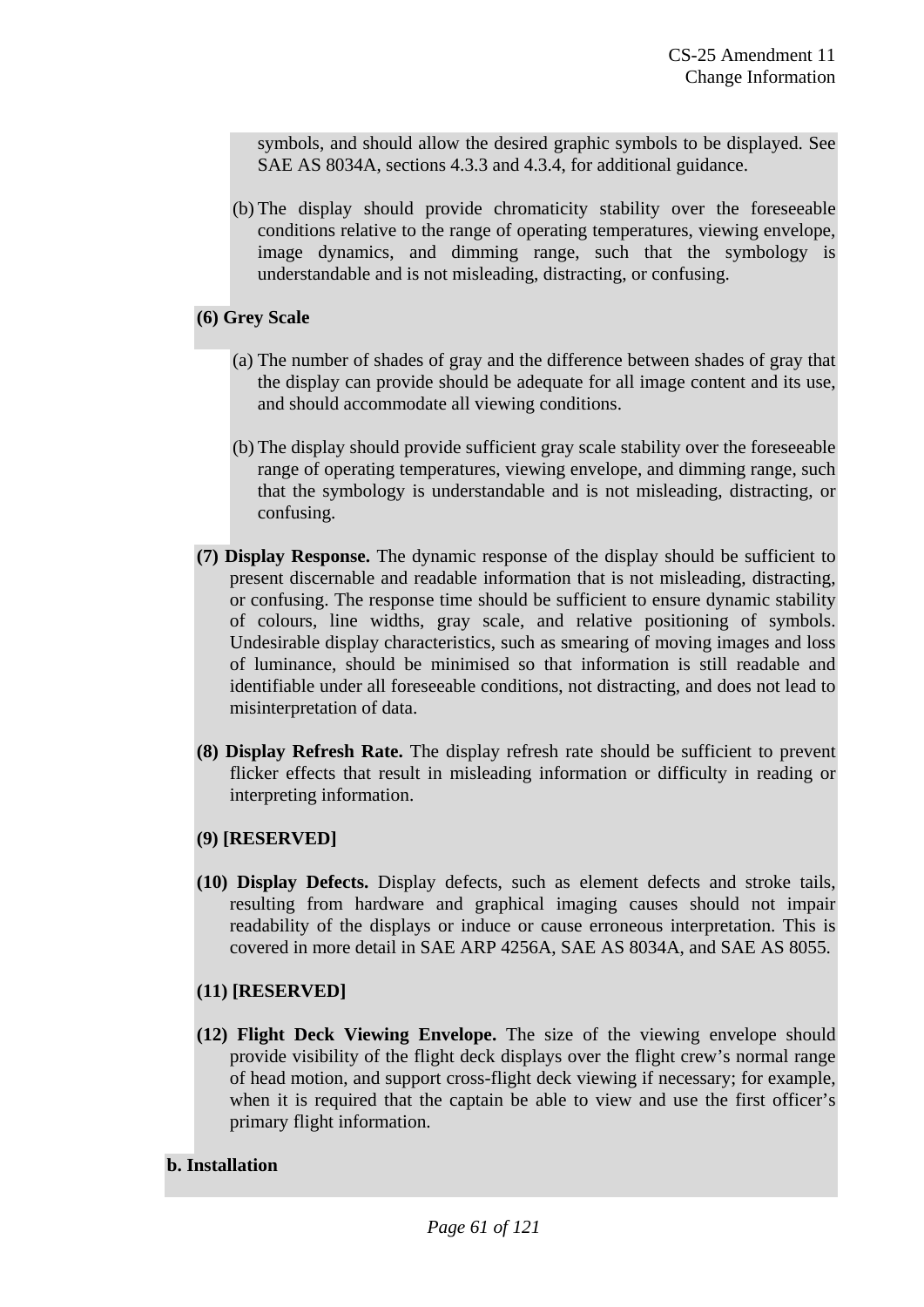- **(1)** Flight deck display equipment and installation designs should be compatible with the overall flight deck design characteristics (such as flight deck size and shape, flight crew member position, position of windows, external luminance, etc.) as well as the aeroplane environment (such as temperature, altitude, electromagnetic interference, and vibration).
- **(2)** European Organisation for Civil Aviation Electronics (EUROCAE) ED-14 *Environmental Conditions and Test Procedures for Airborne Equipment*, at the latest revision, provides information that may be used for an acceptable means of qualifying display equipment for use in the aeroplane environment.

# **(3) [RESERVED]**

- **(4)** The installation of the display equipment must not adversely affect its readability and the external scene visibility of the flight crew under all foreseeable conditions relative to the operating and lighting environment (CS 25.1321(a), CS 25.773 (a)(1)).
- **(5)** The installation of the display equipment must not cause glare or reflection, either on the displays or on the flight deck windows, that could interfere with the normal duties of the minimum flight crew  $(CS 25.773$  (a)(2)) under all foreseeable conditions.
- **(6)** If the display system design is dependent on cross-flight deck viewing for its use, the installation should take into account the viewing angle limitations of the display units, the size of the displayed information, and the distance of the display from each flight crew member.
- **(7)** When a display is used to align or overlay symbols with real-world external data (for example, HUD symbols), the display should be installed such that positioning accuracy of these symbols is maintained during all phases of flight. SAE ARP 5288, *Transport Category Aeroplane Head Up Display (HUD) Systems*, provides additional details regarding the symbol positioning accuracy for conformal symbology on a HUD.
- **(8)** The display system components should not cause physical harm to the flight crew under foreseeable conditions relative to the operating environment (for example, turbulence or emergency egress).
- **(9)** The installed display must not visually obstruct other controls and instruments or prevent those controls and instruments from performing their intended function (CS 25.1301).
- **(10)** The display system must not be adversely susceptible to electromagnetic interference from other aeroplane systems (CS 25.1431) under all foreseeable conditions.
- **(11)** The display components should be installed in such a way that they retain mechanical integrity (secured in position) for all foreseeable conditions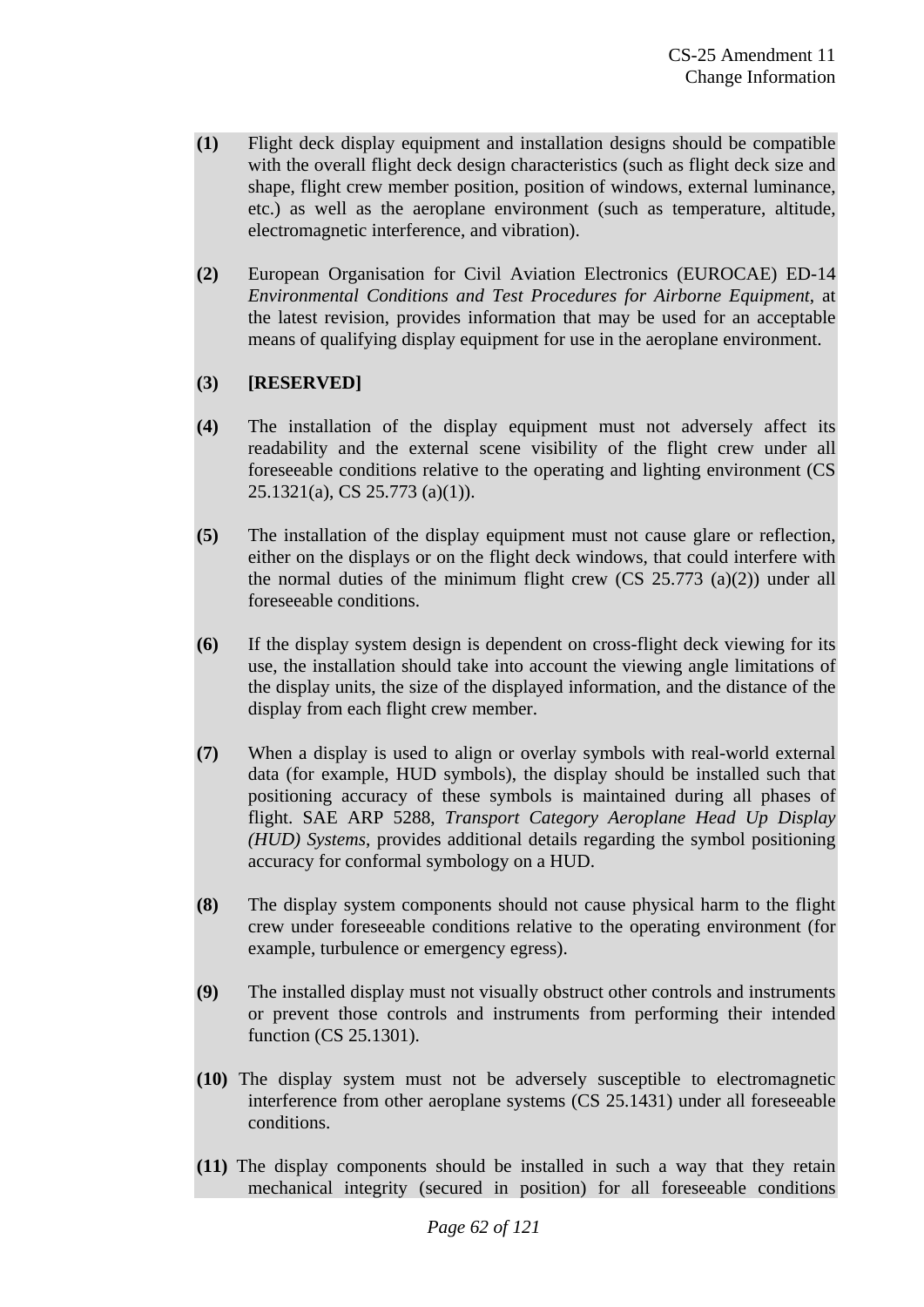relative to the flight environment.

**(12)** Liquid spill on or breakage of a display system component in the flight deck should not result in a hazard.

**c. Power Bus Transient.** EUROCAE document ED-14, at the latest revision, provides information that may be used for an acceptable means of qualifying display equipment such that the equipment performs its intended function when subjected to anomalous input power. SAE ARP 4256A, *Design Objectives for Liquid Crystal Displays for Part 25 (Transport) Aircraft*, provides additional information for power transient recovery (specifically for the display unit).

- **(1)** Flight deck displays and display systems should be insensitive to power transients caused by normal load switching operation of the aeroplane, in accordance with their intended function.
- **(2)** The electronic attitude display should not be unusable or unstable for more than one second after electrical bus transients due to engine failure. Only displays on one side of the aeroplane should be affected by an engine failure. Recognisably valid pitch and roll data should be available within one second on the affected displays and any effects lasting beyond one second should not interfere with the ability to obtain quick glance valid attitude. For most aeroplanes an engine failure after take-off will simultaneously create a roll acceleration, new pitch attitude requirements, and an electrical transient. Attitude information is paramount; if there is an engine failure, transfer to standby attitude or transfer of control of the aeroplane to the other pilot cannot be reliably accomplished in a timely enough manner to prevent an unsafe condition. In testing this failure mode, experience has shown that switching the generator off at the control panel may not result in the longest electrical transient. One practical way to simulate this failure is with a fuel cut which will allow the generator output voltage and frequency to decrease until the bus control recognises the failure. Other engine failure conditions may be more critical (such as sub-idle stalls) which cannot be reasonably evaluated during flight test. Analysis should identify these failure modes and show that the preceding criteria are met.
- **(3)** Non-normal bus transients (for example, generator failure) should not initiate a power up initialisation or cold start process.
- **(4)** The display response to a short term power interrupt (<200 milliseconds) should be such that the intended function of the display is not adversely affected.
- **(5)** Following in-flight long term power interrupts (>200 milliseconds), the display system should quickly return to operation in accordance with its intended function, and should continue to permit the safe control of the aeroplane in attitude, altitude, airspeed, and direction.
- **(6)** The large electrical loads required to restart some engine types should not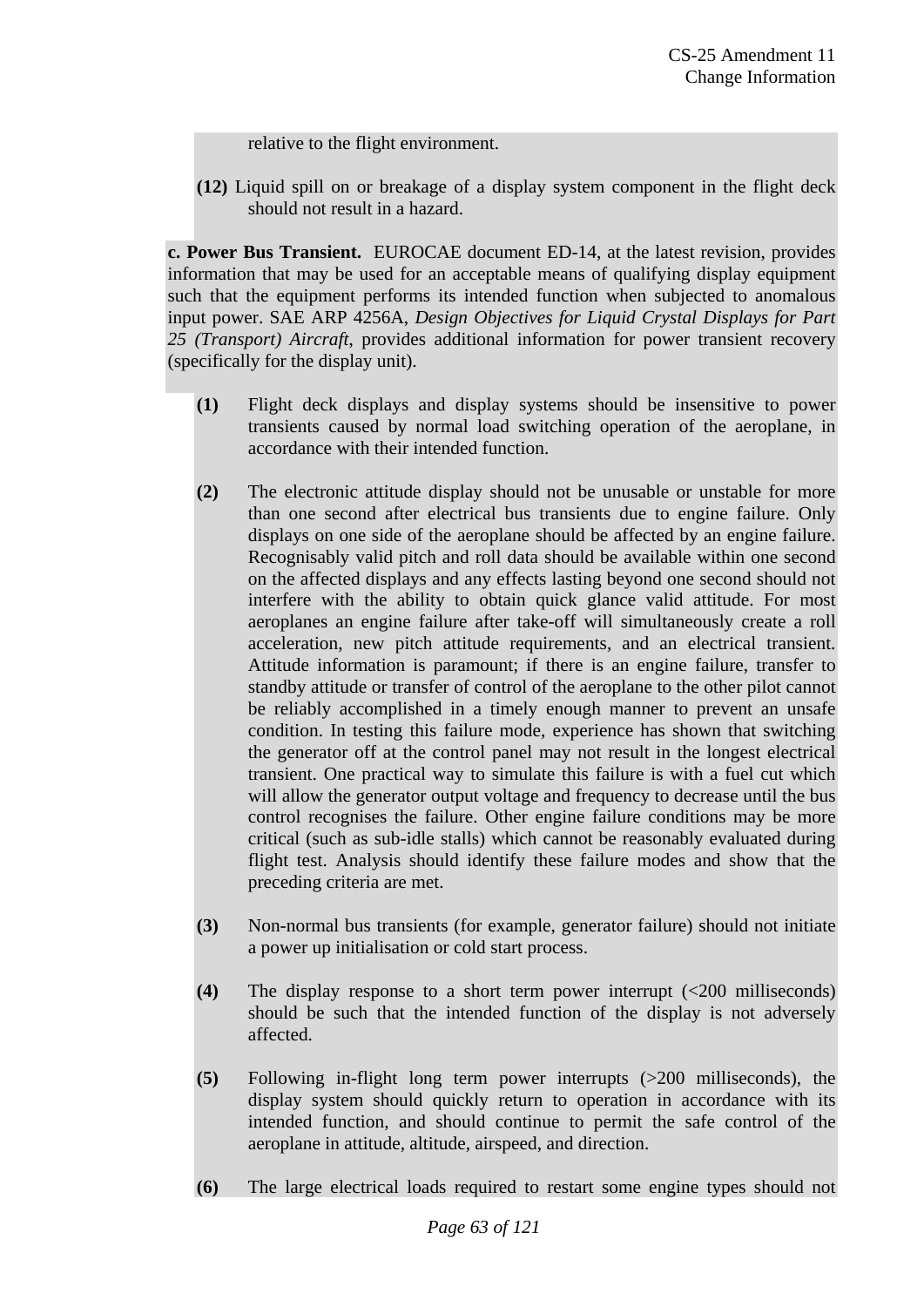affect more than one pilot's display during the start sequence.

**17. – 20.** [RESERVED]

## **CHAPTER 4 SAFETY ASPECTS OF ELECTRONIC DISPLAY SYSTEMS**

**21. General.** This chapter provides additional guidance and interpretative material for applying CS 25.1309 and CS 25.1333(b) to the approval of display systems. Using electronic displays and integrated modular avionics allows designers to integrate systems to a much higher degree than was practical with previous flight deck components. Although operating the aeroplane may become easier as a result of the integration, evaluating the conditions in which the display system could fail and determining the severity of the resulting failure effects may become more complex. The evaluation of the failure conditions should identify the display function and include all causes that could affect that function's display and display equipment. CS 25.1309 defines the basic safety specifications for the airworthiness approval of aeroplane systems

- **a. Identification of Failure Conditions.** One of the initial steps in establishing compliance with CS 25.1309 is identifying the failure conditions that are associated with a display or a display system. The following paragraphs provide material that may be useful in supporting this initial activity. The analysis of the failure condition should identify the impacted functionality, the effect on the aeroplane and/or its occupants, any considerations related to phase of flight, and identify any flight deck indication, flight crew action, or other relevant mitigation means.
	- **(1)** The type of display system failure conditions will depend, to a large extent, on the architecture (Integrated Modular Avionics, Federated System, Non-Federated System, etc.), design philosophy, and implementation of the system. Types of failure conditions include:
		- Loss of function (system or display).
		- Failure of display controls loss of function or malfunction such that controls perform in an inappropriate manner, including erroneous display control.
		- Malfunction (system or display) that leads to:
			- o Partial loss of data, or
			- o Erroneous display of data that is either:
				- Detected by the system (for example, flagged or comparator alert), and/or easily detectable by the flight crew; or
				- Difficult to detect by the flight crew or not detectable and assumed to be correct (for example, "Misleading display of ….").
	- **(2)** When a flight deck design includes primary and standby displays, consider failure conditions involving the failure of standby displays in combination with the failure of primary displays. The flight crew may use standby instruments in two complementary roles following the failure of primary displays: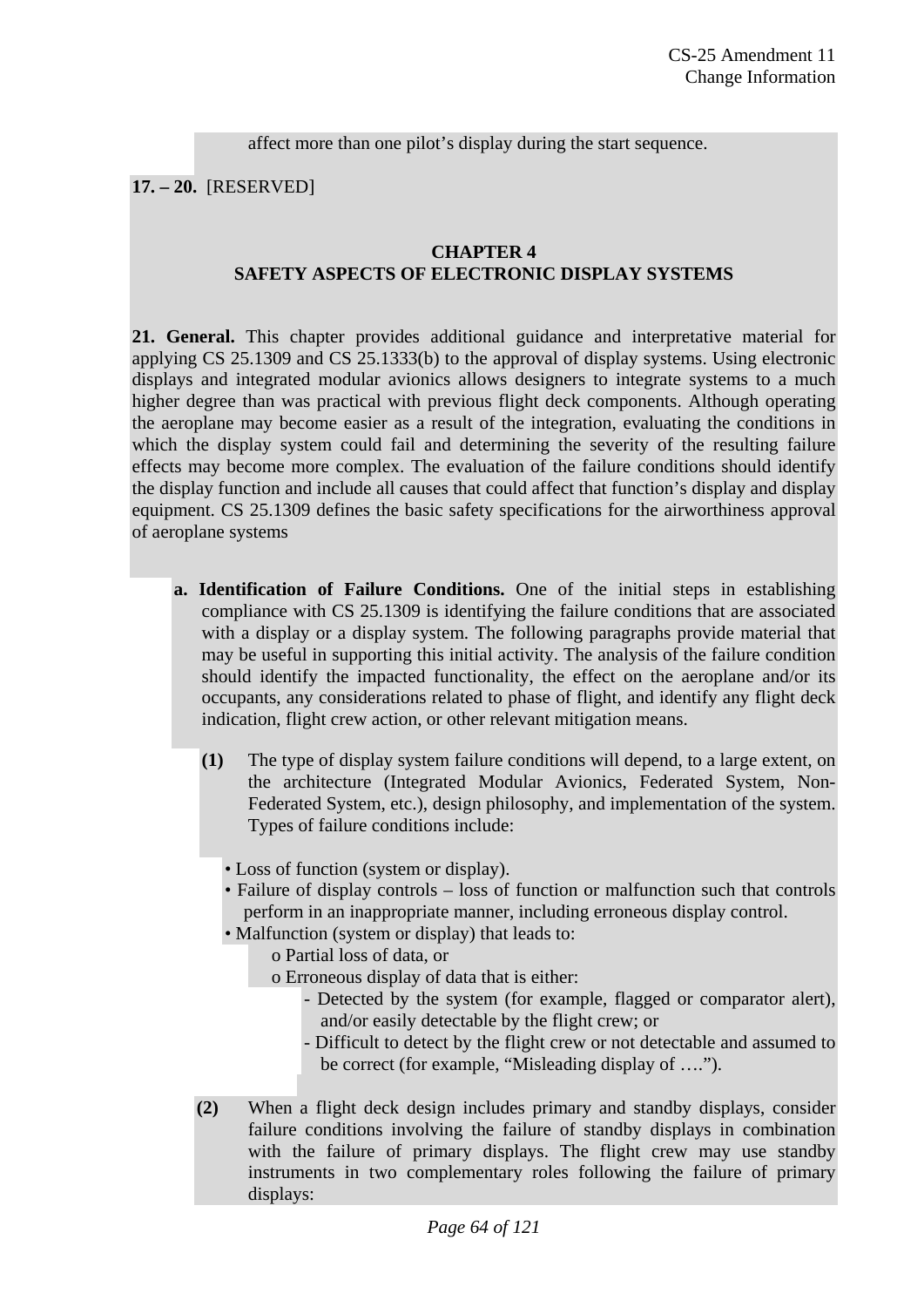**(a)** Redundant display to cope with failure of main instruments, or

**(b)** Independent third source of information to resolve inconsistencies between primary instruments.

**(3)** When the display of erroneous information is caused by failure of other systems which interface with the display system, the effects of these failures may not be limited to the display system. Associated failure conditions may be dealt with at the aeroplane level or within the other systems' safety assessment, as appropriate, in order to assess the cumulative effect.

**b. Effects of Display Failure Conditions.** The effects of display system failure conditions on safe operations are highly dependent on pilot skills, flight deck procedures, phase of flight, type of operations being conducted, and instrument or visual meteorological conditions.

- **(1)** Based on previous aeroplane certification programmes, paragraph 21e of this AMC shows examples of safety objectives for certain failure conditions. These safety objectives do not preclude the need for a safety assessment of the actual effects of these failures, which may be more or less severe depending on the design. Therefore, during the CS 25.1309 safety assessment process, the Agency will need to agree with the applicant's hazard classifications for these failure conditions in order for the assessment to be considered valid.
- **(2)** When assessing the effects that result from a display failure, consider the following, accounting for phases of flight when relevant:
	- Effects on the flight crew's ability to control the aeroplane in terms of attitude, speed, accelerations, and flight path, potentially resulting in:
		- o Controlled flight into terrain,
		- o Loss of control of the aeroplane during flight and/or during critical flight phases (approach, take-off, go-around, etc.),
		- o Inadequate performance capability for phase of flight, including:
			- Loss of obstacle clearance capability, and
			- Exceeding take-off or landing field length.
		- o Exceeding the flight envelope,
		- o Exceeding the structural integrity of the aeroplane, and
		- o Causing or contributing to pilot induced oscillations.
	- Effects on the flight crew's ability to control the engines, such as:
		- o Those effects resulting in shutting down a non-failed engine in response to the failure of a different engine, and
		- o Undetected, significant thrust loss.
	- Effects on the flight crew's management of the aeroplane systems.
	- Effects on the flight crew's performance, workload and ability to cope with adverse operating conditions.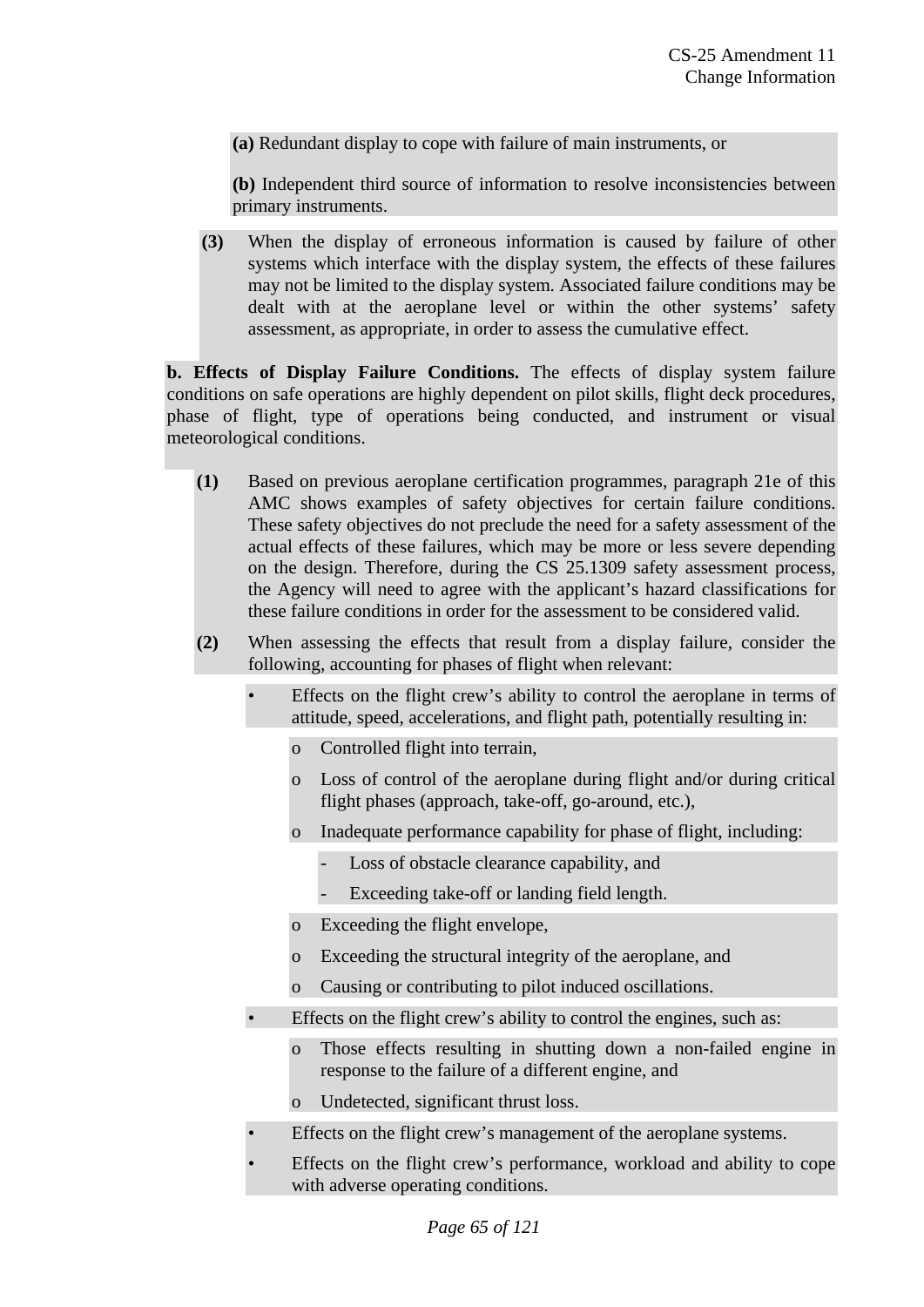- Effects on situation awareness; for example, the specific effects must be identified, such as situation awareness related to navigation or system status.
- Effects on automation if the display is used as a controlling device.
- **(3)** When the display system is used as a control device for other aeroplane systems, consider the cumulative effect of a display system failure on all of the controlled systems.

#### **c. Mitigation of Failure Conditions**

- **(1)** When determining mitigation means for a failure condition consider the following:
	- Protection against common mode failures.
	- Fault isolation and reconfiguration.
	- Redundancy (for example, heading information may be provided by an independent integrated standby and/or a magnetic direction indicator).
	- Availability of, level of, timeliness of, and type of, alert provided to the flight crew.
	- The flight phase and the aircraft configuration.
	- The duration of the condition.
	- The aircraft motion cues that may be used by the flight crew for recognition.
	- Expected flight crew corrective action on detection of the failure, and/or operational procedures.
	- In some flight phases, ability of the flight crew to control the aeroplane after a loss of primary attitude display on one side.
	- The flight crew's ability to turn off a display (for example, full bright display at night).
	- Protections provided by other systems (for example, flight envelope protection or augmentation systems).
- **(2)** The mitigation means should be described in the safety analysis/assessment document or by reference to another document (for example, a system description document). The continued performance of the mitigation means, in the presence of the failure conditions, should also be identified and assured.
- **(3)** The safety assessment should include the rationale and coverage of any display system protection and monitoring philosophies used in the design. The safety assessment should also include an evaluation of each of the identified display system failure conditions and an analysis of the exposure to common mode/cause or cascade failures in accordance with AMC 25.1309. Additionally, the safety assessment should justify and describe any functional partitioning schemes employed to reduce the effect of integrated component failures or functional failures.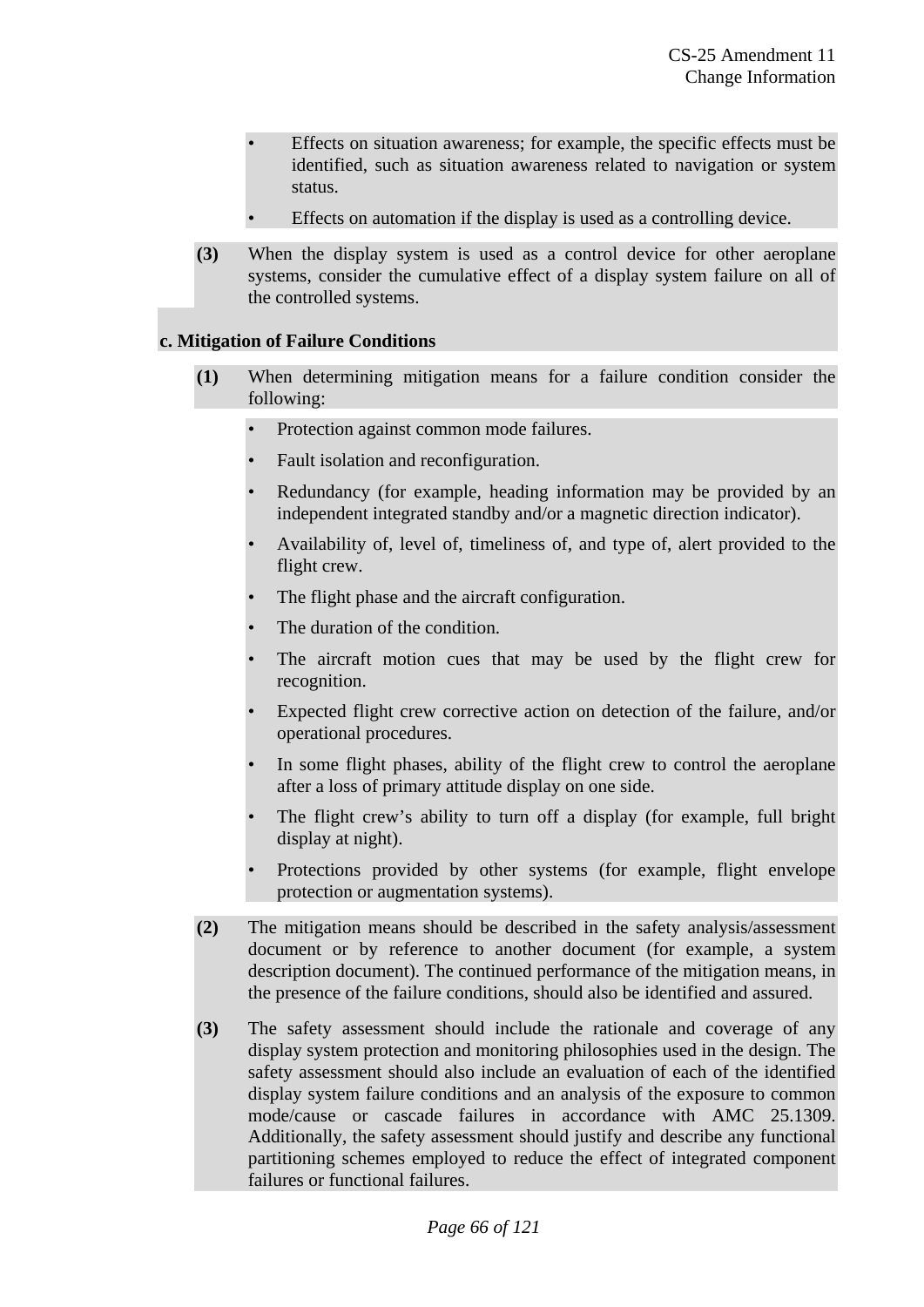#### d. Validation of the Classification of Failure Conditions and Their Effects.

There may be situations where the severity of the effect of the failure condition identified in the safety analysis needs to be confirmed. Laboratory, simulator, or flight test may be appropriate to accomplish the confirmation. The method of validating the failure condition classification will depend on the effect of the condition, assumptions made, and any associated risk. If flight crew action is expected to cope with the effect of a failure condition, the information available to the flight crew should be useable for detection of the failure condition and to initiate corrective action.

#### **e. System Safety Guidelines**

- **(1)** Experience from previous certification programmes has shown that a single failure due to a loss or malfunction of the display system, a sensor, or some other dependent system, which causes the misleading display of primary flight information, may have negative safety effects. It is recommended that the display system design and architecture implement monitoring of the primary flight information to reduce the probability of displaying misleading information.
- **(2)** Experience from previous certification programmes has shown that the combined failure of both primary displays with the loss of the standby system can result in failure conditions with catastrophic effects.
- **(3)** When an integrated standby display is used to provide a backup means of primary flight information, the safety analysis should substantiate that common cause failures have been adequately addressed in the design, including the design of software and complex hardware. In particular, the safety analysis should show that the independence between the primary instruments and the integrated standby instruments is not violated because the integrated standby display may interface with a large number of aeroplane components, including power supplies, pitot static ports, and other sensors.
- **(4)** There should be a means to detect the loss of or erroneous display of primary flight information, either as a result of a display system failure or the failure of an associated sensor. When loss or malfunction of primary flight information is detected, the means used to indicate the lost or erroneous information should ensure that the erroneous information will not be used by the flight crew (for example, removal of the information from the display or placement of an "X" through the failed display).
- **(5)** The means used to indicate the lost or erroneous information, when it is detected, should be independent of the failure mechanism. For example, the processor that originates the erroneous parameter should not be the same processor that annunciates or removes the erroneous parameter from the display. Common mode failures of identical processor types should be considered (for example, common mode failures may exist in a processor used to compute the display parameters and an identical processor used for monitoring and annunciating failures.)
- *Page 67 of 121*  **(6)** A catastrophic failure condition should not result from the failure of a single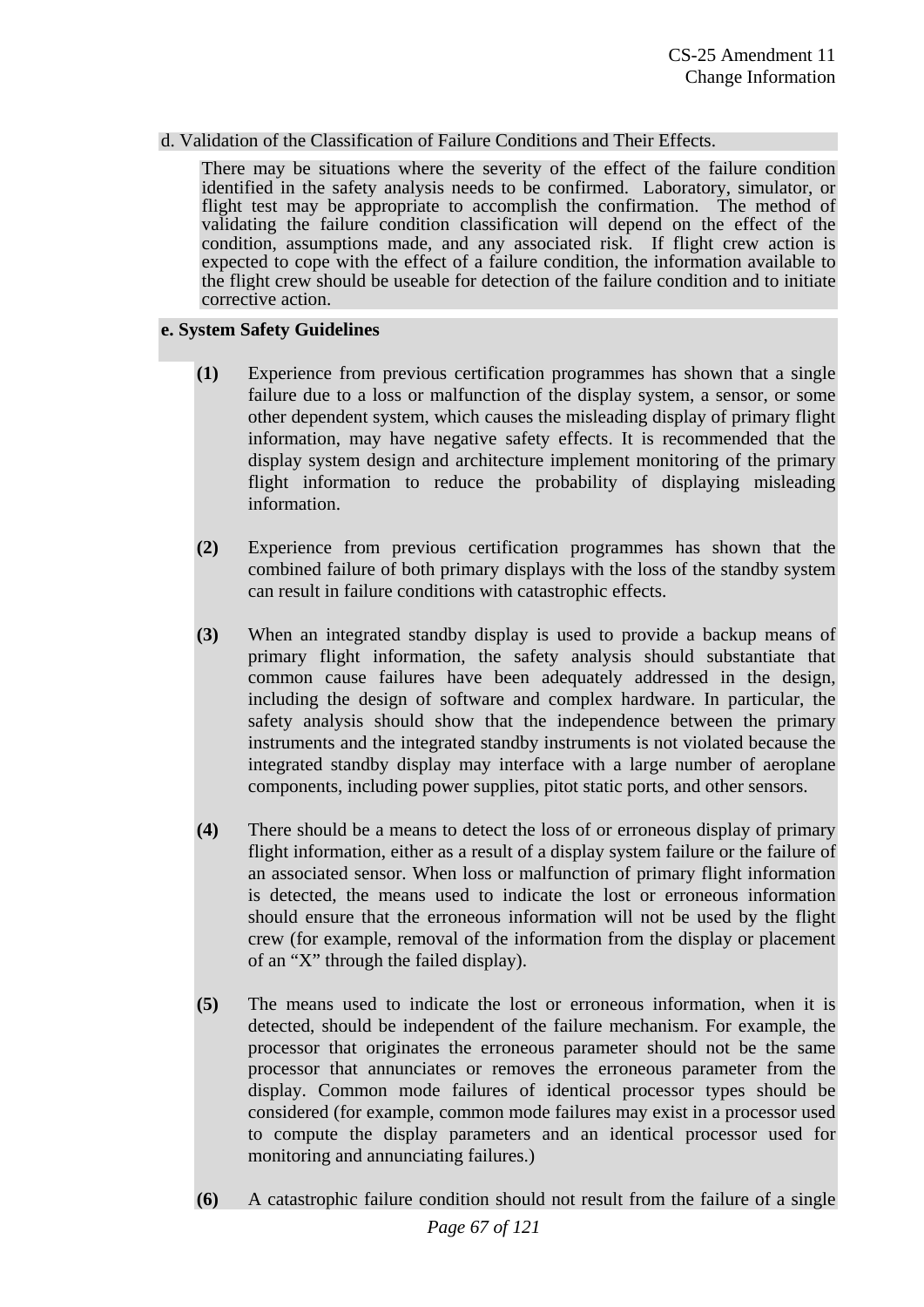component, part, or element of a system. Failure containment should be provided by the system design to limit the propagation of the effects of any single failure and preclude catastrophic failure conditions. In addition, there should not be a common cause failure that could affect both the single component, part, or element and its failure containment provisions.

- **(7)** For safety-critical display parameters, there should be a means to verify the correctness of sensor input data. Range, staleness, and validity checks should be used where possible.
- **(8)** The latency period induced by the display system, particularly for alerts, should not be excessive and should take into account the criticality of the alert and the required crew response time to minimise propagation of the failure condition.
- **(9)** For those systems that integrate windowing architecture into the display system, a means should be provided to control the information shown on the displays, such that the integrity of the display system as a whole will not be adversely impacted by anomalies in the functions being integrated. This means of controlling the display of information, called window manager in this AMC, should be developed to the software assurance level at least as high as the highest integrity function of any window. For example, a window manager should be level "A" if the information displayed in any window is level "A" (see EUROCAE ED-12B). SAE ARP 4754A/EUROCAE ED-79A, *Guidelines for development of civil aircraft and systems*, provides a recommended practice for system development assurance.
- **(10) System Safety Assessment Guidelines.** The complete set of failure conditions to be considered in the display system safety analysis and the associated safety objective are established during the system safety assessment, and agreed upon by the applicant and the approving civil airworthiness agency. The safety assessment should consider the full set of display system intended functions as well as display system architecture and design philosophy (for example, failure modes, failure detection and annunciation, redundancy management, system and component independence and isolation). The system safety analysis is required by CS 25.1309, and indirectly by other specifications, including CS 25.901, CS 25.903, and CS 25.1333.

 The following tables provide examples of failure conditions and associated safety objectives common to numerous display systems that are already certified. These tables are provided to identify a set of failure conditions that need to be considered; however, these are only examples. These examples do not replace the need for a system safety assessment and are not an exhaustive list of failure conditions. For these example failure conditions, additional functional capabilities or less operational mitigation may result in higher safety objectives, while reduced functional capability or increase operational mitigation may result in lower safety objectives.

**1 Attitude (Pitch and Roll).** The following table lists examples of safety objectives for attitude related failure conditions.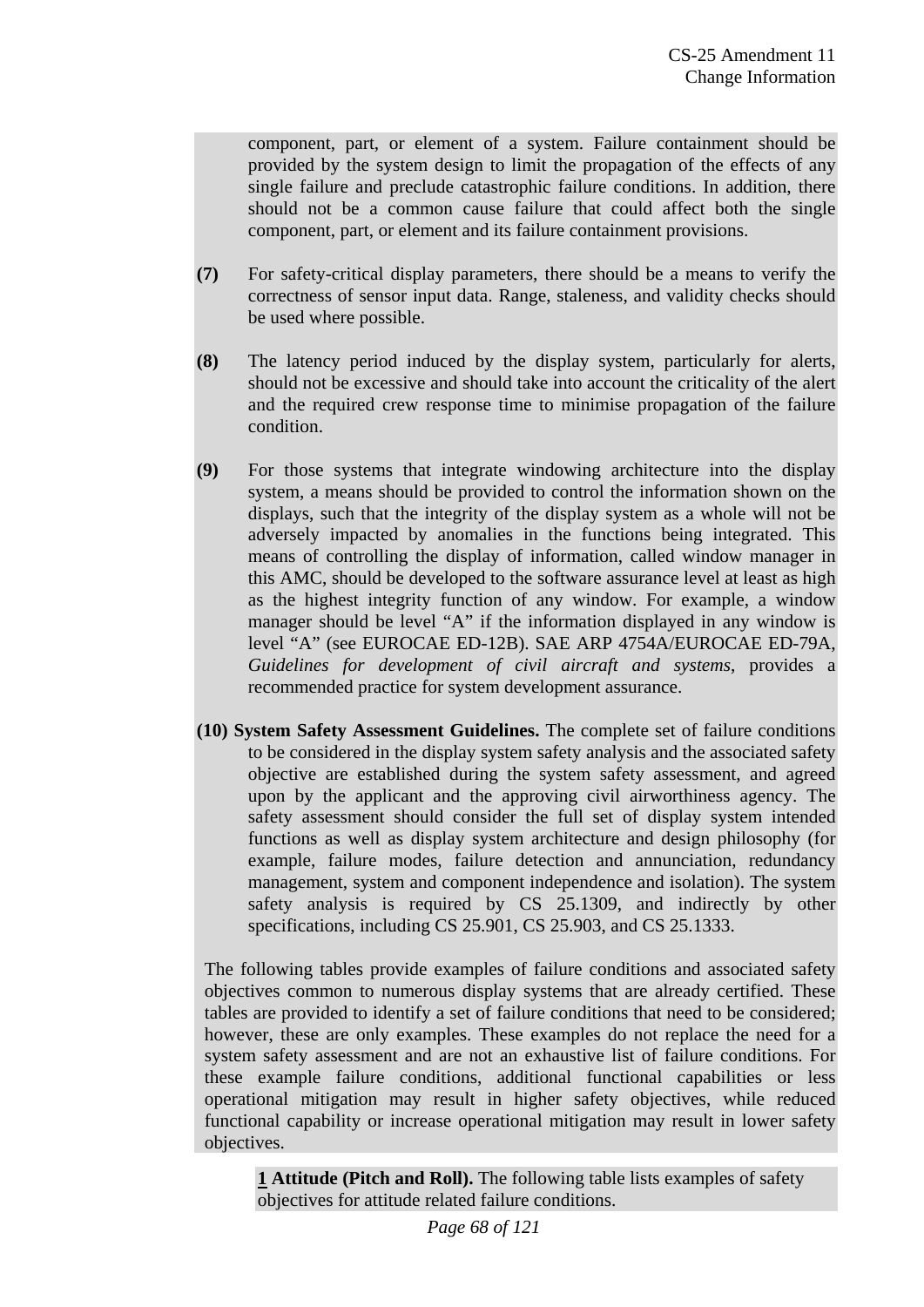# **Table 3 Example Safety Objectives for Attitude Failure Conditions**

| <b>Failure Condition</b>                                                                                                                            | <b>Safety Objective</b>       |
|-----------------------------------------------------------------------------------------------------------------------------------------------------|-------------------------------|
|                                                                                                                                                     |                               |
| Loss of all attitude displays, including<br>standby display                                                                                         | <b>Extremely Improbable</b>   |
| Loss of all primary attitude displays                                                                                                               | Remote - Extremely Remote (1) |
| Display of misleading attitude information<br>on both primary displays                                                                              | <b>Extremely Improbable</b>   |
| Display of misleading attitude information<br>on one primary display                                                                                | <b>Extremely Remote</b>       |
| Display of misleading attitude information<br>on the standby display                                                                                | Remote                        |
| Display of misleading attitude information<br>on one primary display combined with a<br>standby failure (loss of attitude or<br>incorrect attitude) | Extremely Improbable (2)      |

# *Notes*

*(1) System architecture and functional integration should be considered in determining the classification within this range. This failure may result in a sufficiently large reduction in safety margins to warrant a hazardous classification.* 

*(2) Consistent with the "Loss of all attitude display, including standby display" safety objective, since the flight crew may not be able to identify the correct display. Consideration will be given to the ability of the flight crew to control the aeroplane after a loss of attitude primary display on one side in some flight phases (for example, during take-off).* 

> **2 Airspeed.** The following table lists examples of safety objectives for airspeed related failure conditions.

# **Table 4 Example Safety Objectives for Airspeed Failure Conditions**

| <b>Failure Condition</b>                                    | <b>Safety Objective</b>         |
|-------------------------------------------------------------|---------------------------------|
| Loss of all airspeed displays, including<br>standby display | <b>Extremely Improbable</b>     |
| Loss of all primary airspeed displays                       | Remote - Extremely Remote $(1)$ |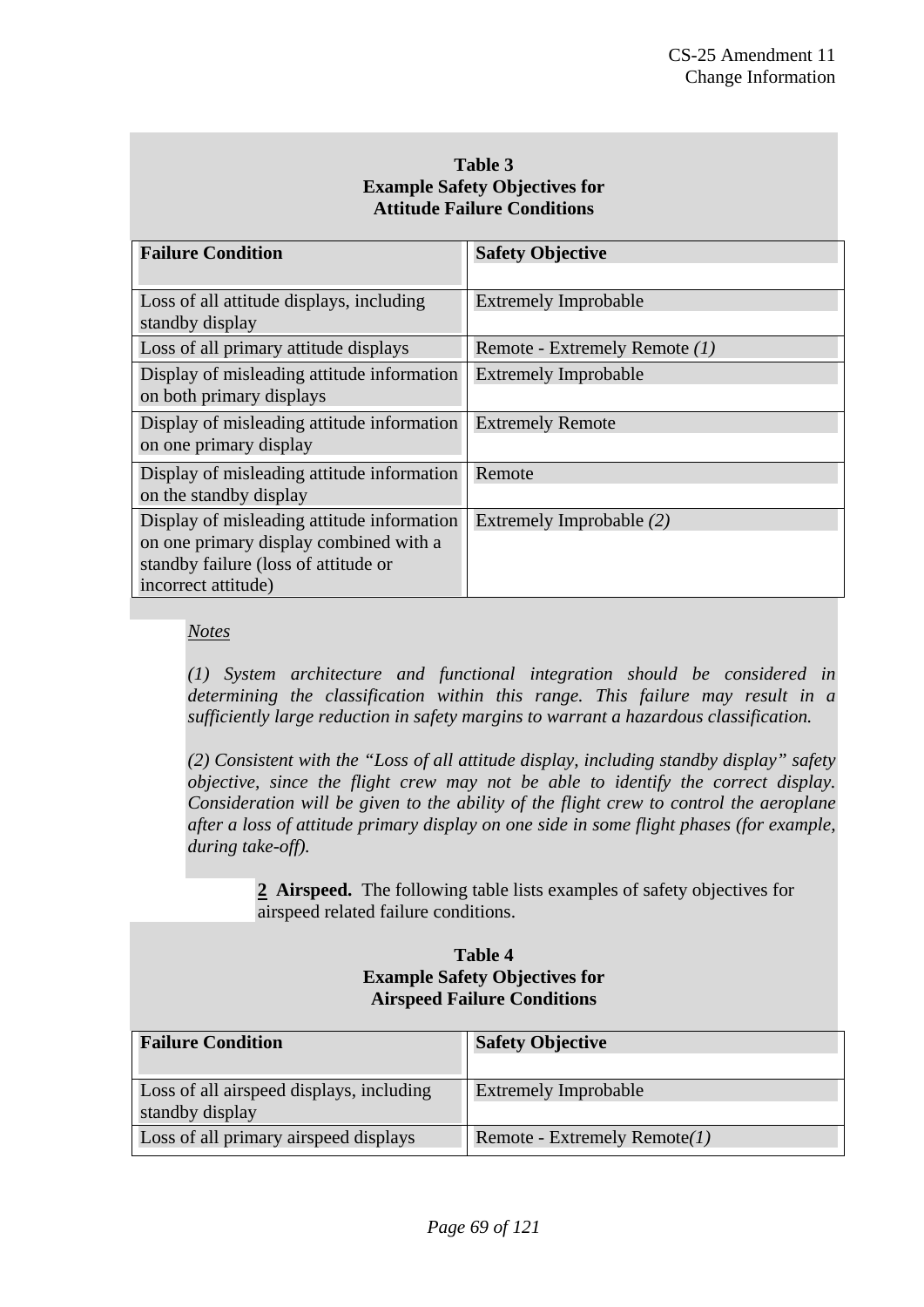| Display of misleading airspeed             | <b>Extremely Improbable</b> |
|--------------------------------------------|-----------------------------|
| information on both primary displays,      |                             |
| coupled with loss of stall warning or loss |                             |
| of over-speed warning                      |                             |
| Display of misleading airspeed             | Remote                      |
| information of the standby display         |                             |
| (primary airspeed still available)         |                             |
| Display of misleading airspeed             | Extremely Improbable (2)    |
| information on one primary display         |                             |
| combined with a standby failure (loss of   |                             |
| airspeed or incorrect airspeed)            |                             |
|                                            |                             |

# *Notes*

*(1) System architecture and functional integration should be considered in determining the classification within this range. This failure may result in a sufficiently large reduction in safety margins to warrant a hazardous classification.* 

*(2) Consistent with the "Loss of all airspeed display, including standby display" safety objective, since the flight crew may not be able to separate out the correct display.* 

> **3 Barometric Altitude.** The following table lists examples of safety objectives for barometric altitude related failure conditions.

### **Table 5 Example Safety Objectives for Barometric Altitude Failure Conditions**

| <b>Failure Condition</b>                                                                                                                                       | <b>Safety Objective</b>         |
|----------------------------------------------------------------------------------------------------------------------------------------------------------------|---------------------------------|
| Loss of all barometric altitude displays,<br>including standby display                                                                                         | Extremely Improbable            |
| Loss of all barometric altitude primary<br>displays                                                                                                            | Remote - Extremely Remote $(1)$ |
| Display of misleading barometric altitude<br>information on both primary displays                                                                              | Extremely Improbable            |
| Display of misleading barometric altitude<br>information on the standby display (primary)<br>barometric altitude still available)                              | Remote                          |
| Display of misleading barometric altitude<br>information on one primary display<br>combined with a standby failure (loss of<br>altitude or incorrect altitude) | Extremely Improbable (2)        |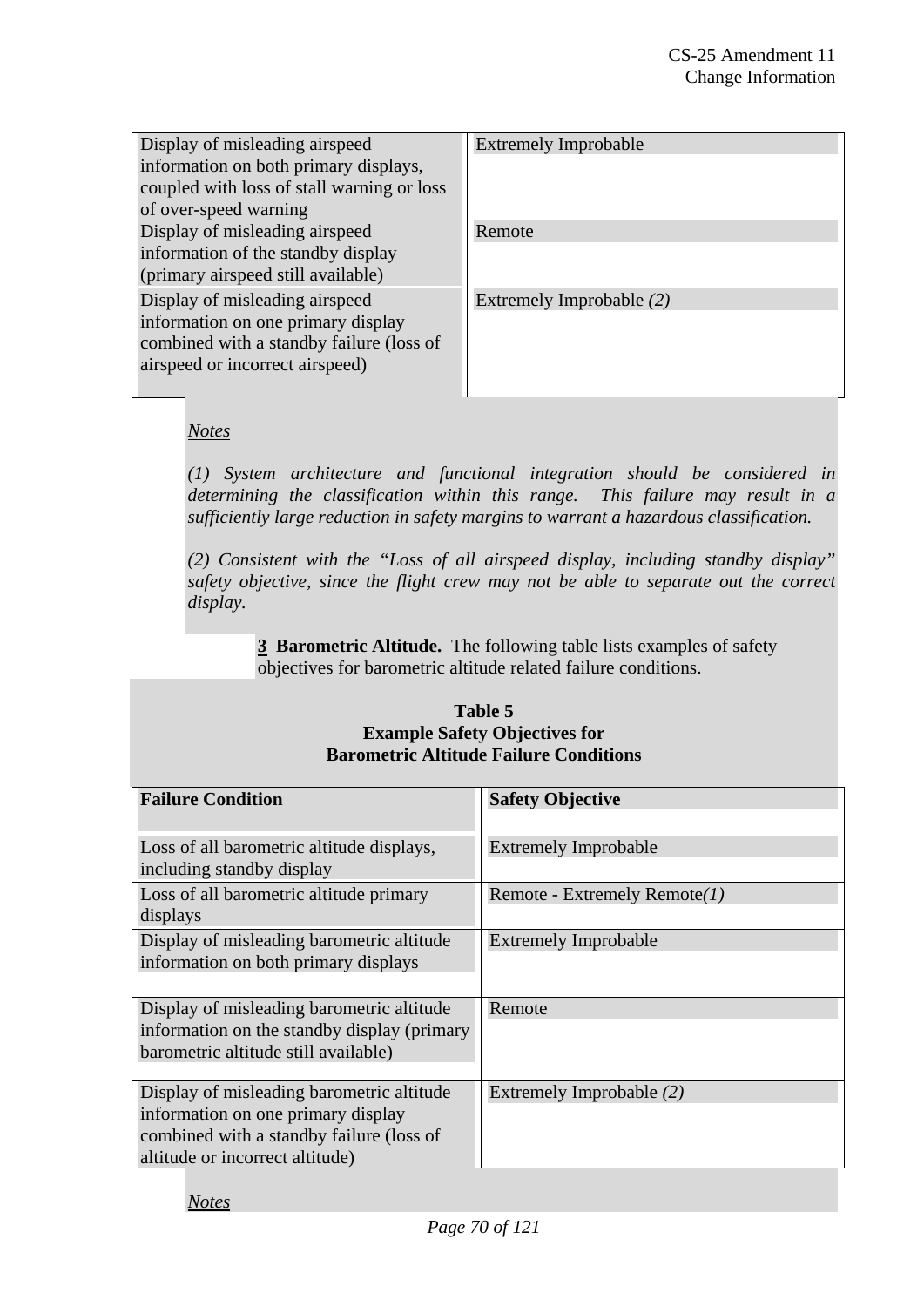*(1) System architecture and functional integration should be considered in determining the classification within this range. This failure may result in a sufficiently large reduction in safety margins to warrant a hazardous classification.* 

*(2) Consistent with the "Loss of all barometric altitude display, including standby display" safety objective since the flight crew may not be able to separate out the correct display. Consideration should be given that barometric setting function design is commensurate with the safety objectives identified for barometric altitude.* 

> **4 Heading.** The following table lists examples of safety objectives for heading related failure conditions.

**(aa)** The standby heading may be provided by an independent integrated standby or the magnetic direction indicator.

**(bb)** The safety objectives listed below can be alleviated if it can be demonstrated that track information is available and correct.

## **Table 6 Example Safety Objectives for Heading Failure Conditions**

| <b>Failure Condition</b>                                                                                                                          | <b>Safety Objective</b>           |
|---------------------------------------------------------------------------------------------------------------------------------------------------|-----------------------------------|
| Loss of stabilised heading in the flight deck                                                                                                     | Remote(2)                         |
| Loss of all heading displays in the flight<br>deck                                                                                                | <b>Extremely Improbable</b>       |
| Display of misleading heading information<br>on both pilots' primary displays                                                                     | Remote - Extremely Remote $(1,2)$ |
| Display of misleading heading information<br>on one primary display combined with a<br>standby failure (loss of heading or incorrect)<br>heading) | Remote – Extremely Remote $(1,2)$ |

# *Notes*

*(1) System architecture and functional integration should be considered in determining the classification within this range. This failure may result in a sufficiently large reduction in safety margins to warrant a hazardous classification.* 

*(2) This assumes the availability of an independent, non-stabilised heading required by CS 25.1303 (a)(3).*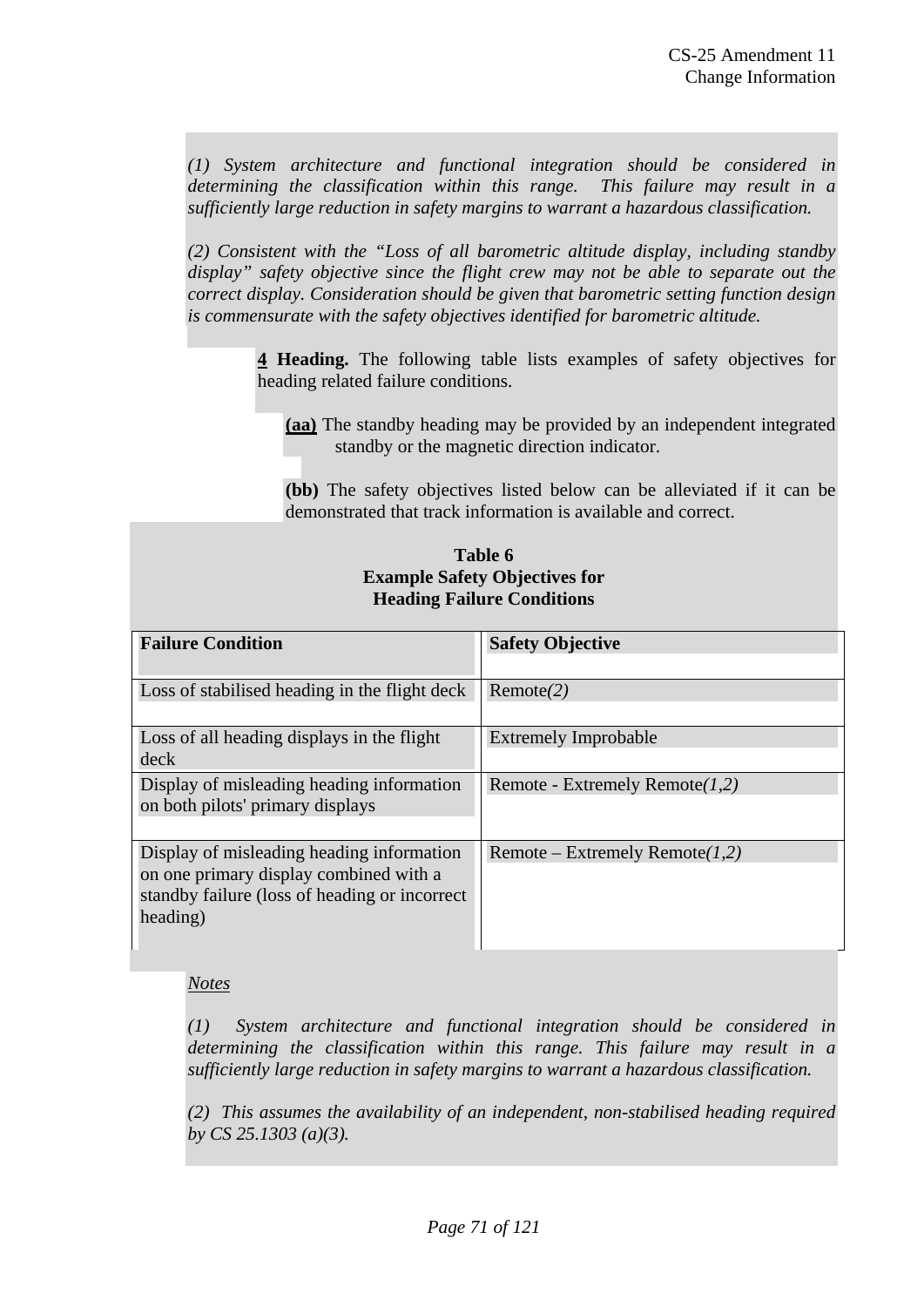**5 Navigation and Communication (Excluding Heading, Airspeed, and Clock Data).** The following table lists examples of safety objectives for navigation and communication related failure conditions.

# **Table 7 Example Safety Objectives for Certain Navigation and Communication Failure Conditions**

| <b>Failure Condition</b>                                                                                                | <b>Safety Objective</b>     |
|-------------------------------------------------------------------------------------------------------------------------|-----------------------------|
| Loss of display of all navigation information                                                                           | Remote(I)                   |
| Non-restorable loss of display of all<br>navigation information coupled with a total<br>loss of communication functions | <b>Extremely Improbable</b> |
| Display of misleading navigation<br>information simultaneously to both pilots                                           | Remote – Extremely Remote   |
| Loss of all communication functions                                                                                     | Remote                      |

*Note*

*(1) "All" means loss of all navigation information, excluding heading, airspeed, and clock data. If any or all of the latter information is also lost then a higher classification may be warranted.* 

> **6 Other Parameters (Typically Shown on Electronic Display Systems).**  The following table lists examples of safety objectives for failure conditions related to other parameters typically shown on electronic display systems.

#### **Table 8 Example Safety Objectives for Failure Conditions of Other Parameters**

| <b>Failure Condition</b>                                             | <b>Safety Objective</b> |
|----------------------------------------------------------------------|-------------------------|
|                                                                      |                         |
| Display of misleading flight path vector<br>information to one pilot | Remote $(1)$            |
|                                                                      |                         |
| Loss of all vertical speed displays                                  | Remote                  |
| Display of misleading vertical speed                                 | Remote                  |
| information to both pilots                                           |                         |
| Loss of all slip/skid indication displays                            | Remote                  |
| Display of misleading slip/skid indication to                        | Remote                  |
| both pilots                                                          |                         |
| Display of misleading weather radar                                  | Remote $(2)$            |
| information                                                          |                         |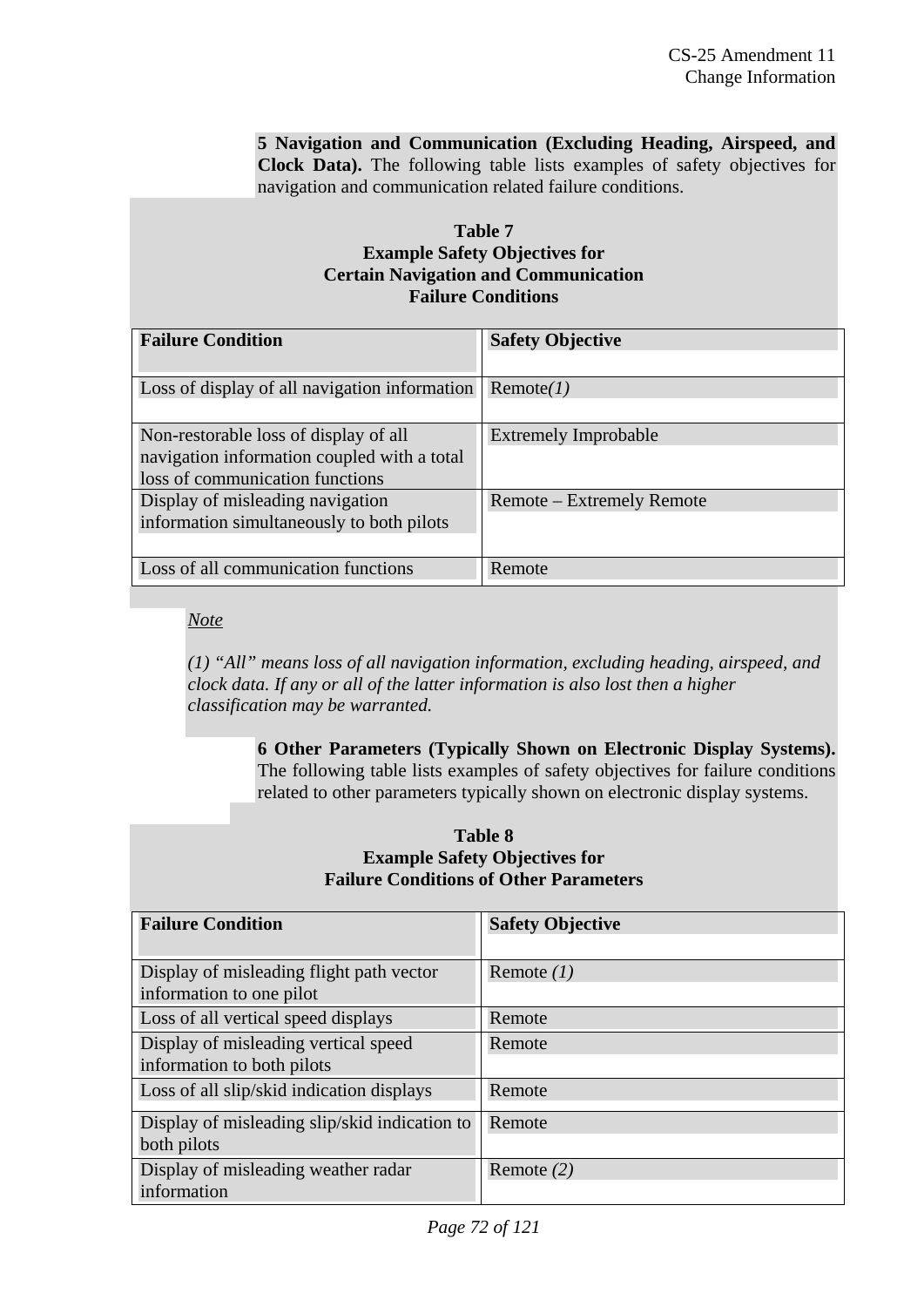| Total loss of flight crew alerting displays | Remote $(3)$                        |
|---------------------------------------------|-------------------------------------|
|                                             |                                     |
| Display of misleading flight crew alerting  | Remote $(3)$                        |
| information                                 |                                     |
| Display of misleading flight crew           | Remote – Extremely Improbable $(4)$ |
| procedures                                  |                                     |
| Loss of the standby displays                | Remote                              |

### *Notes*

*(1) The safety objective may be more stringent depending on the use and on the phase of flight.* 

*(2) Applicable to the display part of the system only.* 

*(3) See also AMC 25.1322.* 

*(4) To be evaluated depending on the particular procedures and associated situations.* 

**7 Engine.** Table 9, below, lists examples of generally accepted safety objectives for engine related failure conditions. Appendix 2 of this AMC provides additional guidance for powerplant displays.

**(aa)** The term "required engine indications" refers specifically to the engine thrust/power setting parameter (for example, engine pressure ratio, fan speed, or torque) and any other engine indications that may be required by the flight crew to maintain the engine within safe operating limits (for example, rotor speeds or exhaust gas temperature).

**(bb)** The information in Table 9 is based on the premise that the display failure occurs while operating in an autonomous engine control mode. Autonomous engine control modes, such as those provided by full authority digital engine controls, protect continued safe operation of the engine at any thrust lever setting. Hence, the flight deck indications and associated flight crew actions are not the primary means of protecting safe engine operation.

**(cc)** Where the indications serve as the primary means of assuring continued safe engine operation, the hazard classification may be more severe. For example, under the table entry "Loss of one or more required engine indications on more than one engine," the hazard classification would change to "Catastrophic" and the probability would change to "Extremely Improbable."

**(dd)** Each of the general failure condition descriptions provided in Table 9 represents a set of more specific failure conditions. The hazard classifications and probabilities provided in Table 9 represent the most severe outcome typically associated with any failure condition within the set. If considered separately, some of the specific failure conditions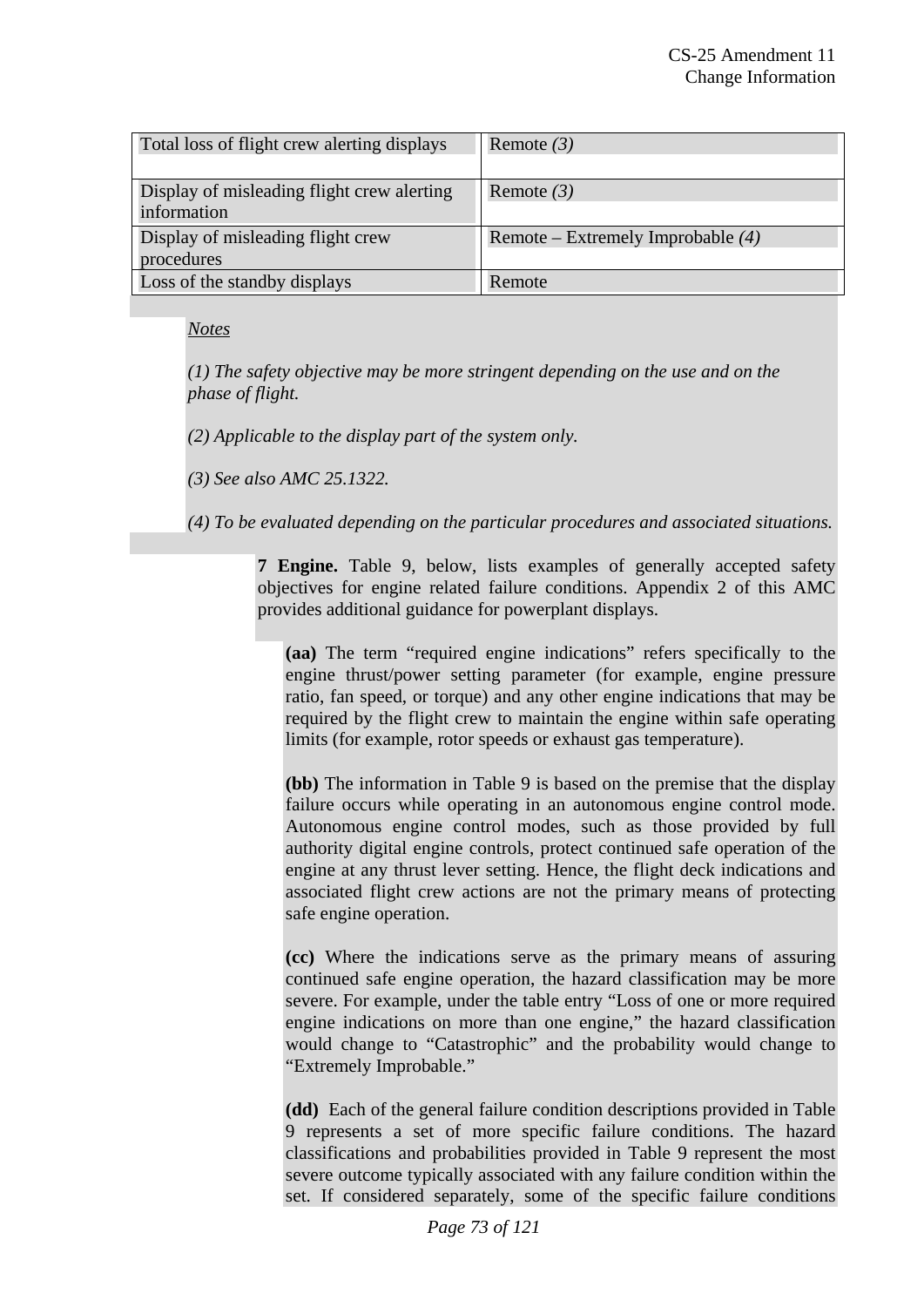within each set would likely have less severe hazard classifications and probabilities.

#### **Table 9 Example Safety Objectives for Engine Failure Conditions**

| <b>Failure Condition</b>                   | <b>Safety Objective</b>                    |  |
|--------------------------------------------|--------------------------------------------|--|
|                                            |                                            |  |
| Loss of one or more required engine        | Remote                                     |  |
| indications for a single engine.           |                                            |  |
| Misleading display of one or more required | Remote                                     |  |
| engine indications for a single engine     |                                            |  |
|                                            |                                            |  |
| Loss of one or more required engine        | Remote - Extremely Remote $(1)$            |  |
| indications for more than one engine       |                                            |  |
| Misleading display of any required engine  | Extremely Remote - Extremely Improbable(2) |  |
| indications for more than one engine       |                                            |  |
|                                            |                                            |  |

#### *Notes*

*(1) The worst anticipated outcomes associated with this class of failure may often be driven by consideration of the simultaneous loss of all required engine indications. In any case, those outcomes will typically include both a high speed take-off abort and loss of the backup means to assure safe engine operations. High speed aborts have typically been classified as "hazardous" by the Agency due to the associated impacts on both flight crew workload and safety margins. Since any number of single failures or errors can defeat the protections of a typical autonomous engine control, losing the ability to backup the control is considered a sufficiently large reduction in the safety margins to also warrant a "hazardous" classification. Hence the "Extremely Remote" design guideline was chosen.*

*(2) If the power setting parameter is indicating higher than actual during take-off, this can lead directly to a catastrophe, either due to a high speed runway overrun or impacting an obstacle after take-off. This classification has been debated and sustained by the Agency numerous times in the past. Hence the "Extremely Improbable" probability is listed.*

> **8 Use of Display Systems as Controls.** Hazard classifications and safety objectives are not provided for display systems used as controls because the failure conditions are dependant on the functions and systems being controlled or on alternative means of control. The use of display systems as controls is described in Chapter 7 of this AMC. The following table lists the failure conditions when display systems are used as controls.

#### **Table 10 Failure Conditions for Display Systems Used as Controls**

*Page 74 of 121*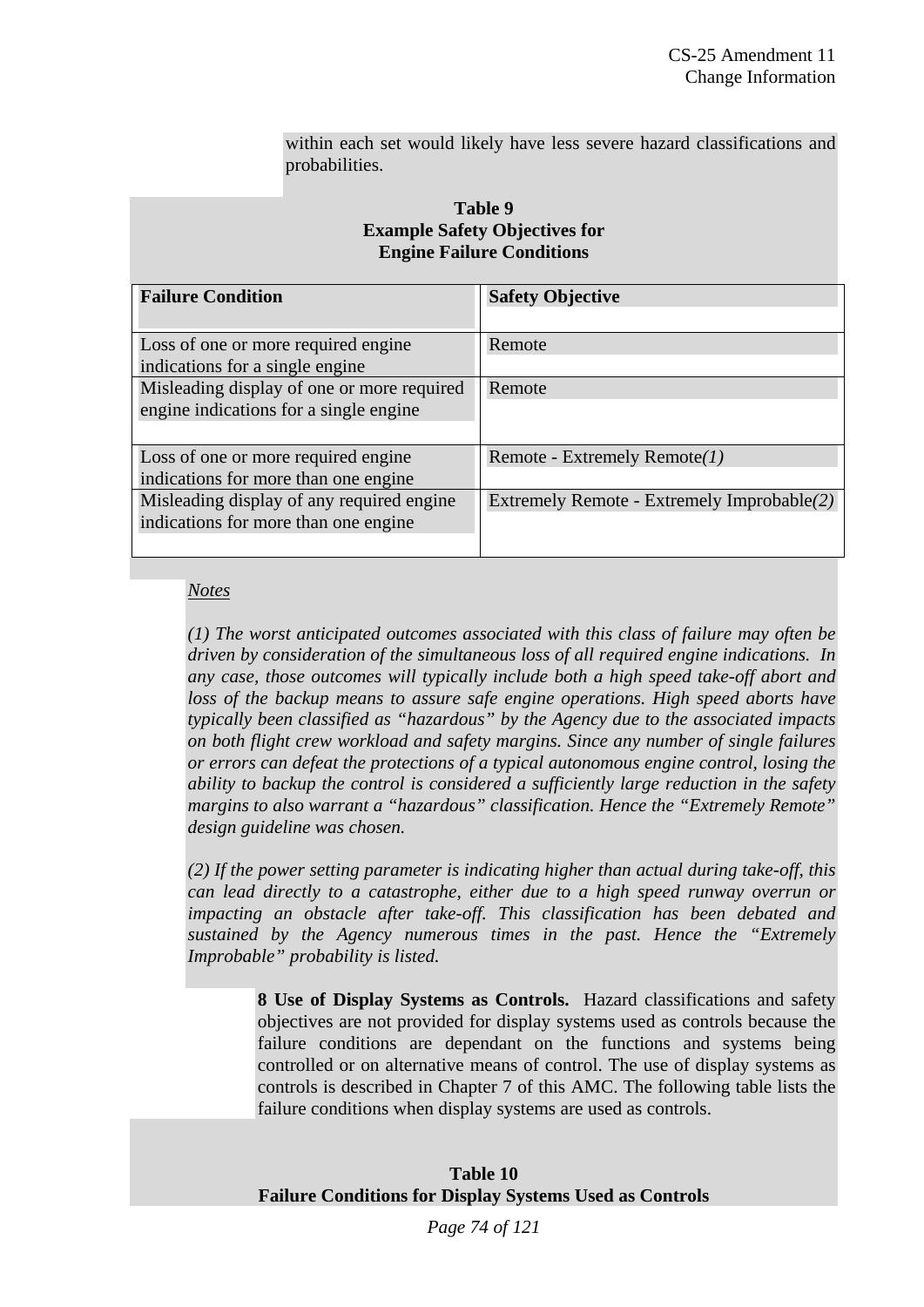| <b>Failure Condition</b>                                | <b>Safety Objective</b> |
|---------------------------------------------------------|-------------------------|
| Total loss of capability to use the display system as a | Depends on system being |
| control                                                 | controlled.             |
| Undetected erroneous input from the display system as   | Depends on system being |
| a control                                               | controlled.             |

**22.– 30**. [RESERVED]

### **CHAPTER 5. ELECTRONIC DISPLAY INFORMATION ELEMENTS AND FEATURES**

**31. Display Information Elements and Features.** This chapter provides guidance for the display of information elements including text, labels, symbols, graphics, and other depictions (such as schematics) in isolation and in combination. It covers the design and format of these information elements within a given display area. Chapter 6 of this AMC covers the integration of information across several display areas in the flight deck, including guidance on flight deck information location, display arrangement, windowing, redundancy management, and failure management.

# **a. General**

**(1)** The following list provides objectives for each display information element, in accordance with its intended function:

- Each flight, navigation, and powerplant instrument for use by any pilot must be plainly visible to him from his station with the minimum practicable deviation from his normal position and line of vision when he is looking forward along the flight path (CS 25.1321(a)).
- The displayed information should be easily and clearly discernable, and have enough visual contrast for the pilot to see and interpret it. Overall, the display should allow the pilot to identify and discriminate the information without eyestrain. Refer to paragraph 16a(4) of this AMC for additional guidance regarding contrast ratio.
- For all display configurations, all foreseeable conditions relative to lighting should be considered. Foreseeable lighting considerations should include failure modes such as lighting and power system failure, the full range of flight deck lighting and display system lighting options, and the operational environment (for example, day and night operations). If a visual indicator is provided to indicate a malfunction of an instrument, it must be effective under all foreseeable lighting conditions (CS 25.1321(e)).
- Information elements (text, symbol, etc.) should be large enough for the pilot to see and interpret in all foreseeable conditions relative to the operating environment and from the flight crew station. If two or more pilots need to view the information, the information elements should also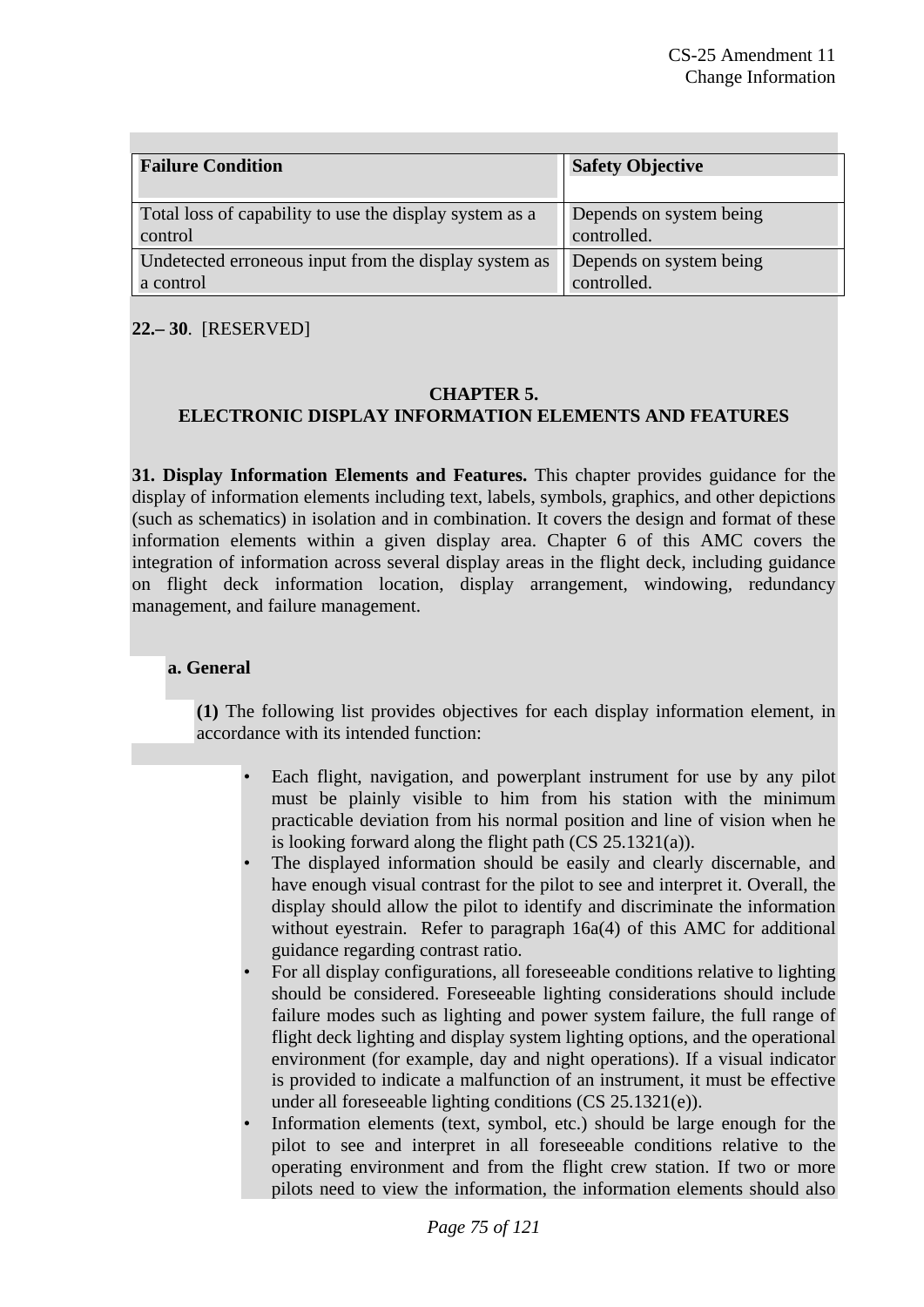be discernable and interpretable over these viewing distances.

- The pilots should have a clear, unobstructed, and undistorted view of the displayed information.
- Information elements should be distinct and permit the pilots to immediately recognise the source of the information elements when there are multiple sources of the same kind of information. For example, if there are multiple sources for vertical guidance information, then each informational element should be distinct so the flight crew can immediately recognise the source of the vertical guidance.

**(2)** Factors to consider when designing and evaluating the viewability and readability of the displayed information include:

- Position of displayed information: Distance from the design eye position (DEP) is generally used. If cross-flight deck viewing of the information is needed, distance from the offside DEP, accounting for normal head movement, should be used. For displays not mounted on the front panel, the distance determination should include any expected movement away from the DEP by the flight crew.
- Vibrations: Readability should be maintained in adverse conditions, such as vibration. One possible cause of vibration is sustained engine imbalance. AMC 25-24, *Sustained Engine Imbalance*, provides readability guidance for that condition.
- Visual Angles: Account for both the position of the displayed information as well as font height. SAE ARP 4102/7, *Electronic Displays,* provides additional information on this subject.
- Readability of Display Information: The Illuminating Engineering Society classifies three main parameters that affect readability: luminance, size, and contrast. Size is the combination of font size and distance from the display.

b. **Consistency.** Display information should be presented so it is consistent with the flight deck design philosophy in terms of symbology, location, control, behaviour, size, shape, colour, labels, dynamics and alerts. Consistency also applies to the representation of information on multiple displays on the same flight deck. Display information representing the same thing on more than one display on the same flight deck should be consistent. Acronyms and labels should be used consistently, and messages/annunciations should contain text in a consistent way. Inconsistencies should be evaluated to ensure that they are not susceptible to confusion or errors, and do not adversely impact the intended function of the system(s) involved.

### **c. Display Information Elements**

**(1) Text.** Text should be shown to be distinct and meaningful for the information presented. Messages should convey the meaning intended. Abbreviations and acronyms should be clear and consistent with established standards. For example, International Civil Aviation Organization (ICAO) document 8400, *Procedures for Air Navigation Services ICAO Abbreviations and Codes*, provides internationally recognised standard abbreviations and airport identifiers.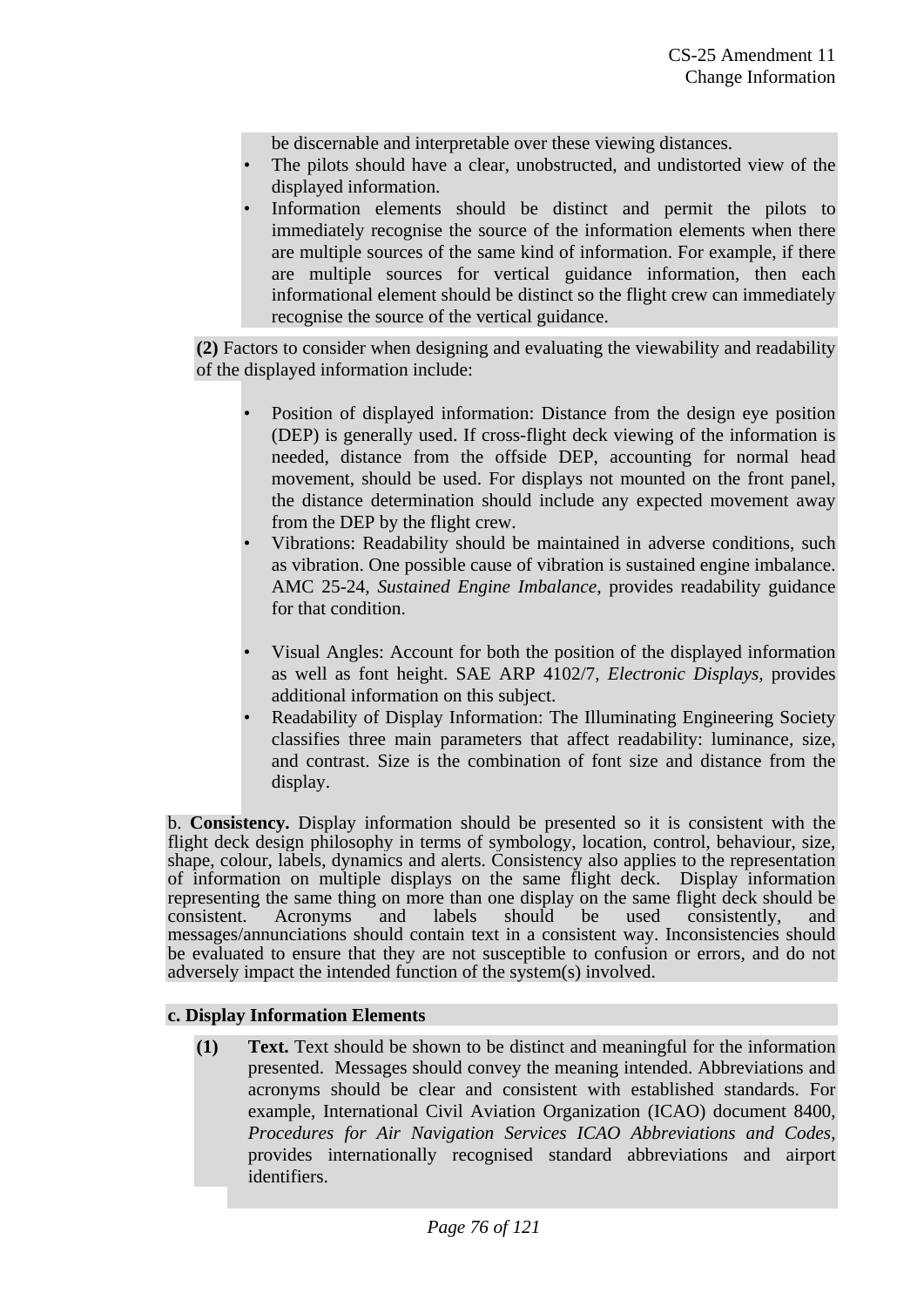- **(a)** Regardless of the font type, size, colour, and background, text should be readable in all foreseeable lighting and operating conditions from the flight crew station  $(CS \ 25.1321(a))$ . General guidelines for text are as follows:
	- Standard grammatical use of upper and lower case letters is recommended for lengthy documentation and lengthy messages. Using this format is also helpful when the structure of the text is in sentence form.
	- The use of only upper case letters for text labels is acceptable.
	- Break lines of text only at spaces or other natural delimiters.
	- Avoid abbreviations and acronyms where practical.
	- SAE ARP 4102/7, *Electronic Displays*, provides guidelines on font sizes that are generally acceptable.
- **(b)** The choice of font also affects readability. The following guidelines apply:
	- To facilitate readability, the font chosen should be compatible with the display technology. For example, serif fonts may become distorted on some low pixel resolution displays. However, on displays where serif fonts have been found acceptable, they have been found to be useful for depicting full sentences or larger text strings.
	- Sans serif fonts (for example, Futura or Helvetica) are recommended for displays viewed under extreme lighting conditions.
- **(2) Labels.** Labels may be text or icons. The following paragraphs provide guidance on labelling items such as knobs, buttons, symbols, and menus. This guidance applies to labels that are on a display, label a display, or label a display control. CS 25.1555(a) requires that each flight deck control, other than controls whose function is obvious, must be plainly marked as to its function and method of operation. Controls whose functions are not obvious should be marked or identified so that a flight crew member with little or no familiarity with the aeroplane is able to rapidly, accurately, and consistently identify their functions.
	- **(a)** Text and icons should be shown to be distinct and meaningful for the function(s) they label. Standard or non-ambiguous symbols, abbreviations, and nomenclature should be used; for example, in order to be distinct from barometric altitude, any displayed altitude that is geometrically derived should be labelled "GSL."
	- **(b)** If a control performs more than one function the labels should include all intended functions, unless the function of the control is obvious. Labels of graphical controls accessed via a cursor control device should be included on the graphical display.
	- **(c)** The following are guidelines and recommendations for labels:
		- Data fields should be uniquely identified either with the unit of measurement or a descriptive label. However, some basic "T" instruments have been found to be acceptable without units of measurement.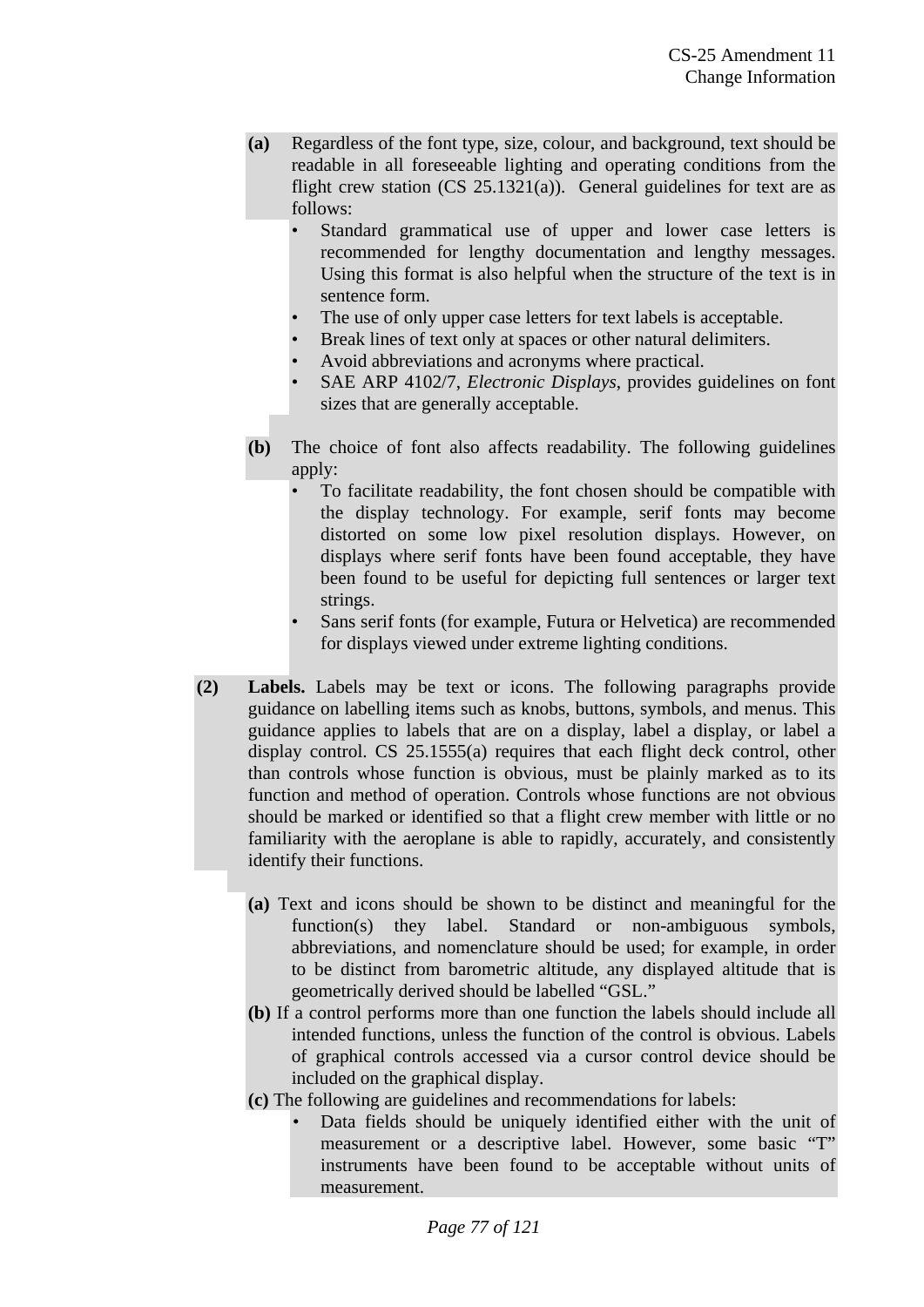- Labels should be consistent with related labels located elsewhere in the flight deck.
- When a control or indication occurs in multiple places (for example, a "Return" control on multiple pages of a flight management function), the label should be consistent across all occurrences.
- **(d)** Labels should be placed such that:
	- The spatial relationships between labels and the objects they reference are clear.
	- Labels for display controls are on or adjacent to the controls they identify.
	- Labels for display controls are not obstructed by the associated controls.
	- Labels are oriented to facilitate readability. For example, the labels continuously maintain an upright orientation or align with an associated symbol such as a runway or airway.
	- On multi-function displays, a label should be used to indicate the active function(s), unless its function is obvious. When the function is no longer active or being displayed, the label should be removed unless another means of showing availability of that function is used. For example, greying out an inactive menu button.

**(e)** When using icons instead of text labels, only brief exposure to the icon should be needed in order for the flight crew to determine the function and method of operation of a control. The use of icons should not cause flight crew confusion.

### **(3) Symbols**

- **(a)** Electronic display symbol appearance and dynamics should be designed to enhance flight crew comprehension and retention, and minimise flight crew workload and errors in accordance with the intended function. The following list provides guidance for symbol appearance and dynamics:
	- Symbols should be positioned with sufficient accuracy to avoid interpretation errors or significantly increase interpretation time.
	- Each symbol used should be identifiable and distinguishable from other related symbols.
	- The shape, dynamics, and other symbol characteristics representing the same function on more than one display on the same flight deck should be consistent.
	- Symbol modifiers used to convey multiple levels of information should follow depiction rules clearly stated by the applicant. Symbol modifiers are changes to easily recognised baseline symbols such as colours, fill, and borders.
	- Symbols that represent physical objects (for example, navigational aids and traffic) should not be misleading as to the object's physical characteristics (including position, size, envelope, and orientation).
- **(b)** Within the flight deck, avoid using the same symbol for different purposes, unless it can be shown that there is no potential for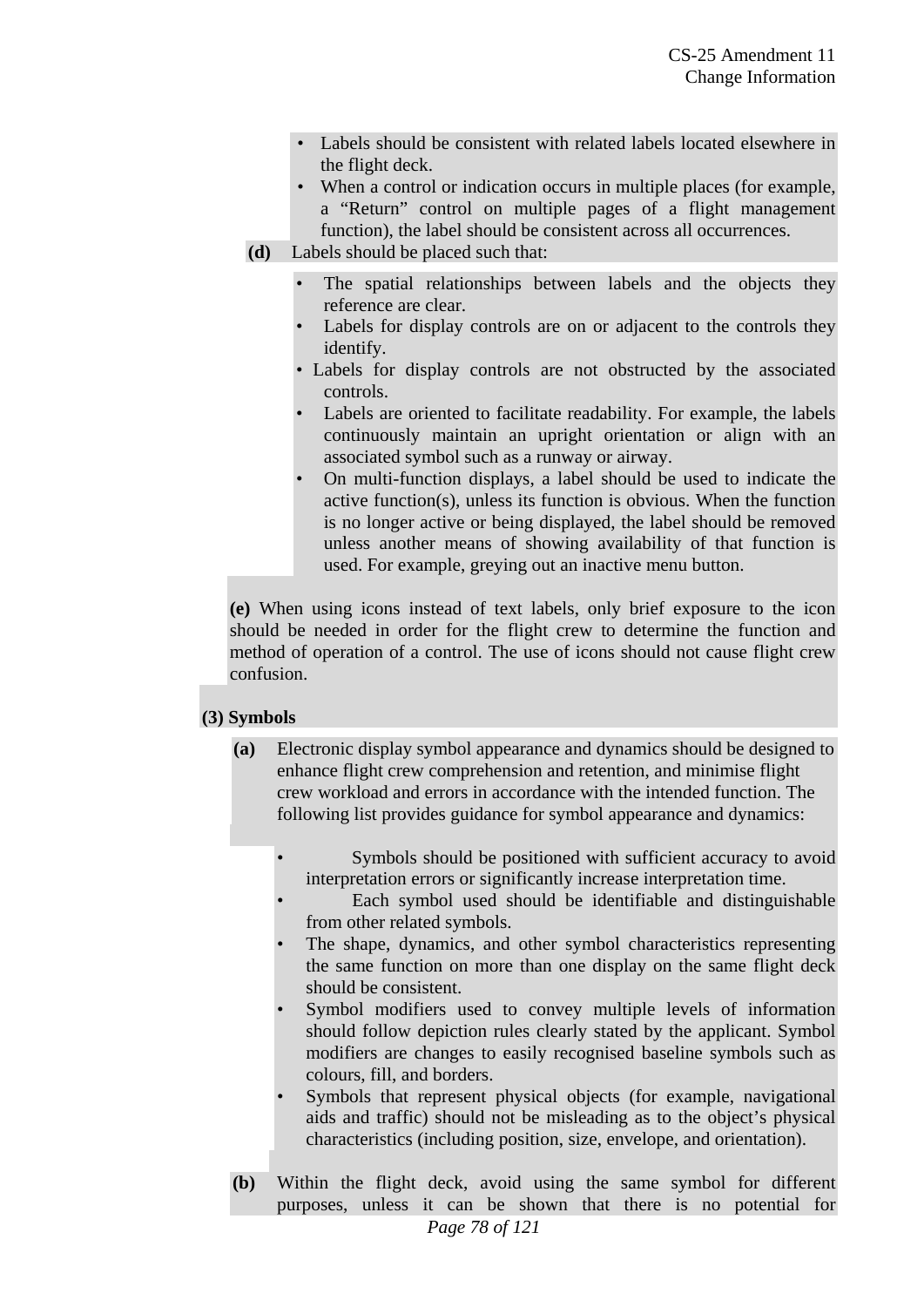misinterpretation errors or increases in flight crew training times.

- **(c)** It is recommended that standardised symbols be used. The symbols in the following SAE documents have been found to be acceptable for compliance to the regulations:
	- SAE ARP 4102/7, *Electronic Displays*, Appendices A through C (for primary flight, navigation, and powerplant displays);
	- SAE ARP 5289, *Electronic Aeronautical Symbols*, (for depiction of navigation symbology); and
	- SAE ARP 5288, *Transport Category Aeroplane Head Up Display (HUD) Systems*, (for HUD symbology).
- **(4) Indications.** The following paragraphs provide guidance on numeric readouts, gauges, scales, tapes and graphical depictions such as schematics. Graphics related to interactivity are discussed in paragraph 31e of this chapter and Chapter 7 of this AMC. Graphics and display indications should:
	- Be readily understood and compatible with other graphics and indications in the flight deck.
	- Be identifiable and readily distinguishable.
	- Follow the guidance for viewability presented in paragraphs 31a, 31b,  $31c(1)$ , and  $31c(2)$  of this chapter.
	- **(a) Numeric Readouts.** Numeric readouts include displays that emulate rotating drum readouts where the numbers scroll, as well as displays where the digit locations stay fixed.
		- **1** Data accuracy of the numeric readout should be sufficient for the intended function and to avoid inappropriate flight crew response. The number of significant digits should be appropriate to the data accuracy. Leading zeroes should not be displayed unless convention dictates otherwise (for example, heading and track). As the digits change or scroll, there should not be any confusing motion effects such that the apparent motion does not match the actual trend.
		- **2** When a numeric readout is not associated with any scale, tape, or pointer, it may be difficult for pilots to determine the margin relative to targets or limits, or compare between numeric parameters. A scale, dial, or tape may be needed to accomplish the intended flight crew task.
		- **3** For North, numeric readouts of heading should indicate 360, as opposed to 000.
	- **(b) Scales, Dials, and Tapes.** Scales, dials, and tapes with fixed and/or moving pointers have been shown to effectively improve flight crew interpretation of numeric data.
		- **1** The displayed range should be sufficient to perform the intended function. If the entire operational range is not shown at any given time,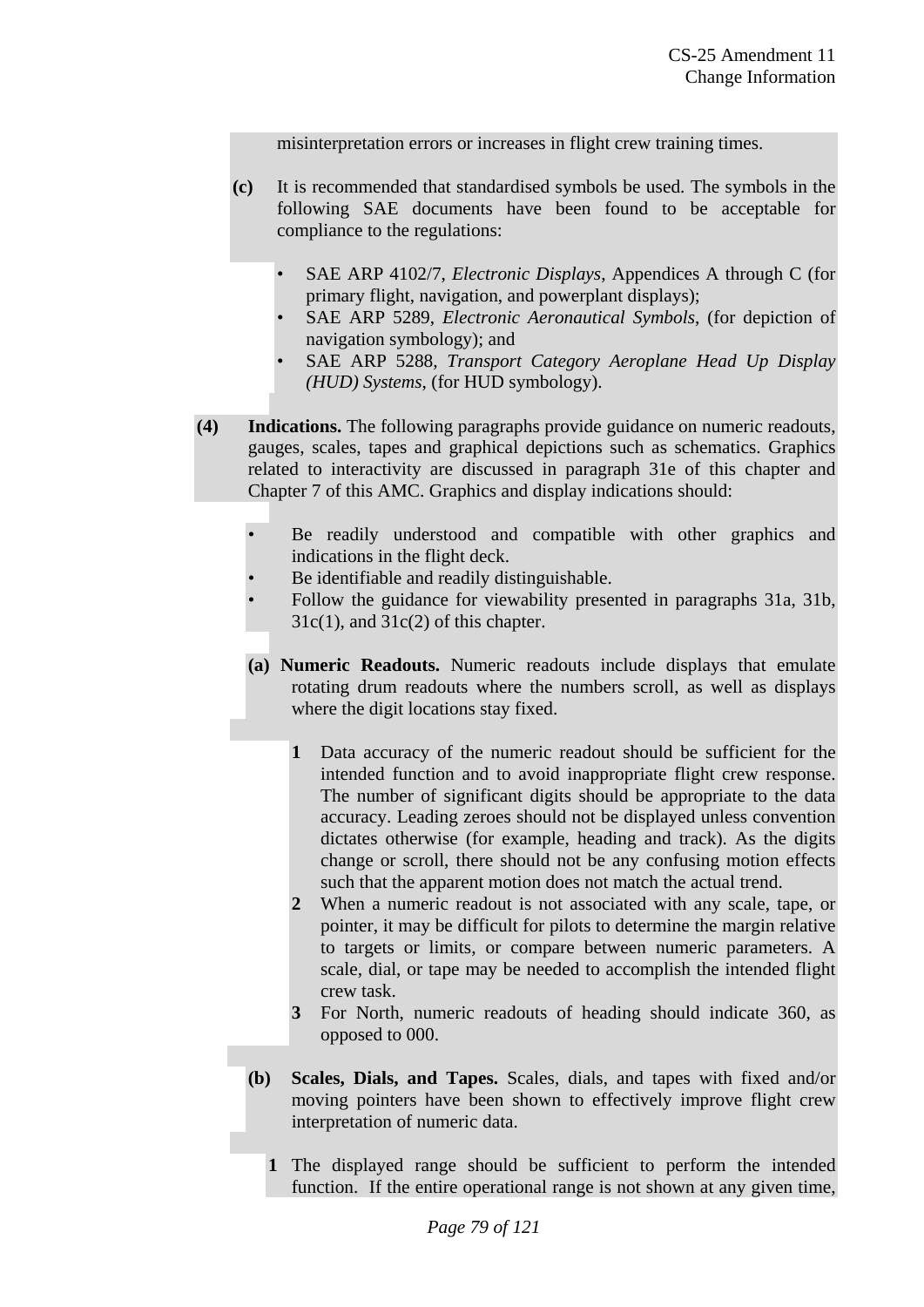the transition to the other portions of the range should not be distracting or confusing.

- **2** Scale resolution should be sufficient to perform the intended task. Scales may be used without an associated numeric readout if alone they provide sufficient accuracy for the intended function. When numeric readouts are used in conjunction with scales, they should be located close enough to the scale to ensure proper association, yet not detract from the interpretation of the graphic or the readout.
- **3** Delimiters, such as tick marks, should allow rapid interpretation without adding unnecessary clutter. Markings and labels should be positioned such that their meaning is clear yet they do not hinder interpretation. Pointers and indexes should not obscure the scales or delimiters such that they can no longer be interpreted. Pointers and indexes should be positioned with sufficient accuracy for their intended function. Accuracy includes effects due to data resolution, latency, graphical positioning, etc.
- **(c) Other Graphical Depictions.** Depictions include schematics, synoptics, and other graphics such as attitude indications, moving maps, and vertical situation displays.
	- **1** To avoid visual clutter, graphic elements should be included only if they add useful information content, reduce flight crew access or interpretation time, or decrease the probability of interpretation error.
	- **2** To the extent it is practical and necessary, the graphic orientation and the flight crew's frame of reference should be correlated. For example, left indications should be on the left side of the graphic and higher altitudes should be shown above lower altitudes.
	- **3** If there are multiple depictions, such as "thumbnail" or overlaid depictions, the orientation (for example, heading up, track up, North up, etc.) should be the same for each depiction. This does not apply to other systems where the captain and first officer may select different presentations of the same information and are used exclusively by that flight crew member.
	- **4** Graphics that include 3-Dimensional effects, such as raised buttons or the aeroplane flight path in a perspective view, should ensure that the symbol elements used to achieve these effects will not be incorrectly interpreted.

# **(5) Colour Coding**

**(a)** If colour is used for coding at least one other distinctive coding parameter should be used (for example, size, shape, location, etc.). Normal aging of the eye can reduce the ability to sharply focus on red objects, or discriminate blue from green. For pilots with such a deficiency, display interpretation workload may be unacceptably increased unless symbology is coded in more dimensions than colour alone. However, the use of colour alone for coding information has been shown to be acceptable in some cases, such as weather radar and terrain depiction on the lateral view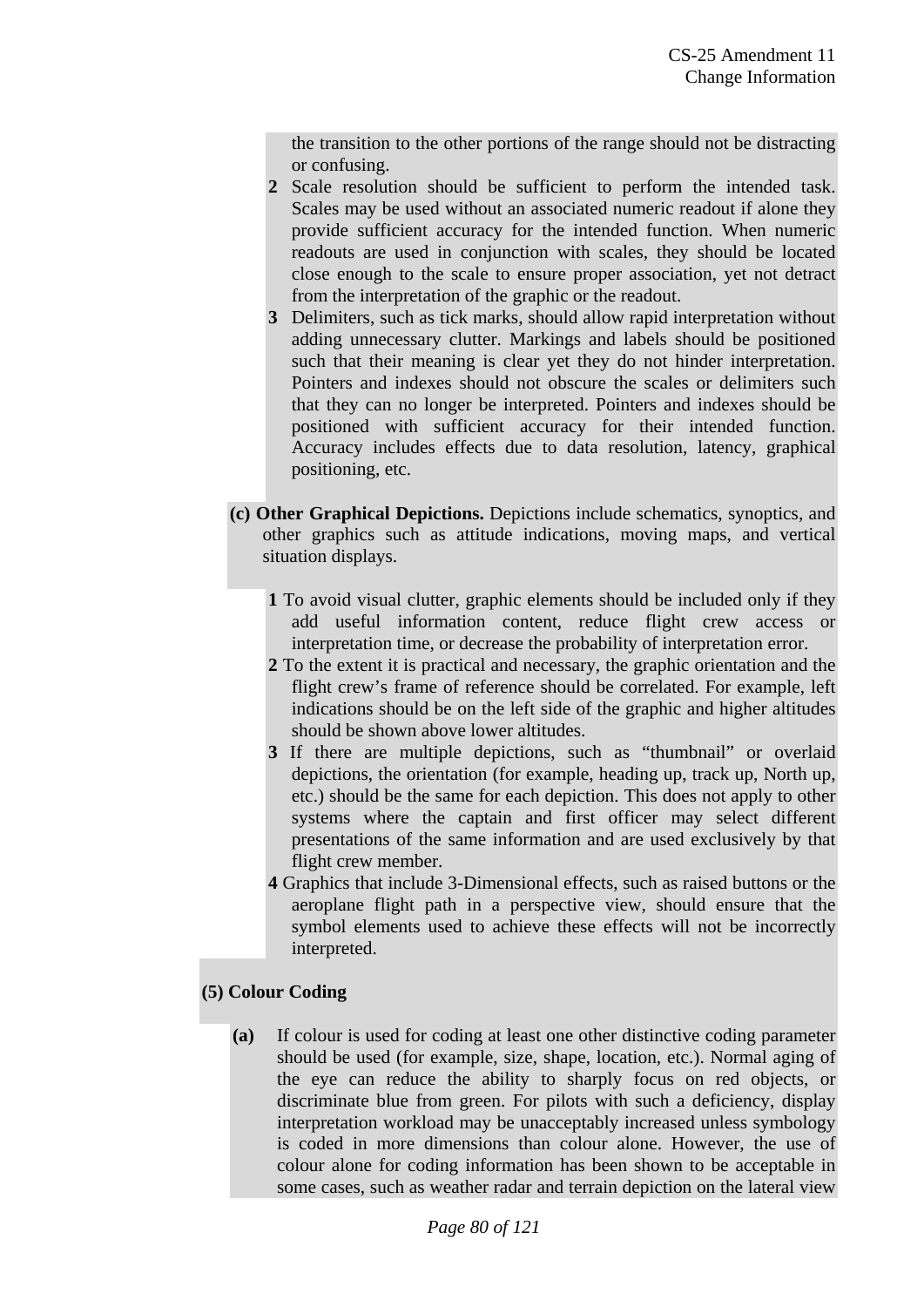of the navigation display.

- **(b)** To ensure correct information transfer, the consistent use and standardisation of colour is highly desirable. In order to avoid confusion or interpretation error, there should not be a change in how the colour is perceived over all foreseeable conditions. Colours used for one purpose in one information set should not be used for an incompatible purpose that could create a misunderstanding within another information set. In particular, consistent use and standardisation for red and amber or yellow, per CS 25.1322, is required to retain the effectiveness of flight crew alerts. A common application is the progression from green to amber to red, representing increasing degrees of threat, potential hazard, safety criticality, or need for flight crew awareness or response. Inconsistencies in the use of colour should be evaluated to ensure that they are not susceptible to confusion or errors, and do not adversely impact the intended function of the system(s) involved.
- **(c)** If colour is used for coding it is considered good practice to use six colours or less for coding parameters. Each coded colour should have sufficient chrominance separation so it is identifiable and distinguishable in all foreseeable lighting and operating conditions and when used with other colours. Colours should be identifiable and distinguishable across the range of information element size, shape, and movement. The colours available for coding from an electronic display system should be carefully selected to maximise their chrominance separation. Colour combinations that are similar in luminance should be avoided (for example, Navy blue on black or yellow on white).
- **(d)** Other graphic depictions such as terrain maps and synthetic vision presentations may use more than six colours and use colour blending techniques to represent colours in the outside world or to emphasize terrain features. These displays are often presented as background imagery and the colours used in the displays should not interfere with the flight crew interpretation of overlaid information parameters as addressed in paragraph  $31c(5)(e)1$  of this chapter.
- **(e)** The following table depicts previously accepted colour coding and the functional meaning associated with each colour. The use of these colours is recommended for electronic display systems with colour displays. (*Note: Some of these colours may be mandatory under CS-25).*

| <b>Feature</b>                                 | <b>Colour</b>                      |
|------------------------------------------------|------------------------------------|
|                                                |                                    |
|                                                |                                    |
| Warnings                                       | Red                                |
| Flight envelope and system limits, exceedances | Red or Yellow/Amber as appropriate |
|                                                |                                    |
|                                                | (see above)                        |
|                                                |                                    |

#### **Table 11 Recommended Colours for Certain Features**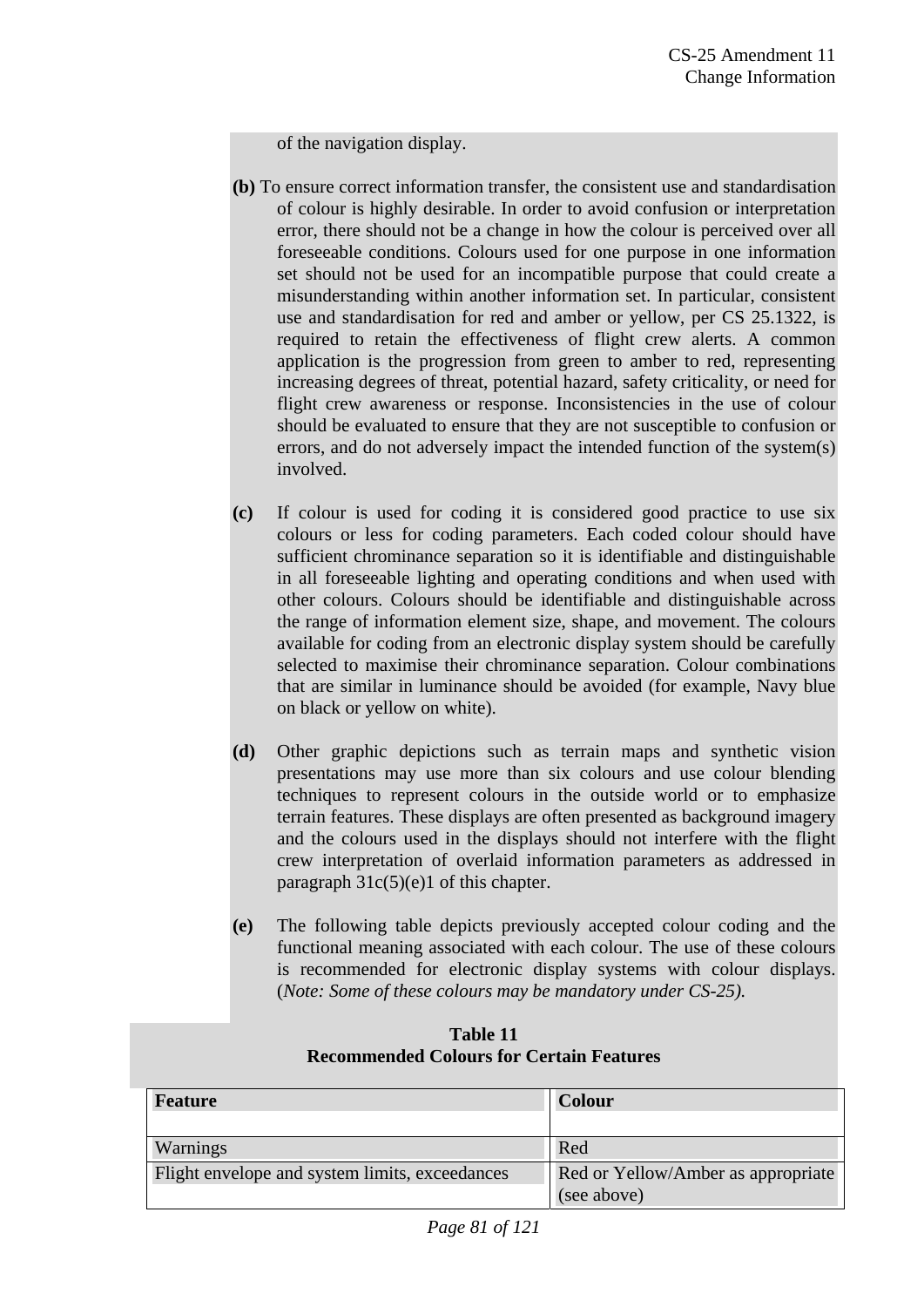| Cautions, non-normal sources                      | Yellow/Amber      |  |
|---------------------------------------------------|-------------------|--|
| Scales, dials, tapes, and associated information  | White $(1)$       |  |
| elements                                          |                   |  |
| Earth                                             | Tan/Brown         |  |
| Sky                                               | Blue/Cyan         |  |
| <b>Engaged Modes/Normal Conditions</b>            | Green             |  |
| Instrument landing system deviation pointer       | Magenta           |  |
| Divisor lines, units and labels for inactive soft | <b>Light Gray</b> |  |
| buttons                                           |                   |  |

### *Note*

*(1) Use of the colour green for tape elements (for example airspeed and altitude) has also been found acceptable if the colour green does not adversely affect flight crew alerting.* 

**(f)** The following table depicts display features that should be allocated a colour from either Colour Set 1 or Colour Set 2.

| Table 12                                                    |  |  |
|-------------------------------------------------------------|--|--|
| <b>Recommended Colour Sets for Certain Display Features</b> |  |  |

| <b>Display Feature</b>   | <b>Colour Set 1</b> | <b>Colour Set 2</b> |
|--------------------------|---------------------|---------------------|
| Fixed reference symbols  | White               | Yellow(I)           |
| Current data, values     | White               | Green               |
| Armed modes              | White               | Cyan                |
| Selected data, values    | Green               | Cyan                |
| Selected heading         | Magenta(2)          | Cyan                |
| Active route/flight plan | Magenta             | White               |

### *Notes*

*(1) Use of the colour yellow for functions other than flight crew alerting should be limited and should not adversely affect flight crew alerting.* 

*(2) In Colour Set 1, magenta is intended to be associated with those analogue parameters that constitute "fly to" or "keep centred" type information.* 

**(g) Colour Pairs.** For further information on this subject see the FAA report *Human Factors Design Guide Update (Report Number DOT/FAA/CT-96/01): A Revision to Chapter 8 - Human Interface Guidelines.* 

**(h)** When background colour is used (for example, grey), it should not impair the use of the overlaid information elements. Labels, display-based controls, menus, symbols, and graphics should all remain identifiable and distinguishable. The use of background colour should conform to the overall flight deck philosophies for colour usage and information management. If texturing is used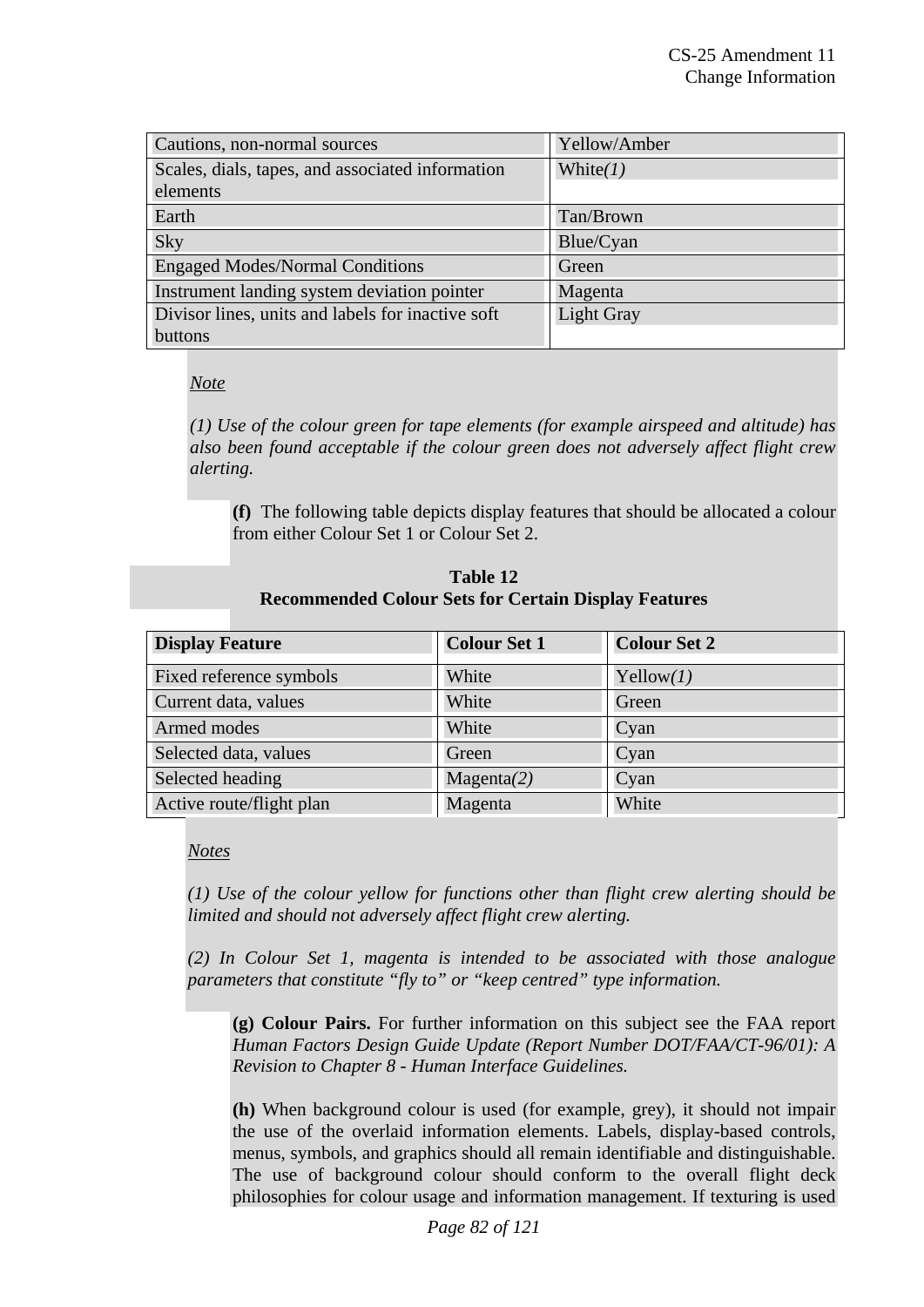to create a background, it should not result in loss of readability of the symbols overlaid on it, nor should it increase visual clutter or pilot information access time. Transparency is a means of seeing a background information element through a foreground one – the use of transparency should be minimised because it may increase pilot interpretation time or errors.

**(i)** Requiring the flight crew to discriminate between shades of the same colour for distinct meaning is not recommended. The use of pure blue should not be used for important information because it has low luminance on many display technologies (for example, CRT and LCD).

**(j)** Any foreseeable change in symbol size should ensure correct colour interpretation; for example, the symbol needs to be sufficiently large so the pilot can interpret the correct colour.

### **d. Dynamic (Graphic) Information Elements on a Display**

- **(1) General.** The following paragraphs cover the motion of graphic information elements on a display, such as the indices on a tape display. Graphic objects that translate or rotate should do so smoothly without distracting or objectionable jitter, jerkiness, or ratcheting effects. Data update rates for information elements used in direct aeroplane or powerplant manual control tasks (such as attitude, engine parameters, etc.) equal to or greater than 15 Hertz have been found to be acceptable. Any lag introduced by the display system should be consistent with the aeroplane control task associated with that parameter. In particular, display system lag (including the sensor) for attitude which does not exceed a first order equivalent time constant of 100 milliseconds for aeroplanes with conventional control system response is generally acceptable.
- **(2)** Movement of display information elements should not blur, shimmer, or produce unintended dynamic effects such that the image becomes distracting or difficult to interpret. Filtering or coasting of data intended to smooth the motion of display elements should not introduce significant positioning errors or create system lag that makes it difficult to perform the intended task.
- **(3)** When a symbol reaches the limit of its allowed range of motion, the symbol should either slide from view, change visual characteristics, or be self-evident that further deflection is impossible.
- **(4)** Dynamic information should not appreciably change shape or colour as it moves. Objects that change sizes (for example, as the map range changes) should not cause confusion as to their meaning and should remain consistent throughout their size range. At all sizes the objects should meet the guidance of this chapter as applicable (that is, the objects should be discernable, legible, identifiable, placed accurately, not distracting, etc.).

**e. Sharing Information on a Display.** There are three primary methods of sharing information on a given display. First, the information may be overlaid or combined, such as when traffic alert and collision avoidance system (TCAS) information is overlaid on a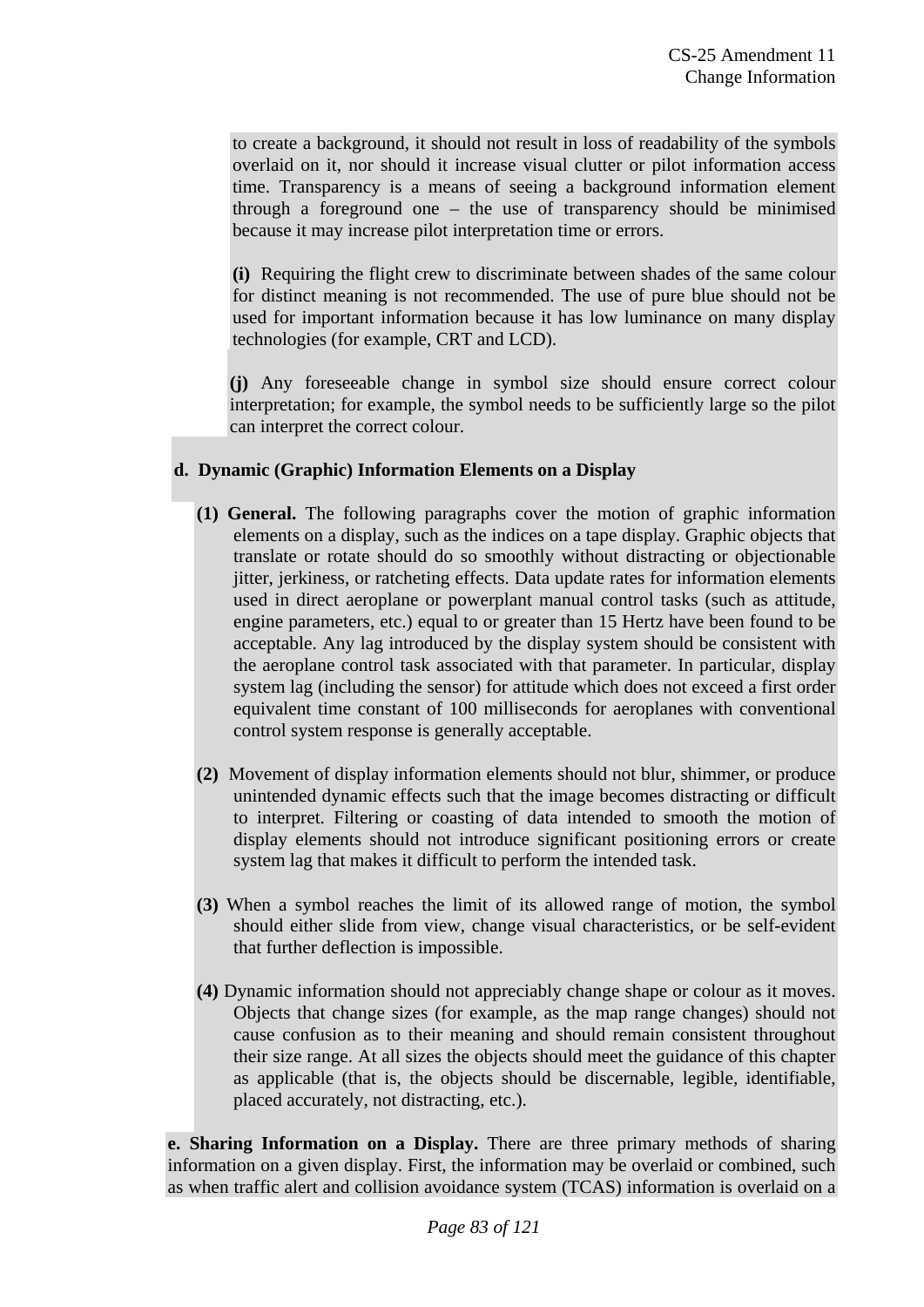map display. Second, the information can be time shared so that the pilot toggles between functions, one at a time. Third, the information may be displayed in separate physical areas or windows that are concurrently displayed. Regardless of the method of information sharing, care should be taken to ensure that information that is out prioritised, but is needed, can be recovered, and that it will not be needed more quickly than it can be recovered.

# **(1) Overlays and Combined Information Elements. The following guidelines** apply:

- When information is graphically overlaid over other information (for example, an aeroplane symbol over a waypoint symbol) in the same location on a display, the loss of information availability, information access times, and potential for confusion should be minimised.
- When information obscures other information it should be shown that the obscured information is either not needed when it is obscured or can be rapidly recovered. Needed information should not be obscured. This may be accomplished by protecting certain areas of the display.
- If information is integrated with other information on a display, the projection, the placement accuracy, the directional orientation and the display data ranges should all be consistent (for example, when traffic or weather is integrated with navigation information). When information elements temporarily obscure other information (for example, pop-up menus or windows), the resultant loss of information should not cause a hazard in accordance with the obscured information's intended function.
- **(2) Time Sharing.** The following guidelines apply:
	- Guidance on Full-time vs. Part-time Displays (see paragraph 36c(3) of this AMC).
	- Any information that should or must be continuously monitored by the flight crew should be displayed at all times (for example, attitude).
	- Whether or not information may be time shared depends on how easily it can be retrieved in normal, non-normal, and emergency operations. Information for a given performance monitoring task may be time shared if the method of switching back and forth does not jeopardise the performance monitoring task.
	- Generally, system information, planning, and other information not necessary for the pilot tasks can be time shared.
- **(3) Separating Information Visually.** When different information elements are adjacent to each other on a display, the elements should be separated visually so the pilots can easily distinguish between them. Visual separation can be achieved with, for example, spacing, delimiters, or shading in accordance with the overall flight deck information management philosophy. Required information presented in reversionary or compacted display modes following a display failure should still be uncluttered and still allow acceptable information access time.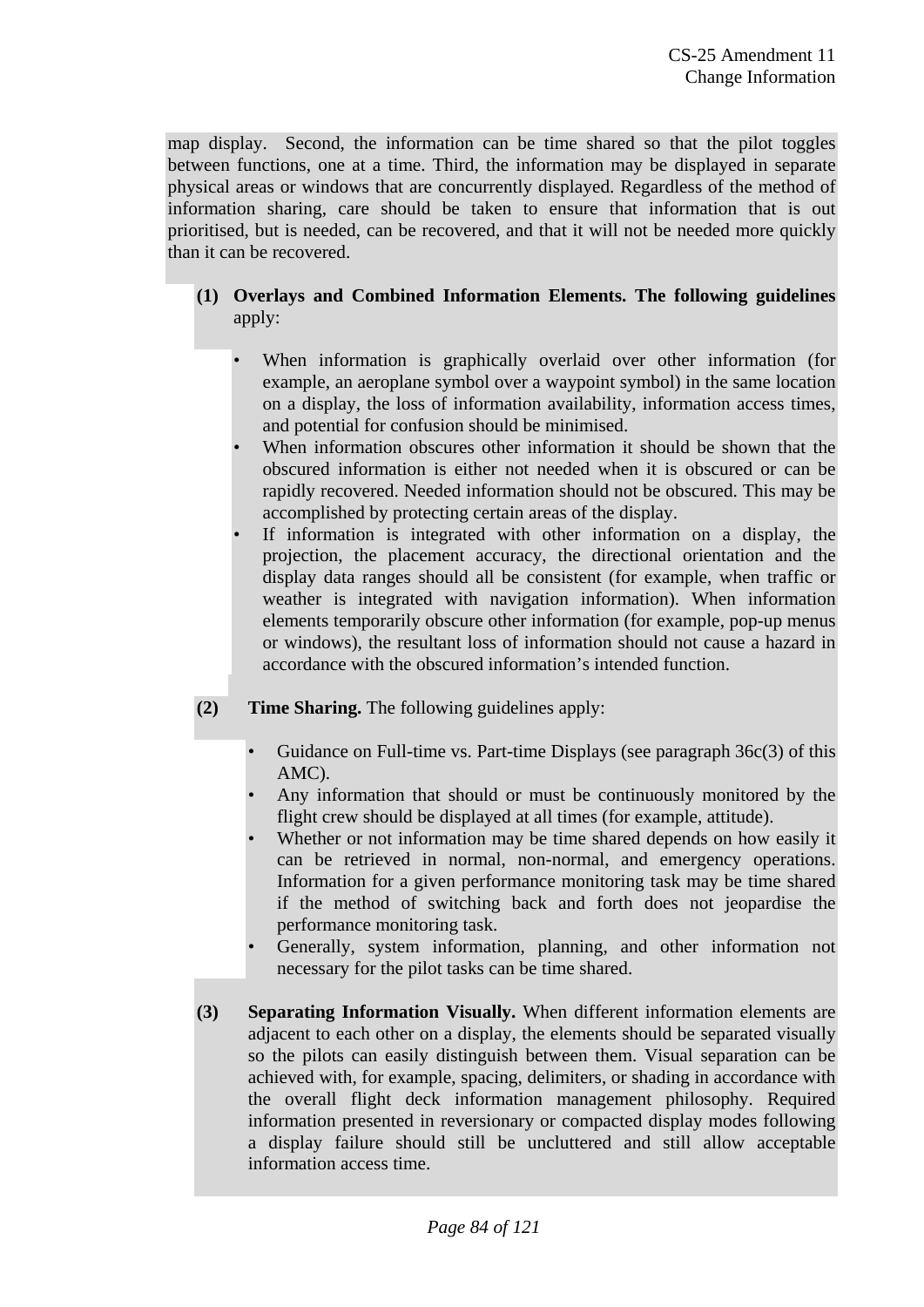### **(4) Clutter and De-Clutter**

- **(a)** A cluttered display presents an excessive number or variety of symbols, colours, and/or other unnecessary information and, depending on the situation, may interfere with the flight task or operation. A cluttered display causes increased flight crew processing time for display interpretation, and may detract from the interpretation of information necessary to navigate and fly the aeroplane. Information should be displayed so that clutter is minimised.
- **(b)** To enhance pilot performance a means should be considered to de-clutter the display. For example, an attitude indicator may automatically declutter when the aeroplane is at an unusual attitude to aid the pilot in recovery from the unusual attitude by removing unnecessary information and retaining information required for the flight crew to recover the aeroplane.

### **f. Annunciations and Indications**

- **(1) General.** Annunciations and indications include annunciator switches, messages, prompts, flags, and status or mode indications which are either on the flight deck display itself or control a flight deck display. Reference: CS 25.1322 and the associated AMC for information regarding specific annunciations and indications such as warning, caution, and advisory level alerts.
	- **(a)** Annunciations and indications should be operationally relevant and limited to minimise the adverse effects on flight crew workload.
	- **(b)** Annunciations and indications should be clear, unambiguous, timely, and consistent with the flight deck design philosophy. When an annunciation is provided for the status or mode of a system, it is recommended that the annunciation indicate the actual state of the system and not just the position or selection of a switch. Annunciations should only be indicated while the condition exists.
- **(2) Location.** Annunciations and indications should be consistently located in a specific area of the electronic display. Annunciations that may require immediate flight crew awareness should be located in the flight crew's forward/primary field of view.

#### **(3) Managing Messages and Prompts**

- **(a)** The following general guidance applies to all messages and prompts:
	- When messages are currently being displayed and there are additional messages in the queue that are not currently displayed, there should be an indication that the additional messages exist.
	- Within levels of urgency, messages should be displayed in logical order. In many cases the order of occurrence of events has been found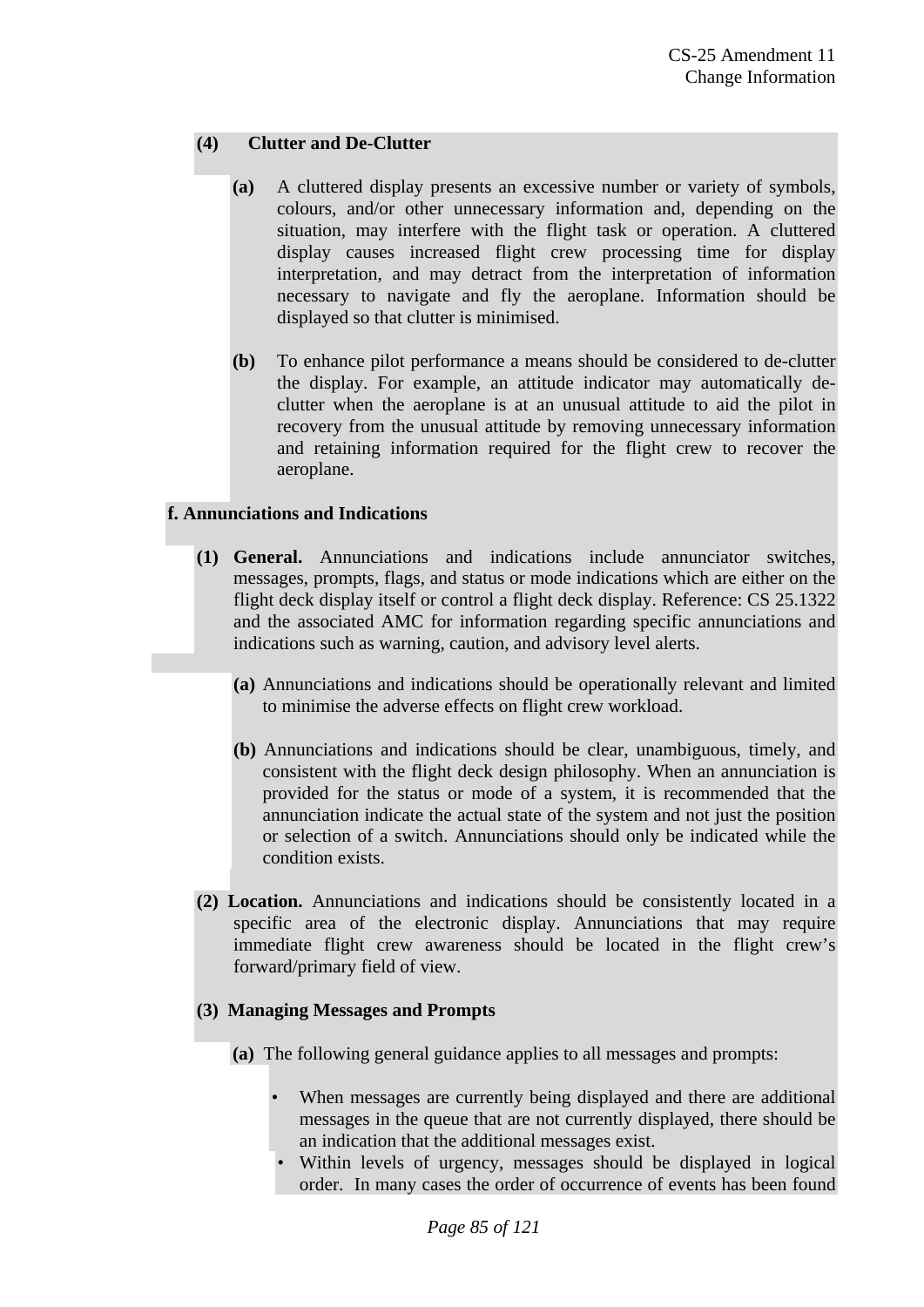to be the most logical way to place the messages in order.

**(b)** A text change by itself should not be used as an attention-getting cue (for example, to annunciate mode changes).

**(4) Blinking.** Blinking information elements such as readouts or pointers are effective methods of annunciation. However, the use of blinking should be limited because it can be distracting and excessive use reduces the attention getting effectiveness. Blinking rates between 0.8 and 4.0 Hertz should be used, depending on the display technology and the compromise between urgency and distraction. If blinking of an information element can occur for more than approximately 10 seconds, a means to cancel the blinking should be provided.

**g. Use of Imaging.** This paragraph provides guidance on the use of images which depict a specific portion of the aeroplane environment. These images may be static or continuously updated. Imaging includes weather radar returns, terrain depictions, forecast weather maps, video, enhanced vision displays, and synthetic vision displays. Images may be generated from databases or by sensors.

- **(1)** Images should be of sufficient size and include sufficient detail to meet the intended function. The pilots should be able to readily distinguish the features depicted. Images should be oriented in such a way that their presentation is easily interpreted. All images, but especially dynamic images, should be located or controllable so they do not distract the pilots from required tasks. The source and intended function of the image and the level of operational approval for using the image should be provided to the pilots. This can be accomplished using the aeroplane flight manual, image location, adequate labelling, distinct texturing, or other means.
- **(2)** Image distortion should not compromise image interpretation. Images meant to provide information about depth (for example, 3-Dimensional type perspective displays) should provide adequate depth information to meet the intended function.
- **(3)** Dynamic images should meet the guidance in paragraph 31d of this chapter, above. The overall system lag time of a dynamic image relative to real time should not cause flight crew misinterpretation or lead to a potentially hazardous condition. Image failure, freezing, coasting or colour changes should not be misleading and should be considered during the safety analysis.
- **(4)** When overlaying coded information elements over images, the information elements should be readily identifiable and distinguishable for all foreseeable conditions of the underlying image and range of motion. The information elements should not obscure necessary information contained in the image. The information should be depicted with the appropriate size, shape, and placement accuracy to avoid being misleading. They should retain and maintain their shape, size, and colour for all foreseeable conditions of the underlying image and range of motion.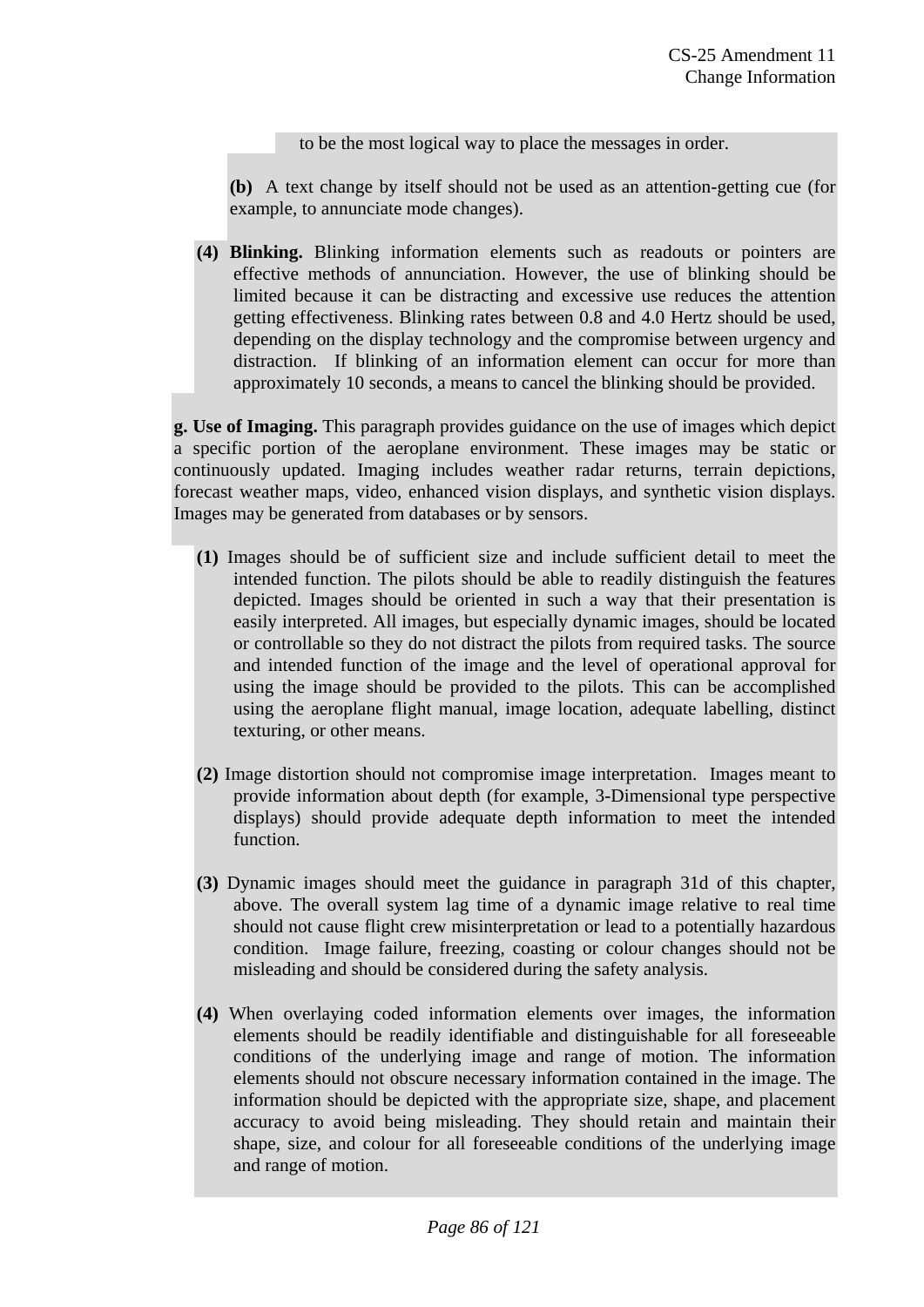**(5)** When fusing or overlaying multiple images, the resultant combined image should meet its intended function despite any differences in image quality, projection, data update rates, sensitivity to sunlight, data latency, or sensor alignment algorithms. When conforming an image to the outside world, such as on a HUD, the image should not obscure or significantly hinder the flight crew's ability to detect real world objects. An independent brightness control of the image may help satisfy this guideline. Image elements that correlate or highlight real world objects should be sufficiently coincident to avoid interpretation error or significantly increase interpretation time.

**32. – 35.** [RESERVED]

#### **CHAPTER 6**

#### **ORGANISING ELECTRONIC DISPLAY INFORMATION ELEMENTS**

#### **36. Organising Information Elements**

**a. General.** This chapter provides guidance for integrating information into the flight deck related to managing the location of information, arranging the display, windowing, configuring and reconfiguring the display, and selecting the sensors across the flight deck displays. The following paragraphs include guidance for various flight deck configurations from dedicated electronic displays for the attitude director indicator and the horizontal situation indicator to larger display sizes which use windowing techniques to display various functionalities on one display area. In some flight decks the primary flight information and the navigation display are examples of information that is displayed using windowing techniques. Chapter 5 of this AMC provides guidance for information elements including: text, labels, symbols, graphics, and other depictions (such as video) in isolation and combination.

**b. Types and Arrangement of Display Information.** This paragraph provides guidance for the arrangement and location of categories of information. The categories of information include:

- Primary flight information including attitude, airspeed, altitude, and heading.
- Powerplant information which covers functions relating to propulsion.
- Other information.
- **(1) Placement General Information.** The position of a message or symbol within a display conveys meaning to the pilot. Without the consistent or repeatable location of a symbol in a specific area of the electronic display interpretation error and response times may increase. The following information should be placed in a consistent location under normal conditions:
	- Primary flight information (see paragraph 36b(3) in this chapter and Appendix 1 of this AMC).
	- Powerplant information (see paragraph 36b(4) in this chapter and Appendix 2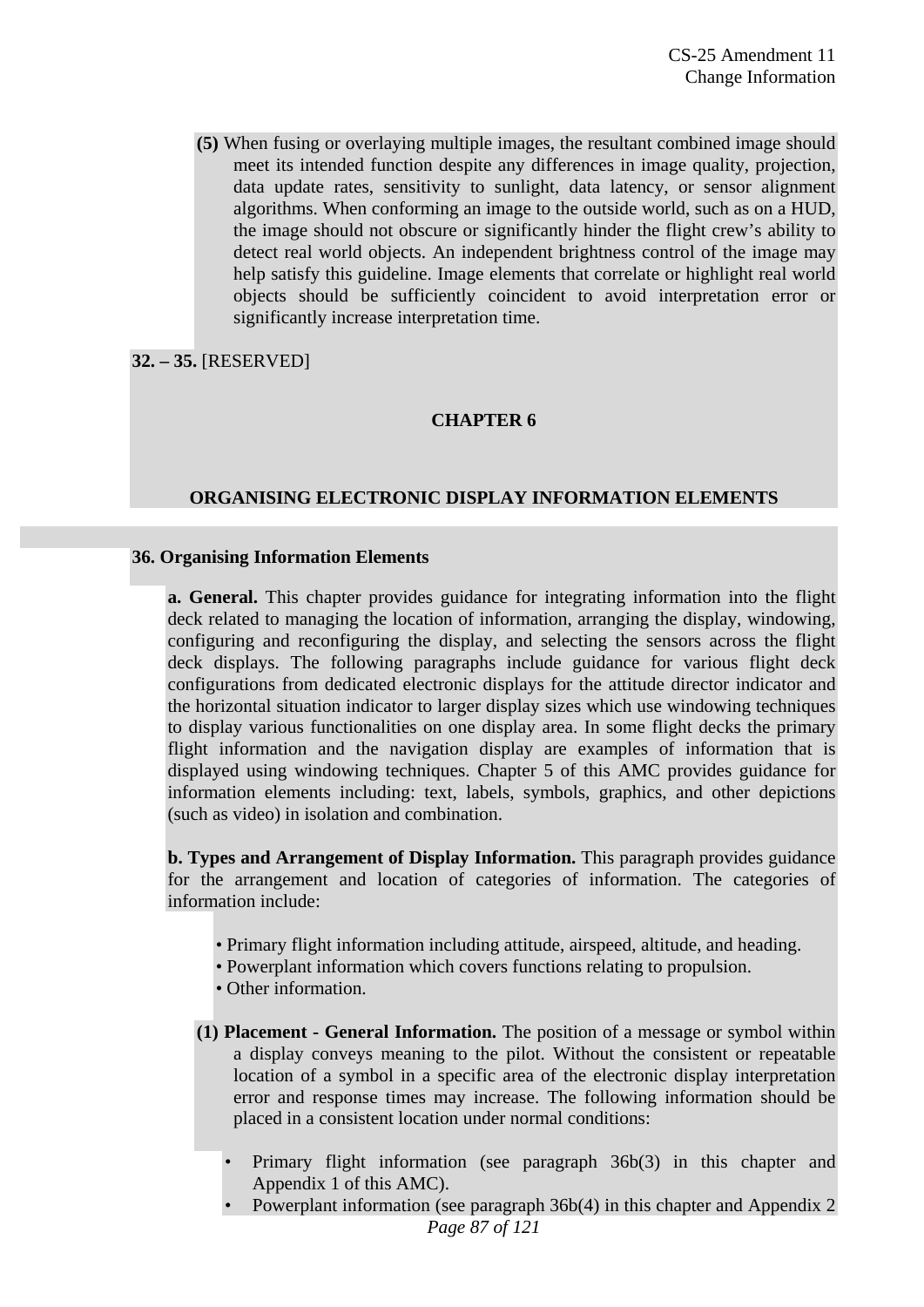of this AMC).

- Flight crew alerts each flight crew alert should be displayed in a specific location or a central flight crew alert area.
- Autopilot and flight director modes of operation.
- Lateral and vertical path deviation indicators.
- Radio altitude indications.
- Failure flags should be presented in the location of the information they reference or replace.
- Data labels for navigation, traffic, aeroplane system, and other information should be placed in a consistent position relative to the information they are labelling.
- Supporting data for other information, such as bugs and limit markings, should be consistently positioned relative to the information they support.
- Features on electronic moving map displays (for example, VORs, waypoints, etc.) relative to the current aeroplane position. In addition, the features should be placed on a constant scale for each range selected.
- Segment of flight information relative to similar information or other segments.
- **(2) Placement Controls and Indications.** When a control or indication occurs in multiple places (for example a "Return" control on multiple pages of a flight management function), the control or indication should be located consistently for all occurrences.

### **(3) Arrangement - Basic T Information**

- **(a)** CS 25.1321(b) includes specifications for the "Basic T" arrangement of certain information required by CS 25.1303(b).
- **(b)** The following paragraphs provide guidance for the Basic T arrangement. This guidance applies to single and multiple display surfaces.
	- **1** The Basic T information should be displayed continuously, directly in front of each flight crew member under normal (that is, no display system failure) conditions. CS 25.1321(b) requires that flight instruments required by CS 25.1303 must be grouped on the instrument panel and centred as nearly as practicable about the vertical plane of the pilot's forward vision.
	- **2** The Basic T arrangement applies to the primary display of attitude, airspeed, altitude, and direction of flight. Depending on the flight deck design, there may be more than one indication of the Basic T information elements in front of a pilot. For example, heading information may appear on back-up displays, HUDs, and moving map displays. The primary airspeed, altitude, and direction indications are the respective display indications closest to the primary attitude indication.
	- **3** The primary attitude indication should be centred about the plane of the flight crew's forward vision. This should be measured from the DEP at the flight crew station. If located on the main instrument panel, the primary attitude indication must be in the top centre position (CS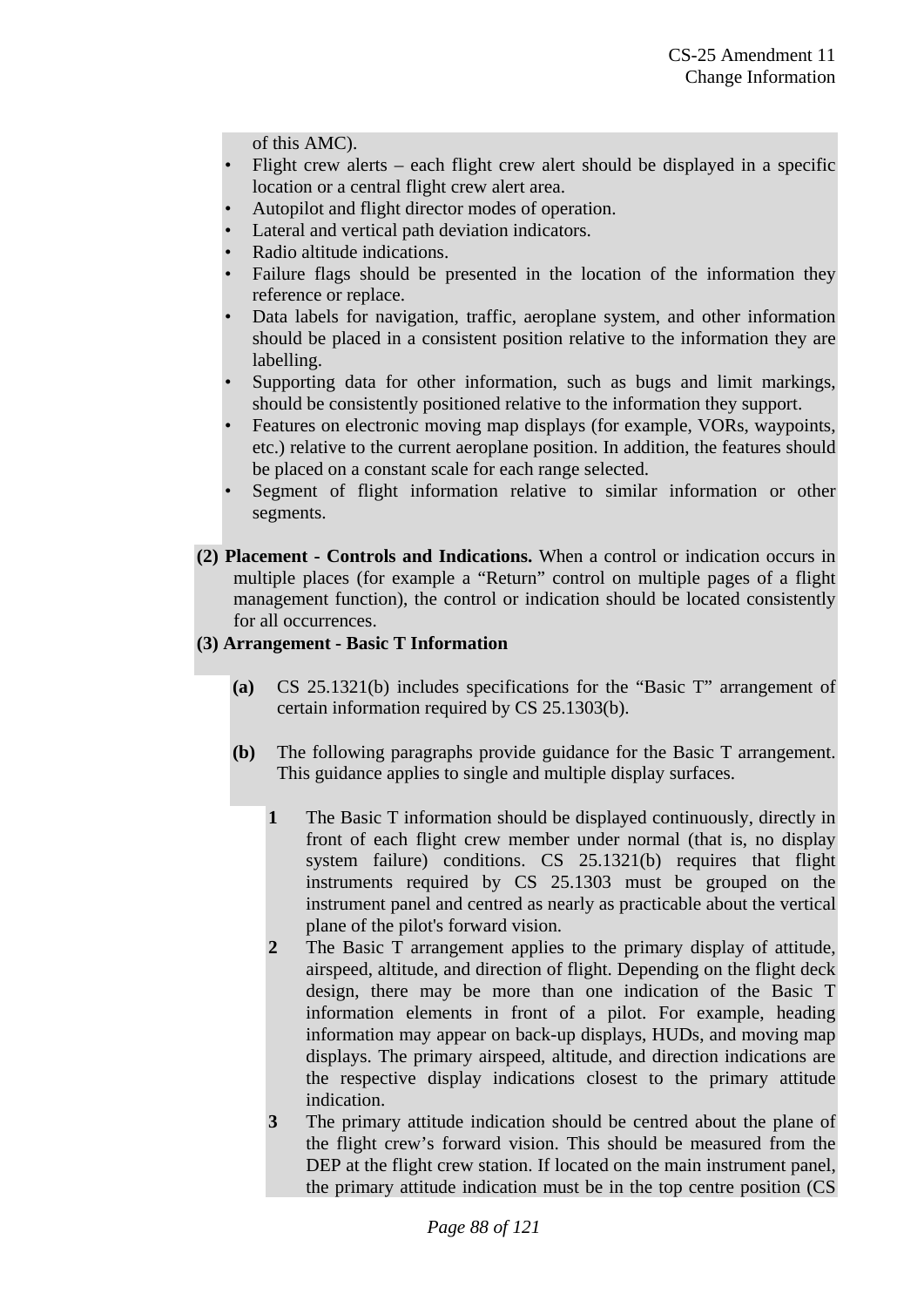25.1321(b)). The attitude indication should be placed so that the display is unobstructed under all flight conditions. Refer to SAE ARP 4102/7 for additional information.

- **4** The primary airspeed, altitude, and direction of flight indications should be located adjacent to the primary attitude indication. Information elements placed within, overlaid, or between these indications, such as lateral and vertical deviation, are acceptable when they are relevant to respective airspeed, altitude, or directional indications used for accomplishing the basic flying task, and are shown to not disrupt the normal crosscheck or decrease manual flying performance.
- **5** The instrument that most effectively indicates airspeed must be adjacent to and directly to the left of the primary attitude indication (CS 25.1321(b)). The centre of the airspeed indication should be aligned with the centre of the attitude indication. For airspeed indications, vertical deviations have been found acceptable up to 15 degrees below to 10 degrees above when measured from the direct horizontal position of the aeroplane waterline reference symbol. For tape type airspeed indications, the centre of the indication is defined as the centre of the current airspeed status reference.
- **6** Parameters related to the primary airspeed indication, such as reference speeds or a mach indication, should be displayed to the left of the primary attitude indication.
- **7** The instrument that most effectively indicates altitude must be located adjacent to and directly to the right of the primary attitude indication (CS 25.1321(b)). The centre of the altitude indication should be aligned with the centre of the attitude indication. For altitude indications, vertical deviations have been found acceptable up to 15 degrees below to 10 degrees above when measured from the direct horizontal position of the aeroplane waterline reference symbol. For tape type altitude indications, the centre of the indication is defined as the centre of the current altitude status reference.
- **8** Parameters related to the primary altitude indication, such as the barometric setting or the primary vertical speed indication, should be displayed to the right of the primary altitude indication.
- **9** The instrument that most effectively indicates direction of flight must be located adjacent to and directly below the primary attitude indication (CS 25.1321(b)). The centre of the direction of flight indication should be aligned with the centre of the attitude indication. The centre of the direction of flight indication is defined as the centre of the current direction of flight status reference.
- **10** Parameters related to the primary direction of flight indication, such as the reference (that is, magnetic or true) or the localiser deviation should be displayed below the primary attitude indication.
- **11** If applicants seek approval of alternative instrument arrangements by equivalent safety under Part 21A.21(c)2, the Agency will normally require well-founded research, or relevant service experience from military, foreign, or other sources to substantiate the applicants' proposed compensating factors.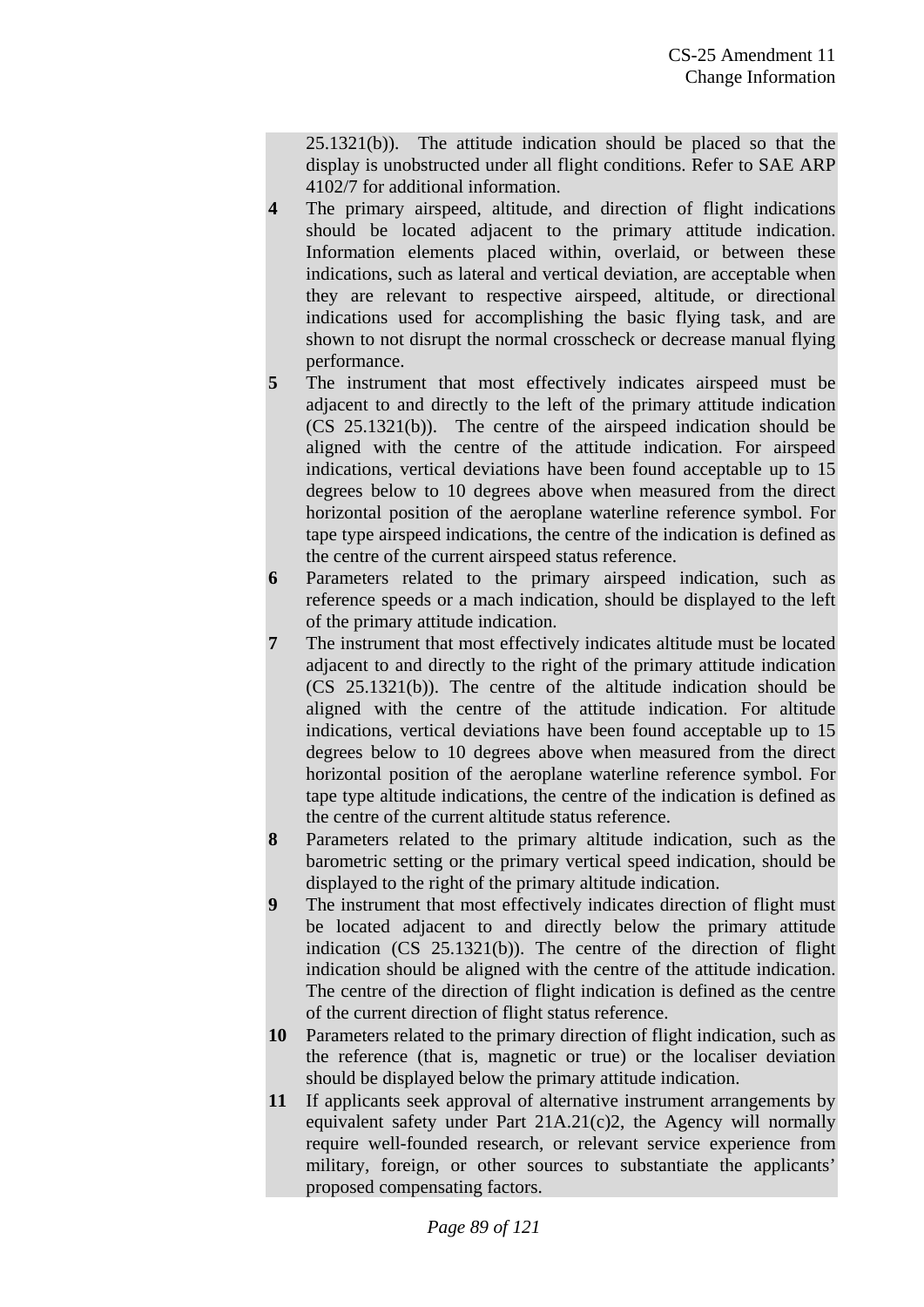# **(4) Arrangement - Powerplant Information**

- **(a)** Required engine indications necessary to set and monitor engine thrust or power should be continuously displayed in the flight crew's primary field of view, unless the applicant can demonstrate that this is not necessary (see the guidance in paragraph 36c(3) of this chapter and Appendix 2 of this AMC). The automatically selected display of powerplant information should not suppress other information that requires flight crew awareness.
- **(b)** Powerplant information must be closely grouped (in accordance with § 25.1321) in an easily identifiable and logical arrangement which allows the flight crew to clearly and quickly identify the displayed information and associate it with the corresponding engine. Typically, it is considered to be acceptable to arrange parameters related to one powerplant in a vertical manner and, according to powerplant position, next to the parameters related to another powerplant in such a way that identical powerplant parameters are horizontally aligned. Generally, place parameter indications in order of importance with the most important one at the top. Typically, the top indication is the primary thrust setting parameter.

### **(5) Arrangement - Other Information (For Example, Glideslope and Multi-Function Displays)**

- **(a)** Glideslope or glidepath deviation scales should be located to the right side of the primary attitude indication. If glideslope deviation data is presented on both an electronic horizontal situation indicator and an electronic attitude direction indicator, the information should appear in the same relative location on each indicator.
- **(b)** When the glideslope pointer is being driven by a RNAV (area navigation) system with VNAV (vertical navigation) or ILS (instrument landing system) look-alike functionality, the pointer should not be marked "GS" or "glideslope."
- **(c)** Navigation, weather, and vertical situation display information is often displayed on multi-function displays. This information may be displayed on one or more physical electronic displays, or on several areas of one larger display. When this information is not required to be displayed continuously, it can be displayed part-time, but the displayed information should be easily recoverable to the flight crew when needed. For guidance on part-time displays see paragraph 36c(3) of this chapter.
- **(d)** Other information should not be located where the primary flight information or required powerplant information is normally presented. See paragraphs 36b(1) and 36b(3) of this chapter for primary flight information guidance. See paragraphs 21e(10) and 36b(4) of this AMC for powerplant information guidance.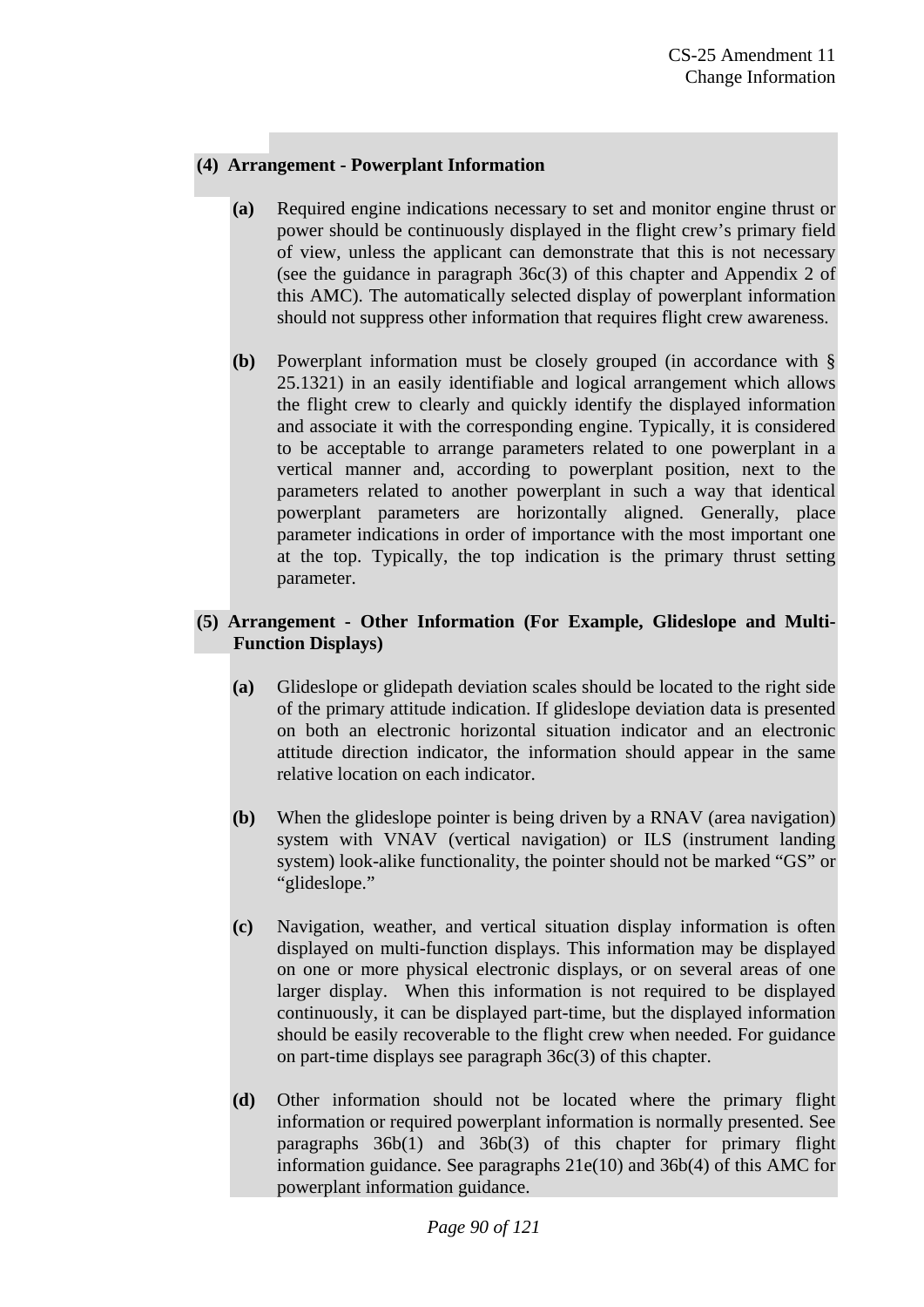**c. Managing Display Information.** The following paragraphs address managing and integrating the display of information throughout the flight deck. This includes the use of windows to present information and the use of menus to manage the display of information.

- **(1) Window.** A window is a defined area which can be present on one or more physical displays. A window that contains a set of related information is commonly referred to as a format. Multiple windows may be presented on one physical display surface and may have different sizes. Guidelines for sharing information on a display, using separate windows, are as follows:
	- The window(s) should have fixed size(s) and location(s).
	- Separation between information elements within and across windows should be sufficient to allow the flight crew to readily distinguish separate functions or functional groups (for example, powerplant indication) and avoid any distractions or unintended interaction.
	- Display of selectable information, such as a window on a display area, should not interfere with or affect the use of primary flight information.
	- For additional information regarding the display of data on a given location, data blending, and data over-writing (see ARINC Specification 661).

# **(2) Menu**

- **(a)** A menu is a displayed list of items from which the flight crew can choose. Menus include drop-down and scrolling menus, line select keys on a multi-function display, and flight management system menu trees. An option is one of the selectable items in a menu. Selection is the action a user makes in choosing a menu option, and may be done by pointing (with a cursor control device or other mechanism), entering an associated option code, or activating a function key.
- **(b)** The hierarchical structure and organisation of the menus should be designed to allow the flight crew to sequentially step through the available menus or options in a logical way that supports their tasks. The options provided on any particular menu should be logically related to each other. Menus should be displayed in consistent locations, either a fixed location or a consistent relative location, so that the flight crew knows where to find them. At all times the system should indicate the current position within the menu and menu hierarchy.
- **(c)** The number of sub-menus should be designed to assure timely access to the desired option without over-reliance on memorisation of the menu structure. The presentation of items on the menu should allow clear distinction between items that select other menus and items that are the final selection.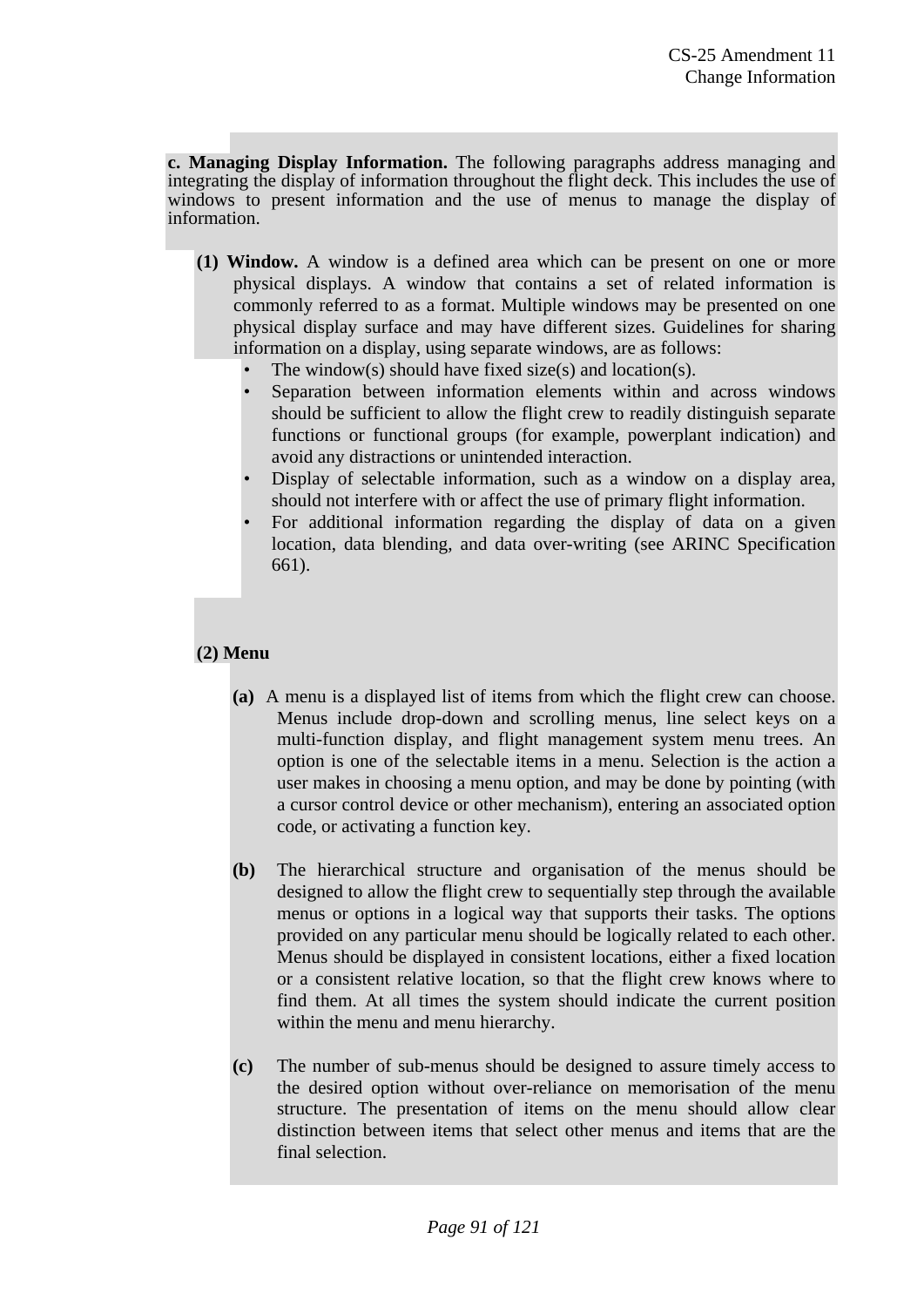- **(d)** The number of steps required to choose the desired option should be consistent with the frequency, importance, and urgency of the flight crew's task.
- **(e)** When a menu is displayed it should not obscure required information.

**(3) Full-time vs. Part-time Display of Information.** Some aeroplane parameters or status indications are required to be displayed by the specifications (for example, powerplant information required by CS 25.1305), yet they may only be necessary or required in certain phases of flight. If it is desired to inhibit some parameters from full-time display, a usability level and functionality equivalent to a full-time display should be demonstrated.

- **(a)** When determining if information on a display can be part-time, consider the following criteria:
	- Continuous display of the parameter is not required for safety of flight in all normal flight phases.
	- The parameter is automatically displayed in flight phases where it is required, when its value indicates an abnormal condition, or when it would be relevant information during a failure condition.
	- Display of the inhibited parameter can be manually selected by the flight crew without interfering with the display of other required information.
	- If the parameter fails to be displayed when required, the failure effect and compounding effects must meet the specifications of all applicable specifications (for example, CS 25.1309).
	- The automatic or requested display of the inhibited parameter should not create unacceptable clutter on the display. Also, simultaneous multiple "pop-ups" should not create unacceptable clutter on the display.
	- If the presence of a new parameter is not sufficiently self-evident, suitable alerting or other annunciations should accompany the automatic presentation of the parameter.

# **(b) Pop-up Display of Information**

- **1** Certain types of information, such as terrain and TCAS, are required by operating rules to be displayed, yet they are only necessary or required in certain phases of flight (similar to the part-time display of required aeroplane parameters, (see paragraph 36b(3) of this chapter)) or under specific conditions. One method commonly employed to display this information is called "automatic pop-up." Automatic popups may be in the form of an overlay, such as a TCAS overlay on the moving map, or in a separate window as a part of a display format. Pop-up window locations should not obscure required information.
- **2** Consider the following criteria for displaying automatic pop-up information:
	- Information is automatically displayed when its value indicates a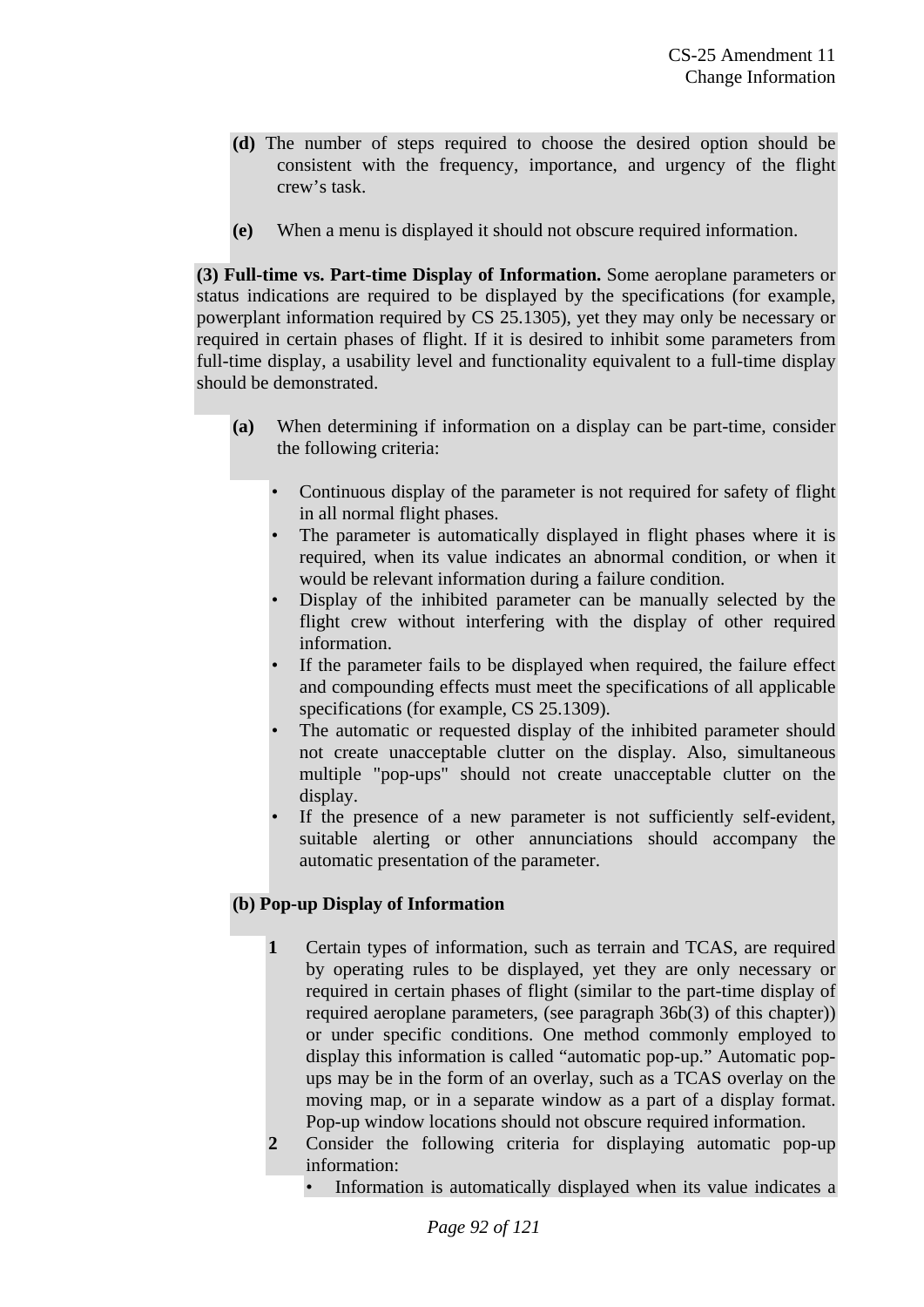predetermined condition, or when the associated parameter reaches a predetermined value.

- Pop-up information should appropriately attract the flight crew's attention while minimising task disruption.
- If the flight crew deselects the display of the automatic pop-up information, then another automatic pop-up should not occur until a new condition/event causes it.
- If an automatic pop-up condition is activated and the system is in the wrong configuration or mode to display the information, and the system configuration cannot be automatically changed, then an annunciation should be displayed in the colour associated with the nature of the alert, prompting the flight crew to make the necessary changes for the display of the information. This guidance differs from the part-time display of information required by CS-25 because the required information should be displayed regardless of the configuration.
- If a pop-up(s) or simultaneous multiple pop-ups occur and obscure information, it should be shown that the obscured information is not relevant or necessary for the current flight crew task. Additionally, the pop-ups should not cause a misleading presentation.
- If more than one automatic pop-up occurs simultaneously on one display area, for example a terrain and TCAS pop-up, then the system should prioritise the pop-up events based on their criticality. Pop-up display orientation should be in track-up or heading-up.
- Any information to a given system that is not continuously displayed, but the safety assessment determines it is necessary to be presented to the flight crew, should automatically pop-up or otherwise indicate that its display is required.

**d. Managing Display Configuration.** The following paragraphs address managing the information presented by an electronic display system and its response to failure conditions and flight crew selections. The following paragraphs also provide guidance on the acceptability of display formats and their required physical location on the flight deck, both during normal flight and in failure modes. Manual and automatic system reconfiguration and source switching are also addressed.

- **(1) Normal Conditions.** In normal conditions (that is, non-failure conditions) there may be a number of possible display configurations that may be selected manually or automatically. All possible display configurations available to the flight crew should be designed and evaluated for arrangement, visibility, and interference.
- **(2) System Failure Conditions (Reconfiguration).** The following paragraphs provide guidance on manual and automatic display system reconfiguration in response to display system failures. Arrangement and visibility specifications also apply in failure conditions. Alternative display locations used in nonnormal conditions should be evaluated by the Agency to determine if the alternative locations meet the criteria for acceptability.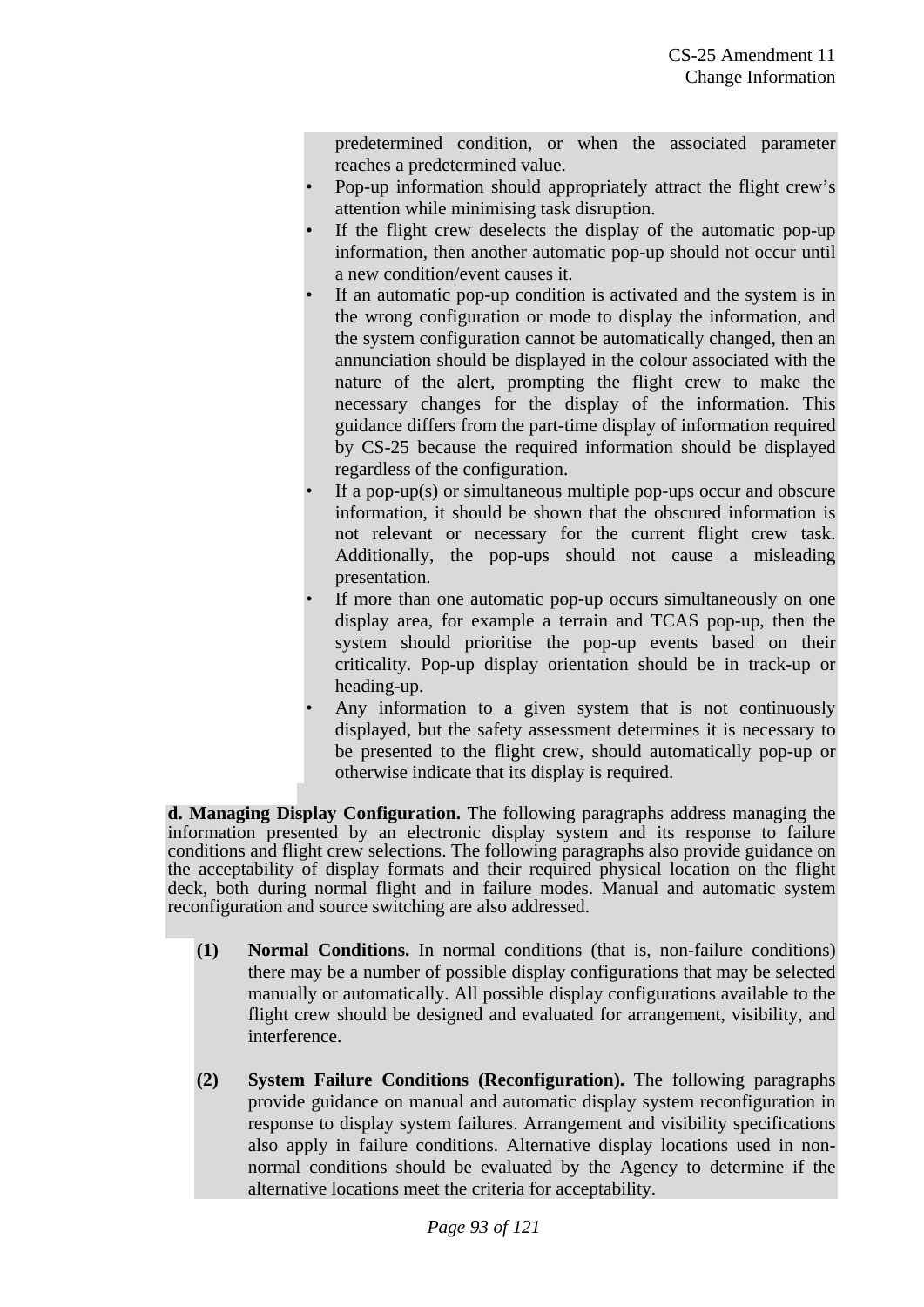- **(a)** Moving display formats to different display locations on the flight deck or using redundant display paths to drive display information is acceptable to meet availability and integrity specifications.
- **(b)** In an instrument panel configuration with a display unit for primary flight information positioned above a display unit for navigation information, it is acceptable to move the primary flight information to the lower display unit if the upper display unit fails.
- **(c)** In an instrument panel configuration with a display unit for primary flight information positioned next to a display unit for navigation information, it is acceptable to move the primary flight information to the display unit directly adjacent to it if the preferred display unit fails. It is also acceptable to switch the navigation information to a centrally located auxiliary display (multi-function display).
- **(d)** If several possibilities exist for relocating the failed display, a recommended flight crew procedure should be considered and documented in the aeroplane flight manual.
- **(e)** It is acceptable to have manual or automatic switching capability (automatic switching is preferred) in case of system failure; however, the ARAC recommendation for revising § 25.1333(b) requires that the equipment, systems, and installations must be designed so that sufficient information is available to assure control of the aeroplane's airspeed, altitude, heading, and attitude by one of the pilots without additional flight crew action, after any single failure or combination of failures that is not assessed to be extremely improbable.
- **(f)** The following means to reconfigure the displayed information are acceptable:
	- Display unit reconfiguration. Moving a display format to a different location (for example, moving the primary flight information to the adjacent display unit) or the use of a compacted format may be acceptable.
	- Source/graphic generator reconfiguration. The reconfiguration of graphic generator sources either manually or automatically to accommodate a failure may be acceptable. In the case where both the captain and first officer's displays are driven by a single graphic generator source, there should be clear, cautionary alerting to the flight crew that the displayed information is from a single graphic generator source.
	- **1** In certain flight phases, manual reconfiguration may not satisfy the need for the pilot controlling the aeroplane to recover primary flight information without delay. Automatic reconfiguration might be necessary to ensure the timely availability of information that requires immediate flight crew member action.
	- **2** When automatic reconfiguration occurs (for example, display transfer), it should not adversely affect the performance of the flight crew and should not result in any trajectory deviation.
	- **3** When the display reconfiguration results in the switching of sources or display paths that is not annunciated and is not obvious to the flight crew,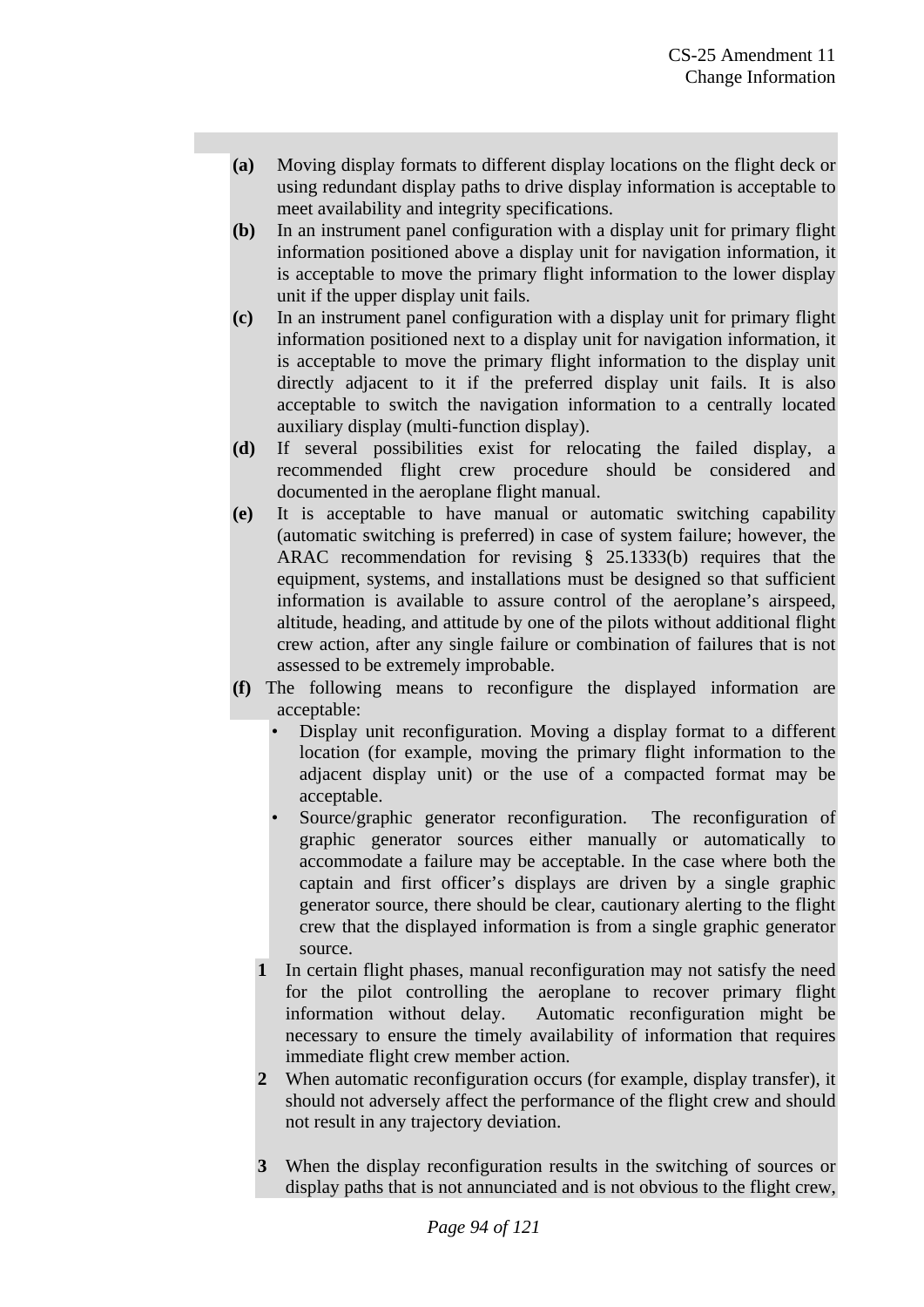care should be taken that the flight crew is aware of the actual status of the systems when necessary, depending on flight deck philosophy.

### e. **Methods of Reconfiguration**

# **(1) Compacted Format**

- **(a)** The term "compacted format," as used in this AMC, refers to a reversionary display mode where selected display components of a multidisplay configuration are combined in a single display format to provide higher priority information following a display failure. The "compacted format" may be automatically selected in case of a primary display failure, or it may be manually (automatic selection preferred) selected by the flight crew. Except for training purposes, the "compacted format" should not be selectable unless there is a display failure. The concepts and specifications of CS 25.1321, as discussed in paragraph 36(b)(3) of this chapter, still apply.
- **(b)** The compacted display format should maintain the same display attributes (colour, symbol location, etc.) and include the same required information, as the primary formats it is replacing. The compacted format should ensure the proper operation of all the display functions it presents, including annunciation of navigation and guidance modes, if present. However, due to size constraints and to avoid clutter, it may be necessary to reduce the amount of display functions on the compacted format. For example, in some cases, the use of numeric readouts in place of graphical scales has been found to be acceptable. Failure flags and mode annunciations should, wherever possible, be displayed in a location common with the normal format.

# **(2) Sensor Selection and Annunciation**

- **(a)** Automatic switching of sensor data to the display system should be considered, especially with highly integrated display systems to address those cases where multiple failure conditions may occur at the same time and require immediate flight crew action. Manual switching may be acceptable.
- **(b)** Independent attitude, direction, and air data sources are required for the captain and first officer's displays of primary flight information (see CS 25.1333). If sources can be switched such that the captain and first officer are provided with single sensor information, each of them should receive a clear annunciation indicating the vulnerability to misleading information.
- **(c)** If sensor information sources cannot be switched, then no annunciation is required.
- **(d)** There should be a means of determining the source of the displayed navigation information and the active navigation mode. For approach operations the source of the displayed navigation information and the active navigation mode should be available on the primary flight display or immediately adjacent to the primary flight display.
- **(e)** The selected source should be annunciated if multiple or different types of navigation sources (flight management system, instrument landing system,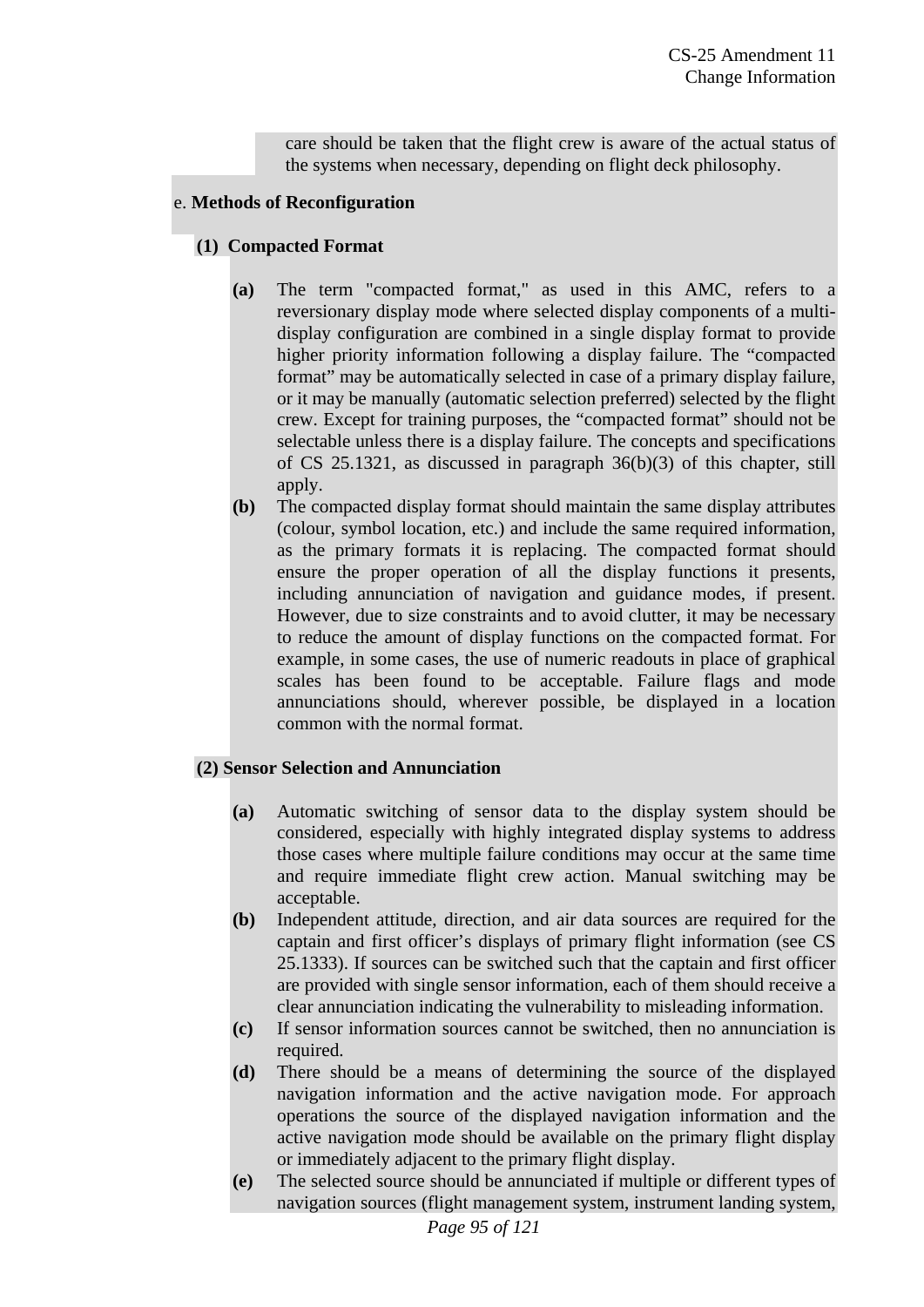GNSS (global navigation satellite system) landing system, etc.) can be selected (manually or automatically).

**(f)** An alert should be given when the information presented to the flight crew is no longer meeting the required integrity level, in particular when there is a single sensor or loss of independence.

**37. – 40.** [RESERVED]

#### **CHAPTER 7 ELECTRONIC DISPLAY SYSTEM CONTROL DEVICES**

**41. General.** Each electronic display system control device has characteristics unique to its operation that need to be considered when designing the functions the display system controls, and the redundancy provided during failure modes. Despite the amount of redundancy that may be available to achieve a given task, the flight deck should still present a consistent user interface scheme for the primary displays and a compatible, if not consistent, user interface scheme for auxiliary displays throughout the flight deck.

**a. Multi-function Control Labels.** Multi-function controls should be labelled such that the pilot is able to:

- Rapidly, accurately, and consistently identify and select all functions of the control device.
- Quickly and reliably identify what item on the display is "active" as a result of cursor positioning, as well as what function will be performed if the item is selected using the selector buttons and/or changed using the multi-function control.
- Determine quickly and accurately the function of the control without extensive training or experience.

**b. Multi-function Controls.** The installation guidelines below apply to control input devices that are dedicated to operating a specific function (for example, control knobs and wheels), as well as new control features (for example, a cursor control device (CCD)).

### **(1) "Hard" Controls**

- **(a)** Mechanical controls used to set numeric data on a display should have adequate friction or tactile detents to allow a flight crew without extensive training or experience to set values (for example, setting an out-of-view heading bug to a displayed number) to a required level of accuracy within a time appropriate to the task.
- **(b)** The input for display response gain to control should be optimised for gross motion as well as fine positioning tasks without overshoots. In accordance with CS 25.777(b), the direction of movement of the cockpit controls must meet the specifications of CS 25.779. Wherever practicable, the sense of motion involved in the operation of other controls must correspond to the sense of the effect of the operation on the aeroplane or on the part operated. Controls of a variable nature using a rotary motion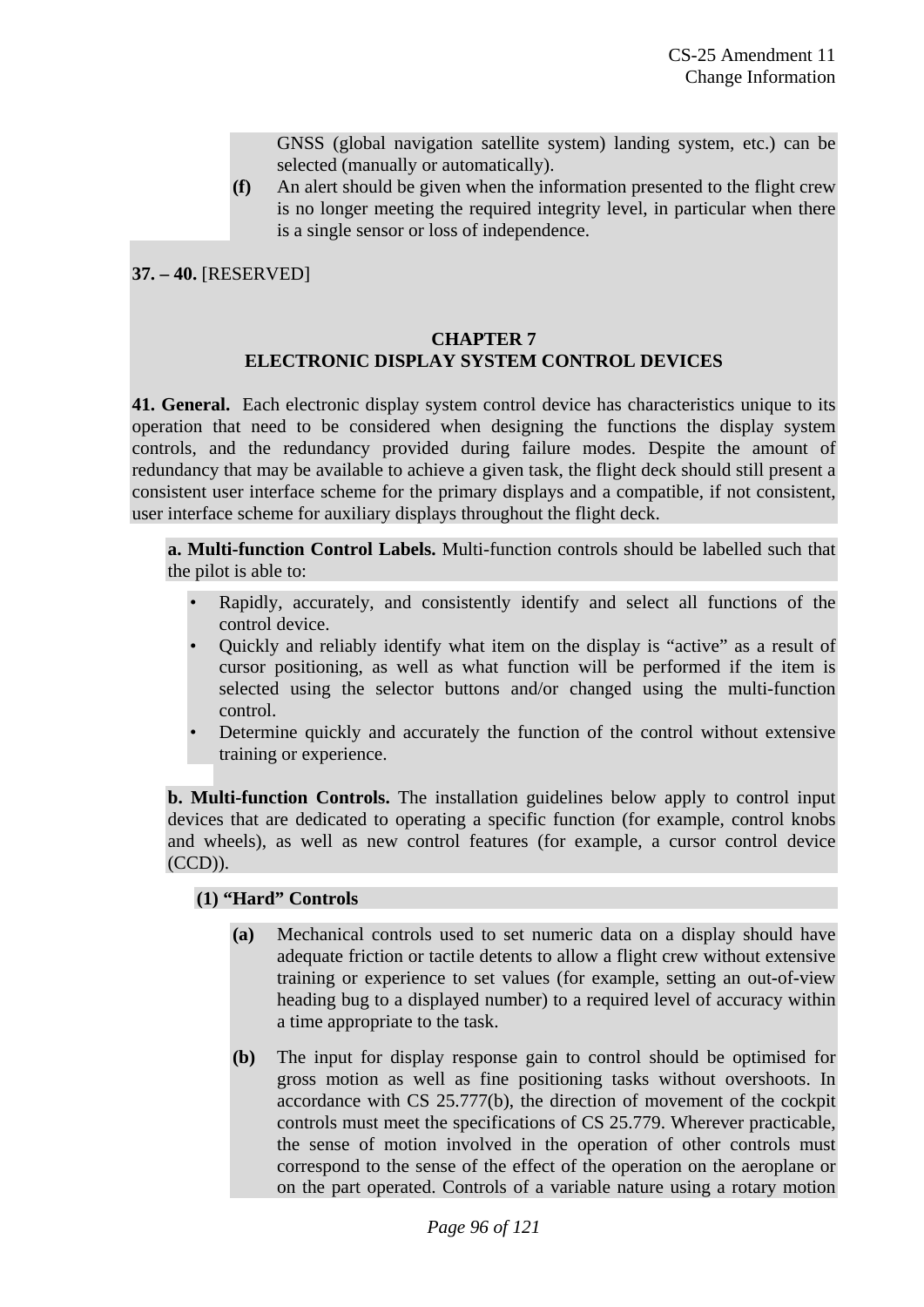must move clockwise from the off position, through an increasing range, to the full on position.

### **(2) "Soft" Controls**

- **(a)** There are two interactive types of soft control displays, one type affects aeroplane systems and the other type does not. Displays that utilize a graphical user interface (GUI) permit information within different display areas to be directly manipulated by the flight crew (for example, changing range, scrolling crew alert messages or electronic checklists, configuring windows, or layering information.) This level of display interaction affects only the presentation of display information and has a minimal effect on flight deck operations. The other level of display interaction provides a GUI to control aeroplane system operations (for example, utility controls on displays traditionally found in overhead panel functions, FMS operations, and graphical flight planning).
- **(b)** The design of display systems that will be used as soft controls is dependent on the functions they control. Consider the following guidelines when designing these display systems:
	- **1** The GUI and control device should be compatible with the aeroplane system they will control. The hardware and software design assurance levels and tests for the GUI and control device should be commensurate with the level of criticality of the aeroplane system they will control.
	- **2** Redundant methods of controlling the system may lessen the criticality required of the display control. Particular attention should be paid to the interdependence of display controls (that is, vulnerability to common mode failures), and to the combined effects of the loss of control of multiple systems and functions.
	- **3** The applicant should demonstrate that the failure of any display control does not unacceptably disrupt operation of the aeroplane (that is the allocation of flight crew member tasks) in normal, non-normal, and emergency conditions.
	- **4** To show compliance with CS 25.777(a) and CS 25.1523, the applicant should show that the flight crew can conveniently access required and backup control functions in all expected flight scenarios, without impairing aeroplane control, flight crew task performance, and flight crew resource management.
	- **5** Control system latency and gains can be important in the acceptability of a display control. Usability testing should therefore accurately replicate the latency and control gains that will be present in the actual aeroplane.
	- **6** The final display response to control input should be fast enough to prevent undue concentration being required when the flight crew sets values or display parameters CS 25.771(a)). The initial indication of a response to a soft control input should take no longer than 250 milliseconds. If the initial response to a control input is not the same as the final expected response, a means of indicating the status of the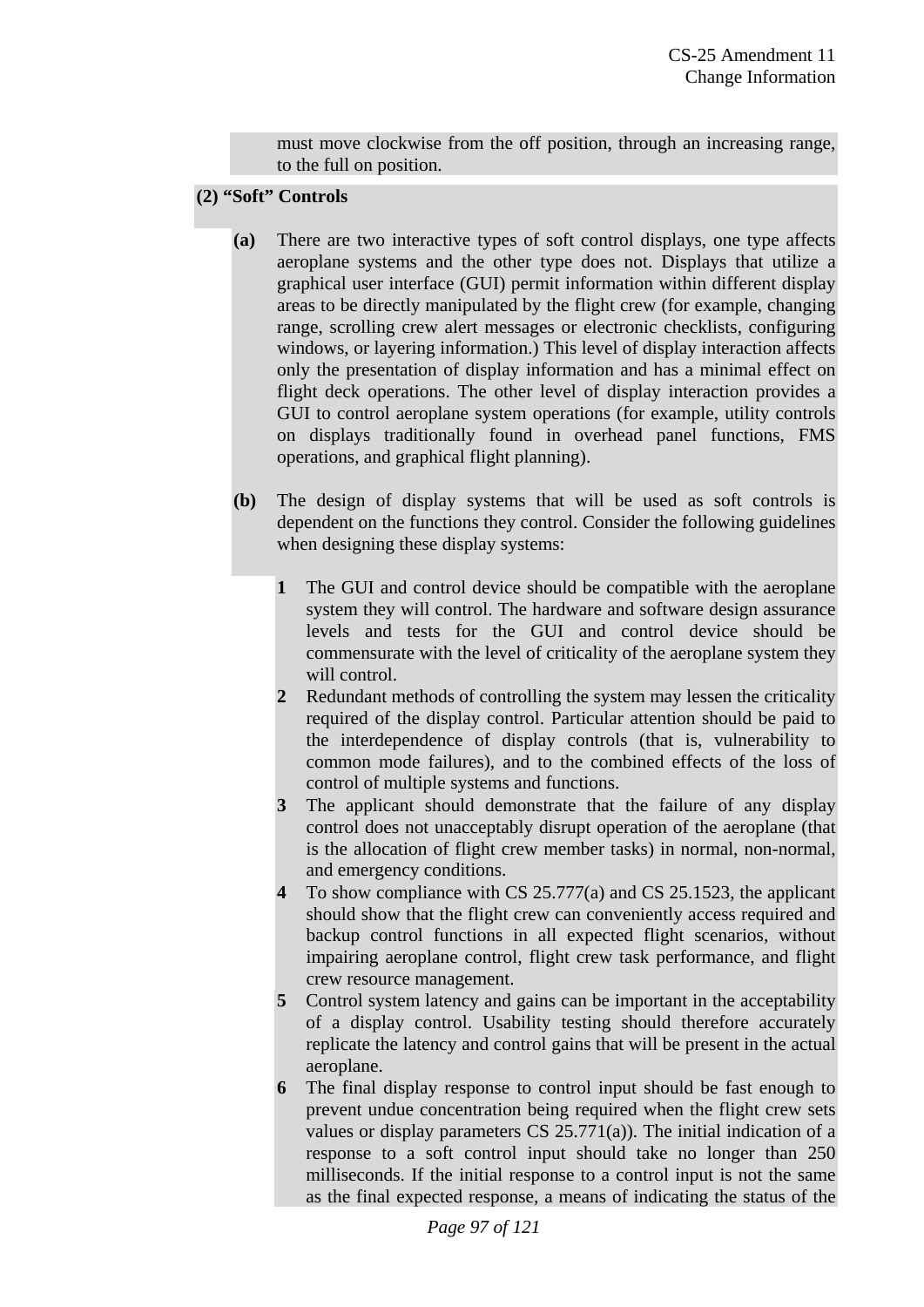pilot input should be made available to the flight crew.

**7** To show compliance with CS 25.771(e) the applicant should show by test and/or demonstration in representative motion environment(s) (for example, turbulence) that the display control is acceptable for controlling all functions that the flight crew may access during these conditions.

#### **c. Cursor Control Devices**

When the input device controls cursor activity on a display, it is called a cursor control device (CCD). The CCDs are used to position display cursors on selectable areas of the displays. These selectable areas are "soft controls" intended to perform the same functions as mechanical switches or other controls on conventional control panels. Typically, CCDs control several functions and are the means for directly selecting display elements. When designing CCDs, in addition to the guidance provided in paragraphs 41a, 41b, and 41d of this chapter, consider the guidance in the following paragraphs, which address design considerations unique to CCDs.

- **(1)** The CCD design and installation should enable the flight crew to operate the CCD without exceptional skill during foreseeable flight conditions, both normal and adverse (for example, turbulence and vibrations). Certain selection techniques, such as double or triple clicks, should be avoided.
- **(2)** The safety assessment should address reversion to alternate means of control following loss of the CCD. This includes an assessment on the impact of the failure on flight crew workload.
- **(3)** The functionality of the CCD should be demonstrated with respect to the flight crew interface considerations outlined below:
	- **(a)** The ability of the flight crew to share tasks, following CCD failure, with appropriate workload and efficiency.
	- **(b)** The ability of the flight crew to use the CCD with accuracy and speed of selection required of the related tasks, under foreseeable operating conditions (for example, turbulence, engine imbalance, and vibration).
	- **(c)** Satisfactory flight crew task performance and CCD functionality, whether the CCD is operated with a dominant or non-dominant hand.
	- **(d)** Hand stability support position (for example, wrist rest).
	- **(e)** Ease of recovery from incorrect use.

### d. Cursor Displays

- **(1)** The cursor symbol should be restricted from areas of primary flight information or where occlusion of display information by a cursor could result in misinterpretation by the flight crew. If a cursor symbol is allowed to enter a critical display information field, it should be demonstrated that the cursor symbol's presence will not cause interference during any phase of flight or failure condition.
- **(2)** Because the cursor is a directly controllable element on the display it has unique characteristics. Consider the following when designing a cursor display: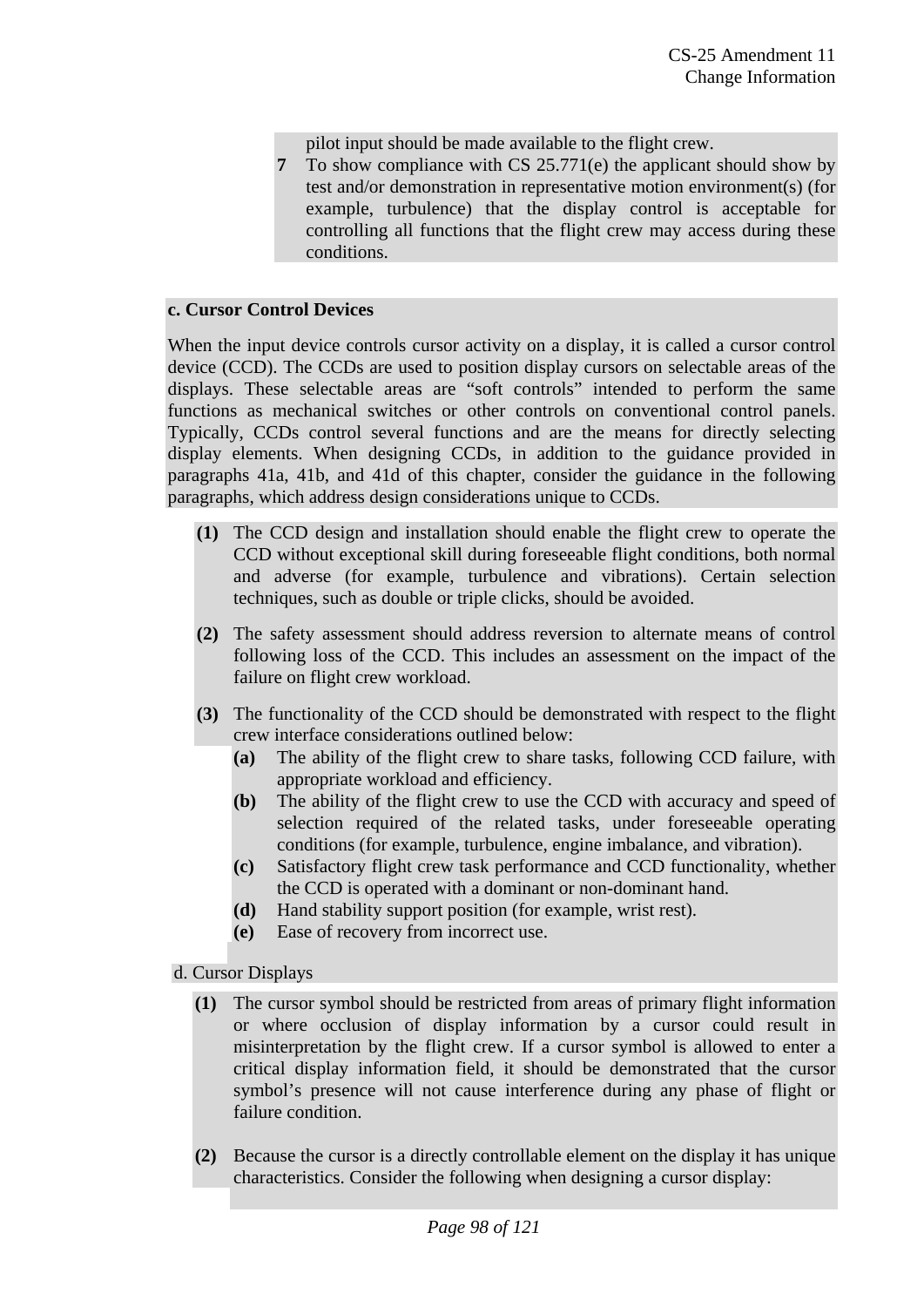- **(a)** Presentation of the cursor should be clear, unambiguous, and easily detectable in all foreseeable operating conditions.
- **(b)** The failure mode of an uncontrollable and distracting display of the cursor should be evaluated.
- **(c)** Because in most applications more than one flight crew member will be using one cursor, the applicant should establish an acceptable method for handling "duelling cursors" that is compatible with the overall flight deck philosophy (for example, "last person on display wins"). Acceptable methods should also be established for handling other possible scenarios, including the use of two cursors by two pilots.
- **(d)** If more than one cursor is used on a display system, a means should be provided to distinguish between the cursors.
- **(e)** If a cursor is allowed to fade from a display, some means should be employed for the flight crew to quickly locate it on the display system. Common examples of this are "blooming" or "growing" the cursor to attract the flight crew's attention.

**42. – 45. [RESERVED]**

# **CHAPTER 8**

SHOWING COMPLIANCE FOR APPROVAL OF ELECTRONIC DISPLAY SYSTEMS

### **46. Compliance Considerations (Test and Compliance)**

**a. General.** This chapter provides guidance for demonstrating compliance to the specifications for the approval of electronic flight deck displays. Since so much of display system compliance is dependent on subjective evaluations, this chapter focuses on providing specific guidance that facilitates these types of evaluations.

### **b. Means of Compliance**

- **(1)** The acceptable means of compliance for a display system depends on many factors and is determined on a case-by-case basis. For example, when the proposed display system technology is mature and well understood, means such as analogical reasoning documented as a Statement of Similarity may be sufficient. However, more rigorous and structured methods, such as analysis and flight test, are appropriate if the proposed display system design is deemed novel, complex, or highly integrated.
- **(2)** The acceptable means of compliance depends on other factors as well. These include the subjectivity of the acceptance criteria and the evaluation facilities of the applicant (for example, high-fidelity flight simulators) and the manner in which these facilities are used (for example, data collection).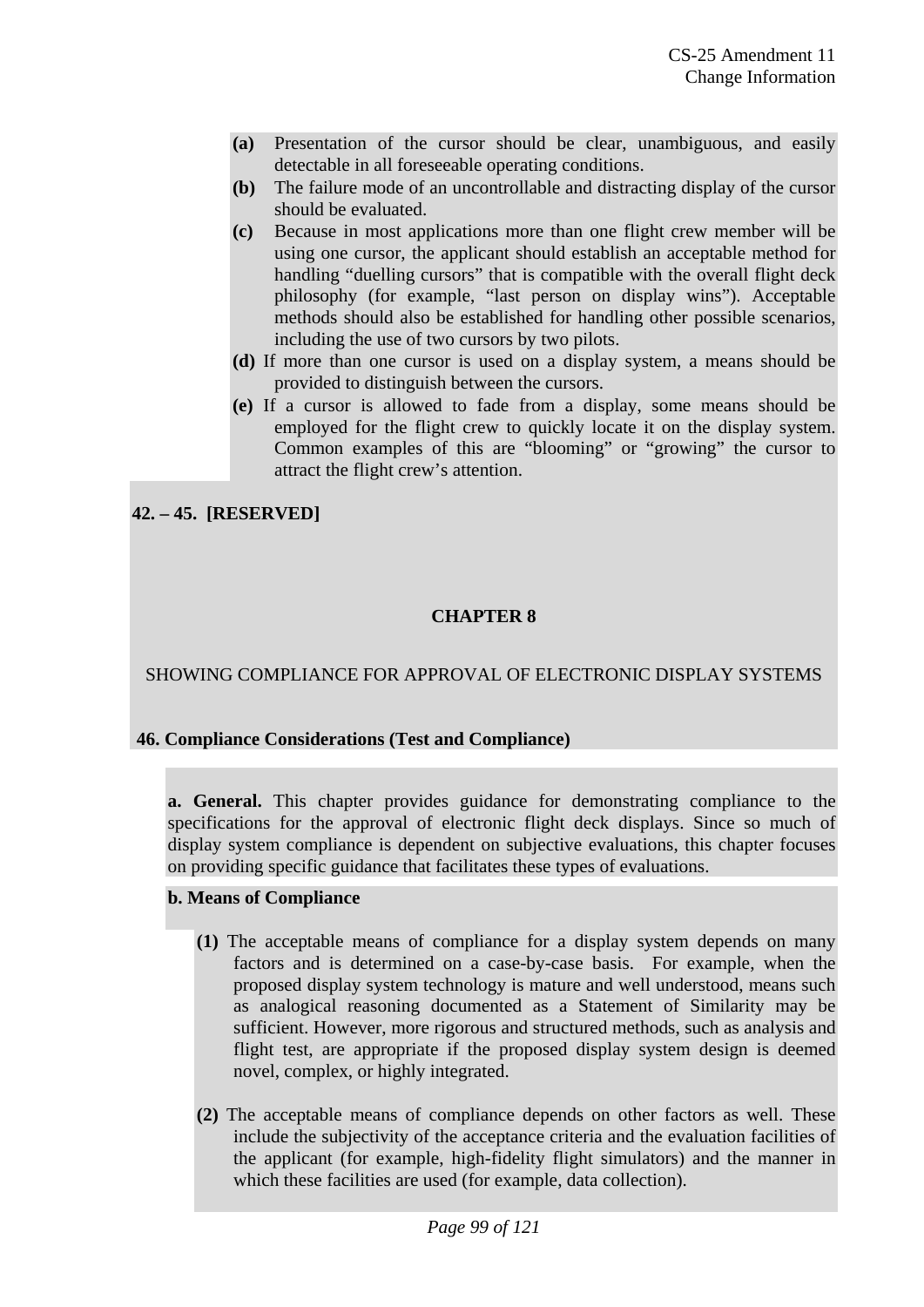- **(3)** When subjective criteria are used to satisfy a means of compliance, the subjective data should be collected from multiple people (including pilots, engineers, and human factor specialists.)
- **(4)** The following guidance describes means of compliance for electronic displays:

# **(a) System Descriptions**

- **1** System descriptions may include system architecture, description of the layout and general arrangement of the flight deck, description of the intended function, flight crew interfaces, system interfaces, functionality, operational modes, mode transitions, and characteristics (for example dynamics of the display system), and applicable specifications addressed by this description. Layout drawings and/or engineering drawings may show the geometric arrangement of hardware or display graphics. Drawings typically are used in cases where showing compliance to the specifications can easily be reduced to simple geometry, arrangement, or the presence of a given feature on the drawing.
- **2** The following questions may be used to evaluate whether the description of intended function is sufficiently specific and detailed:
	- Does each system, feature, and function have a stated intended function?
	- What assessments, decisions, or actions are the flight crew members intended to make based on the display system?
	- What other information is assumed to be used in combination with the display system?
	- What is the assumed operational environment in which the equipment will be used? For example, the pilots' tasks and operations within the flight deck, phase of flight, and flight procedures.
- **(b) Statement of Similarity.** This is a substantiation to demonstrate compliance by a comparison to a previously approved display (system or function). The comparison details the physical, logical, and functional and operational similarities of the two systems. Substantiation data from previous installations should be provided for the comparison. This method of compliance should be used with care because the flight deck should be evaluated as a whole, rather than merely as a set of individual functions or systems. For example, display functions that have been previously approved on different programmes may be incompatible when applied to another flight deck. Also, changing one feature in a flight deck may necessitate corresponding changes in other features, in order to maintain consistency and prevent confusion (for example, use of colour).
- **(c) Calculation & Engineering Analyses.** These include assumptions of relevant parameters and contexts, such as the operational environment, pilot population, and pilot training. Examples of calculations and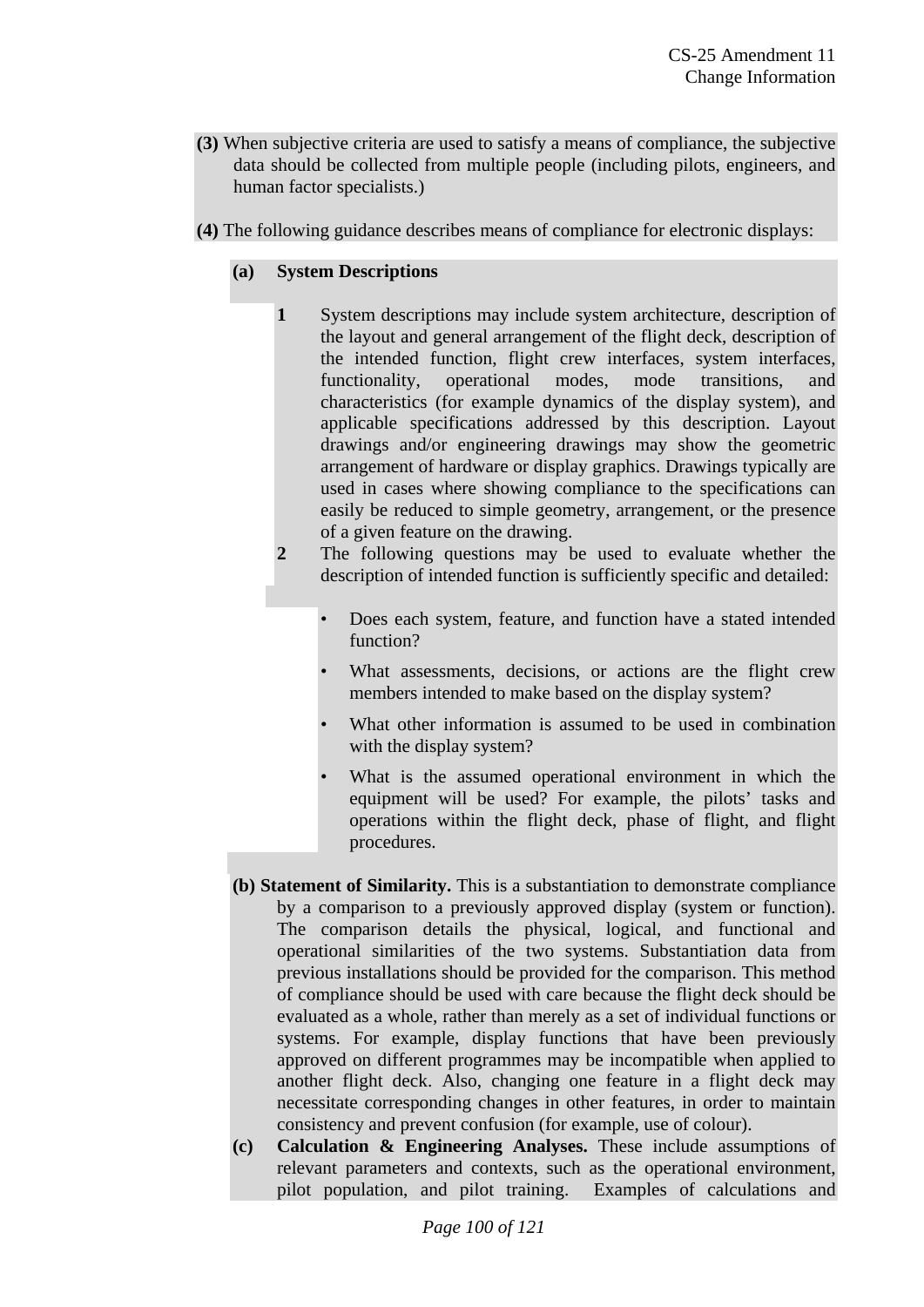engineering analyses include human performance modelling of optical detections, task times, and control forces. For analyses that are not based on advisory material or accepted industry standards, validation of calculations and engineering analyses using direct participant interaction with the display should be considered.

- **(d) Evaluation.** This is an assessment of the design conducted by the applicant, who then provides a report of the results to the Agency. Evaluations typically use a display design model that is more representative of an actual system than drawings. Evaluations have two defining characteristics that distinguish them from tests: (1) the representation of the display design does not necessarily conform to the final documentation, and (2) the Agency may or may not be present. Evaluations may contribute to a finding of compliance, but they generally do not constitute a finding of compliance by themselves.
	- **1** Evaluations may begin early in the certification programme. They may involve static assessments of the basic design and layout of the display, part-task evaluations and/or, full task evaluations in an operationally representative environment (environment may be simulated). A wide variety of development tools may be used for evaluations, from mock-ups to full installation representations of the actual product or flight deck.
	- **2** In cases where human subjects (typically pilots) are used to gather data (subjective or objective), the applicant should fully document the process used to select subjects, the subjects' experience, the type of data collected, and the method(s) used to collect the data. The resulting information should be provide to the Agency as early as possible to obtain agreement between the applicant and the Agency on the extent to which the evaluations are valid and relevant for certification credit. Additionally, credit will depend on the extent to which the equipment and facilities actually represent the flight deck configuration and realism of the flight crew tasks.

**(e) Test.** This means of compliance is conducted in a manner very similar to evaluations (see above), but is performed on conformed systems (or conformed items relevant to the test), in accordance with an approved test plan, and may be witnessed by the Agency. A test can be conducted on a test bench, in a simulator, and/or on the actual aeroplane, and is often more formal, structured, and rigorous than an evaluation.

- **1** Bench or simulator tests that are conducted to show compliance should be performed in an environment that adequately represents the aeroplane environment, for the purpose of those tests.
- **2** Flight tests should be used to validate and verify data collected from other means of compliance such as analyses, evaluations, and simulations. Per CS 25.1523, during the certification process, the flight crew workload assessments and failure classification validations should be addressed in a flight simulator or an actual aeroplane,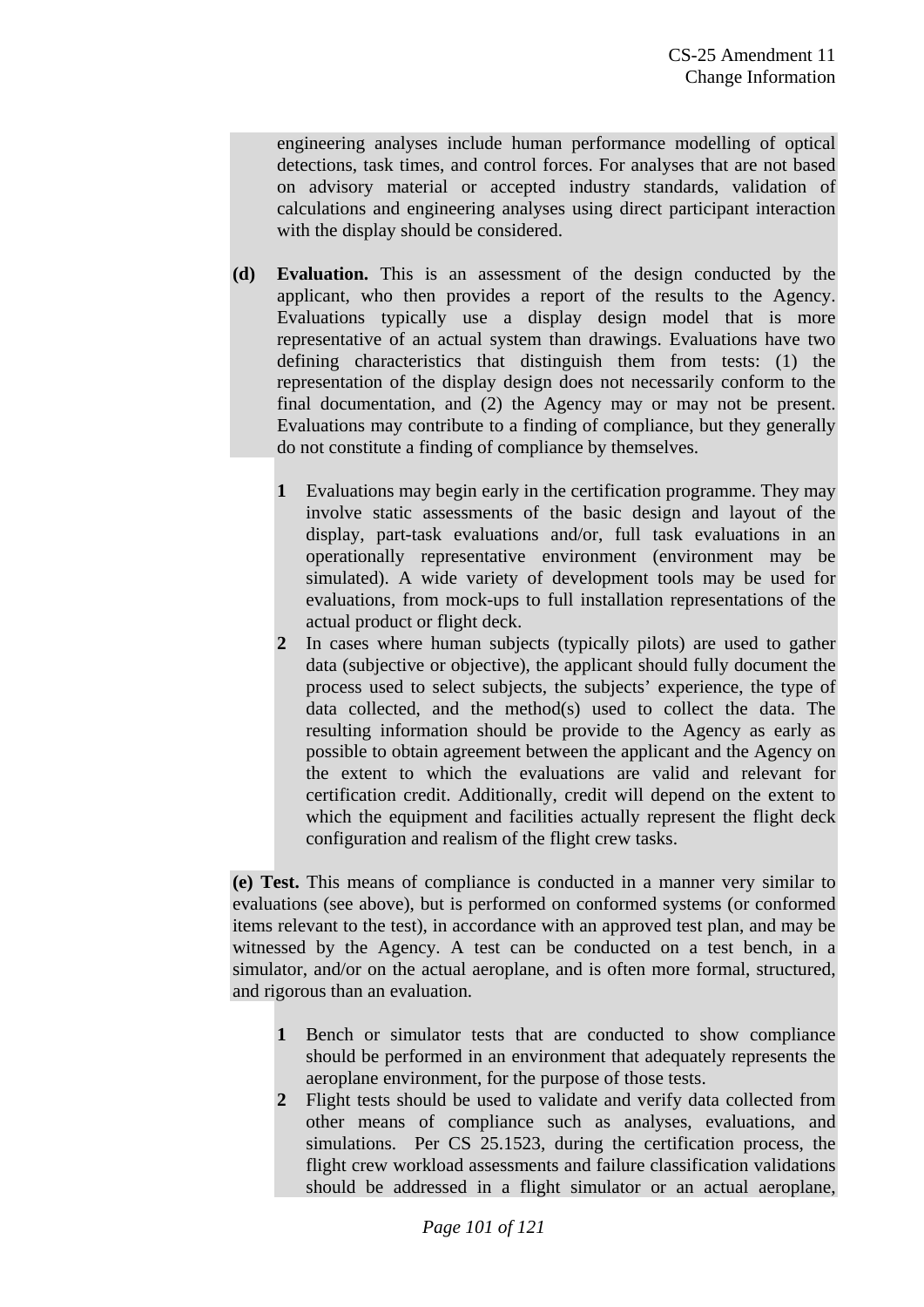although the assessments may be supported by appropriate analyses (see CS-25 Appendix D, for a description of the types of analyses).

### **47. – 50. [RESERVED]**

#### **CHAPTER 9**

#### **CONTINUED AIRWORTHINESS AND MAINTENANCE**

**51. Continued Airworthiness and Maintenance.** The following paragraphs provide guidance for preparing instructions for the continued airworthiness of the display system and its components to show compliance with CS 25.1309 and CS 25.1529 (including Appendix H), which require preparing Instructions for Continued Airworthiness. The following guidance is not a definitive list, and other maintenance tasks may be developed as a result of the safety assessment, design reviews, manufacturer's recommendations, and Maintenance Steering Group (MSG)-3 analyses that are conducted.

**a. General.** Information on preparing the Instructions for Continued Airworthiness can be found in CS-25 Appendix H. In addition to those instructions, maintenance procedures should be considered for:

- **(1)** Reversionary switches not used in normal operation. These switches should be checked during routine maintenance because, if a switch failure is not identified until the aeroplane is in flight, the switching or back up display/sensor may not be available when required. These failures may be addressed by a System Safety Assessment and should be addressed in the aeroplane's maintenance programme (for example, MSG-3).
- **(2)** Display cooling fans and filters integral with cooling ducting.

**b. Design for Maintainability.** The display system should be designed to minimise maintenance error and maximise maintainability.

- **(1)** The display mounting, connectors, and labelling, should allow quick, easy, safe, and correct access for identification, removal and replacement. Means should be provided (for example, using physically coded connectors) to prevent inappropriate connections of system elements.
- **(2)** If the system has the capability of providing information on system faults (for example diagnostics) to maintenance personnel, it should be displayed in text instead of coded information.
- **(3)** If the flight crew needs to provide information to the maintenance personnel (for example overheat warning), problems associated with the display system should be communicated to the maintenance personnel as appropriate, relative to the task and criticality of the information displayed.
- **(4)** The display components should be designed so they can withstand cleaning without internal damage, scratching and/or crazing (cracking).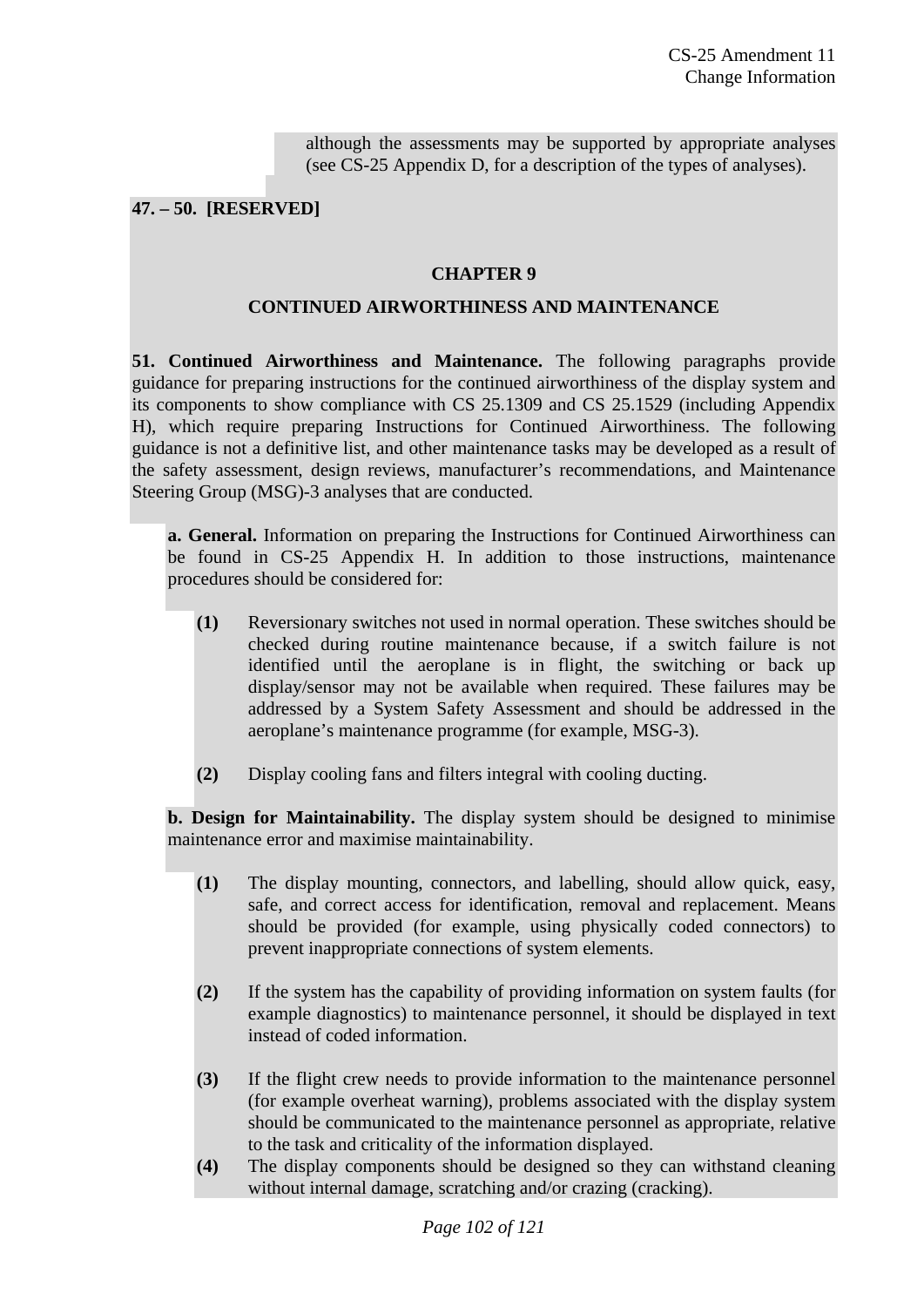c. Maintenance of Display Characteristics.

- **(1)** Maintenance procedures may be used to ensure that the display characteristics remain within the levels presented and accepted at certification.
- **(2)** Experience has shown that display quality may degrade with time and become difficult to use. Examples include lower brightness/contrast; distortion or discolouration of the screen (blooming effects); and areas of the screen that may not display information properly.
- **(3)** Test methods and criteria may be established to determine if the display system remains within acceptable minimum levels. Display system manufacturers may alternatively provide "end of life" specifications for the displays which could be adopted by the aeroplane manufacturer.

**52. – 60. [RESERVED]**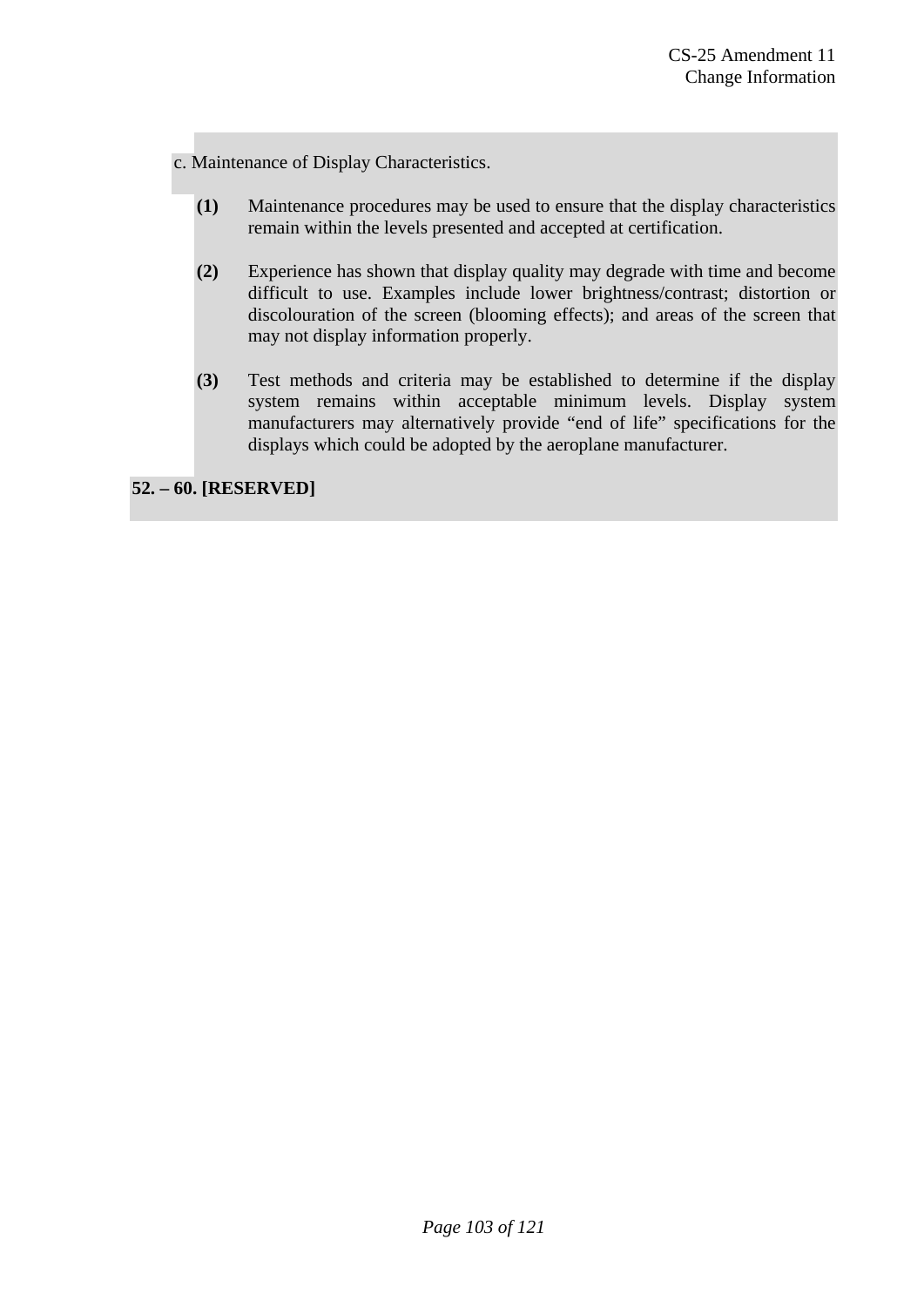### **Appendix 1**

### **Primary Flight Information**

This appendix provides additional guidance for displaying primary flight information. Displaying primary flight information is required by CS 25.1303(b) and CS 25.1333(b). The specifications for arranging primary flight information are specified in CS 25.1321(b).

### **1.1 Attitude**

Pitch attitude display scaling should be such that during normal manoeuvres (for example, approach or climb at high thrust-to-weight ratios) the horizon remains visible in the display with at least 5 degrees pitch margin available.

An accurate, easy, quick-glance interpretation of attitude should be possible for all unusual attitude situations and other "non-normal" manoeuvres sufficient to permit the pilot to recognise the unusual attitude and initiate an appropriate recovery within one second. Information to perform effective manual recovery from unusual attitudes using chevrons, pointers, and/or permanent ground-sky horizon on all attitude indications is recommended.

Both fixed aeroplane reference and fixed earth reference bank pointers ("ground and/or sky" pointers) are acceptable as a reference point for primary attitude information. A mix of these types in the same flight deck is not recommended.

There should be a means to determine the margin to stall and to display that information when necessary. For example, a pitch limit indication is acceptable.

There should be a means to identify an excessive bank angle condition prior to stall buffet.

Sideslip should be clearly indicated to the flight crew (for example, a split trapezoid on the attitude indicator) and an indication of excessive sideslip should be provided.

### **1.2 Continued Function of Primary Flight Information (Including Standby) in Conditions of Unusual Attitudes or in Rapid Manoeuvres**

Primary flight information must continue to be displayed in conditions of unusual attitudes or in rapid manoeuvres (CS 25.1301). The pilot must also be able to rely on primary or standby instrument information for recovery in all attitudes and at the highest pitch, roll, and yaw rates that may be encountered (CS 25.1301).

In showing compliance with the specifications of CS 25.1301(d), CS 25.1309(a), CS 25.1309 (b), CS 25.1309 (c), and CS 25.1309 (d), the analysis and test programme must consider the following conditions that might occur due to pilot action, system failures, or external events:

- Abnormal attitude (including the aeroplane becoming inverted);
- Excursion of any other flight parameter outside protected flight boundaries; or
- Flight conditions that may result in higher than normal pitch, roll, or yaw rates.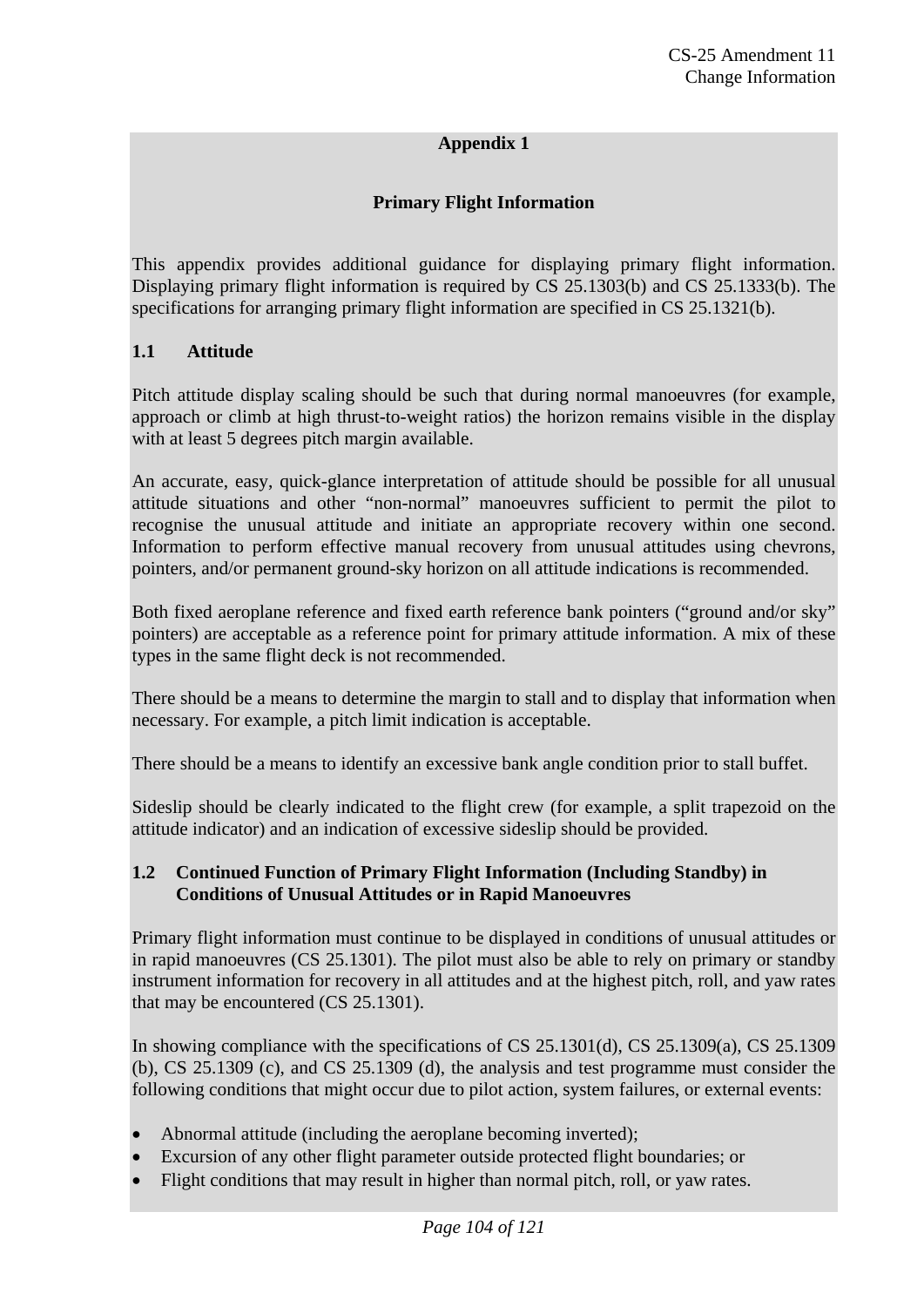For each of the conditions identified above, primary flight displays and standby indicators must continue to provide useable attitude, altitude, airspeed and heading information and any other information that the pilot may require to recognise and execute recovery from the unusual attitude and/or arrest the higher than normal pitch, roll, or yaw rates (CS 25.1301).

# **2.1 Airspeed and Altitude**

Airspeed and altitude displays should be able to convey to the flight crew a quick-glance sense of the present speed or altitude. Conventional round-dial moving pointer displays inherently give some of this sense that may be difficult to duplicate on moving scales. Scale length is one attribute related to this quick-glance capability. The minimum visible airspeed scale length found acceptable for moving scales has been 80 knots; since this minimum is dependent on other scale attributes and aeroplane operational speed range, variations from this should be verified for acceptability. A displayed altitude that is geometrically derived should be easily discernable from the primary altitude information, which is barometrically derived altitude. To ensure the pilot can easily discern the two, the label "GSL" should be used to label geometric height above mean sea level.

Airspeed reference marks (bugs) on conventional airspeed indicators perform a useful function by providing a visual reminder of important airspeed parameters. Including bugs on electronic airspeed displays is encouraged. Computed airspeed/angle-of-attack bugs such as Vstall warning, V1, VR, V2, flap limit speeds, etc., displayed on the airspeed scale should be evaluated for accuracy. The design of an airspeed indicator should include the capability to incorporate a reference mark that will reflect the current target airspeed of the flight guidance system. This has been required in the past for some systems that have complex speed selection algorithms, in order to give the flight crew adequate information for system monitoring as required by CS 25.1309(c).

Scale units marking for air data displays incorporated into primary flight displays are not required ("knots," "airspeed" for airspeed, "feet," "altitude" for altimeters) as long as the content of the readout remains clear. For altimeters with the capability to display both English and Metric units, the scale and primary present value readout should remain scaled in English units with no units marking required; the Metric display should consist of a separate present value readout that does include units marking.

Airspeed scale markings such as stall warning, maximum operation speed/maximum operating mach number, or flap limits, should be displayed to provide the flight crew a quickglance sense of speed relative to key targets or limits. The markings should be predominant enough to confer the quick-glance sense information, but not so predominant as to be distracting when operating normally near those speeds (for example, stabilised approach operating between stall warning and flap limit speeds).

If airspeed trend or acceleration cues are associated with the speed scale, vertically oriented moving scale airspeed indications should have higher numbers at the top so that increasing energy or speed results in upward motion of the cue. Speed, altitude, or vertical rate trend indicators should have appropriate hysteresis and damping to be useful and non-distracting, however, damping may result in erroneous airspeed when accelerating. In this case, it may be necessary to use acceleration data in the algorithms to compensate for the error. The evaluation should include turbulence expected in service.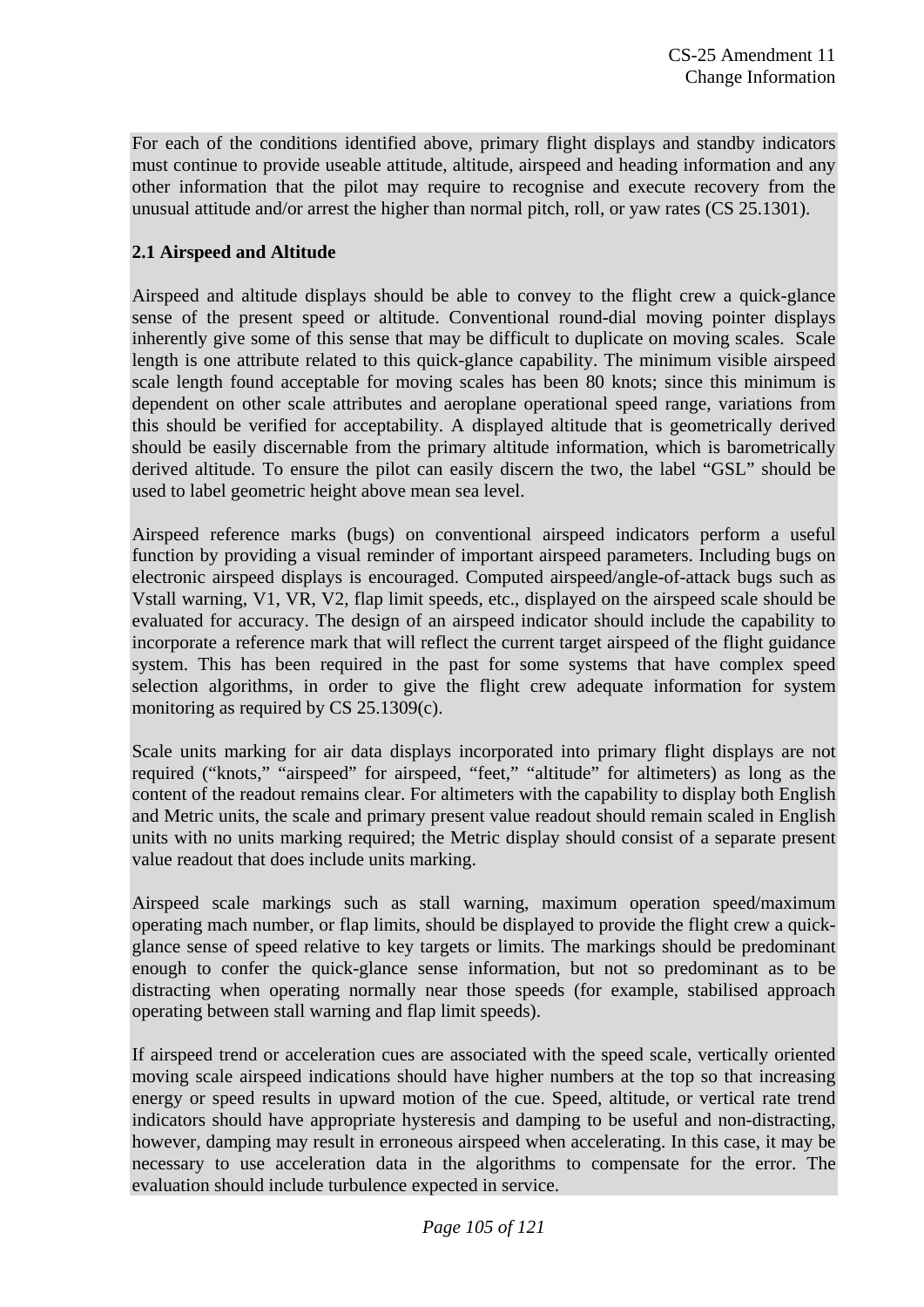For acceptable means of compliance and guidance material on instrument graduations and markings, refer to the latest ETSOs and list of approved deviations on the Agency's website (www.easa.europa.eu).

Altimeters present special design problems in that: (1) the ratio of total usable range to required resolution is a factor of 10 greater than for airspeed or attitude, and (2) the consequences of losing sense of context of altitude can be detrimental. The combination of altimeter scale length and markings, therefore, should be adequate to allow sufficient resolution for precise manual altitude tracking in level flight, as well as enough scale length and markings to reinforce the flight crew's sense of altitude and to allow sufficient look-ahead room to adequately predict and accomplish level-off. When providing low altitude awareness, it may be helpful to include radio altimeter information on the scale so that it is visually related to the ground position.

# **2.2 Airspeed and Altitude for HUD**

To reduce display clutter, during the precision approach phase of flight, HUD formats have been accepted that provide an alphanumeric-only display of airspeed and altitude. Acceptance of these display formats is predicated on the unique characteristics of the precision approach operation and the availability of compensating features for the lack of visual awareness of high and low speed limits.

The compensating features for HUD formats that provide an alphanumeric-only display of airspeed and altitude is that the information display should also provide clear and distinct alerts to the flight crew when these and any other required parameters exceed well defined tolerances around the nominal approach range, and when these alerts have associated procedures that require the termination of the approach. Previously accepted display formats also included effective cues for acceleration and speed deviation so that the pilot could manually achieve tight speed control to preclude unintended proximity to low speed limits. When an alphanumeric-only indication of airspeed and altitude HUD format is displayed, there should still remain an overall awareness of the following indications:

- Airspeed/altitude,
- Airspeed/altitude trends,
- Deviations from selected airspeed/altitude targets,
- Low and high airspeed limits, and
- Selected airspeed/altitude setting changes.

### **2.3 Low and High Speed Awareness Cues**

CS 25.1541(a)(2) states: "The aeroplane must contain – Any additional information, *instrument markings*, and placards required for the safe operation if there are unusual design, operating, or handling characteristics." The CS-25 certification specifications related to instrument systems and their markings were not developed with modern day electronic displays in mind; consequently, these electronic displays are considered an "unusual design characteristic" per CS  $25.1541(a)(2)$ , and may require additional marking to warrant safe operation. In particular, it is considered necessary to incorporate additional markings on electronic airspeed displays in the form of low and high speed awareness cues to provide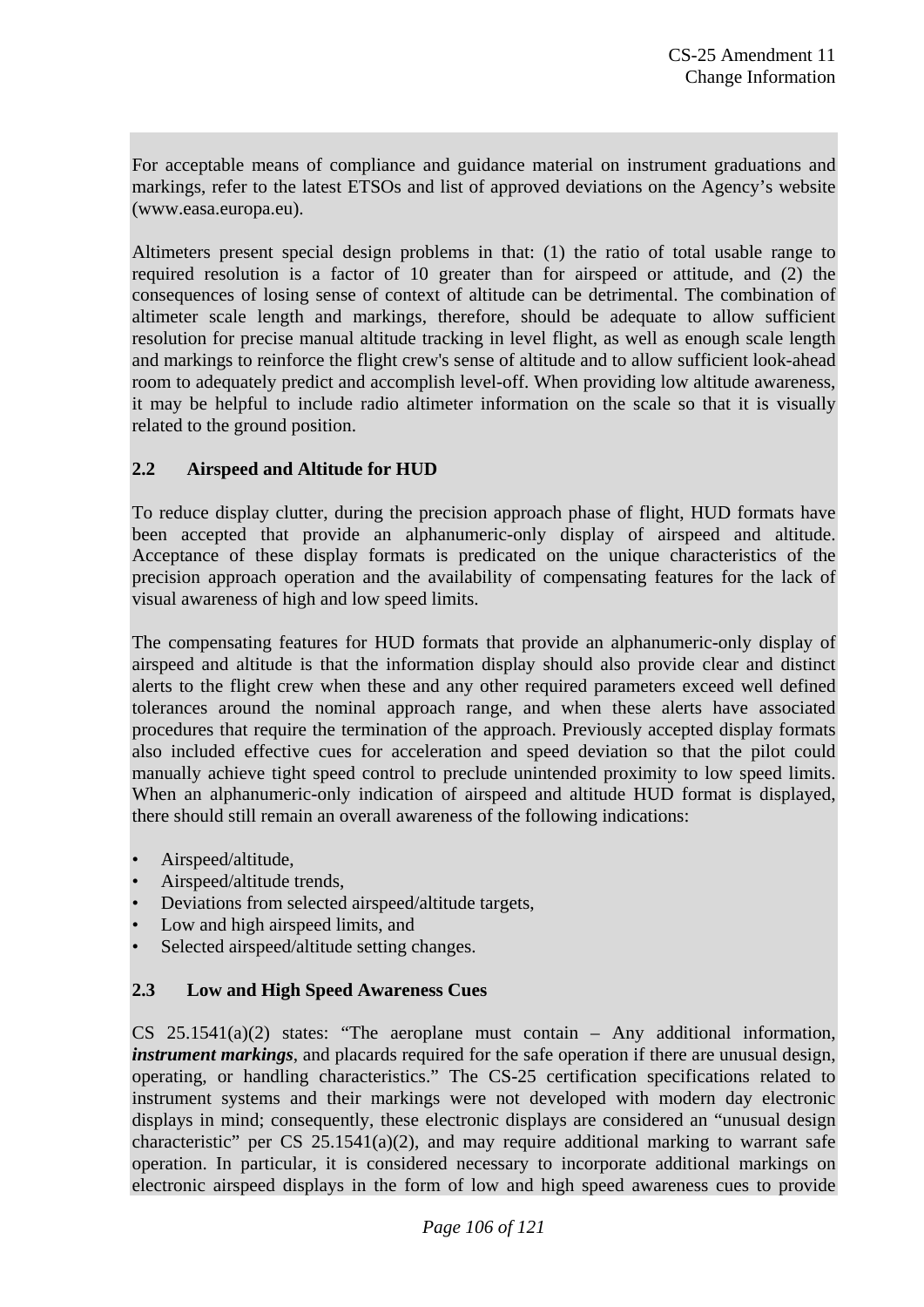pilots the same type of "quick glance" airspeed awareness that was an intrinsic feature of round dial instruments.

Low speed awareness cues should provide adequate visual cues to the pilot that the airspeed is below the reference operating speed for the aeroplane configuration (that is, weight, flap setting, landing gear position, etc.); similarly, high speed awareness cues should provide adequate visual cues to the pilot that the airspeed is approaching an established upper limit that may result in a hazardous operating condition. Consider the following guidance when developing airspeed awareness cues:

- Take into account all independent parameters that may affect the speed against which protection is being provided. This is most important in the low speed regime where all large aeroplanes have a wide range of stall speeds due to multiple flap/slat configurations and potentially large variations in gross weight.
- The cues should be readily distinguishable from other markings such as V-speeds and speed targets (bugs). The cues should indicate not only the boundary value of the speed limit, but must clearly distinguish between the normal speed range and the unsafe speed range beyond those limiting values (CS 25.1545). Since the moving scale display does not provide any inherent visual cue of the relationship of present airspeed to low or high airspeed limits, many electronic displays utilize an amber and red bar adjacent to the airspeed tape to provide this quick-glance low/high speed awareness. The preferred colours to be used are amber or yellow to indicate that the airspeed has decreased below a reference speed that provides adequate manoeuvre margin, changing to red at the stall warning speed. The speeds at which the low speed awareness bands start should be chosen as appropriate to the aeroplane configuration and operational flight regime. For example, low speed awareness cues for approach and landing should be shown starting at  $V_{\text{max}}$  with a tolerance of +0 and -5 knots. Some Agency approved systems use a pilot selectable operating speed "bug" at V<sub>REF</sub> supplemented by system-computed low speed cues that vary in colour as airspeed decreases below certain multiples of the appropriate stall speed (for example, white below  $1.3V<sub>s</sub>$ , amber below  $1.2 V<sub>s</sub>$  and red below  $1.1 V<sub>s</sub>$ ). Consider the specific operating needs of other flight regimes when developing the criteria for the associated visual cue.
- Low speed awareness displays should be sensitive to load factor (g-sensitive) to enable the pilot to maintain adequate manoeuvre margins above stall warning in all phases of flight. The accuracy of this g-sensitivity function should be verified by flight tests. Flight tests should also be conducted in manoeuvring flight and expected levels of turbulence to evaluate proper functioning of any damping routines incorporated into the low speed awareness software; the level of damping should preclude nuisance/erratic movement of the low speed cues during operation in turbulence but not be so high that it inhibits adequate response to accurately reflect changes in margins to stall warning and stall during manoeuvring flight.
- High speed awareness should be provided to prevent inadvertent excursions beyond limit speeds. Symbology should be provided to permit easy identification of flap and landing gear speed limits. A visual cue should be incorporated to provide adequate awareness of proximity to  $V_{\text{max}}$ ; this awareness has been provided by amber bands, similar to the previously discussed low speed cues, and instantaneous airspeed displays that turn amber (or flash amber digits) as the closure rate to  $V_{\text{MSE}}$  increases beyond a value that sill provides adequate time for pilot corrective action to be taken without exceeding the limit speed.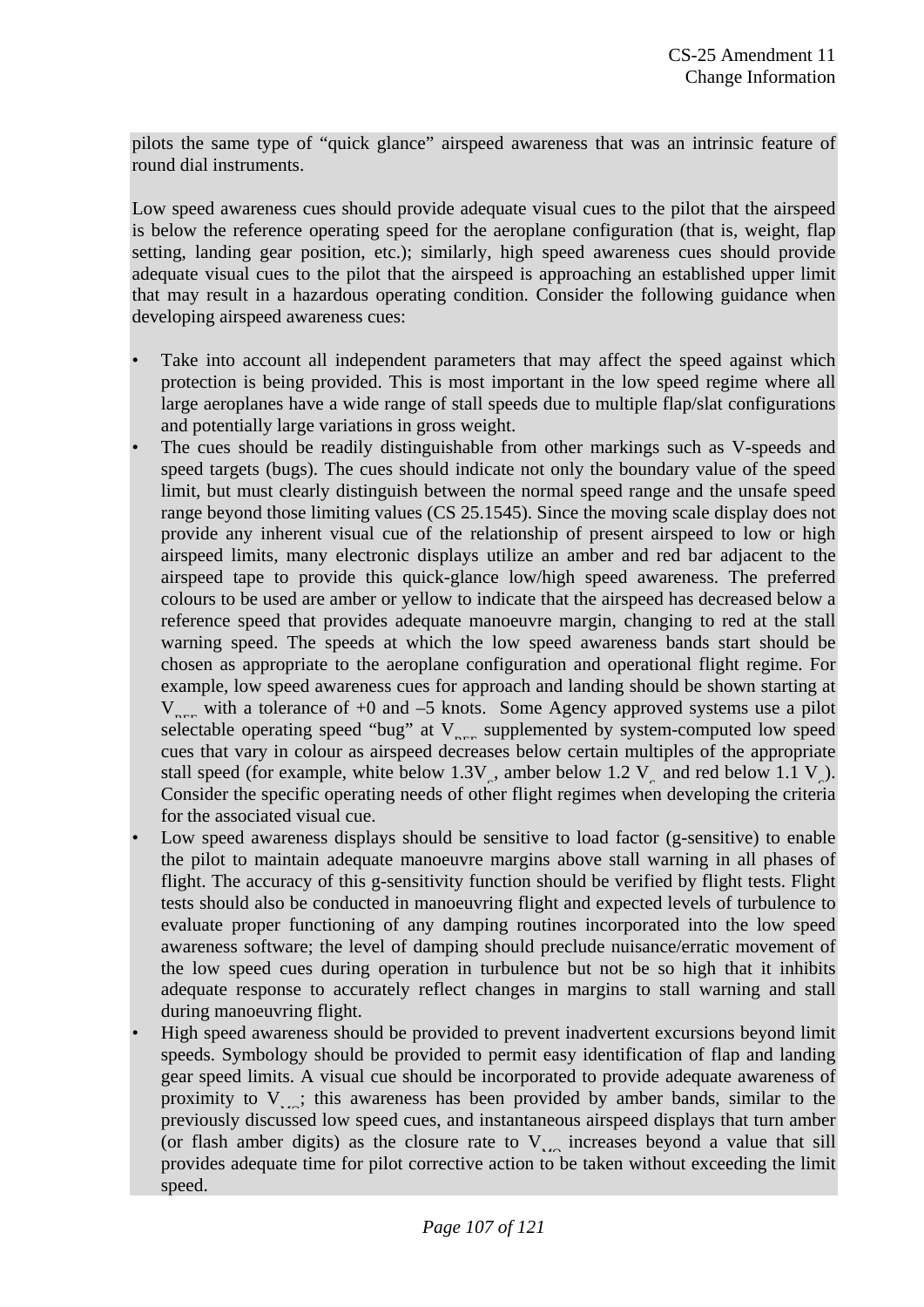The display requirements for airspeed awareness cues are in addition to other alerts associated with exceeding high and low speed limits, such as the stick shaker and aural overspeed warning.

# **3. Vertical Speed**

The display range of vertical speed (or rate of climb) indications should be consistent with the climb/descent performance capabilities of the aeroplane. If the resolution advisory (RA) is integrated with the primary vertical speed indication, the range of vertical speed indication should be sufficient to display the red and green bands for all TCAS RA information.

# **4. Flight Path Vector or Symbol**

The display of flight path vector (FPV or velocity vector) or flight path angle (FPA) cues on the primary flight display is not required, but may be included in many designs.

The FPV symbol can be especially useful on HUD applications. The FPV display on the HUD should be conformal with the outside view when the FPV is within the HUD field of view. During flight situations with large bank, pitch, and/or wind drift angles; the movement of the FPV may be limited by the available display field-of-view. In some designs, the pilot can manually cage the FPV which restricts its motion to the vertical axis, thereby making it an FPA.

The FPV or FPA indication may also be displayed on the HDD. In some HDD and most HUD applications, the FPV or FPA is the primary control and tracking cue for controlling the aeroplane during most phases of flight. Even though an FPV or FPA indication may be used as a primary flight control parameter, the attitude pitch and roll symbols (that is, waterline or boresight and pitch scale) which are still required primary indications by § 25.1303 must still be prominently displayed. In dynamic situations, such as during recovery from an unusual attitude, constant availability of attitude indications is required.

If the FPV/FPA is used as the primary means to control the aeroplane in pitch and roll, the FPV/FPA system design should allow pilots to control and manoeuvre the aeroplane with a level of safety that is at least equal to traditional designs based on attitude (CS 25.1333(b)).

There may be existing aeroplane designs where the HUD provides a FPV presentation and the HDD provides a FPA presentation. However, mixture of the two different presentations is not recommended due to possible misinterpretation by the flight crew. The designs that were accepted were found to have the following characteristics: correlation between the HUD FPV display and the primary flight display FPA display; consistent vertical axis presentation of FPV/FPA; and pilots' ability to interpret and respond to the FPV and FPA similarly.

It should be easy and intuitive for the pilot to switch between FPV/FPA and attitude when necessary. The primary flight display of FPV/FPA symbology must not interfere with the display of attitude and there must always be attitude symbology at the top centre of the pilot's primary field of view, as required by CS 25.1321.

Aeroplane designs which display flight path symbology on the HUD and the HDD should use consistent symbol shapes (that is, the HUD FPV symbol looks like the HDD FPV).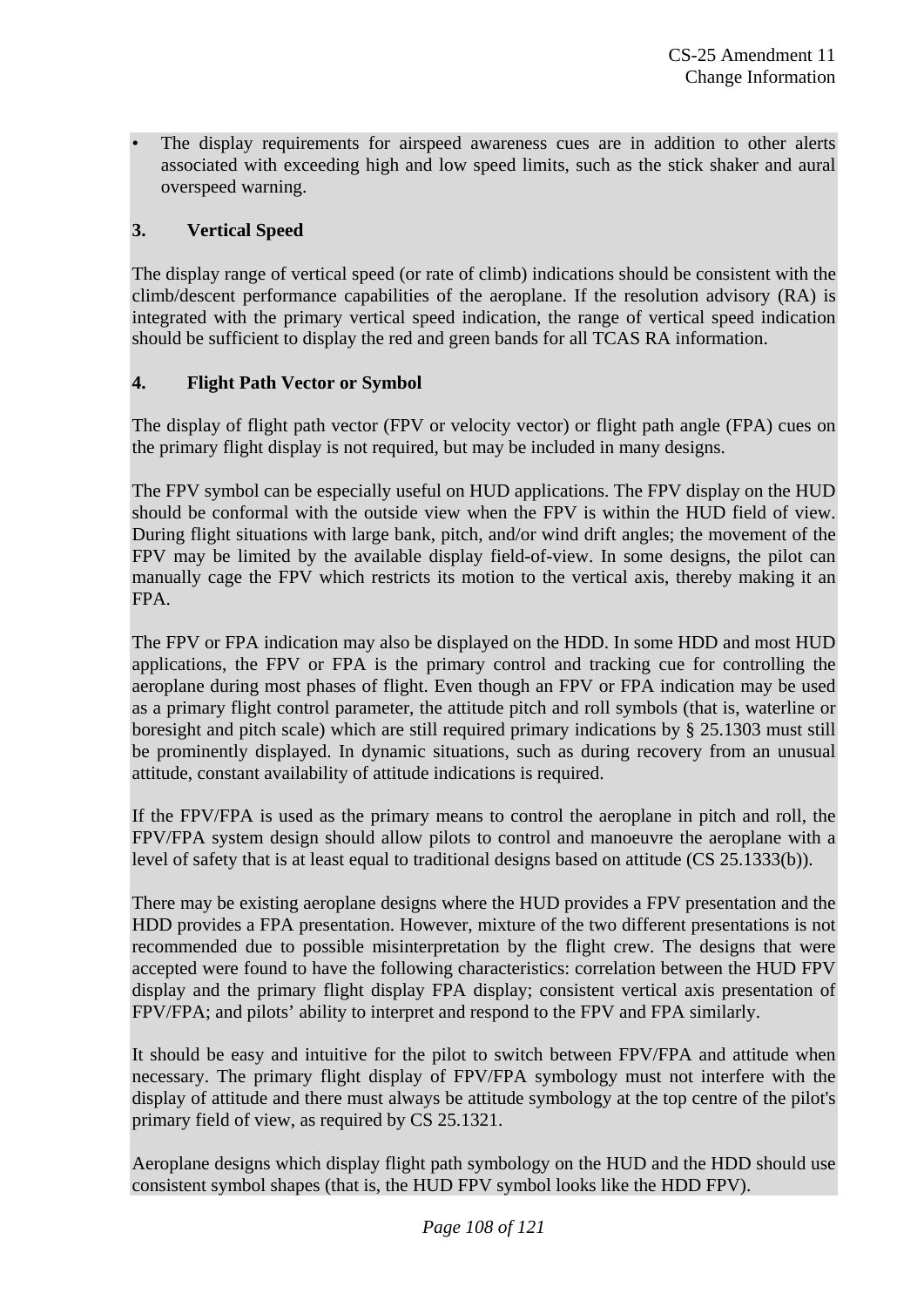In existing cases where an FPV is displayed head up and an FPA head down on an aeroplane, the symbols for each should not have the same shape. When different types of flight path indications may be displayed as head up and/or head down, the symbols should be easily distinguished to avoid any misinterpretation by the flight crew. A mixture of the two types of flight path indications is not recommended due to possible misinterpretation by the flight crew.

The normal FPV, the field-of-view limited FPV, and the caged FPV should each have a distinct appearance, so that the pilot is aware of the restricted motion or non-conformality.

Implementation of air mass-based FPV/FPA presentations should account for inherent limitations of air mass flight path computations.

Flight directors should provide some lateral movement to the lateral flight director guidance cue during bank commands.

To show compliance with CS 25.1301(a), CS 25.1303(b)(5), and CS 25.143(b), the FPV/FPA FD design must:

- 1. Not have any characteristics that may lead to oscillatory control inputs;
- 2. Provide sufficiently effective and salient cues to support all expected manoeuvres in longitudinal, lateral, and directional axes, including recovery from unusual attitudes; and
- 3. Not have any inconsistencies between cues provided on the HUD and HDD displays that may lead to pilot confusion or have adverse affects on pilot performance.

Performance and system safety requirements for flight guidance systems are found in the following advisory circulars:

| <b>Document Number</b> | <b>Title</b>                                                                               |
|------------------------|--------------------------------------------------------------------------------------------|
| AC 25.1329-1B          | Approval of Flight Guidance Systems                                                        |
| AC 120-28D             | Criteria for Approval of Category III Weather Minima for Take-off,<br>Landing, and Rollout |
| AC 120-29A             | Criteria for Approval of Category I and Category II Weather<br>Minima for Approach         |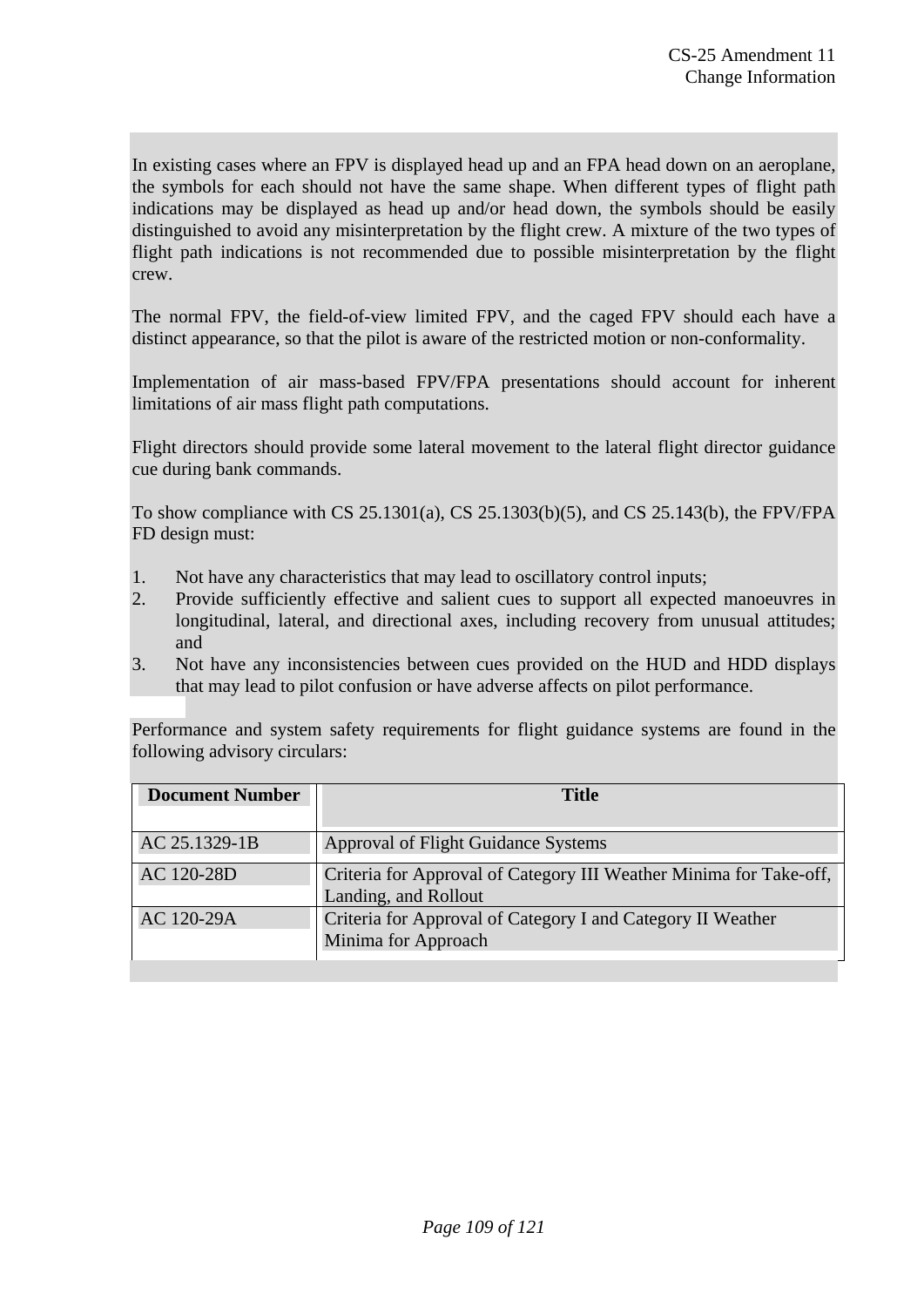## **Appendix 2**

### **Powerplant Displays**

### **1. General**

At the time CS 25.1305 was adopted, flight deck powerplant displays were primarily a collection of dedicated, independent, full-time analogue "round dial" type instruments. Typically, there was one display for each required indication. Today, flight deck powerplant displays are primarily electronic displays integrated with other flight deck displays on a few relatively large electronic display spaces. Throughout this technological evolution, the Agency has used certification review items (CRIs) to assure that this new technology, with its increased potential for common faults and the challenges of effectively sharing display space, did not adversely impact the timely availability and independence of the powerplant information required to meet the intent of CS25.1305. This AMC provides some of that guidance material.

To comply with one of the provisions of CS 25.1305, a display should provide all the instrument functionality of a full-time, dedicated analogue type instrument as intended when the specification was adopted (see AC 20-88A, *Guidelines on the Marking of Aircraft*). The design flexibility and conditional adaptability of modern displays were not envisioned when CS 25.1305 and CS 25.1549 were initially adopted. In addition, the capabilities of modern control systems to automate and complement flight crew functions were not envisioned. In some cases these system capabilities obviate the need for a dedicated full-time analogue type instrument.

When making a compliance finding, all uses of the affected displays should be taken into consideration, including:

- (1) Flight deck indications to support the approved operating procedures (CS 25.1585),
- (2) Indications as required by the powerplant system safety assessments (CS 25.1309), and
- (3) Indications required in support of the instructions for continued airworthiness (CS 25.1529).

#### For example:

Compliance with  $CS$  25.1305(c)(3) for the engine N2 rotor was originally achieved by means of a dedicated, full time analogue instrument. This provided the continuous monitoring capability required to:

- Support engine starting (for example, typically used to identify fuel on point);
- Support power setting (for example, sometimes used as primary or back up parameter);
- "Give reasonable assurance that those engine operating limitations that adversely affect turbine rotor structural integrity will not be exceeded in service" as required by CS  $25.903(d)(2)$ ;
- Provide the indication of normal, precautionary, and limit operating values required by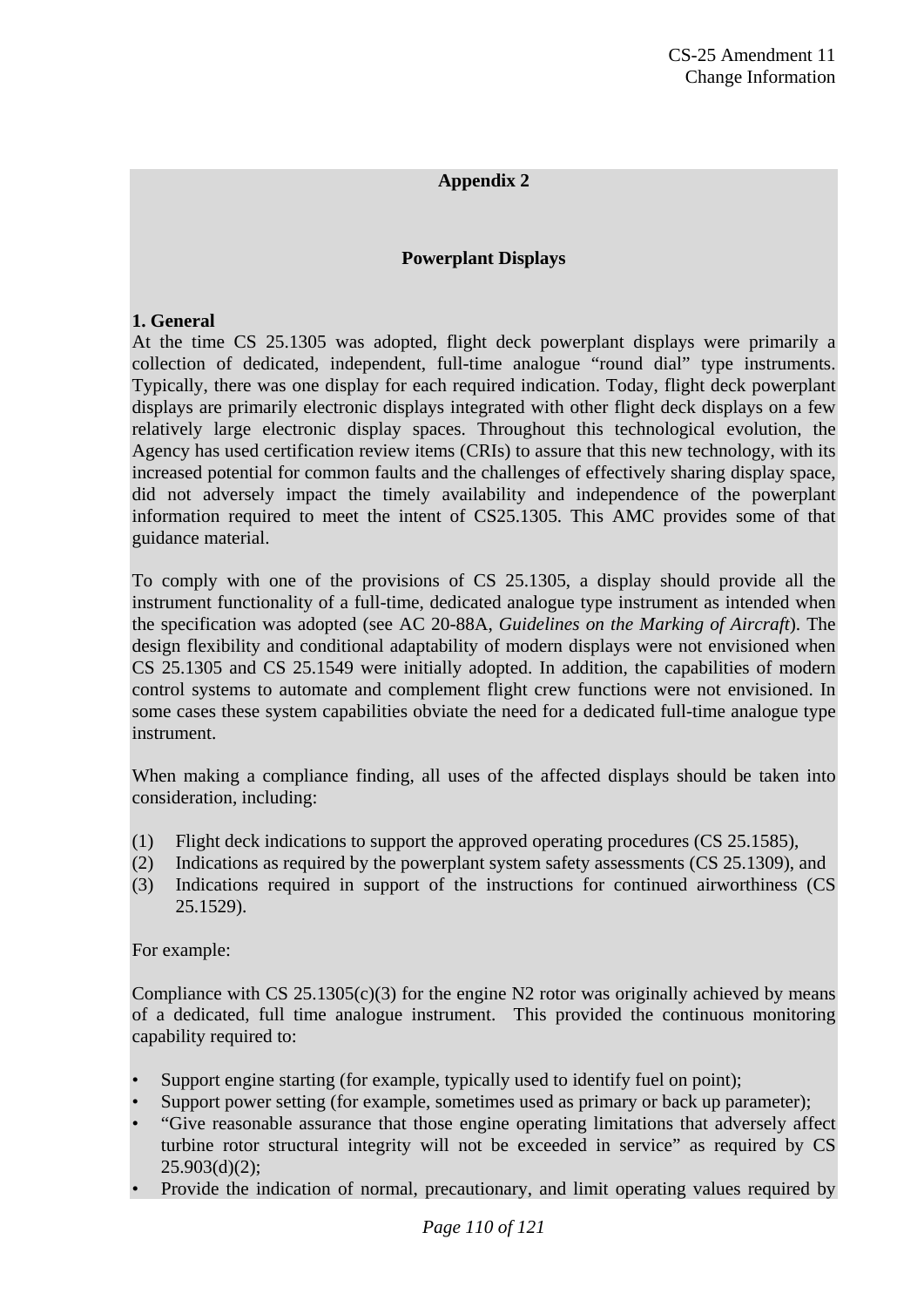CS 25.1549; as well as

• Support detection of unacceptable deterioration in the margin to operating limits and other abnormal engine operating conditions as required to comply with CS 25.901, CS 25.1309, etc.

As technology evolved full authority digital engine controls (FADECs) were introduced. The FADECs were designed with the ability to monitor and control engine N2 rotor speed as required to comply with CS 25.903(d)(2). Additionally, engine condition monitoring programmes were introduced and used to detect unacceptable engine deterioration. Flight deck technology evolved such that indications could be displayed automatically to cover abnormal engine operating conditions. The combination of these developments obviated the need for a full time analogue N2 rotor speed indication, in accordance with the guidance found in Chapter 6, paragraph 36c(3) of this AMC.

## **2. Design Guidelines**

Safety-related engine limit exceedances should be indicated in a clear and unambiguous manner. Flight crew alerting is addressed in CS 25.1322.

If an indication of significant thrust loss is provided it should be presented in a clear and unambiguous manner.

In addition to the failure conditions listed in Chapter 4 of this AMC, the following design guidelines should be considered:

- 1. For single failures leading to the non-recoverable loss of any indications on an engine, sufficient indications should remain to allow continued safe operation of the engine. (See CS 25.901(b)(2), CS 25.901(c), and CS 25.903(d)(2)).
- 2. No single failure could prevent the continued safe operation of more than one engine or require immediate action by any flight crew member for continued safe operation. (See CS 25.901(c), CS 25.903(b), and CS 25.1309(b)).
- 3. Engine indications needed during engine re-start should be readily available after an engine out event. (See CS 25.901(b)(2), CS 25.901(c) CS 25.903(d)(2), CS 25.903(e), CS 25.1301, CS 25.1305, CS 25.1309, and Chapter 6, paragraph 36c(3) of this AMC).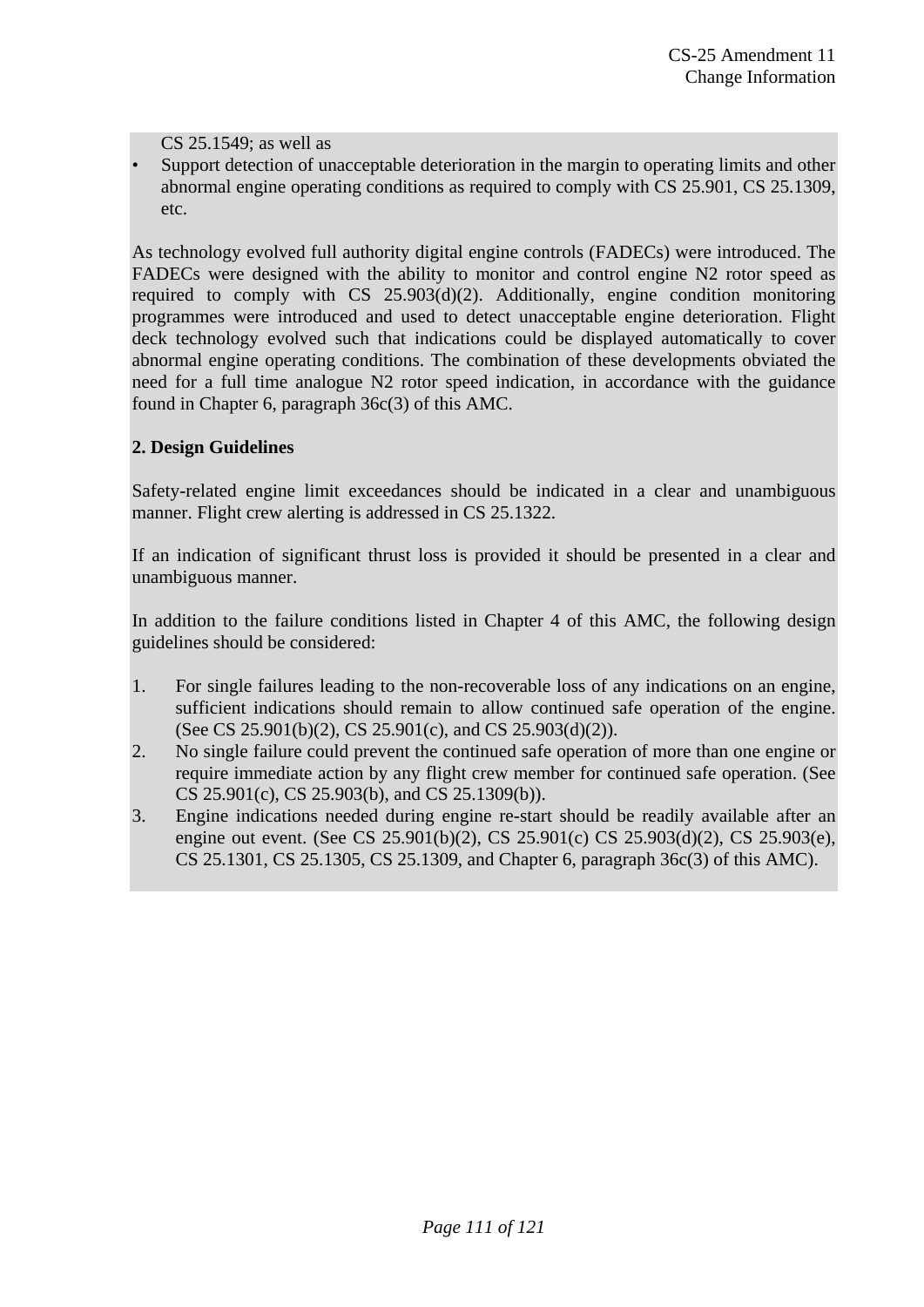## **Appendix 3 Definitions**

**Air Mass System** - An air mass-based system that provides a heading/airspeed/vertical velocity derived flight path presentation. It depicts the flight path through an air mass, will not account for air mass disturbances such as wind drift and windshear and, therefore, cannot be relied on to show the flight path relative to the earth's surface.

**Alert** – A generic term used to describe a flight deck indication meant to attract the attention of and identify to the flight crew a non-normal operational or aeroplane system condition. Warnings, Cautions, and Advisories are considered to be alerts.

**Annunciation -** A visual, auditory, or tactile stimulus used to attract a flight crew member's attention.

**Architecture -** The manner in which the components of a display or display system are organised and integrated.

**Basic T** – The arrangement of primary flight information as required by CS 25.1321(b); including attitude, airspeed, altitude, and direction information.

**Brightness** - The perceived or subjective luminance. This should not be confused with luminance.

**Bugs -** A symbol used to mark or reference other information such as heading, altitude, etc.

**Catastrophic** - Failure conditions that result in multiple fatalities, usually with the loss of the aeroplane. (*Note: In previous versions of CS 25.1309 and the associated advisory material a "catastrophic failure condition" was defined as a failure condition that would prevent continued safe flight and landing.*)

**Chrominance -** The quality of a display image that includes both luminance and chromaticity and is a perceptual construct subjectively assessed by the human observer.

**Chromaticity -** Colour characteristic of a symbol or an image defined by its u', v' coordinates (See Commissions Internationale de L'Eclairage publication number 15.3, Colorimetry, 2004).

**Clutter -** Excessive number and/or variety of symbols, colours, or other information on a display that may reduce flight crew access or interpretation time, or decrease the probability of interpretation error.

**Coasting Data -** Data that is not updated for a defined period of time.

**Coding -** The use of assigning special meanings to some design element or characteristic (such as numbers, letters, symbols, auditory signals, colours, brightness, or variations in size) to represent information in a shorter or more convenient form.

**Coding Characteristics -** Readily identifiable attributes commonly associated with a design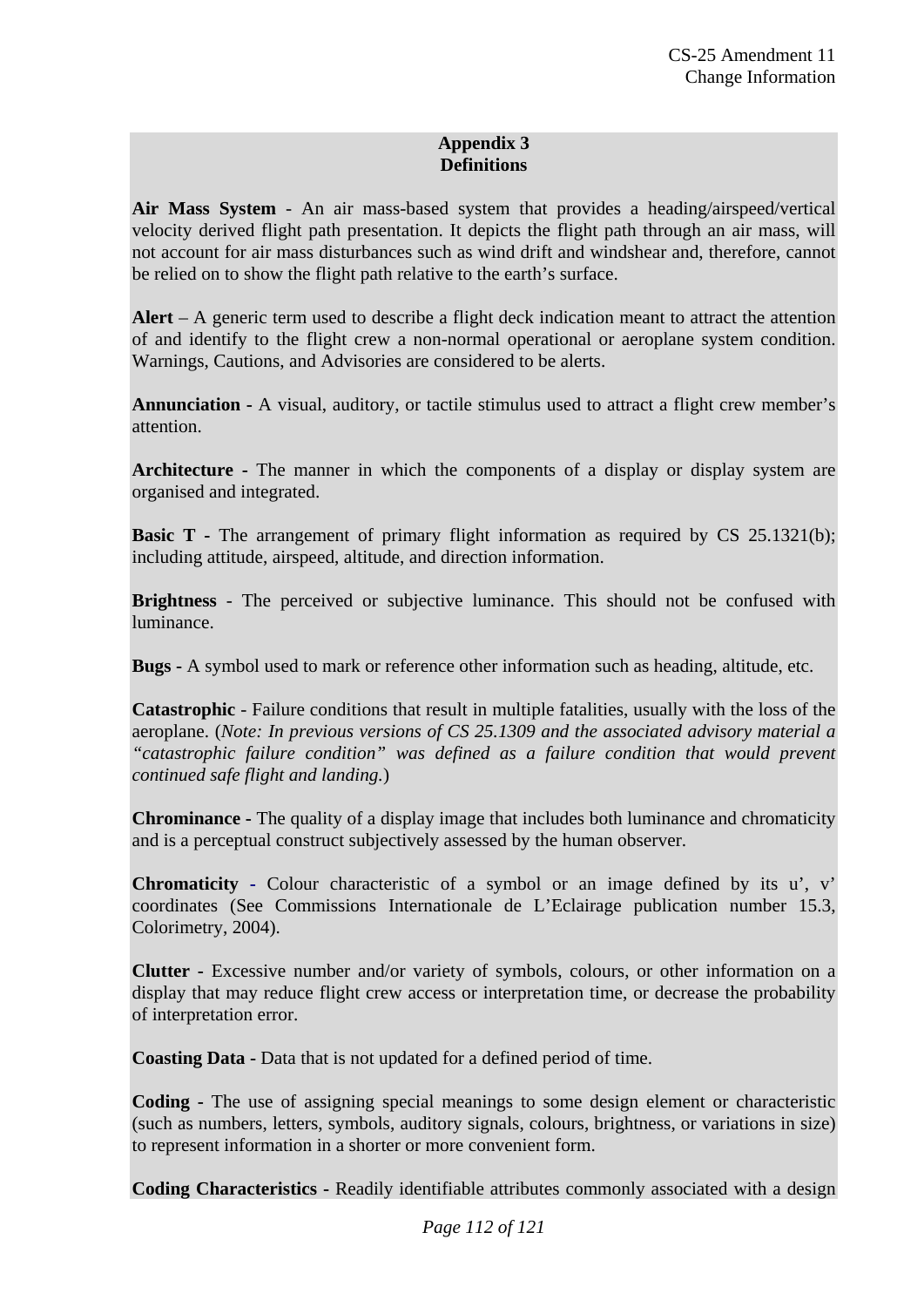element that provide special meaning and differentiate the design elements from each other; for example size, shape, colour, motion, location, etc.

**Colour Coding -** The structured use of colour to convey specific information, call attention to information, or impose an organisational scheme on displayed information.

**Command Information -** Displayed information directing a control action.

**Compact Mode -** In display use, this most frequently refers to a single, condensed display presented in numeric format that is used during reversionary or failure conditions.

**Conformal** - Refers to displayed graphic information that is aligned and scaled with the outside view.

## **Contrast Ratio** -

For HUD - Ratio of the luminance over the background scene (see SAE AS 8055).

For HDD - Ratio of the total foreground luminance to the total background luminance.

**Criticality -** Indication of the hazard level associated with a function, hardware, software, etc., considering abnormal behaviour (of this function, hardware, software) alone, in combination, or in combination with external events.

**Design Eye Position** - The position at each pilot's station from which a seated pilot achieves the required combination of outside visibility and instrument scan. The design eye position (DEP) is a single point selected by the applicant that meets the specifications of CS 25.773(d), CS 25.777(c), and CS 25.1321 for each pilot station. It is normally a point fixed in relation to the aircraft structure (neutral seat reference point) at which the midpoint of the pilot's eyes should be located when seated at the normal position. The DEP is the principal dimensional reference point for the location of flight deck panels, controls, displays, and external vision.

**Display Element** – A basic component of a display, such as a circle, line, or dot.

**Display Refresh Rate -** The rate at which a display completely refreshes its image.

**Display Resolution** - Size of the minimum element that can be displayed, expressed by the total number of pixels or dots per inch (or millimetre) of the display surface.

**Display Response Time -** The time needed to change the information from one level of luminance to a different level of luminance. Display response time related to the **intrinsic response** (time linked to the electro-optic effect used for the display and the way to address it).

**Display Surface/Screen -** The area of the display unit that provides an image.

**Display System** - The entire set of avionic devices implemented to display information to the flight crew. This is also known as an electronic display system.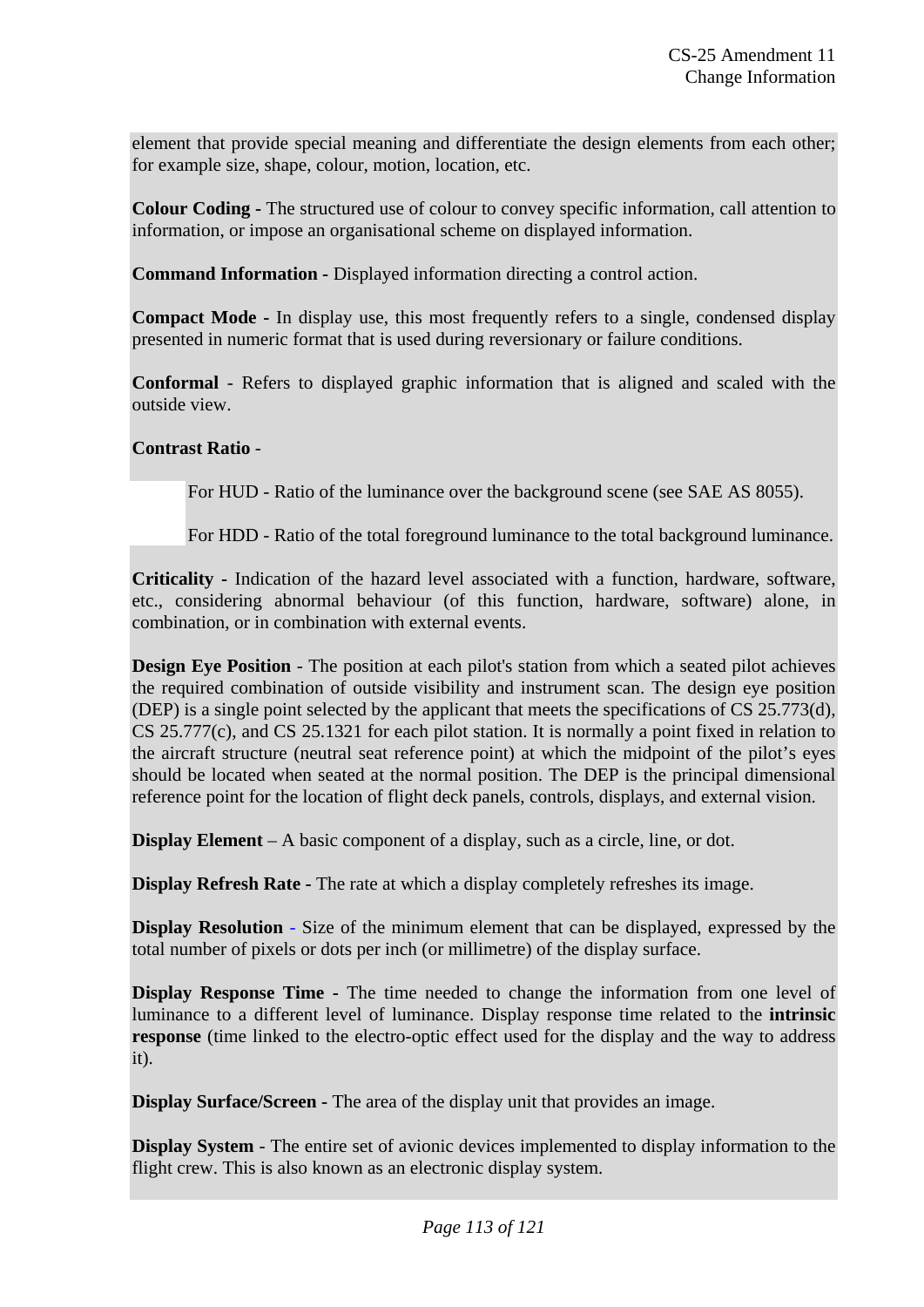**Display Unit** - Equipment that is located in the flight deck, in view of the flight crew, that is used to provide visual information. Examples include a colour head down display and a head up display projector and combiner.

**Earth Referenced System** - An inertial-based system which provides a display of flight path through space. In a descent, an earth-referenced system indicates the relationship between the flight path and the terrain and/or the artificial horizon.

**Enhanced Flight Vision System (EFVS) -** An electronic means to provide a display of the forward external scene topography (the natural or manmade features of a place or region, especially in a way to show their relative positions and elevation) through the use of imaging sensors such as millimetre wave radiometry, millimetre wave radar, and low light level image intensifying.

**Enhanced Vision System (EVS) -** An electronic means to provide a display of the forward external scene topography through the use of imaging sensors, such as forward looking infrared, millimetre wave radiometry, millimetre wave radar, and low light level image intensifying.

*NOTE: An EFVS is an EVS that is intended to be used for instrument approaches under the provisions of 14 CFR 91.175 (l) and 91.175 (m), and must display the imagery with instrument flight information on a HUD.* 

**Extremely Improbable** - An extremely improbable failure condition is so unlikely that it is not anticipated to occur during the entire operational life of all aeroplanes of one type.

**Extremely Remote** - An extremely remote failure condition is not anticipated to occur to each aeroplane during its total life, but may occur a few times when considering the total operational life of all aeroplanes of that type.

**Eye Reference Position** (ERP) - A single spatial position located at or near the centre of the HUD Eye Box. The HUD ERP is the primary geometrical reference point for the HUD.

**Failure** - An occurrence which affects the operation of a component, part, or element, such that it can no longer function as intended (this includes both loss of function and malfunction). *NOTE: Errors may cause failures but are not considered to be failures.* 

**Failure Condition** - A condition having an effect on the aeroplane and/or its occupants, either direct or consequential, which is caused or contributed to by one or more failures or errors, considering flight phase and relevant adverse operational or environmental conditions, or external events.

**Field of View** - The angular extent of the display that can be seen by either pilot with the pilot seated at either pilots station.

**Flicker -** An undesired, rapid temporal variation in the display luminance of a symbol, group of symbols, or a luminous field. It can cause discomfort for the viewer (such as headaches and irritation).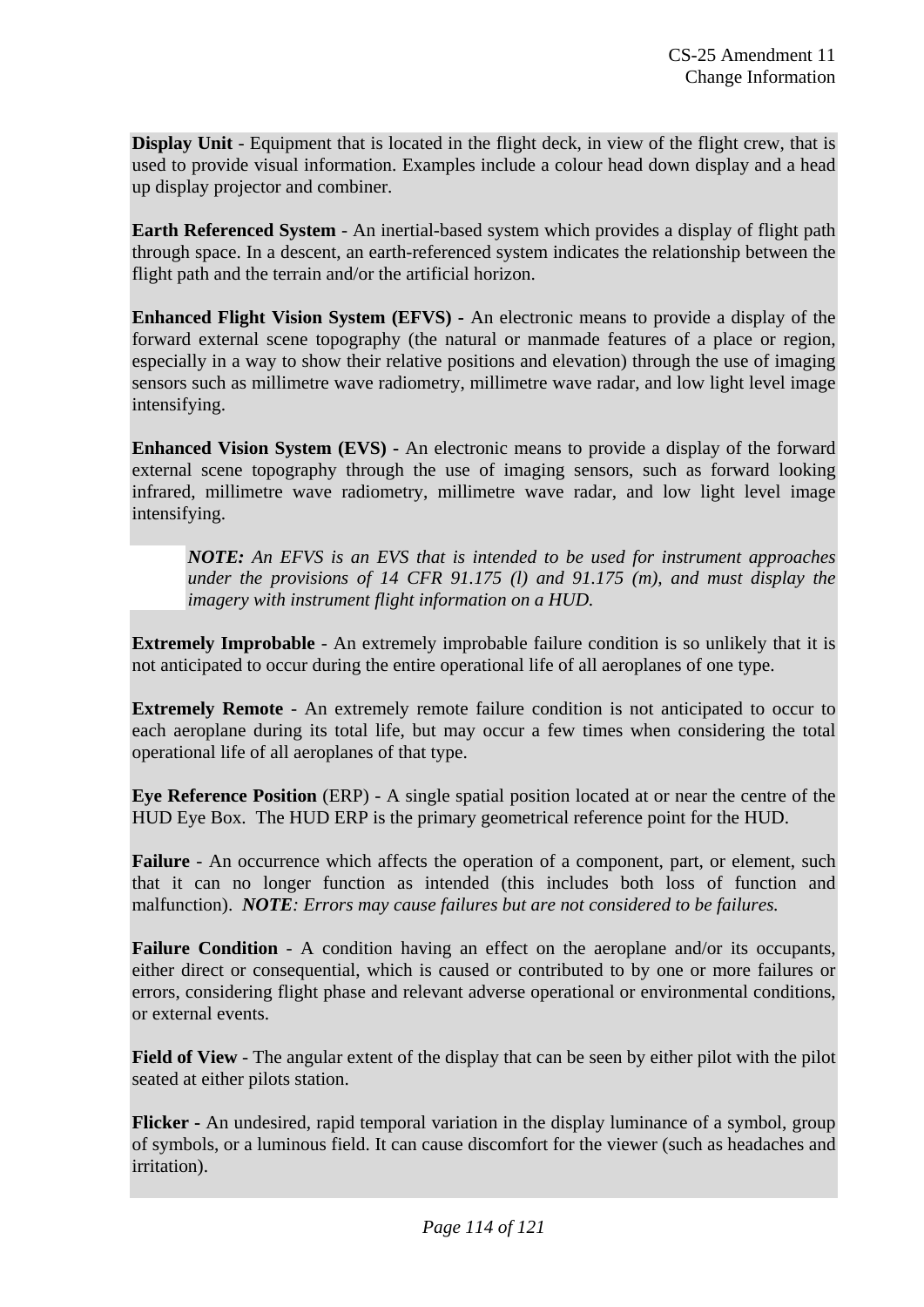**Flight Deck Design Philosophy -** A high level description of the design principles that guide the designer and ensure a consistent and coherent interface is presented to the flight crew.

**Flight Path Angle (FPA)** (also known as a Flight Path Symbol, Climb, Dive Angle, or "caged" (on the attitude indicator centreline) Flight Path Vector) - A dynamic symbol displayed on an attitude display that depicts the vertical angle relative to the artificial horizon, in the pitch axis, that the aeroplane is moving. A flight path angle is the vector resultant of the forward velocity and the vertical velocity. For most designs, the FPA is earth referenced, though some use air mass vectors. Motion of the FPA on the attitude display is in the vertical (pitch) axis only with no lateral motion.

**Flight Path Vector (FPV)** (also known as Velocity Vector or Flight Path Marker) - A dynamic symbol displayed on an attitude display that depicts the vector resultant of real-time flight path angle (vertical axis) and lateral angle relative to aeroplane heading created by wind drift and slip/skid. For most designs, the FPV is earth referenced, though some use air mass vectors which cannot account for wind effects

**Foreseeable Conditions -** The full environment that the display or the display system is assumed to operate within, given its intended function. This includes operating in normal, non-normal, and emergency conditions.

**Format (See Figure A3-2)** - An image rendered on the whole display unit surface. A format is constructed from one or more windows (see ARINC Specification 661).

**FPV/FPA**-**referenced Flight Director (FD)** - A HUD or HDD flight director cue in which the pilot "flies" the FPV/FPA cue to the FD command in order to comply with flight guidance commands. This is different from attitude FD guidance where the pilot "flies" the aeroplane (that is, pitch, boresight) symbol to follow pitch and roll commands.

**Full-time Display -** A dedicated continuous information display.

**Functional Hazard Assessment -** A systematic, comprehensive examination of aeroplane and system function to identify potential Minor, Major, Hazardous, and Catastrophic failure conditions that may arise as a result of malfunctions or failures to function.

Grey Scale - The number of incremental luminance levels between full dark and full bright.

**Hazard -** Any condition that compromises the overall safety of the aeroplane or that significantly reduces the ability of the flight crew to cope with adverse operating conditions.

**Hazardous** – A hazardous failure condition reduces the operation of the aeroplane or the ability of the flight crew to operate in adverse conditions to the extent that there would be:

- A large reduction in safety margins or functional capabilities;
- Physical distress or excessive workload such that the flight crew cannot be relied upon to perform their tasks accurately or completely; or
- Serious or fatal injury to a relatively small number of the occupants other than the flight crew.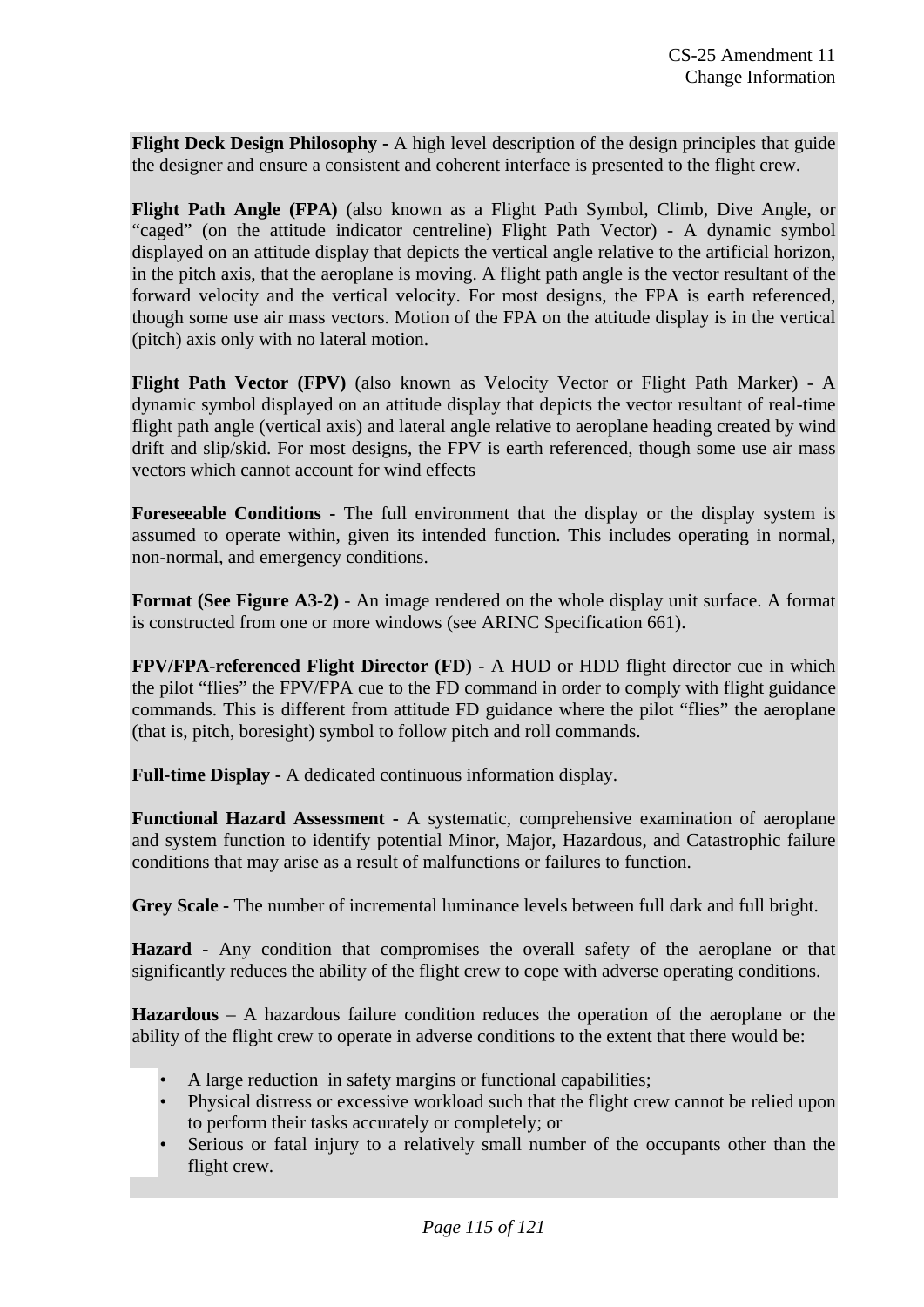**Head Down Display (HDD)** - A primary flight display located on the aeroplane's main instrument panel directly in front of the pilot in the pilot's primary field of view. The HDD is located below the windscreen and requires the flight crew to look below the glareshield in order to use the HDD to fly the aeroplane.

**Head Mounted Display (HMD)** – A special case of HUD mounted on the pilot's head. Currently, there are not any HMDs used in CS-25 installations, but guidance will be provided in the future, as needed.

**Head Up Display (HUD) -** A display system that projects primary flight information (for example, attitude, air data, guidance, etc.) on a transparent screen (combiner) in the pilot's forward field of view, between the pilot and the windshield. This allows the pilot to simultaneously use the flight information while looking along the forward path out the windshield, without scanning the head down displays. The flight information symbols should be presented as a virtual image focused at optical infinity. Attitude and flight path symbology needs to be conformal (that is, aligned and scaled) with the outside view.

**HUD Design Eye Box -** The three-dimensional area surrounding the design eye position, which defines the area, from which the HUD symbology and/or imagery are viewable.

**Icon -** A single, graphical symbol that represents a function or event.

**Image Size -** The viewing area (field) of the display surface.

- Direct View Display: The useful (or active) area of the display (for example, units cm x cm).
- Head Up Display: The total field of view (units usually in degrees x degrees).

(Total field of view defines the maximum angular extent of the display that can be seen by either eye allowing head motion within the eyebox (see SAE AS 8055).

**Indication -** Any visual information representing the status of graphical gauges, other graphical representations, numeric data messages, lights, symbols, synoptics, etc. to the flight crew.

**Information Update Rate -** The rate at which new data is displayed or updated**.** 

**Interaction -** The ability to directly affect a display by utilizing a graphical user interface (GUI) that consists of a control device (for example, a trackball), cursor, and "soft" display control that is the cursor target.

Latency - The time taken by the display system to react to a triggered event coming from an input/output device, the symbol generator, the graphic processor, or the information source.

Layer - A layer is the highest level entity of the Display System that is known by a User Application.

**Luminance** - *N*isible light that is emitted from the display. Commonly-used units: footlamberts, cd/m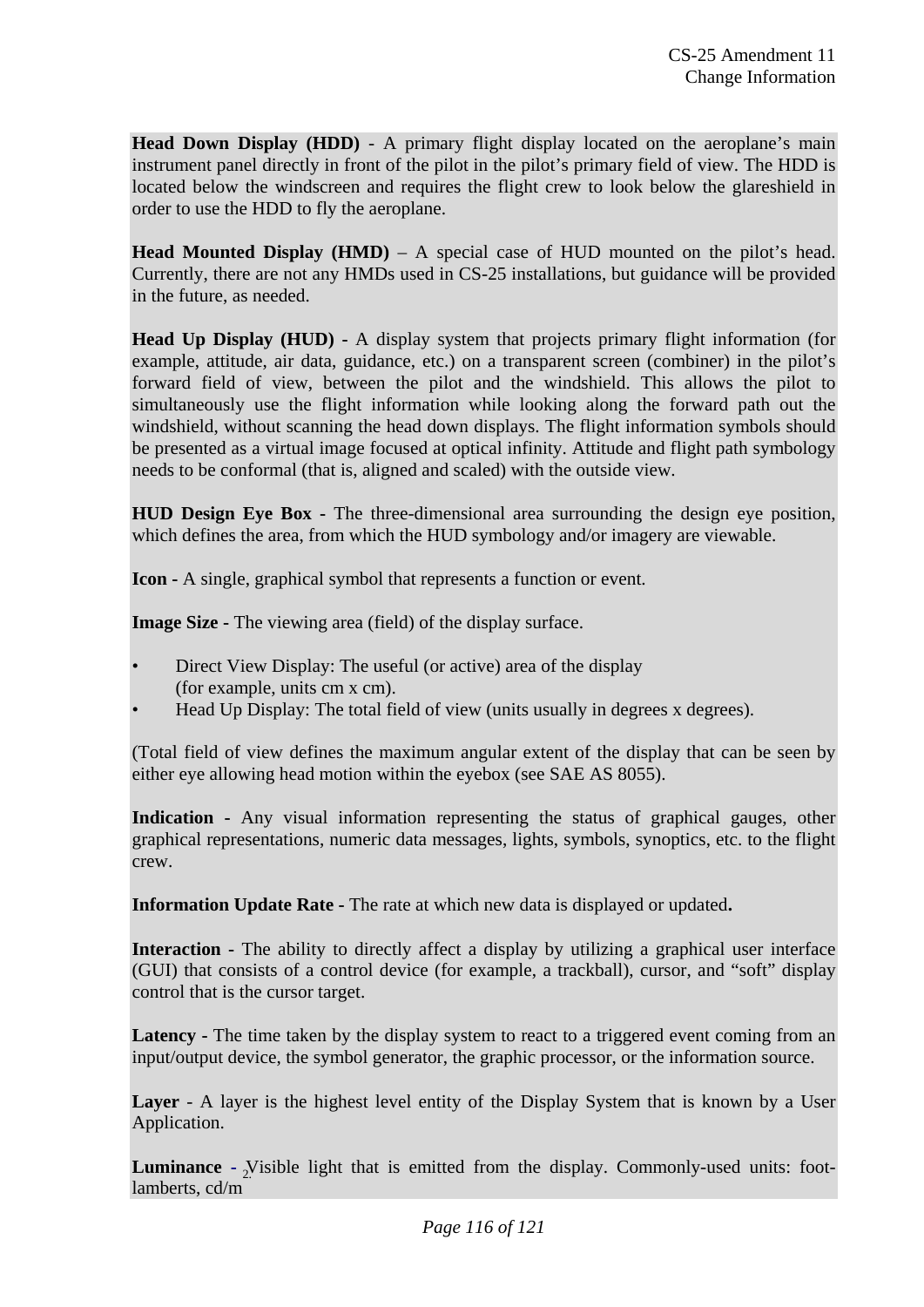**Major** - A major failure condition reduces the operation of the aeroplane or the ability of the flight crew to operate in adverse conditions to the extent that there would be, for example:

- A significant reduction in safety margins or functional capabilities;
- Physical discomfort or a significant increase in flight crew workload
- Physical distress to passengers or cabin crew, possibly including injuries.

**Menu** - A list of display options available for selection.

**Message -** A communication that conveys an intended meaning such as an alerting or data link message.

**Minor -** A minor failure condition would not significantly reduce aeroplane safety and would involve crew actions well within their capabilities. Minor failure conditions may include:

- A slight reduction in safety margins or functional capabilities;
- A slight increase in crew workload (such as routine flight plan changes); or
- Some physical discomfort to passengers or cabin crew.

**Misleading Information** - Incorrect information that is not detected by the flight crew because it appears as correct and credible information under the given circumstances.

When incorrect information is automatically detected by a monitor resulting in an indication to the flight crew, or when the information is obviously incorrect, it is no longer considered misleading. The consequence of misleading information will depend on the nature of the information, and the given circumstances.

**Mode -** The functional state of a display and/or control system(s). A mode can be manually or automatically selected.

**MSG-3 -** Maintenance Steering Group 3. A steering group sponsored by the Airline Transportation Association whose membership includes representatives from the aviation industry and aviation regulatory authorities.

**Occlusion -** Visual blocking of one symbol by another, sometimes called occulting.

**Partitioning -** A technique for providing isolation between functionally independent software components to contain and/or isolate faults and potentially reduce the effort of the software verification process.

**Pixel -** A display picture element which usually consists of three (red, green, blue) sub-pixels (also called dots on a cathode ray tube).

**Pixel Defect** - A pixel that appears to be in a permanently on or off-state.

**Primary Flight Displays - The displays used to present primary flight information.** 

**Primary Field of View (FOV) (See Figure A3-1) - Primary Field-of-View is based on the**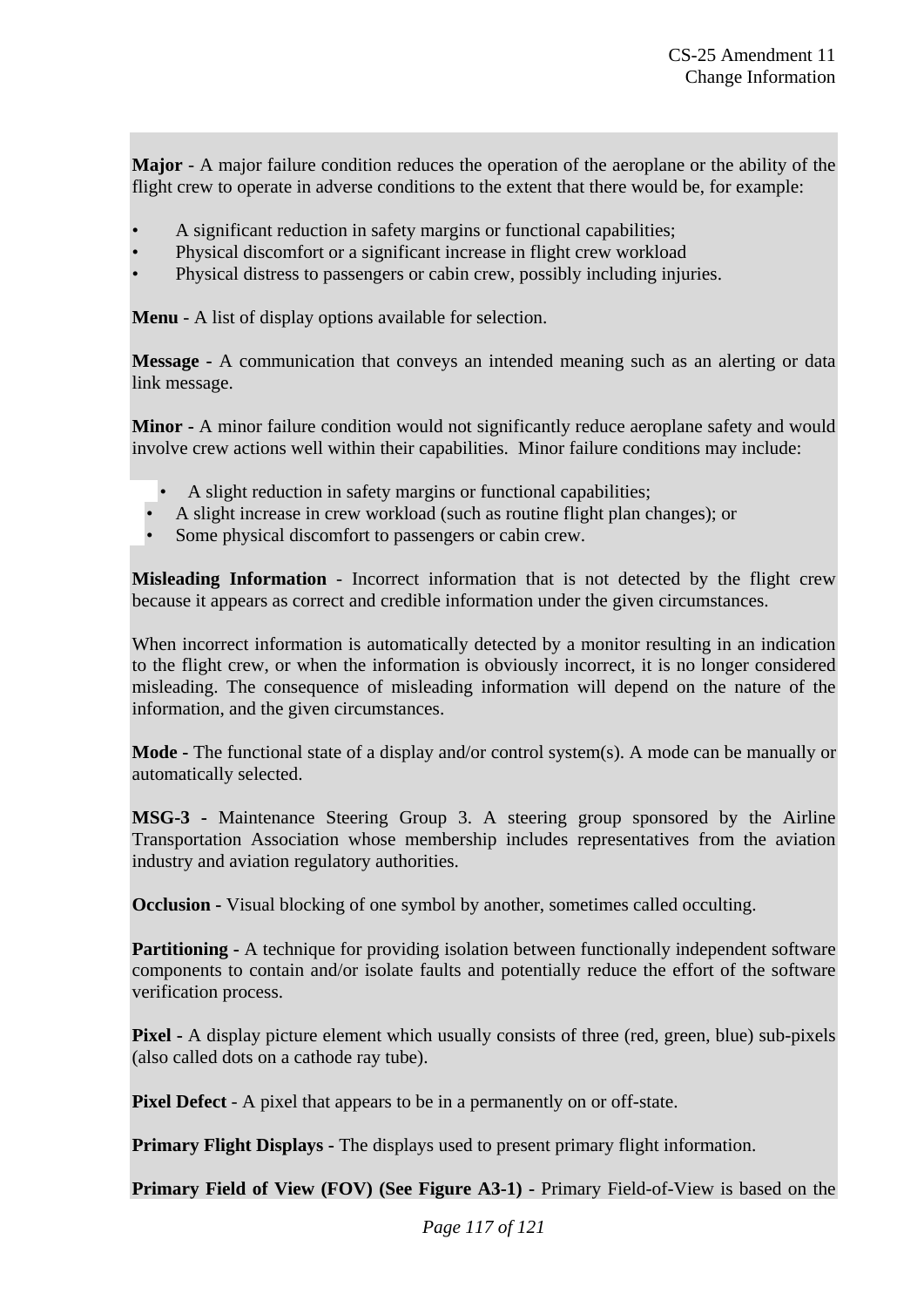optimum vertical and horizontal visual fields from the design eye reference point that can be viewed with eye rotation only using foveal or central vision. The description below provides an example of how this may apply to head-down displays.

With the normal line-of-sight established at 15 degrees below the horizontal plane, the values for the vertical (relative to normal line-of-sight forward of the aircraft) are

+/-15 degrees optimum, with +40 degrees up and -20 degrees down maximum.



Figure A3-1 Primary Field of View

**Primary Flight Information -** The information whose presentation is required by CS 25.1303(b) and CS 25.1333(b), and arranged by CS 25.1321(b).

**Primary Flight Instrument -** Any display or instrument that serves as the flight crew's primary reference of a specific parameter of primary flight information. For example, a centrally located attitude director indicator is a primary flight instrument because it is the flight crew's primary reference for pitch, bank, and command steering information.

**Prompt -** A method of cueing the flight crew that some input or action is required.

**Required Engine Indications -** The information whose presentation is required by CS 25.1305.

**Reversionary -** The automatic or flight crew initiated (manual) relocation of display formats or windows following a display failure.

**Shading** - Shading is used as: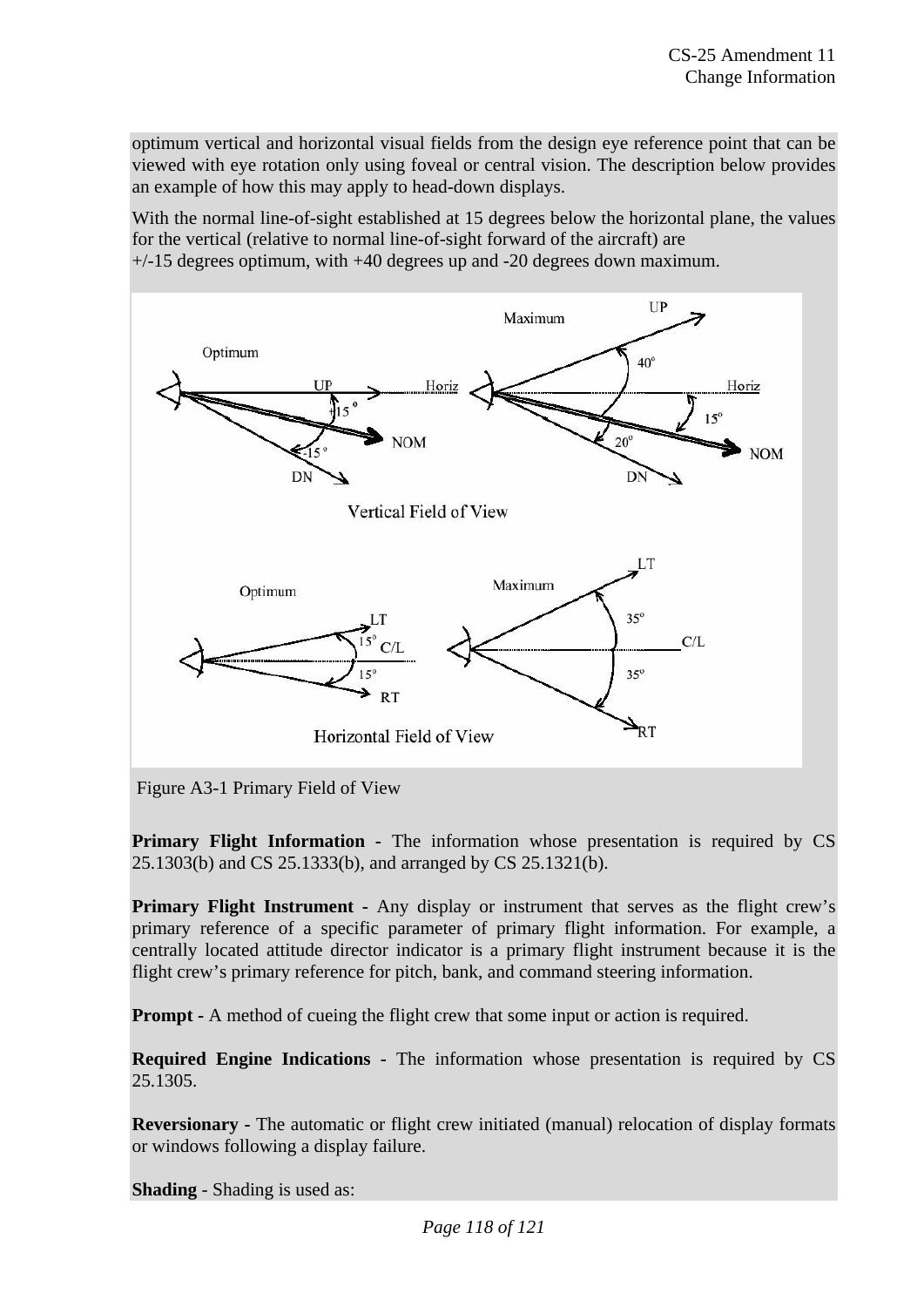- A coding method for separating information, change in state, give emphasis, and depth information.
- A blending method between graphic elements (map displays, synthetic vision system).

**Soft Control -** Display element used to manipulate, select, or de-select information (for example, menus and soft keys).

**Standby Display -** A backup display that is used if a primary display malfunctions.

**Status information -** Information about the current condition of an aeroplane system and its surroundings.

**Symbol -** A symbol is a geometric form or alpha-numeric information used to represent the state of a parameter on a display. The symbol may be further defined by its location and motion on a display.

**Synthetic Vision –** A computer generated image of the external topography from the perspective of the flight deck. The image is derived from aircraft attitude, high-precision navigation solution, and terrain database terrain, obstacles, and relevant cultural features.

**Synthetic Vision System –** An electronic means to display a synthetic vision image of the external scene topography to the flight crew.

**Texturing** - A graphic, pictorial effect used to give a displayed object or graphic a specific "look" (metallic, grassy, cloudy, etc.). Texture is used:

- As a coding method for separating information, change in state, give emphasis, and depth information.
- As a blending method between graphic elements (map displays, synthetic vision system).
- To enhance similarity between a synthetic image and the real world image.

**Time Sharing** – Showing different information in the same display area at different times.

**Transparency -** A means of seeing a background information element through a foreground information element. Transparency can alter the colour perception of both the "front" element and the "back" element.

**Viewing Angle –** The angle between the normal line of sight (looking straight ahead) and the line from the eye to the object being viewed. The angle can be horizontal, vertical, or a composite of those two angles.

**Window (See Figure A3-2)** - A rectangular physical area of the display surface. A window consists of one or more layers (see ARINC Specification 661).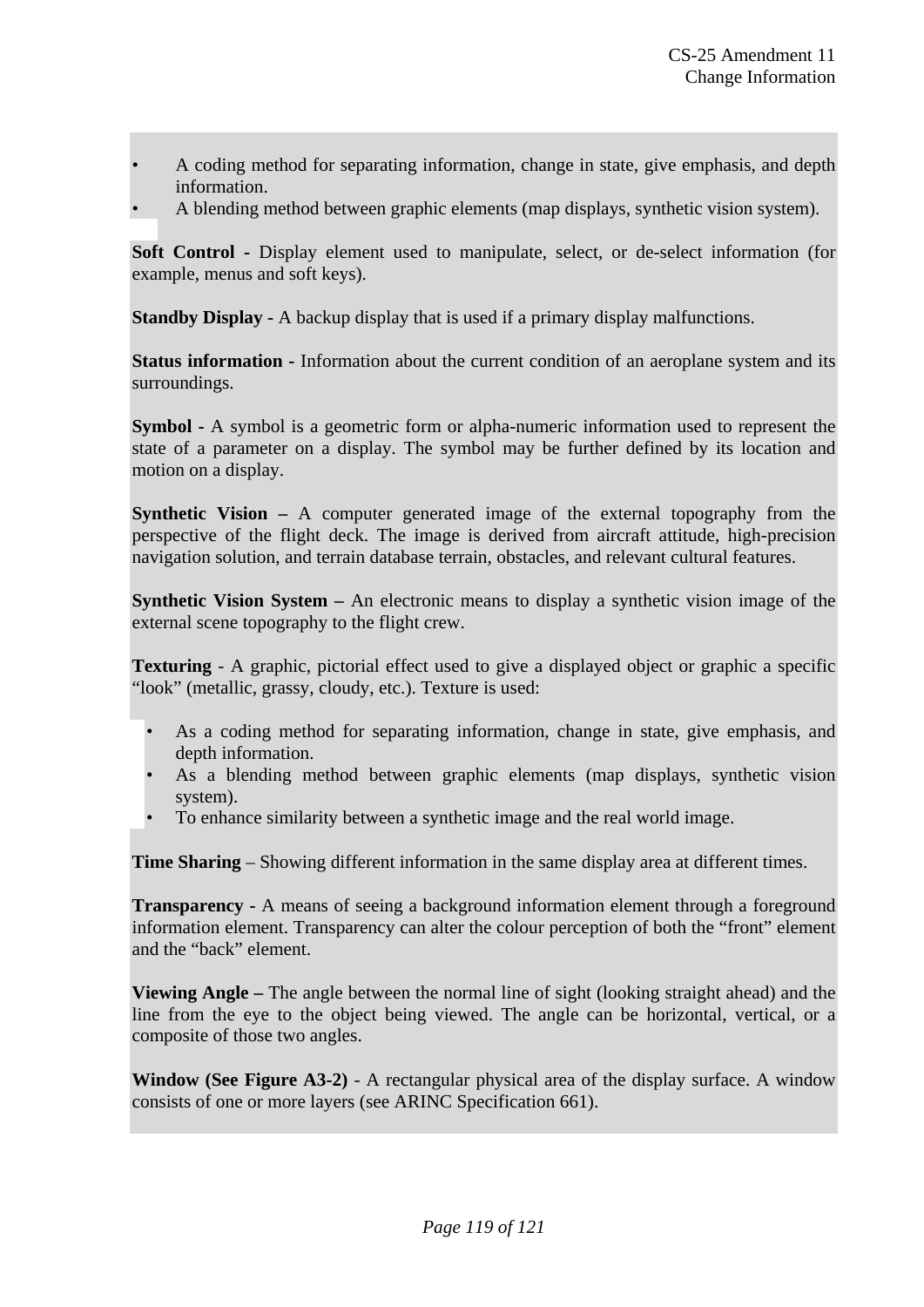

**Windowing -** The technique to create windows. Segmenting a single display area into two or more independent display areas or inserting a new display area onto an existing display.